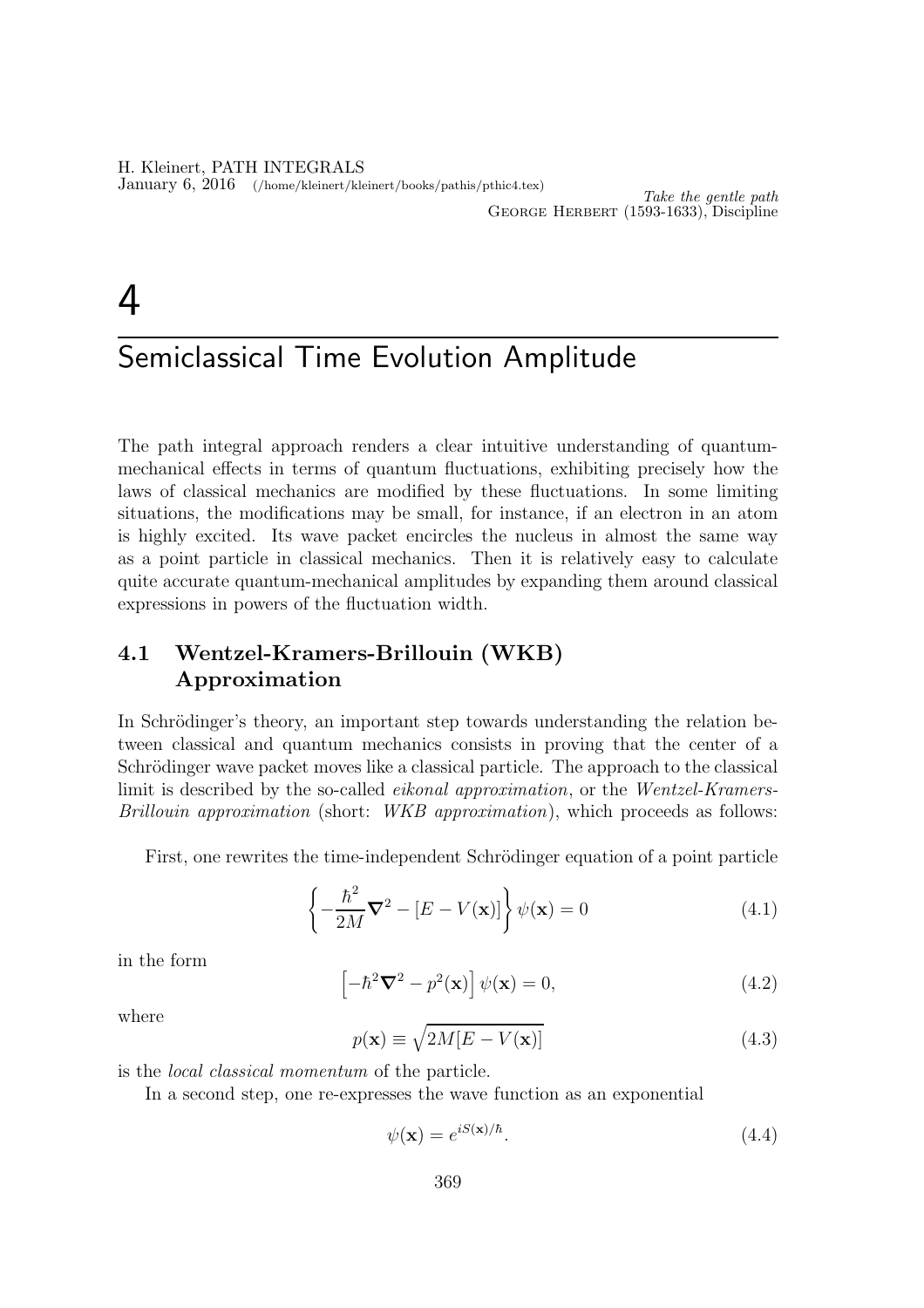For the exponent  $S(\mathbf{x})$ , called the *eikonal*, the Schrödinger equation amounts to the a differential equation :

$$
-i\hbar \nabla^2 S(\mathbf{x}) + [\nabla S(\mathbf{x})]^2 - p^2(\mathbf{x}) = 0.
$$
 (4.5)

To solve this equation approximately, one assumes that the function  $p(x)$  shows little relative change over the de Broglie wavelength

$$
\lambda \equiv \frac{2\pi}{k(\mathbf{x})} \equiv \frac{2\pi\hbar}{p(\mathbf{x})},\tag{4.6}
$$

i.e.,

$$
\varepsilon \equiv \frac{2\pi\hbar}{p(\mathbf{x})} \left| \frac{\nabla p(\mathbf{x})}{p(\mathbf{x})} \right| \ll 1.
$$
\n(4.7)

This condition is called the *WKB condition*. In the extreme case of  $p(\mathbf{x})$  being a constant the condition is certainly fulfilled and the Riccati equation is solved by the trivial eikonal

$$
S = px + const,
$$
\n
$$
(4.8)
$$

which makes (4.4) a plain wave. For slow variations, the first term in the Riccati equation is much smaller than the others and can be treated systematically in a "smoothness expansion". Since the small ratio  $(4.7)$  carries a prefactor  $\hbar$ , the Planck constant may be used to count the powers of the smallness parameter  $\varepsilon$ , i.e., it may formally be considered as a small expansion parameter.

The limit  $\hbar \to 0$  of the equation determines the lowest-order approximation to the eikonal,  $S_0(\mathbf{x})$ , by

$$
[\nabla S_0(\mathbf{x})]^2 - p^2(\mathbf{x}) = 0.
$$
\n(4.9)

Being independent of  $\hbar$ , this is a classical equation. Indeed, it is equivalent to the Hamilton-Jacobi differential equation of classical mechanics: For time-independent systems, the action can be written as

$$
A(\mathbf{x},t) = S_0(\mathbf{x}) - tE,
$$
\n(4.10)

where  $S_0(\mathbf{x})$  is defined by

$$
S_0(\mathbf{x}) \equiv \int dt \, \mathbf{p}(t) \dot{\mathbf{x}}(t), \tag{4.11}
$$

and  $E$  is the constant energy of the orbit under consideration. The action solves the Hamilton-Jacobi equation (1.64). In three dimensions, it is a function  $A(\mathbf{x}, t)$  of the orbital endpoints. According to Eq.  $(1.62)$ , the derivative of  $A(\mathbf{x}, t)$  is equal to the momentum **p**. Since E is a constant, the same thing holds for  $S_0(\mathbf{x}, t)$ . Hence

$$
\mathbf{p} \equiv \nabla A(\mathbf{x}) = \nabla S_0(\mathbf{x}).\tag{4.12}
$$

In terms of the action  $A$ , the Hamilton-Jacobi equation reads

$$
\frac{1}{2M}(\nabla A)^2 + V(\mathbf{x}) = -\partial_t A.
$$
\n(4.13)

H. Kleinert, PATH INTEGRALS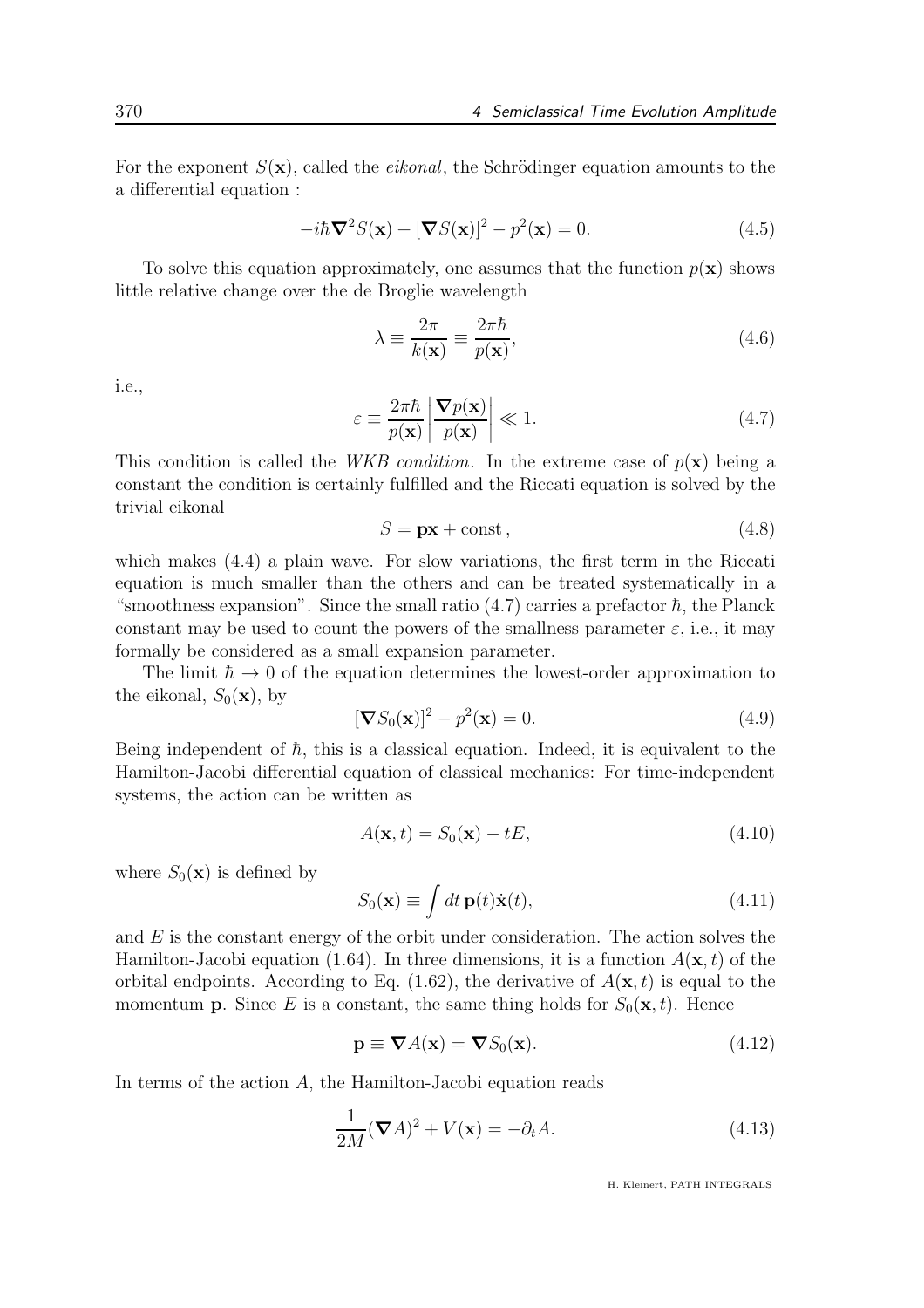By inserting Eqs. (4.10) and (4.12), we recover Eq. (4.9). This is why  $S_0(\mathbf{x})$  is also called the classical eikonal.

The corrections to the classical eikonal are calculated most systematically by imagining  $\hbar \neq 0$  to be a small quantity and expanding the eikonal around  $S_0(x)$  in a power series in  $\hbar$ :

$$
S = S_0 - i\hbar S_1 + (-i\hbar)^2 S_2 + (-i\hbar)^3 S_3 + \dots
$$
 (4.14)

This is called the semiclassical expansion of the eikonal. Inserting it into the Riccati equation, we find the sequence of WKB equations

$$
(\nabla S_0)^2 - p^2 = 0,
$$
  
\n
$$
\nabla^2 S_0 + 2 \nabla S_0 \cdot \nabla S_1 = 0,
$$
  
\n
$$
\nabla^2 S_1 + (\nabla S_1)^2 + 2 \nabla S_0 \cdot \nabla S_2 = 0,
$$
  
\n
$$
\nabla^2 S_2 + 2 \nabla S_1 \cdot \nabla S_2 + 2 \nabla S_0 \cdot \nabla S_3 = 0,
$$
  
\n
$$
\vdots
$$
  
\n
$$
\nabla^2 S_n + \sum_{m=0}^{n+1} \nabla S_m \cdot \nabla S_{n+1-m} = 0,
$$
\n(4.15)

Note that these equations involve only the vectors

$$
\mathbf{q}_n = \boldsymbol{\nabla} S_n \tag{4.16}
$$

and allow for a successive determination of  $S_0, S_1, S_2, \ldots$ , giving higher and higher corrections to the eikonal  $S(\mathbf{x})$ .

In one dimension we recognize in (4.5) the Riccati differential equation (2.547) fulfilled by  $\partial_{\tau}S(x)$ , if we identify x with  $\tau\sqrt{2M}$ , and  $v(\tau)$  with  $E - V(\tau)$ , where  $(4.5)$  reads

$$
-i\hbar \partial_{\tau}[\partial_{\tau}S(\tau)] + [\partial_{\tau}S(\tau)]^2 = p^2(\tau) = v(\tau). \tag{4.17}
$$

If we re-express the expansion terms (2.552) in terms of  $w(\tau) = \sqrt{v(\tau)}$ , we may replace  $w(\tau), w'(\tau), \ldots$  by  $p(x), p'(x), \ldots$ , and find directly

$$
q_0(x) = \pm p(x), \qquad q_1(x) = -\frac{1}{2} \frac{p'(x)}{p(x)} = \frac{V'}{4(E - V)},
$$
  
\n
$$
q_2(x) = \pm \left[ \frac{1}{4} \frac{p''(x)}{p^2(x)} - \frac{3}{8} \frac{p'^2(x)}{p^3(x)} \right] = \mp \frac{4V''(E - V) + 5V'^2}{32\sqrt{2M}(E - V)^{5/2}} \equiv \mp p(x)g(x),
$$
  
\n
$$
q_3(x) = \frac{1}{2}g'(x) = \frac{15V'^3 + 18V'V''(E - V) + 4V'''(E - V)^2}{128M(E - V)^4}.
$$
\n(4.18)

Note that  $q_2(x)$  can also be written as

$$
q_2(x) = \frac{1}{4S'(x)} \{S', x\},\,
$$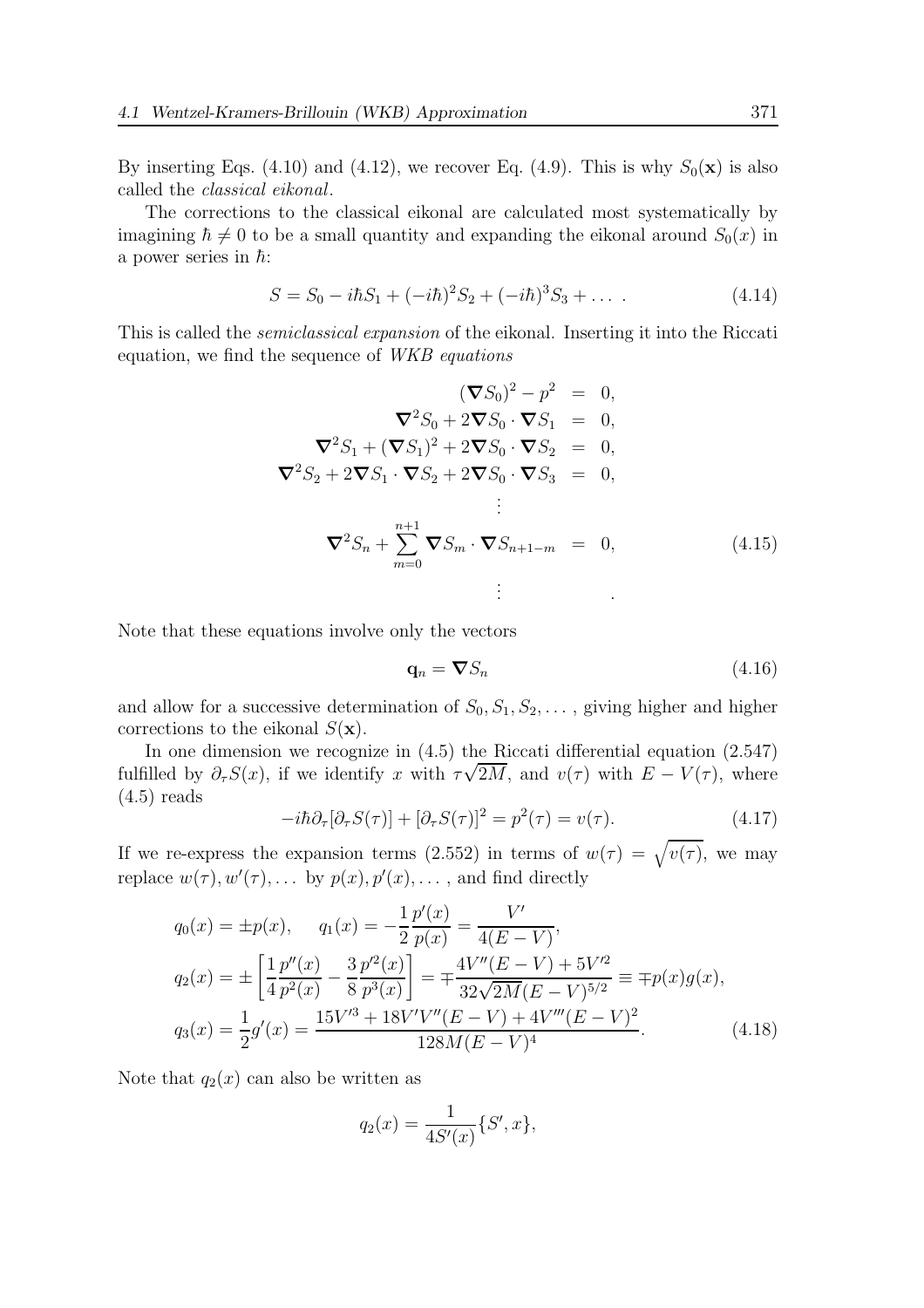where  $\{h, x\}$  denotes the so-called *Schwartz derivative* [1]:

$$
\{h, x\} \equiv \frac{h'''}{h'} - \frac{3}{2} \left(\frac{h''}{h'}\right)^2 \tag{4.19}
$$

of the function  $h(x)$ . The equation for  $q_2(x)$  defines also the quantity  $q(x) \equiv$  $q_2(x)/p(x)$  appearing in the equation for  $q_3(x)$ .

It is useful to introduce also the expansion

$$
q(x) \equiv S'(x) = q_0(x) + \hbar q_1(x) + \hbar^2 q_2(x) + \dots
$$
 (4.20)

Then the eikonal has the expansion

$$
S(x) = \int dx \, q(x) = \pm \int dx \, p(x) [1 + \hbar^2 g(x)] + \hbar \frac{i}{2} [\log p(x) + \hbar^2 g(x)] \pm \dots \tag{4.21}
$$

Keeping only terms up to the order  $\hbar$ , which is possible if  $\hbar^2 |\epsilon(x)| \ll 1$ , we find the (as yet unnormalized) WKB wave function

$$
\psi_{\text{WKB}}(x) = e^{(i/\hbar) \int^x dx' q(x')} = \frac{1}{\sqrt{p(x)}} e^{\pm (i/\hbar) \int^x dx' p(x')}.
$$
\n(4.22)

In the classically accessible regime  $V(x) \leq E$ , this is an oscillating wave function; in the inaccessible regime  $V(x) \geq E$ , it decreases or increases exponentially. The transition from one to the other is nontrivial since for  $V(x) \approx E$ , the WKB approximation breaks down. After some analytic work<sup>1</sup>, however, it is possible to derive simple connection rules for the linearly independent solutions. Let  $k(x) \equiv p(x)/\hbar$ in the oscillating regime and  $\kappa(x) \equiv |p(x)|/\hbar$  in the exponential regime. Suppose that there is a crossover at  $x = a$  connecting an inaccessible regime on the left of  $x = a$  with an accessible one on the right. Then the connection rules are

$$
V(x) > E
$$
  
\n
$$
\frac{1}{\sqrt{\kappa}} e^{-\int_x^a dx' \kappa} \qquad \longleftrightarrow \qquad \frac{2}{\sqrt{k}} \cos\left(\int_a^x dx' k - \frac{\pi}{4}\right), \qquad (4.23)
$$

$$
\frac{1}{\sqrt{\kappa}} e^{\int_x^a dx' \kappa} \qquad \qquad \longleftrightarrow \qquad -\frac{1}{\sqrt{k}} \sin\left(\int_a^x dx' k - \frac{\pi}{4}\right). \tag{4.24}
$$

In the opposite situation at the point  $x = b$ , they turn into

$$
V(x) < E
$$
\n
$$
\frac{2}{\sqrt{k}} \cos\left(\int_x^b dx' k - \frac{\pi}{4}\right) \qquad \qquad \longleftrightarrow \qquad \frac{1}{\sqrt{k}} e^{-\int_b^x dx' \kappa},\tag{4.25}
$$

$$
-\frac{1}{\sqrt{k}}\sin\left(\int_x^b dx' k - \frac{\pi}{4}\right) \qquad \longleftrightarrow \qquad \frac{2}{\sqrt{k}}e^{\int_b^x dx' \kappa}.\tag{4.26}
$$

<sup>1</sup>R.E. Langer, Phys. Rev. 51, 669 (1937). See also W.H. Furry, Phys. Rev. 71, 360 (1947), and the textbooks S. Flügge, *Practical Quantum Mechanics*, Springer, Berlin, 1974; L.I. Schiff,  $Quantum \ Mechanics$ , McGraw-Hill, New York, 1955; N. Fröman and P.O. Fröman,  $JWKB$ -Approximation, North-Holland, Amsterdam, 1965.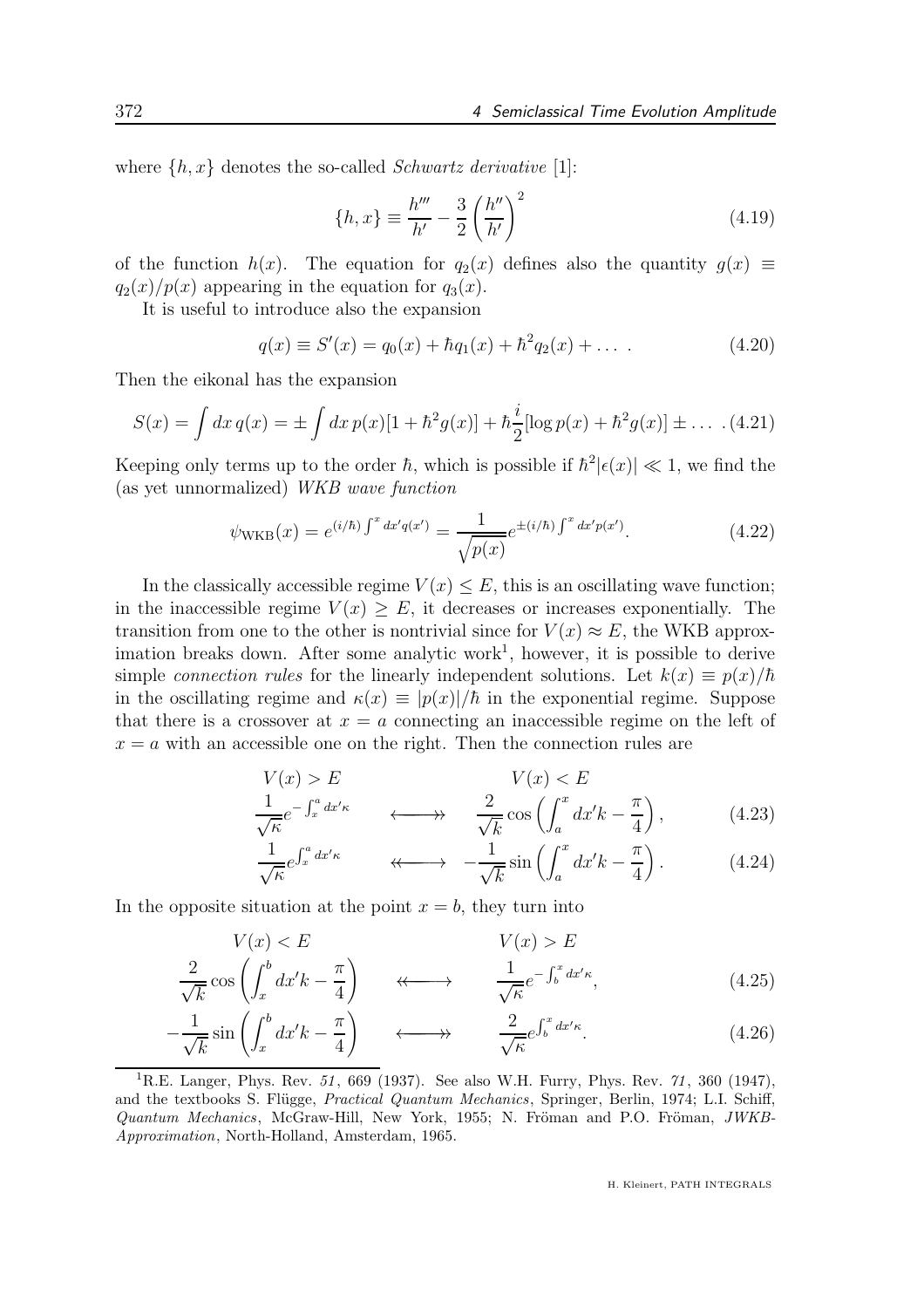The connection rules can be used safely only along the direction of the double arrows.

For their derivation one solves the Schrödinger equation exactly in the neighborhood of the turning points where the potential rises or falls approximately linearly. These solutions are connected with adjacent WKB wave functions. The connection formulas can also be found directly by a formal trick: When approaching the dangerous turning points, one escapes into the complex x-plane and passes around the singularities at a finite distance. This has to be sufficiently large to preserve the WKB condition  $(4.7)$ , but small enough to allow for the linear approximation of the potential near the turning point. Take for example the connection rule at  $x = b$ . When approaching the turning point at  $x = b$  from the right, the function  $\kappa(x)$  is approximately proportional to  $\sqrt{x-b}$ . Going around this zero in the upper complex half-plane takes  $\kappa(x)$  into  $ik(x)$  and the wave function  $\sqrt{\kappa}^{-1}e^{-\int_b^x dx'^k}$  becomes  $e^{-i\pi/4}\sqrt{k}$ <sup>-1</sup> $e^{-i\int_b^x dx^{\prime}k}$ . Going around the turning point in the lower half-plane produces  $e^{i\pi/4}\sqrt{k}^{-1}e^{i\int_b^x dx'^k}$ . The sum of the two terms is  $2\sqrt{k}^{-1}\cos(\int_x^b dx' k - \pi/4)$ . The argument does not show why one should use the sum rather than the average. This becomes clear only after a more detailed discussion found in quantum-mechanical textbooks<sup>2</sup> . The simplest derivation of the connection formulas is based on the large-distance behaviors (2.625) and (2.630) of wave the function to the right and left of a linearly rising potential and applying this to the linearly rising section of the general potential near the turning point.

In a simple potential well, the function  $p(x)$  has two zeros, say one at  $x = a$  and one at  $x = b$ . The bound-state wave functions must satisfy the boundary condition to vanish exponentially fast at  $x = \pm \infty$ . Imposing these, the connection formulas lead to the semiclassical or Bohr-Sommerfeld quantization rule

$$
\int_{a}^{b} dx k(x) = (n + 1/2)\pi, \quad n = 0, \pm 1, \pm 2, \dots
$$
 (4.27)

It was pointed out by  $Dunham^3$  that due to the square-root nature of the cut between a and b, this condition implies that the anticlockwise contour integral around the cut over the eikonal expansion (4.21) up to order  $\hbar$ , where  $q(x) \approx \pm p(x) + i(\hbar/2) \log p(x)$ , is an integer multiple of  $\hbar$ :

$$
\oint dx q(x) = 2\pi n\hbar. \tag{4.28}
$$

The contour encloses the classical turning points and no other singularities of  $q(x)$ . This property ensures the single-valuedness of the wave function  $\psi(x)$  =  $\exp[iS(x)/\hbar] = \exp[i\int dx\,q(x)/\hbar]$  at the semiclassical level.

Moreover, the single-valuedness is a necessary property to *all* orders in the expansion (4.21). This makes (4.28) an exact quantization rule.<sup>4</sup> In fact, in Sub-

<sup>&</sup>lt;sup>2</sup>See for example E. Merzbacher, *Quantum Theory*, John Wiley & Sons, New York, 1970, p. 122; M.L. Goldberger and K.M. Watson, Collision Theory, John Wiley & Sons, New York, 1964, p. 324. The analytic argument is given in L.D. Landau and E.M. Lifshitz, Quantum Mechanics, Pergamon, London, 1965, p. 158.

<sup>3</sup>J.L. Dunham, Phys. Rev. 41, 21 (1932)

<sup>&</sup>lt;sup>4</sup> J.R. Krieger and C. Rosenzweig, Phys. Rev.  $164$ , 171 (1967).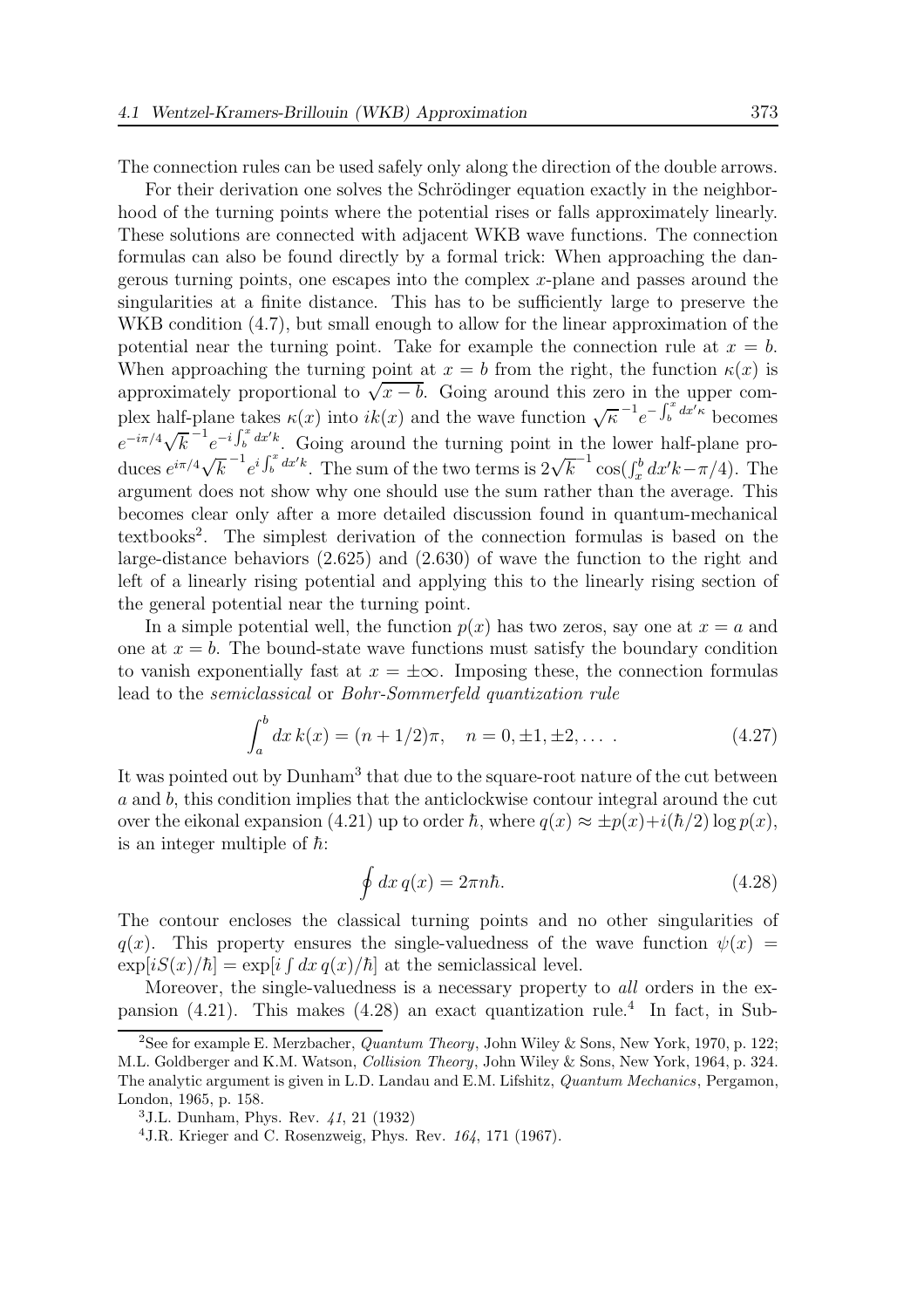section 4.9.6 we shall arrive at the quantization condition (4.28) from a different starting point and calculate vary accurate energy levels for the quartic potential  $gx^4/4$  by evaluating (4.28) to high orders in  $\hbar$ .

Note that the first term  $-i\hbar q_1(x)$  in the semiclassical expansion (4.20) of  $q(x)$  =  $S'(x)$  contributes, via Cauchy's residue theorem, a value  $-\pi\hbar$  to the contour integral (4.28). This expansion term can therefore be moved from the left- to the right-hand side of (4.28) by simply changing the right-hand side from  $2\pi n\hbar$  to  $2\pi (n+\frac{1}{2})\hbar$ . This is the origin of the difference between the Bohr-Sommerfeld quantization condition  $(4.27)$  and the old the Bohr quantization condition which has only  $n\pi$  on the righthand side of (4.27). Remarkably, the next odd expansion terms  $q_3(x)$  is a pure derivative which does not contribute to the contour integral in (4.28) at all. Using all terms up to  $q_4(x)$ , and applying partial integrations, the quantization condition (4.28) can be re-written as

$$
\oint \left\{ (E-V)^{1/2} - \tilde{\hbar}^2 \frac{V'^2}{32(E-V)^{5/2}} - \tilde{\hbar}^4 \frac{49V'^4 - 16(E-V)^2 V'V''''}{2048(E-V)^{11/2}} + \ldots \right\} = 2\pi (n+\frac{1}{2})\tilde{\hbar},
$$

where  $\tilde{\hbar} \equiv \hbar / \sqrt{2M}$ . In terms of  $\tilde{q}^2(x) \equiv 2Mq^2(x) = E - V(x)$ , this becomes

$$
\oint \left\{ \tilde{q} - \frac{\tilde{\hbar}^2}{32} \frac{(\tilde{q}^2)^{\prime 2}}{\tilde{q}^5} - \frac{\tilde{\hbar}^4}{2048} \left[ \frac{49(\tilde{q}^2)^{\prime 4}}{\tilde{q}^{11}} - \frac{16(\tilde{q}^2)^{\prime}(\tilde{q}^2)^{\prime\prime\prime}}{\tilde{q}^7} \right] + \ldots \right\} = 2\pi (n + \frac{1}{2})\tilde{\hbar}. \tag{4.29}
$$

For the harmonic oscillator, the semiclassical quantization rule (4.27) gives the exact energy levels. Indeed, for an energy  $E$ , the classical crossover points with  $V(x_E) = E$  are

$$
x_c = \pm \sqrt{\frac{2E}{M\omega^2}},\tag{4.30}
$$

to be identified in  $(4.27)$  with a and b, respectively. Inserting further

$$
k(x) = \frac{p(x)}{\hbar} = \sqrt{\frac{2M}{\hbar^2} \left( E - \frac{1}{2} M \omega^2 x^2 \right)},
$$
\n(4.31)

we obtain the WKB approximation for the energy levels

$$
\int_{-x_E}^{x_E} dx' k(x) = \frac{E}{\hbar \omega} \pi = (n + \frac{1}{2})\pi,
$$
\n(4.32)

which indeed coincides with the exact ones. Only nonnegative values  $n = 0, 1, 2, \ldots$ lead to oscillatory waves.

As an example consider the quartic potential  $V(x) = gx^4/2$  for which the Schrödinger equation cannot be solved exactly. Inserting this into equation  $(4.32)$ , we obtain

$$
\frac{1}{\hbar} \int_{-x_E}^{x_E} dx \sqrt{2M(E - gx^4/4)} \equiv \nu(E)\pi = (n + \frac{1}{2})\pi,\tag{4.33}
$$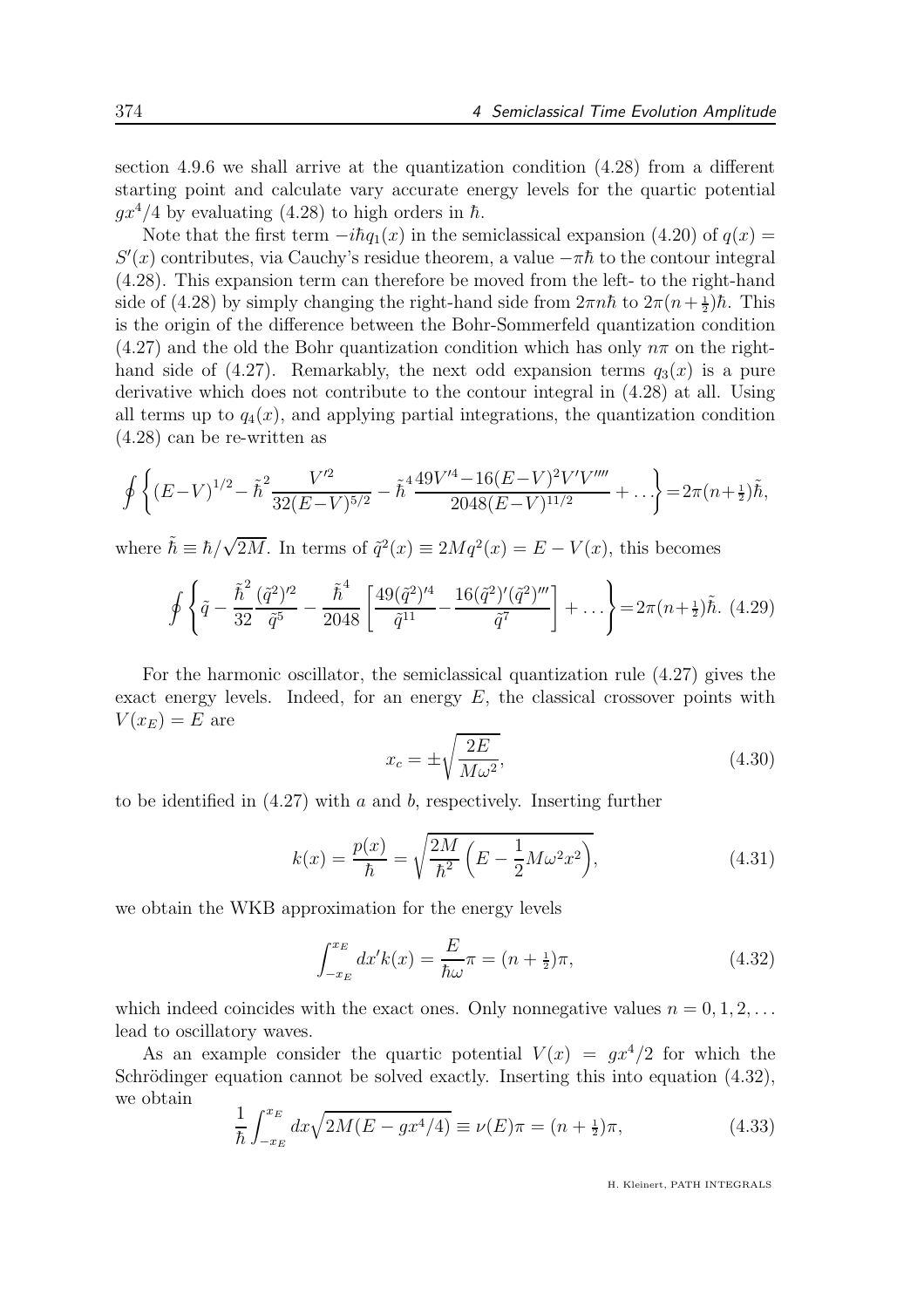with the turning points  $\pm x_E = \pm (4E/g)^{1/4}$ . The integral is done using the formula<sup>5</sup>

$$
\int_0^1 dt \, t^{\mu - 1} (1 - t^\lambda)^{\nu - 1} = \frac{1}{\lambda} B(\mu/\lambda, \nu) \tag{4.34}
$$

which for  $\mu = 1$ ,  $\lambda = 4$ , and  $\nu = 3/2$  yields  $(1/4)B(1/4, 3/2)$ , so that the left-hand side of Eq.(4.33) can be written with  $\Gamma(1/4) = 2\pi/\Gamma(3/4)\sqrt{2}$  as  $\nu(E)\pi \equiv E^{3/4} 2M^{1/2} \pi^{3/2} / 3\hbar g^{1/4} \Gamma^2(3/4)$ , and (4.33) determines the energy with principal quantum numebr  $n$  in the Bohr-Sommerfeld approximation by the consition  $\nu(E) = n + \frac{1}{2}$  resulting in

$$
E_{\rm BS}^{(n)} = \hbar \omega \kappa_{\rm BS}^{(n)} \left(\frac{g\hbar}{4M^2\omega^3}\right)^{1/3},\tag{4.35}
$$

with

$$
\kappa_{\rm BS}^{(n)} = \frac{1}{\pi^{2/3}} \left(\frac{3}{2}\right)^{4/3} \Gamma^{8/3} (3/4) \left(n + \frac{1}{2}\right)^{4/3} \approx 0.688\,253\,702 \times 2\left(n + \frac{1}{2}\right)^{4/3}.\tag{4.36}
$$

This large-n result may be compared with the precise of  $\kappa^{(0)} = 0.667986...$  to be derived in Section 5.19 (see Table 5.9).

If the potential contains a centrifugal term  $V_{cf}(r) = l(l+1)\hbar^2/2Mr^2$  in addition to the potential  $V(\mathbf{x})$ , the singularity at  $r = 0$  is too strong to apply the WKB approximation. In addition, the factor  $\hbar^2$  in front of this term ruins the systematics of the expansion terms (4.14) if one starts out with  $(\nabla S_0)^2 = p^2 = 2M[E-V-V]$  $l(l+1)\hbar^2/2Mr^2$ . In this situation, the semiclassical treatment needs a modification sketched.

For a rotationally symmetric potential, the wave function in the Schrödinger equation (4.1) can be factorized into a radial part  $R(r)/r$  and spherical harmonic  $Y_{lm}(\theta, \phi)$  [see (1.420)]. The radial wave function satisfies the radial Schrödinger equation

$$
\left\{-\frac{\hbar^2}{2M}\partial_r^2 - [E - V(r) - V_{\text{cf}}(r)]\right\} R(r) = 0.
$$
 (4.37)

In this equation, one moves the singularity at  $r = 0$  to  $\xi = -\infty$  by a coordinate transformation  $r = e^{\xi}$ , leading to the following nonsingular equation  $\xi(\xi) \equiv e^{-\xi/2} R(e^{\xi})$ :

$$
\left[-\frac{\hbar^2}{2M}\partial_{\xi}^2 - q^2(\xi)\right]\chi(\xi) = 0.
$$
\n(4.38)

with

$$
\tilde{q}^{2}(\xi) \equiv e^{2\xi} \left[ E - V(e^{\xi}) - V_{\text{cf}}(e^{\xi}) - \frac{\hbar^{2} e^{-2\xi}}{8M} \right] = e^{2\xi} \left[ E - V(e^{\xi}) - \frac{(l + \frac{1}{2})^{2} \hbar^{2} e^{-2\xi}}{2M} \right]. (4.39)
$$

Inserting this into the quantization condition (4.29), only the first semiclassical term contributes, and all the higher terms vaish, leading to the exact energies for the

<sup>5</sup> I.S. Gradshteyn and I.M. Ryzhik, op. cit., Formula 3.251.1.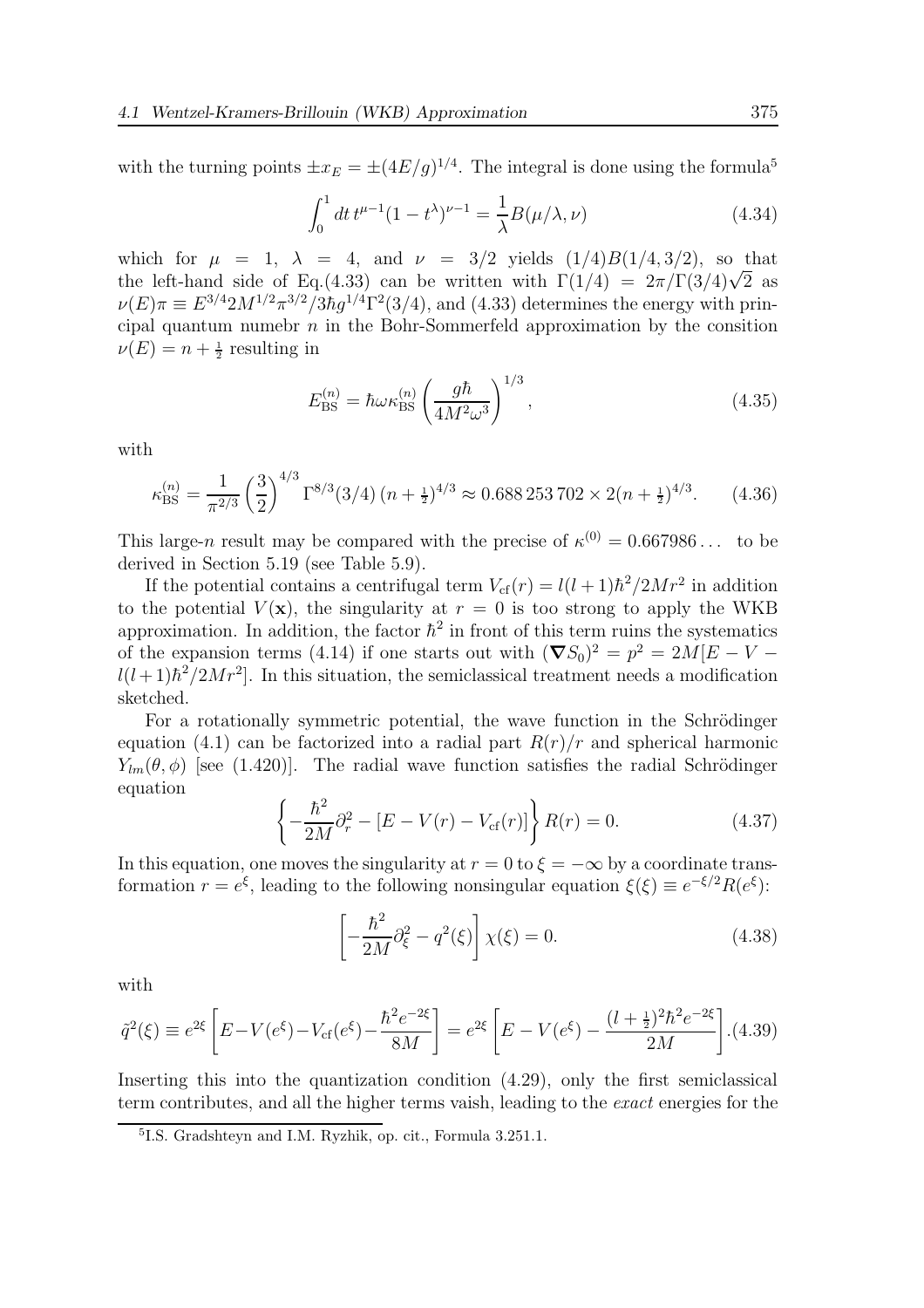Coulomb potential  $V(r) = -e^2/r$  with an additional centrifugal barrier  $V_{cf}(x)$ . They are the same as the energies obtained from the initial Bohr-Sommerfeld quantization condition (4.27) if we exchange the factor  $l(l+1)$  in the centrifugal barrier by  $(l+\frac{1}{2})^2$ . This exchange is called the Langer correction. For a one-dimensional hydrogen atom, the singularity of the Coulomb potential at  $r = 0$  is also so strong that one must change the variable r to  $\xi$ . Inserting  $\tilde{q}^2(\xi) = e^{2\xi} \left[ E + e^2 e^{-\xi} - \frac{1}{8} \right]$  $\frac{1}{8}e^{-2\pi}$  into the Bohr-Sommerfeld quantization condition  $(4.27)$ , we obtain the equation, re-expressed in terms of  $r$ ,

$$
\int_{r_a}^{r_b} (dr/r) \sqrt{2(-1/8 + e^2r + Er^2)} = \frac{\pi}{2} + \frac{\pi}{\sqrt{-2E}} = (n + \frac{1}{2})\pi,
$$

where  $r_{a,b}$  are the turning points  $r_{a,b} = \left(e^2 \mp \sqrt{2e^2 + E}\right) / (-4E)$ . For simplicity, we have gone to natural units with  $\hbar = 1$ ,  $M = 1$ . Thus we find the semiclassical energies  $E = -e^4/2n^2$   $(n = 1, 2, 3, \ldots)$ , which are exact. Without the  $1/8$ -term from the variable change  $r = e^{\xi}$ , the integral would have been equal to  $\pi/\sqrt{-2E}$  yielding the approximate energies  $E = -e^4/2(n+\frac{1}{2})^2$ . These will be derived once more from another semiclassical expansion at the end of Appendix 4A.

#### 4.2 Saddle Point Approximation

Let us now look at the semiclassical expansion within the path integral approach to quantum mechanics. Consider the time evolution amplitude

$$
(x_b t_b | x_a t_a) = \int \mathcal{D}x \, e^{i\mathcal{A}[x]/\hbar}, \tag{4.40}
$$

imagining Planck's constant  $\hbar$  to be again a free parameter which is very small compared to the typical fluctuations of the action. With  $\hbar$  appearing in the denominator of an imaginary exponent we see that in the limit  $\hbar \to 0$ , the path integral becomes a sum of rapidly oscillating terms which will approximately cancel each other. This phenomenon is known from ordinary integrals

$$
\int \frac{dx}{\sqrt{2\pi i\hbar}} e^{ia(x)/\hbar},\tag{4.41}
$$

which converge to zero for  $\hbar \to 0$  according to the Riemann-Lebesgue lemma. The precise behavior is given by the saddle point expansion of integrals which we shall first recapitulate.

#### 4.2.1 Ordinary Integrals

The evaluation of an integral of the type  $(4.41)$  proceeds for small  $\hbar$  via the so-called saddle point approximation. In the limit  $\hbar \rightarrow 0$ , the integral is dominated by the extremum of the function  $a(x)$  with the smallest absolute value, call it  $x_{\text{cl}}$  (assuming it to be unique, for simplicity), where

$$
a'(x_{\rm cl}) = 0.\t\t(4.42)
$$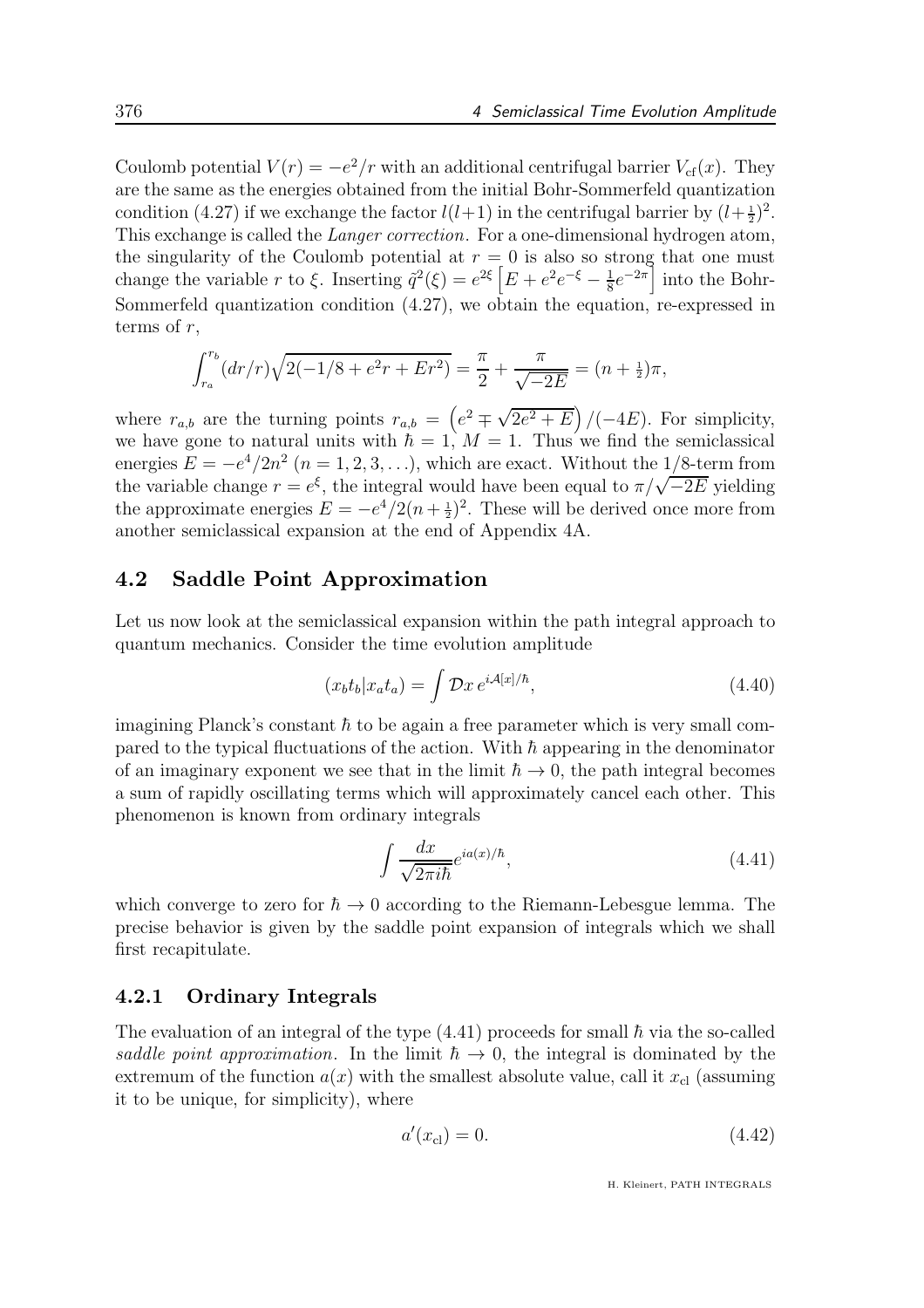In the path integral, the point  $x_{c}$  in this example corresponds to the classical orbit for which the functional derivative vanishes. This is the reason for using the subscript cl. For x near the extremum, the oscillations of the integrand are weakest. The leading oscillatory behavior of the integral is given by

$$
\int_{-\infty}^{\infty} \frac{dx}{\sqrt{2\pi i\hbar}} e^{ia(x)/\hbar} \xrightarrow{\hbar \to 0} \text{const} \times e^{ia(x_{\text{cl}})/\hbar}, \tag{4.43}
$$

with a constant proportionality factor independent of  $\hbar$ . This can be calculated by expanding  $a(x)$  around its extremum as

$$
a(x) = a(x_{\rm cl}) + \frac{1}{2}a''(x_{\rm cl})(\delta x)^2 + \frac{1}{3!}a^{(3)}(x_{\rm cl})(\delta x)^3 + \dots \,, \tag{4.44}
$$

where  $\delta x \equiv x - x_{\text{cl}}$  is the deviation from  $x_{\text{cl}}$ . It is the analog of the *quantum* fluctuation introduced in Section 2.2. Due to  $(4.42)$ , the linear term in  $\delta x$  is absent. If  $a''(x_{\text{cl}}) \neq 0$  and the higher derivatives are neglected, the integral is of the Fresnel type and can be done, yielding

$$
\int_{-\infty}^{\infty} \frac{dx}{\sqrt{2\pi i\hbar}} e^{ia(x)/\hbar} \to e^{ia(x_{\rm cl})/\hbar} \int_{-\infty}^{\infty} \frac{d\delta x}{\sqrt{2\pi i\hbar}} e^{ia''(x_{\rm cl})(\delta x)^2/2\hbar} = \frac{e^{ia(x_{\rm cl})/\hbar}}{\sqrt{a''(x_{\rm cl})}}.
$$
(4.45)

The right-hand side is the *saddle point approximation* to the integral  $(4.41)$ .

The saddle point approximation may be viewed as the consequence of the classical limit of the exponential function:

$$
e^{ia(x)/\hbar} \xrightarrow{\hbar \to 0} \frac{\sqrt{2\pi i \hbar}}{\sqrt{a''(x_{\text{cl}})}} \delta(x - x_{\text{cl}}) \,. \tag{4.46}
$$

Corrections can be calculated perturbatively by expanding the integral in powers of  $\hbar$ , leading to what is called the *saddle point expansion*. For this we expand the remaining exponent in powers of  $\delta x$ :

$$
\exp\left\{\frac{i}{\hbar}\left[\frac{1}{3!}a^{(3)}(x_{\text{cl}})(\delta x)^3 + \frac{1}{4!}a^{(4)}(x_{\text{cl}})(\delta x)^4 + \ldots\right]\right\}
$$
  
=  $1 + \frac{i}{\hbar}\left[\frac{1}{3!}a^{(3)}(x_{\text{cl}})(\delta x)^3 + \frac{1}{4!}a^{(4)}(x_{\text{cl}})(\delta x)^4 + \ldots\right]$   
 $-\frac{1}{\hbar^2}\left[\frac{1}{72}a^{(3)}(x_{\text{cl}})^2(\delta x)^6 + \ldots\right] + \ldots$  (4.47)

and perform the resulting integrals of the type

$$
\int_{-\infty}^{\infty} \frac{d\delta x}{\sqrt{2\pi i\hbar}} e^{ia''(x_{\text{cl}})(\delta x)^2/2\hbar} (\delta x)^n = \begin{cases} \frac{(n-1)!!}{[a''(x_{\text{cl}})]^{(1+n)/2}} (i\hbar)^{n/2}, & n = \text{even}, \\ 0, & n = \text{odd}. \end{cases}
$$
(4.48)

Each factor  $\delta x$  in (4.47) introduces a power  $\sqrt{\hbar/a''(x_{\text{cl}})}$ . This is the average relative size of the quantum fluctuations. The increasing powers of  $\hbar$  ensure the decreasing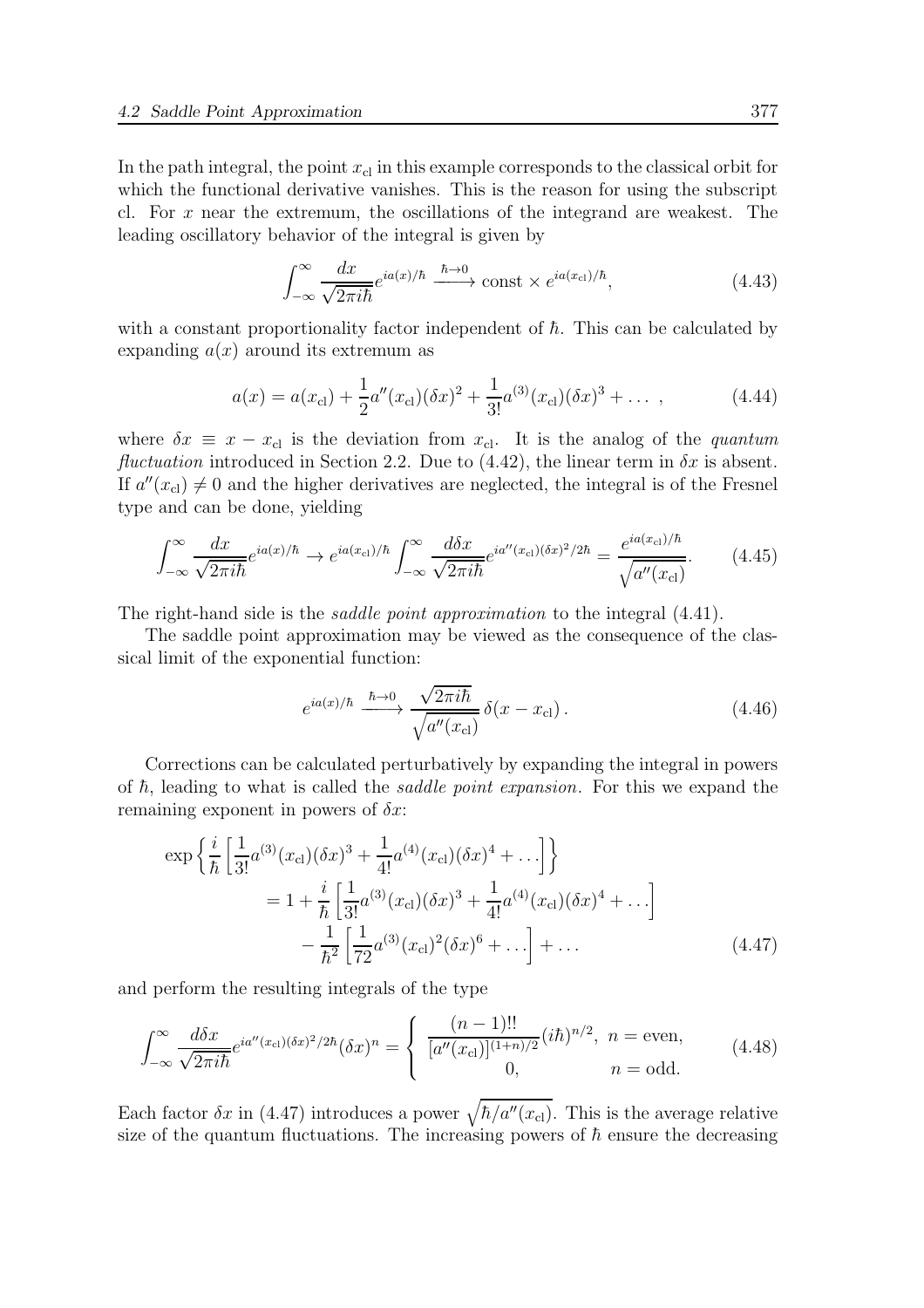importance of the higher terms for small  $\hbar$ . For instance, the fourth-order term  $a^{(4)}(x_{\text{cl}})(\delta x)^{4}/4!$  is accompanied by  $\hbar$ , and the lowest correction amounts to a factor

$$
1 - ia^{(4)}(x_{\rm cl})\frac{3!!}{4!} \frac{\hbar}{[a''(x_{\rm cl})]^2}.
$$
\n(4.49)

The cubic term  $a^{(3)}(x_{\rm cl})(\delta x)^3/3!$  yields a factor

$$
1 + i[a^{(3)}(x_{\text{cl}})]^2 \frac{5!!}{72} \frac{\hbar}{[a''(x_{\text{cl}})]^3}.
$$
\n(4.50)

Thus we obtain the saddle point expansion to the integral is

$$
\int_{-\infty}^{\infty} \frac{dx}{\sqrt{2\pi i\hbar}} e^{ia(x)/\hbar} = \frac{e^{ia(x_{\text{cl}})/\hbar}}{\sqrt{a''(x_{\text{cl}})}} \left\{ 1 - i\hbar \left[ \frac{1}{8} \frac{a^{(4)}(x_{\text{cl}})}{[a''(x_{\text{cl}})]^2} - \frac{5}{24} \frac{[a^{(3)}(x_{\text{cl}})]^2}{[a''(x_{\text{cl}})]^3} \right] + \mathcal{O}(\hbar^2) \right\}.
$$
\n(4.51)

Expectation values in this integral can also be expanded in powers of  $\hbar$ , for instance  $\langle x \rangle = x_{\text{cl}} + \langle \delta x \rangle$  where

$$
\langle \delta x \rangle = -i\hbar \frac{1}{2} \frac{a^{(3)}(x_{\text{cl}})}{[a''(x_{\text{cl}})]^2} \n- \hbar^2 \left[ \frac{2}{3} \frac{a^{(3)}(x_{\text{cl}})a^{(4)}(x_{\text{cl}})}{[a''(x_{\text{cl}})]^4} - \frac{5}{8} \frac{[a^{(3)}(x_{\text{cl}})]^3}{[a''(x_{\text{cl}})]^5} - \frac{1}{8} \frac{a^{(5)}(x_{\text{cl}})}{[a''(x_{\text{cl}})]^3} \right] + \mathcal{O}(\hbar^3). \tag{4.52}
$$

Since the saddle point expansion is organized in powers of  $\hbar$ , it corresponds precisely to the semiclassical expansion of the eikonal in the previous section.

The saddle point expansion can be used for very small  $\hbar$  to calculate an integral with increasing accuracy. It is impossible, however, to achieve arbitrary accuracy since the resulting series is divergent for all physically interesting systems. It is merely an *asymptotic series* whose usefulness decreases rapidly with an increasing size of the expansion parameter. A variational expansion must be used to achieve convergence. For more details, see Sections 5.15 and 17.9.

An important property of the semiclassical approximation is that Fourier transformations become very simple. Consider the Fourier integral

$$
\int_{-\infty}^{\infty} dx \, e^{-ipx/\hbar} e^{ia(x)/\hbar}.\tag{4.53}
$$

For small  $\hbar$ , this can be done in the saddle point approximation according to the rule (4.46), and obtain

$$
\int_{-\infty}^{\infty} dx \, e^{-ipx/\hbar} e^{ia(x)/\hbar} \to \sqrt{2\pi i \hbar} \frac{e^{i[a(x_{\text{cl}}) - px_{\text{cl}}]/\hbar}}{\sqrt{a''(x_{\text{cl}})}},\tag{4.54}
$$

where  $x_{\text{cl}}$  is now the extremum of the action with a source term p, i.e., it is determined by the equation  $p = a'(x_{\text{cl}})$ . Note that the formula holds also if the exponential carries an x-dependent prefactor, since the x-dependence gives only corrections of the order of  $\hbar$  in the exponent:

$$
\int_{-\infty}^{\infty} dx \, e^{-ipx/\hbar} c(x) e^{ia(x)/\hbar} \to \sqrt{2\pi i \hbar} \, c(x_{\rm cl}) \frac{e^{i[a(x_{\rm cl}) - px_{\rm cl}]/\hbar}}{\sqrt{a''(x_{\rm cl})}}. \tag{4.55}
$$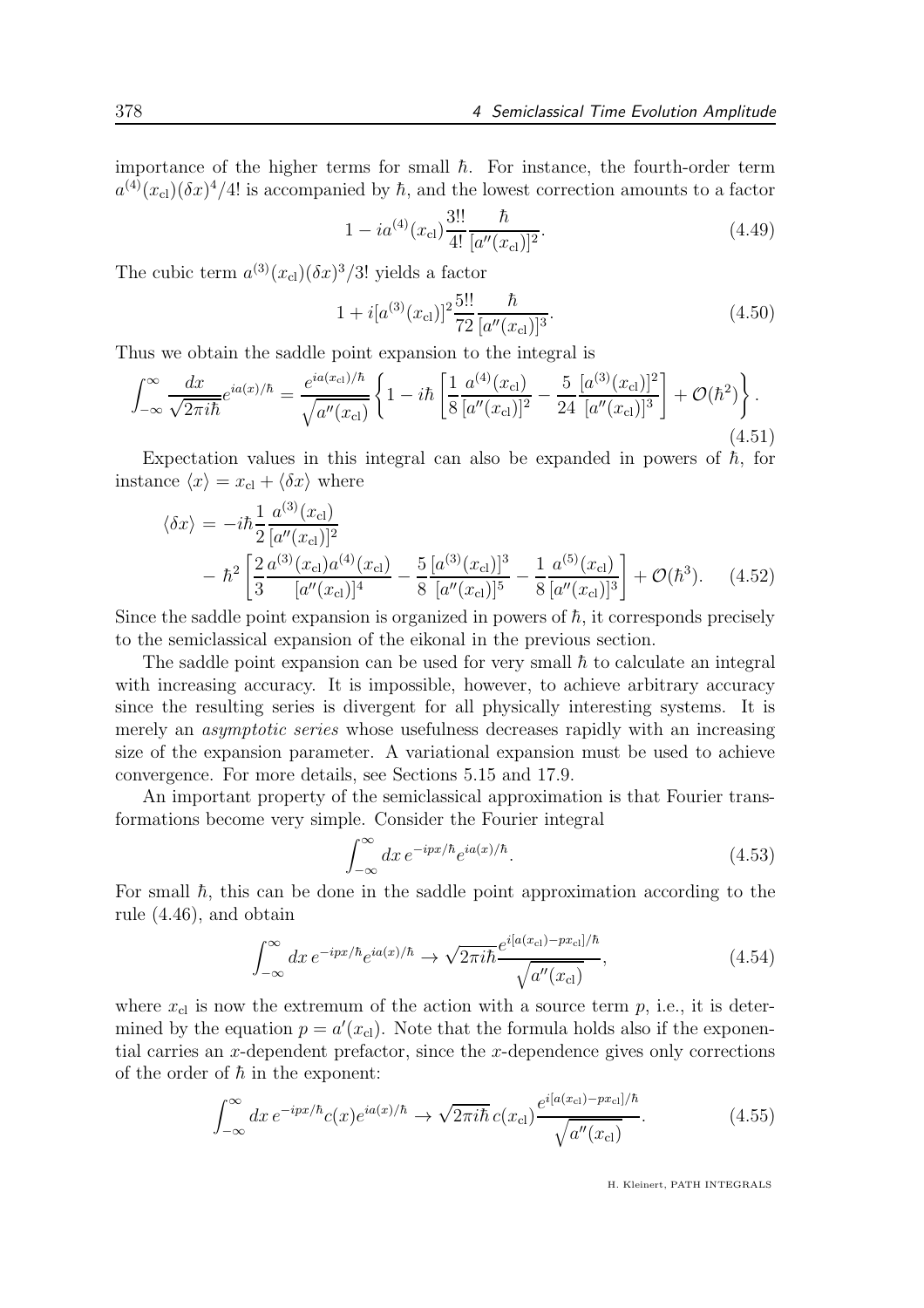If the equation  $p = a'(x_{\text{cl}})$  is inverted to find  $x_{\text{cl}}$  as a function  $x_{\text{cl}}(p)$ , the exponent  $a(x_{\rm cl}) - px_{\rm cl}$  may be considered as a function of p:

$$
b(p) = a(x_{\rm cl}) - px_{\rm cl}, \quad p = a'(x_{\rm cl}). \tag{4.56}
$$

This function is recognized as being the Legendre transform of the function  $a(x)$  $[recall (1.9)].$ 

The original function  $a(x)$  can be recovered from  $b(p)$  via an inverse Legendre transformation

$$
a(x) = b(p_{\rm cl}) + xp_{\rm cl}, \qquad x = -b'(p_{\rm cl}). \tag{4.57}
$$

This formalism is the basis for many thermodynamic calculations. For large statistical systems, fluctuations of global properties such as the volume and the total internal energy are very small so that the saddle point approximation is very good. In this chapter, the formalism will be applied on many occasions.

#### 4.2.2 Path Integrals

A similar saddle point expansion exists for the path integral  $(4.40)$ . For small  $\hbar$ , the amplitudes  $e^{iA/\hbar}$  from the various paths will mostly cancel each other by interference. The dominant contribution comes from the functional regime where the oscillations are weakest, which is from extremum of the action

$$
\delta \mathcal{A}[x] = 0. \tag{4.58}
$$

This gives the classical Euler-Lagrange equation of motion. For a point particle with the action

$$
\mathcal{A}[x] = \int_{t_a}^{t_b} dt \left[ \frac{M}{2} \dot{x}^2 - V(x) \right],\tag{4.59}
$$

it reads

$$
M\ddot{x} = -V'(x). \tag{4.60}
$$

Let  $x_{\text{cl}}(t)$  denote the classical orbit. After multiplying (4.60) by  $\dot{x}$ , an integration in t yields the law of energy conservation

$$
E = \frac{M}{2}\dot{x}_{\rm cl}^2 + V(x_{\rm cl}) = \text{const} \tag{4.61}
$$

This implies that the classical momentum

$$
p_{\rm cl}(t) \equiv M\dot{x}_{\rm cl}(t) \tag{4.62}
$$

can be written as

$$
p_{\rm cl}(t) = p(x_{\rm cl}(t)),\tag{4.63}
$$

where  $p(x)$  is the local classical momentum defined in (4.3). From (4.61), the time dependence of the classical orbit  $x_{\text{cl}}(t)$  is given by

$$
t - t_0 = \int_0^{x_{\text{cl}}} dx \frac{M}{p(x)} = \int_0^{x_{\text{cl}}} dx \frac{M}{\sqrt{2M[E - V(x)]}}.
$$
\n(4.64)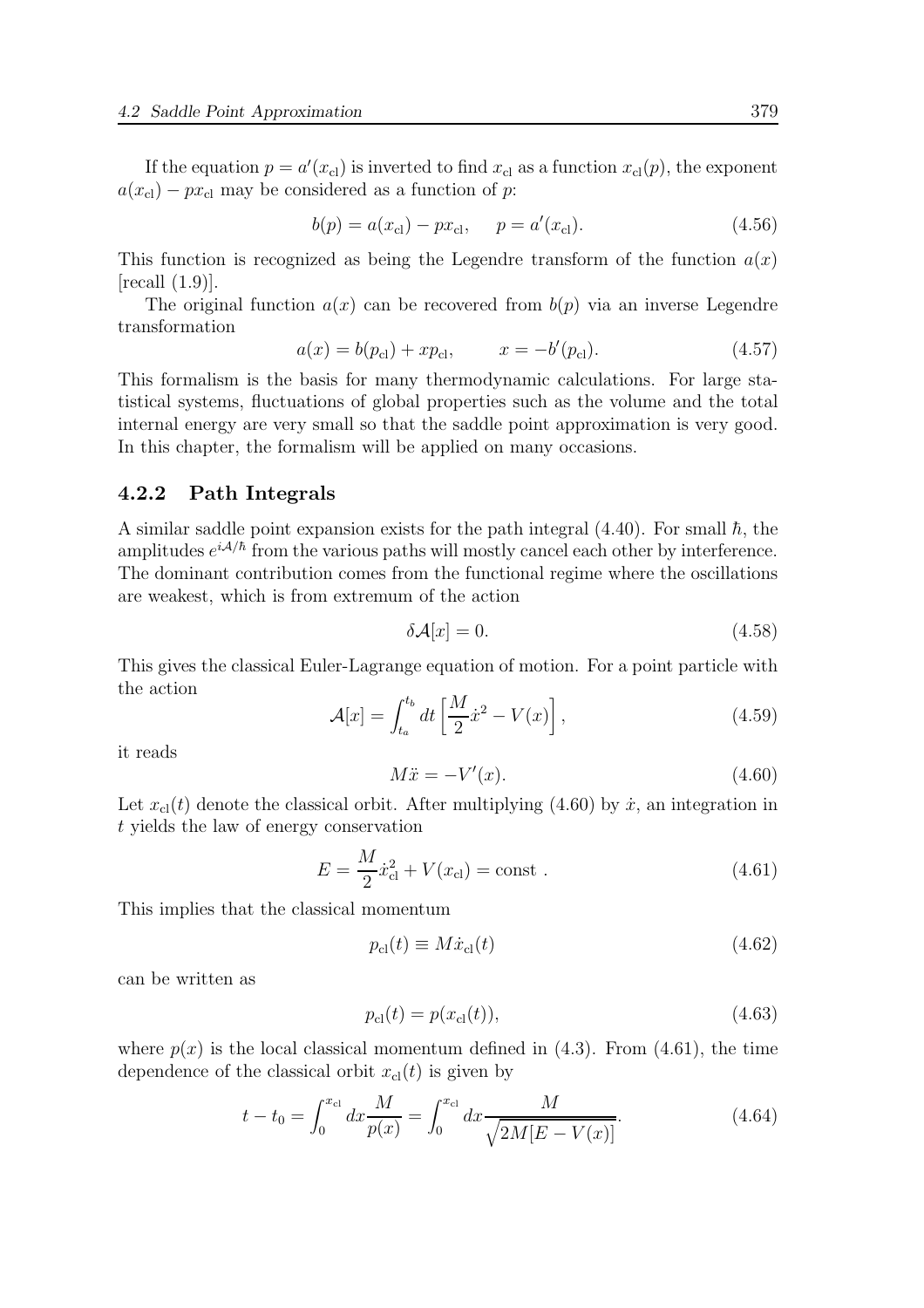When solving the integral on the right-hand side we find for a given time interval  $t = t_b - t_a$  the energy for which a pair of positions  $x_a, x_b$  can be connected by a classical orbit:

$$
E = E(x_b, x_a; t_b - t_a).
$$
 (4.65)

The classical action is given by

$$
\mathcal{A}[x_{\text{cl}}] = \int_{t_a}^{t_b} dt \left[ \frac{M}{2} \dot{x_{\text{cl}}}^2 - V(x_{\text{cl}}) \right]
$$
  
\n
$$
= \int_{t_a}^{t_b} dt \left[ p_{\text{cl}}(t) \dot{x}_{\text{cl}} - H(p_{\text{cl}}, x_{\text{cl}}) \right]
$$
  
\n
$$
= \int_{x_a}^{x_b} dx p(x) - (t_b - t_a) E. \tag{4.66}
$$

Just like E, the classical action is a function of  $x_b, x_a$  and  $t_b - t_a$ , to be denoted by  $A(x_b, x_a; t_b - t_a)$ , for which (4.66) reads more explicitly

$$
A(x_b, x_a; t_b - t_a) \equiv \int_{x_a}^{x_b} dx \, p(x) - (t_b - t_a) E(x_b, x_a; t_b - t_a). \tag{4.67}
$$

Recalling (4.11), the first term on the right-hand side is seen to be the classical eikonal

$$
S(x_b, x_a; E) = \int_{x_a}^{x_b} dx \, p(x), \tag{4.68}
$$

where E is the energy function  $(4.65)$  and  $p(x)$  is given by  $(4.3)$ ,

The eikonal may be viewed as a functional  $S_F[x]$  of paths  $x(t)$  of a fixed energy, in which case it is extremal on the classical orbits. This was observed as early as 1744 by Maupertius [2]. The proof for this is quite simple: We insert the classical momentum (4.3) into  $S_E[x]$  and write

$$
S_E[x] \equiv \int p(x)dx = \int dt \, p(x)\dot{x} = \int dt \, L_E(x,\dot{x}) = \int dt \sqrt{2M[E - V(x)]}\dot{x}, \tag{4.69}
$$

thus introducing a Lagrangian  $L_E(x, \dot{x})$  for this problem. The associated Euler-Lagrange equation reads

$$
\frac{d}{dt}\frac{\partial L_E}{\partial \dot{x}} = \frac{\partial L_E}{\partial x}.\tag{4.70}
$$

Inserting  $L_E(\mathbf{x}, \dot{x}) = p(x)\dot{x}$  we find the correct equation of motion  $\dot{p} = -V'(x)$ .

There is an interesting geometrical aspect to this variational procedure. In order to see this let us go to D dimensions and write the eikonal  $(4.69)$  as

$$
S_E[\mathbf{x}] = \int dt L_E(\mathbf{x}, \dot{\mathbf{x}}) = \int dt \sqrt{g_{ij}(\mathbf{x}) \dot{x}^i(t) \dot{x}^j(t)},
$$
(4.71)

with an energy-dependent metric

$$
g_{ij}(\mathbf{x}) = p_E^2(\mathbf{x})\delta_{ij}.
$$
\n(4.72)

H. Kleinert, PATH INTEGRALS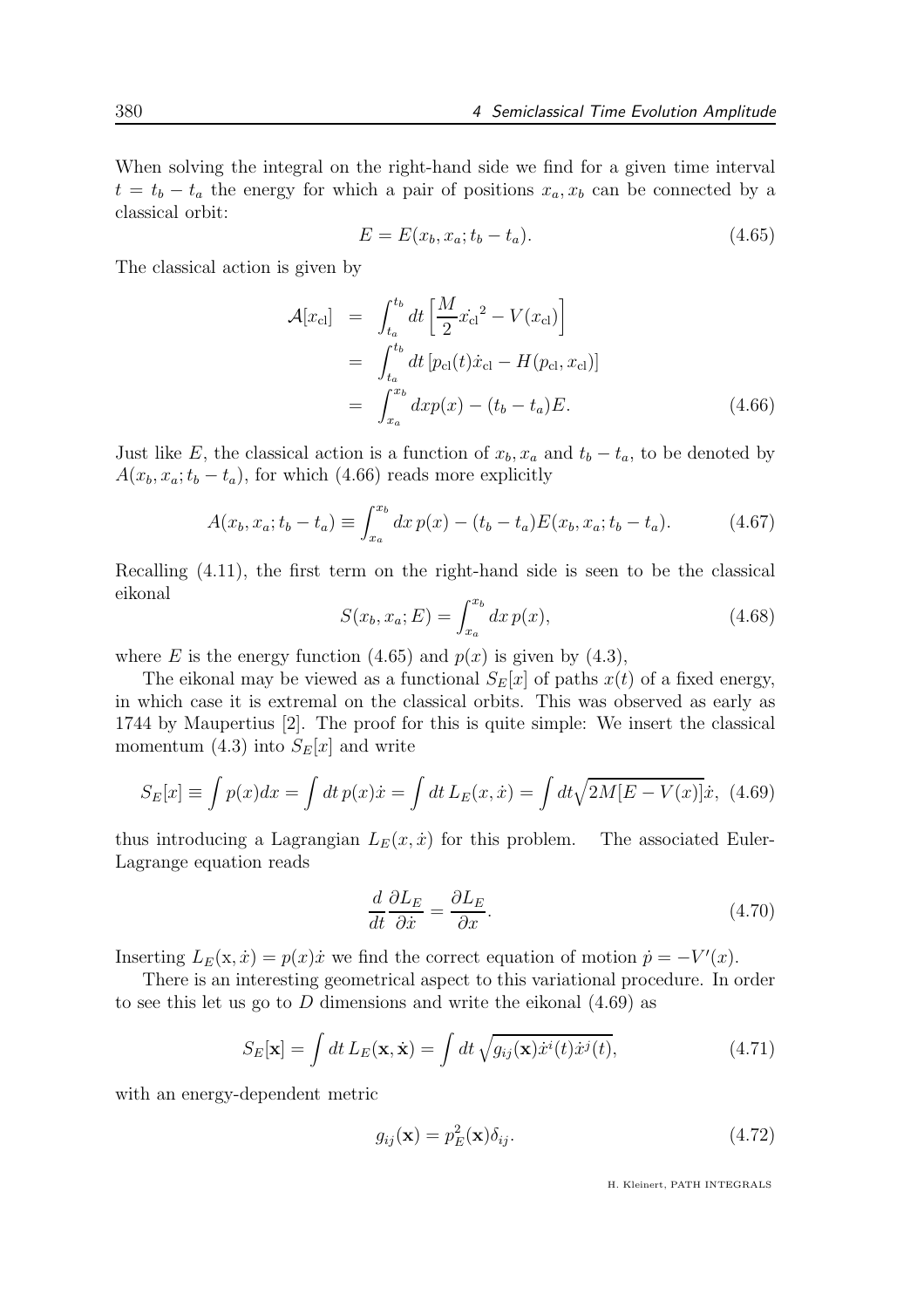Then the Euler-Lagrange equations for  $\mathbf{x}(t)$  coincides with the equation (1.72) for the geodesics in a Riemannian space with a metric  $g_{ij}(\mathbf{x})$ . In this way, the dynamical problem has been reduced to a geometric problem. The metric  $g_{ii}(\mathbf{x})$  may be called *dynamical metric* of the space with respect to the potential  $V(\mathbf{x})$ . This geometric view is further enhanced by the fact that the eikonal (4.69) is, in fact, independent of the parametrization of the trajectory. Instead of the time  $t$  we could have used any parameter  $\tau$  to describe  $\mathbf{x}(\tau)$  and write the eikonal (4.69) as

$$
S_E[\mathbf{x}] = \int d\tau \sqrt{g_{ij}(\mathbf{x}) \dot{x}^i(\tau) \dot{x}^j(\tau)}.
$$
 (4.73)

Einstein has certainly been inspired by this ancient description of classical trajectories when geometrizing the relativistic Kepler motion by attributing a dynamical Riemannian geometry to spacetime.

It is worth pointing out a subtlety in this variational principle, in view of a closely related situation to be encountered later in Chapter 10. The variations are supposed to be carried out at a fixed energy

$$
E = \frac{M}{2}\dot{\mathbf{x}}^2 + V(\mathbf{x}).\tag{4.74}
$$

This is a nonholonomic constraint which destroys the independence of the variation  $\delta x(t)$  and  $\delta \dot{x}$ . They are related by

$$
\dot{\mathbf{x}} \,\delta \dot{\mathbf{x}} = -\frac{1}{M} \mathbf{\nabla} V(\mathbf{x}) \delta \mathbf{x}.\tag{4.75}
$$

It is, however, possible to regain the independence by allowing for a simultaneous variation of the time argument in  $\mathbf{x}(t)$  when varying  $\mathbf{x}(t)$ . As a consequence, we can no longer employ the standard equality  $\delta \dot{x} = d\delta x/dt$  which is necessary for the derivation of the Euler-Lagrange equation (4.70). Instead, we calculate

$$
\delta \dot{\mathbf{x}} = \frac{d\mathbf{x} + d\delta \mathbf{x}}{dt + d\delta t} - \dot{\mathbf{x}} = \frac{d}{dt} \delta \mathbf{x} - \dot{\mathbf{x}} \frac{d}{dt} \delta t, \tag{4.76}
$$

which shows that variation and time derivatives no longer commute with each other. Combining this with the relation  $(4.75)$  we see that the variations of x and x<sup>i</sup> can be made independent if we vary  $t$  along the orbit according to the relation

$$
\dot{\mathbf{x}}^2 \frac{d}{dt} \delta t = \dot{\mathbf{x}} \frac{d}{dt} \delta \mathbf{x} + \frac{1}{M} \nabla V(\mathbf{x}) \delta \mathbf{x}.
$$
 (4.77)

With (4.76), the variations of the eikonal (4.71) are

$$
\delta S_E[\mathbf{x}] = \int dt \left( \frac{\partial L_E}{\partial \dot{\mathbf{x}}} \frac{d}{dt} \delta \mathbf{x} + \frac{\partial L_E}{\partial \mathbf{x}} \delta \mathbf{x} \right) + \int dt \left( L_E - \frac{\partial L_E}{\partial \dot{\mathbf{x}}} \dot{\mathbf{x}} \right) \frac{d}{dt} \delta t, \qquad (4.78)
$$

where we have kept the usual commutativity of variation and time derivative of the time itself. In the second integral, we may set

$$
-L_E + \frac{\partial L_E}{\partial \dot{\mathbf{x}}} \dot{\mathbf{x}} \equiv H_E.
$$
 (4.79)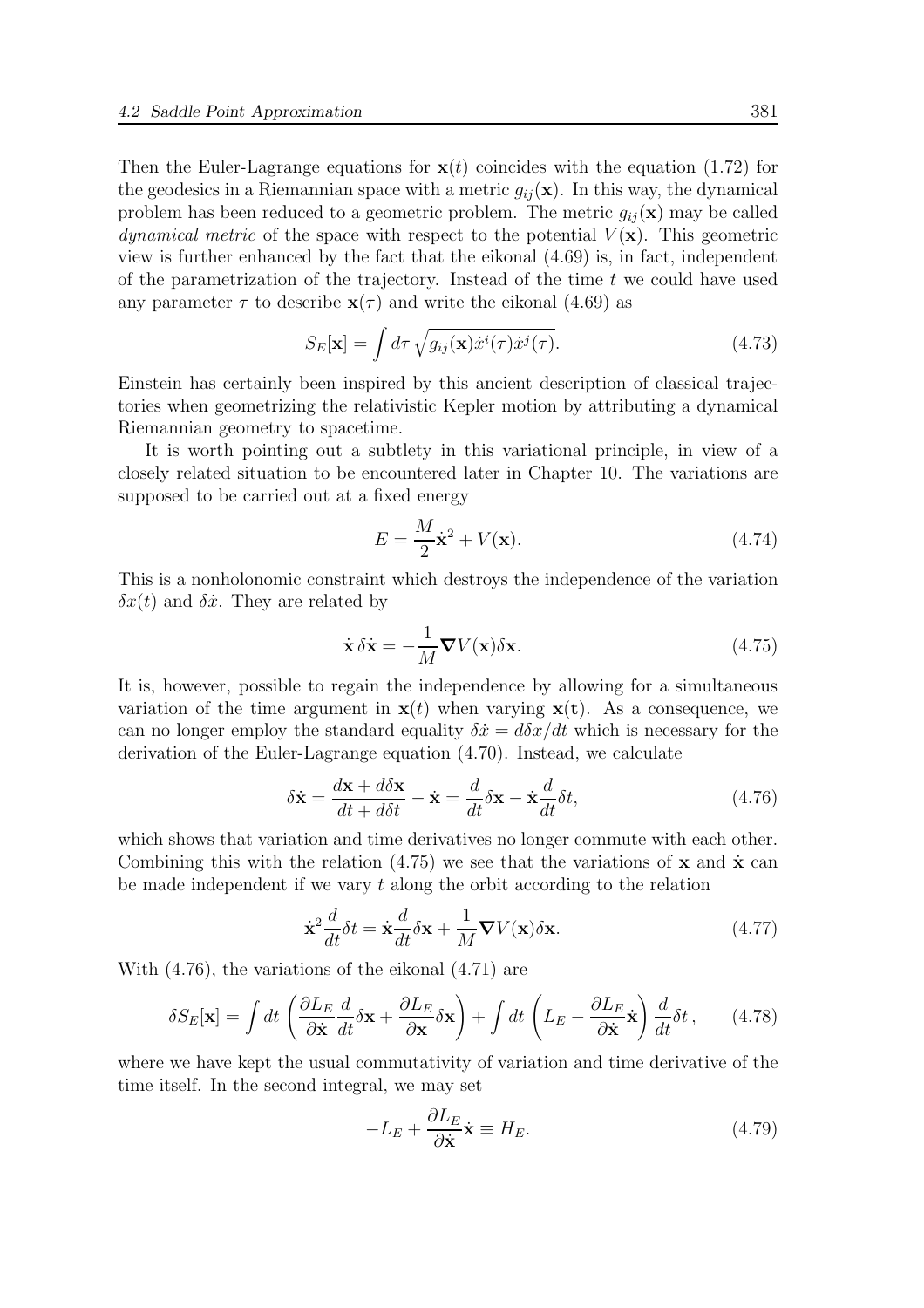The function  $H_E$  arises from  $L_E$  by the same combination of  $L_E(\mathbf{x}, \dot{\mathbf{x}})$  and  $\partial L_E/\partial \dot{\mathbf{x}}(\mathbf{x},\dot{\mathbf{x}})$  as in a Legendre transformation which brings a Lagrangian to the associated Hamiltonian [recall (1.13)]. But in contrast to the usual procedure we do not eliminate x in favor of a canonical momentum variable  $\partial L_E/\partial x$  [recall (1.14)], i.e., the  $H_E$  is a function  $H_E(\mathbf{x}, \dot{\mathbf{x}})$ . Note that it is *not* equal to the energy.

The variation (4.78) shows that the extra variation  $\delta t$  of the time does not  $\sqrt{2M[E-V(\mathbf{x})]\mathbf{x}^2}$ . Being linear in  $\mathbf{x}$ , the associated  $H_E$  vanishes identically, so change the Euler-Lagrange equations for the above Lagrangian in Eq.  $(4.71)$ ,  $L<sub>E</sub>$ that the second term disappears and we recover the ordinary equation of motion

$$
\frac{d}{dt}\frac{\partial L_E}{\partial \dot{\mathbf{x}}} = \frac{\partial L_E}{\partial \mathbf{x}}.\tag{4.80}
$$

In general, however, we must keep the second term. Expressing  $d\delta t/dt$  via (4.77), we find

$$
\delta S_E[\mathbf{x}] = \int dt \left[ \frac{\partial L_E}{\partial \dot{\mathbf{x}}} - H_E \frac{\dot{\mathbf{x}}}{\dot{\mathbf{x}}^2} \right] \frac{d}{dt} \delta \mathbf{x} + \int dt \left[ \frac{\partial L_E}{\partial \mathbf{x}} - H_E \frac{1}{\dot{\mathbf{x}}^2} \frac{1}{M} \nabla V(\mathbf{x}) \right] \delta \mathbf{x},
$$
(4.81)

and the general equation of motion becomes

$$
\frac{d}{dt}\left[\frac{\partial L_E}{\partial \dot{\mathbf{x}}} - H_E \frac{\dot{\mathbf{x}}}{\dot{\mathbf{x}}^2}\right] = \frac{\partial L_E}{\partial \mathbf{x}} - H_E \frac{1}{\dot{\mathbf{x}}^2} \frac{1}{M} \nabla V(\mathbf{x}),\tag{4.82}
$$

rather than (4.80). Let us illustrate this by rewriting the eikonal as a functional

$$
S_E[\mathbf{x}] = \int dt \, L'_E(\mathbf{x}, \dot{\mathbf{x}}) = M \int dt \, \dot{\mathbf{x}}^2(t), \tag{4.83}
$$

which is the same functional as  $(4.69)$  as long as the energy E is kept fixed. If we insert the new Lagrangian  $L'_{E}$  into (4.82), we obtain the correct equation of motion

$$
M\ddot{\mathbf{x}} = -\nabla V(\mathbf{x}).\tag{4.84}
$$

In this case, the equation of motion can actually be found more directly. We vary the eikonal (4.83) as follows:

$$
\delta S_E[\mathbf{x}] = M \int \delta dt \,\dot{\mathbf{x}}^2 + M \int dt \,\dot{\mathbf{x}} \,\delta \dot{\mathbf{x}} + M \int dt \,\dot{\mathbf{x}} \,\delta \dot{\mathbf{x}}.\tag{4.85}
$$

In the last term we insert the relation (4.76) and write

$$
\delta S_E[\mathbf{x}] = M \left[ \int \delta dt \, \dot{\mathbf{x}}^2 + \int dt \, \dot{\mathbf{x}} \, \delta \dot{\mathbf{x}} + \int dt \, \dot{\mathbf{x}} \frac{d}{dt} \delta \mathbf{x} - \int dt \, \dot{\mathbf{x}}^2 \frac{d}{dt} \delta t \right]. \tag{4.86}
$$

The two terms containing  $\delta t$  cancel each other, so that relation (4.77) is no longer needed. Using now (4.75), we obtain directly the equation of motion (4.84).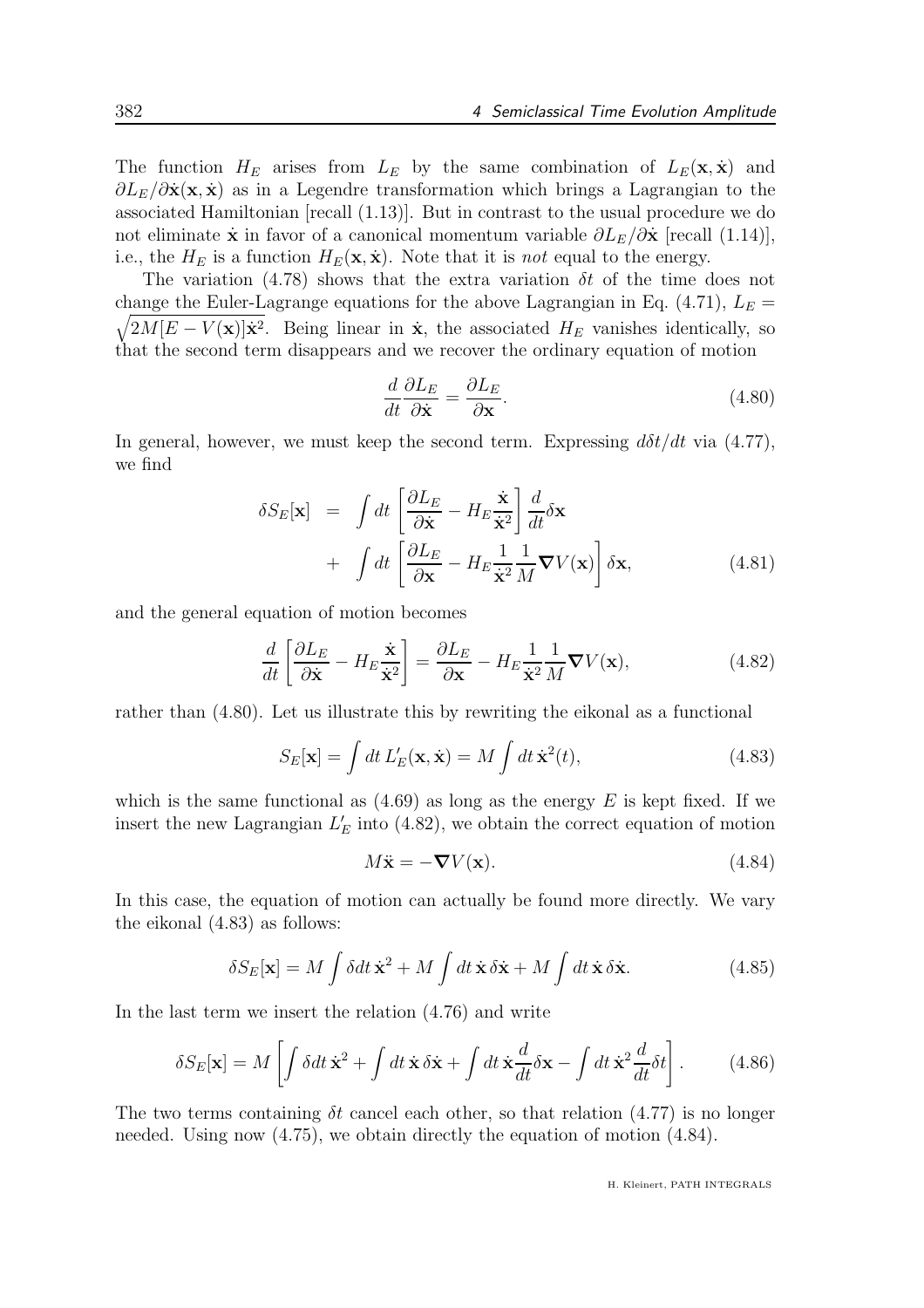With the help of the eikonal (4.68), we write the classical action (4.66) as

$$
A(x_b, x_a; t_b - t_a) \equiv S(x_b, x_a; E) - (t_b - t_a)E, \tag{4.87}
$$

where  $E$  is given by  $(4.65)$ .

The action has the property that its derivatives with respect to the endpoints  $x_b, x_a$  at a fixed  $t_b - t_a$  yield the initial and final classical momenta:

$$
\frac{\partial}{\partial x_{b,a}} A(x_b, x_a; t_b - t_a) = \pm p(x_{b,a}).\tag{4.88}
$$

Indeed, the differentiation gives

$$
\frac{\partial A}{\partial x_b} = p(x_b) + \left[ \int_{x_a}^{x_b} dx \frac{\partial p(x)}{\partial E} - (t_b - t_a) \right] \frac{\partial E}{\partial x_b},\tag{4.89}
$$

and using

$$
\frac{\partial p(x)}{\partial E} = \frac{M}{p(x)} = \frac{1}{\dot{x}},\tag{4.90}
$$

we see that

$$
\int_{x_a}^{x_b} dx \frac{\partial p(x)}{\partial E} = \int_{t_a}^{t_b} dt = t_b - t_a,
$$
\n(4.91)

so that the bracket in (4.89) vanishes, and (4.88) is indeed fulfilled [compare also (4.12)]. The relation (4.91) implies that the eikonal (4.68) has the energy derivative

$$
\frac{\partial}{\partial E} S(x_b, x_a; E) = t_b - t_a.
$$
\n(4.92)

As a conjugate relation, the derivative of the action with respect to the time  $t_b$  at fixed  $x_b$  gives the energy with a minus sign [compare  $(4.10)$ ]:

$$
\frac{\partial}{\partial t_b} A(x_b, x_a; t_b - t_a) = -E(x_b, x_a; t_b - t_a). \tag{4.93}
$$

This is easily verified:

$$
\frac{\partial}{\partial t_b} A = \left[ \int_{x_a}^{x_b} dx \frac{\partial p}{\partial E} - (t_b - t_a) \right] \frac{\partial E}{\partial t_b} - E = -E.
$$
 (4.94)

Thus, the classical action function  $A(x_b, x_a; t_b - t_a)$  and the eikonal  $S(x_b, x_a; E)$  are Legendre transforms of each other.

The equation

$$
\frac{1}{2M}(\partial_x A)^2 + V(x) = \partial_t A \tag{4.95}
$$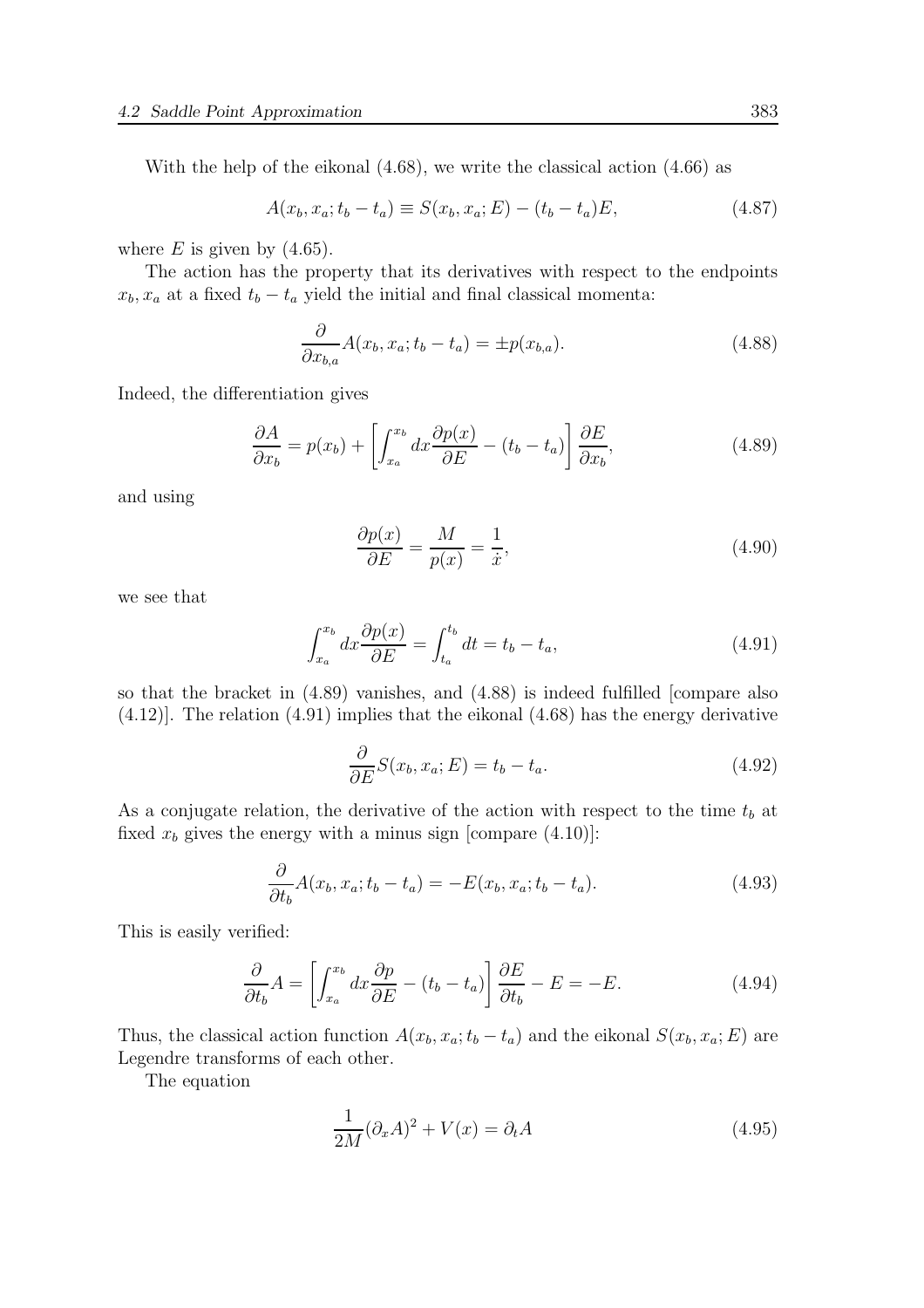is, of course, the Hamilton-Jacobi equation (4.13) of classical mechanics.

We have therefore found the leading term in the semiclassical approximation to the amplitude [corresponding to the approximation (4.43)]:

$$
(x_b t_b | x_a t_a) \xrightarrow{\hbar \to 0} \text{const} \times e^{iA(x_b, x_a; t_b - t_a)/\hbar}.\tag{4.96}
$$

In general, this leading term will be multiplied by a fluctuation factor

$$
(x_b t_b | x_a t_a) = e^{iA(x_b, x_a; t_b - t_a)/\hbar} F(x_b, x_a; t_b - t_a).
$$
 (4.97)

In contrast to the purely harmonic case in Eq. (2.153) this will depend on the initial and final coordinates  $x_a$  and  $x_b$ .

The calculation of the leading contribution to the fluctuation factor is the next step in the saddle point expansion of the path integral (4.40). For this we expand the action (4.59) in the neighborhood of the classical orbit in powers of the fluctuations

$$
\delta x(t) = x(t) - x_{cl}(t). \tag{4.98}
$$

This yields the fluctuation expansion

$$
\mathcal{A}[x,\dot{x}] = \mathcal{A}[x_{\text{cl}}] + \int_{t_a}^{t_b} dt \frac{\delta \mathcal{A}}{\delta x(t)} \delta x(t)
$$
  
+ 
$$
\frac{1}{2} \int_{t_a}^{t_b} dt dt' \frac{\delta^2 \mathcal{A}}{\delta x(t) \delta x(t')} \delta x(t) \delta x(t')
$$
  
+ 
$$
\frac{1}{3!} \int_{t_a}^{t_b} dt dt' dt'' \frac{\delta^3 \mathcal{A}}{\delta x(t) \delta x(t') \delta x(t'')} \delta x(t) \delta x(t'') \delta x(t'') + ...,
$$
(4.99)

where all functional derivatives on the right-hand side are evaluated along the classical orbit  $x(t) = x_{\text{cl}}(t)$ . The linear term in the quantum fluctuation  $\delta x(t)$  is absent since  $\mathcal{A}[x, \dot{x}]$  is extremal at  $x_{\text{cl}}(t)$ . For a point particle, the quadratic term is

$$
\frac{1}{2} \int_{t_a}^{t_b} dt dt' \frac{\delta^2 \mathcal{A}}{\delta x(t) \delta x(t')} \delta x(t) \delta x(t') = \int_{t_a}^{t_b} dt \left[ \frac{M}{2} (\delta \dot{x})^2 + \frac{1}{2} V''(x_{\text{cl}}(t)) (\delta x)^2 \right]. \tag{4.100}
$$

Thus the fluctuations behave like those of a harmonic oscillator with a timedependent frequency

$$
\Omega^2(t) = \frac{1}{M} V''(x_{\text{cl}}(t)).
$$
\n(4.101)

By definition, the fluctuations vanish at the endpoints:

$$
\delta x(t_a) = 0, \quad \delta x(t_b) = 0. \tag{4.102}
$$

If we include only the quadratic terms in the fluctuation expansion (4.99), we can integrate out the fluctuations in the path integral (4.40). Since  $x(t)$  and  $\delta x(t)$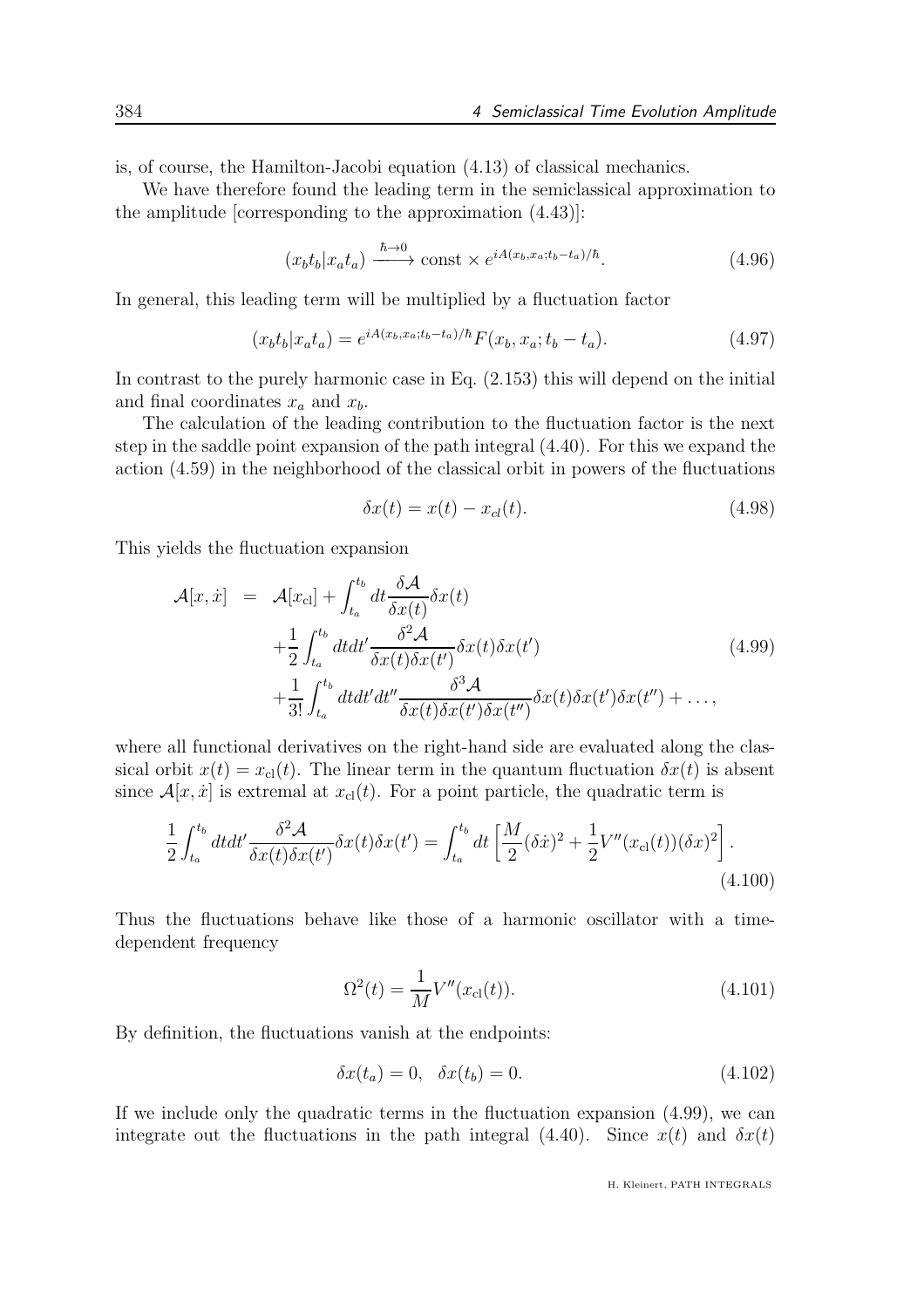differ only by a fixed additive function  $x_{\text{cl}}(t)$ , the measure of the path integral over  $x(t)$  transforms trivially into that over  $\delta x(t)$ . Thus we conclude that the leading semiclassical limit of the amplitude is given by the product

$$
(x_b t_b | x_a t_a)_{\rm sc} = e^{iA(x_b, x_a; t_b - t_a)/\hbar} F_{\rm sc}(x_b, x_a; t_b - t_a), \tag{4.103}
$$

with the semiclassical fluctuation factor [compare  $(2.200)$ ]

$$
F_{\rm sc}(x_b, x_a; t_b - t_a) = \int \mathcal{D}\delta x(t) \exp\left\{\frac{i}{\hbar} \int_{t_b}^{t_a} dt \frac{M}{2} [\delta \dot{x}^2 - \Omega^2(t) \delta x^2] \right\}
$$

$$
= \frac{1}{\sqrt{2\pi i \epsilon \hbar/M}} \det \left( -\overline{\nabla} \nabla - \Omega^2(t) \right)^{-1/2}
$$

$$
= \frac{1}{\sqrt{2\pi i \hbar (t_b - t_a)/M}} \sqrt{\frac{\det \left( -\partial_t^2 \right)}{\det \left( -\partial_t^2 - \Omega^2(t) \right)}}. \tag{4.104}
$$

In principle, we would now have to solve the differential equation

$$
[-\partial_t^2 - \Omega^2(t)]y_n(t) = [-\partial_t^2 - V''(x_{\text{cl}}(t))/M]y_n(t) = \lambda_n y_n(t), \qquad (4.105)
$$

and find the energies of the eigenmodes  $y_n(t)$  of the fluctuations. The ratio of fluctuation determinants  $\overline{2}$   $\overline{2}$ 

$$
\frac{D^0}{D} = \frac{\det\left(-\partial_t^2\right)}{\det\left(-\partial_t^2 - \Omega^2(t)\right)}\tag{4.106}
$$

in the second line of (4.104) would then be found from the product of ratios of eigenvalues,  $\lambda_n/\lambda_n^0$ , where  $\lambda_n^0$  are the eigenvalues of the differential equation

$$
-\partial_t^2 y_n(t) = \lambda_n^0 y_n(t). \tag{4.107}
$$

Fortunately, we can save ourselves all this work using the Gelfand-Yaglom method of Section 2.4 which provides a much simpler and more direct way of calculating fluctuation determinants with a time-dependent frequency without the knowledge of the eigenvalues  $\lambda_n$ .

#### 4.3 Van Vleck-Pauli-Morette Determinant

According to the Gelfand-Yaglom method of Section 2.4, a functional determinant of the form

$$
\det\left(-\partial_t^2 - \Omega^2(t)\right)
$$

is found by solving the differential equation (4.105) at zero eigenvalue

$$
[-\partial_t^2 - \Omega^2(t)]D_a(t) = 0,
$$

with the initial conditions

$$
D_a(t_a) = 0, \qquad \dot{D}_a(t_a) = 1. \tag{4.108}
$$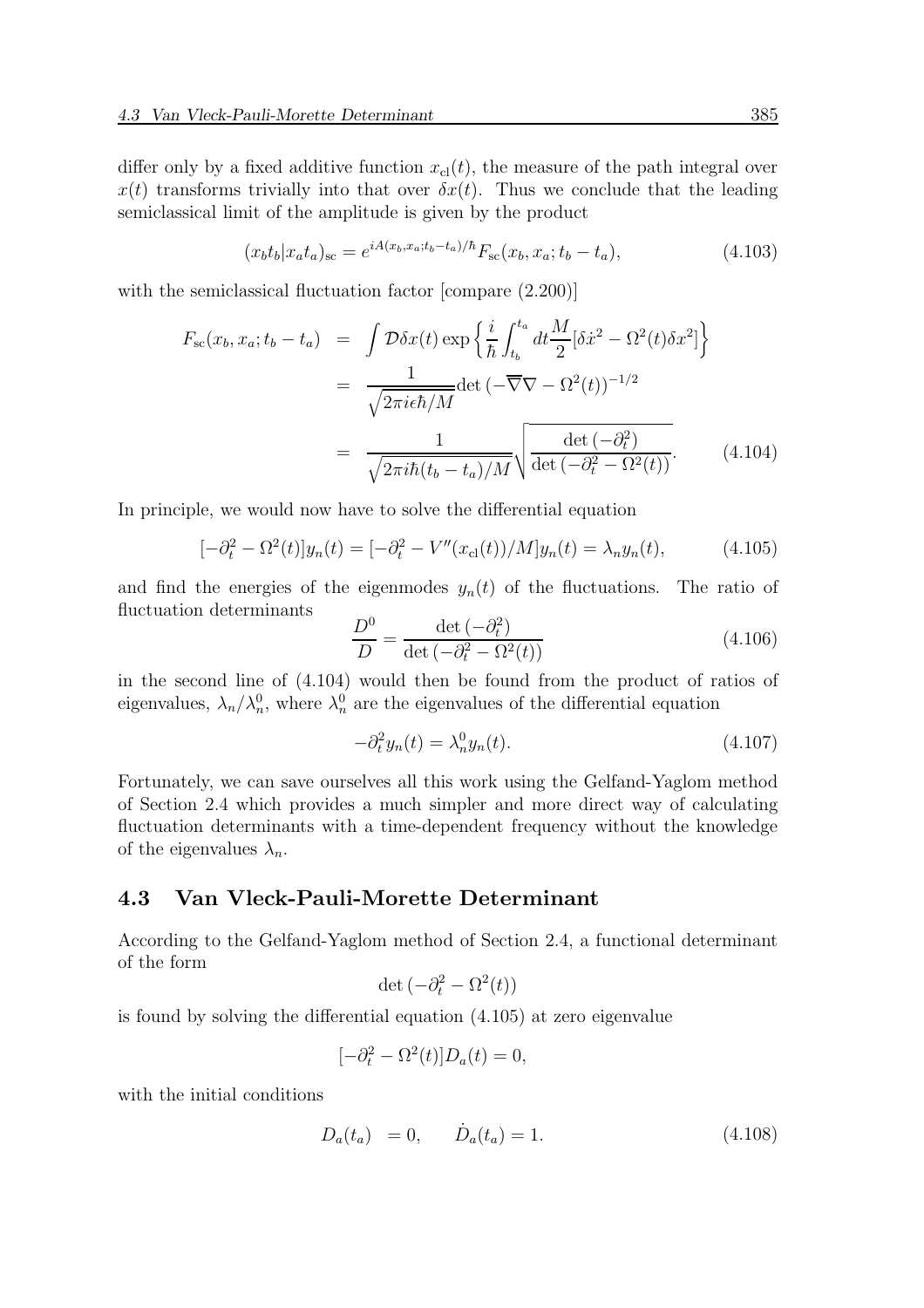Then  $D_a(t_b)$  is the desired fluctuation determinant. In Eq. (2.240), we have constructed the solution to these equations in terms of an arbitrary solution  $\xi(t)$  of the homogenous equation

$$
[-\partial_t^2 - \Omega^2(t)]\xi(t) = 0\tag{4.109}
$$

as

$$
D_{\text{ren}} = \xi(t)\xi(t_a) \int_{t_a}^{t_b} \frac{dt'}{\xi^2(t')}.
$$
\n(4.110)

In general, it is difficult to find an analytic solution to Eq. (4.109). In the present fluctuation problem, however, the time-dependent frequency  $\Omega(t)$  has a special form  $\Omega^2(t) = V''(x_{\text{cl}}(t))/M$  of (4.101). We shall now prove that, just as in the purely harmonic action in Section 2.5, all information on the fluctuation determinant is contained in the classical orbit  $x_{\text{cl}}(t)$ , and ultimately in the mixed spatial derivatives  $\partial_{x_b}\partial_{x_a}$  of the classical action  $A(x_b, x_a; t_b - t_a)$ . In fact, the solution  $\xi(t)$  is simply equal to the velocity

$$
\xi(t) = \dot{x}_{\rm cl}(t). \tag{4.111}
$$

This is seen directly by differentiating the equation of motion (4.60) with respect to t, yielding

$$
\partial_t[M\ddot{x}_{\rm cl} + V'(x_{\rm cl}(t))] = [M\partial_t^2 + V''(x_{\rm cl}(t))] \dot{x}_{\rm cl}(t) = 0, \qquad (4.112)
$$

which is precisely the homogenous differential equation (4.109) for  $\dot{x}_{\text{cl}}(t)$ .

There is a simple symmetry argument to understand (4.111) as a completely general consequence of the time translation invariance of the system. The fluctuation  $\delta x(t) \propto \dot{x}_{\text{cl}}(t)$  describes an infinitesimal translation of the classical solution  $x_{\text{cl}}(t)$ in time,  $x_{\text{cl}}(t) \rightarrow x_{\text{cl}}(t + \epsilon) = x_{\text{cl}} + \epsilon \dot{x}_{\text{cl}} + \ldots$  . Interpreted as a translational fluctuation of the solution  $x_{\text{cl}}(t)$  along the time axis it cannot carry any energy  $\lambda_n$ and  $y_0(t) \propto \dot{x}_{cl}(t)$  must therefore solve Eq. (4.105) with  $\lambda_0 = 0$ .

With the special solution (4.111), the functional determinant (4.110) becomes

$$
D_{\rm ren} = \dot{x}_{\rm cl}(t_b)\dot{x}_{\rm cl}(t_a) \int_{t_a}^{t_b} \frac{dt}{\dot{x}_{\rm cl}^2(t)}.
$$
\n(4.113)

Note that also the Green-function of the quadratic fluctuations associated with Eq. (4.109) can be given explicitly in terms of the classical solution  $x_{\text{cl}}(t)$ . For Dirichlet boundary conditions, it is equal to the combination (3.61) of the solutions  $D_a(t)$ and  $D<sub>b</sub>(t)$  of the homogeneous differential equation (4.109) satisfying the boundary conditions (2.228) and (2.229), whose d'Alembert construction (2.239) becomes here

$$
D_a(t) = \dot{x}_{\rm cl}(t)\dot{x}_{\rm cl}(t_a) \int_{t_a}^t \frac{dt}{\dot{x}_{\rm cl}^2(t)}, \quad D_b(t) = \dot{x}_{\rm cl}(t_b)\dot{x}_{\rm cl}(t) \int_t^{t_b} \frac{dt}{\dot{x}_{\rm cl}^2(t)}.
$$
 (4.114)

In Eqs. (2.252) and (2.269) we have found two simple expressions for the fluctuation determinant in terms of the classical action

$$
D_{\text{ren}} = -\left(\frac{\partial \dot{x}_b}{\partial x_a}\right)^{-1} = -M \left[\frac{\partial^2}{\partial x_b \partial x_a} \mathcal{A}_{\text{cl}}\right]^{-1}.
$$
 (4.115)

H. Kleinert, PATH INTEGRALS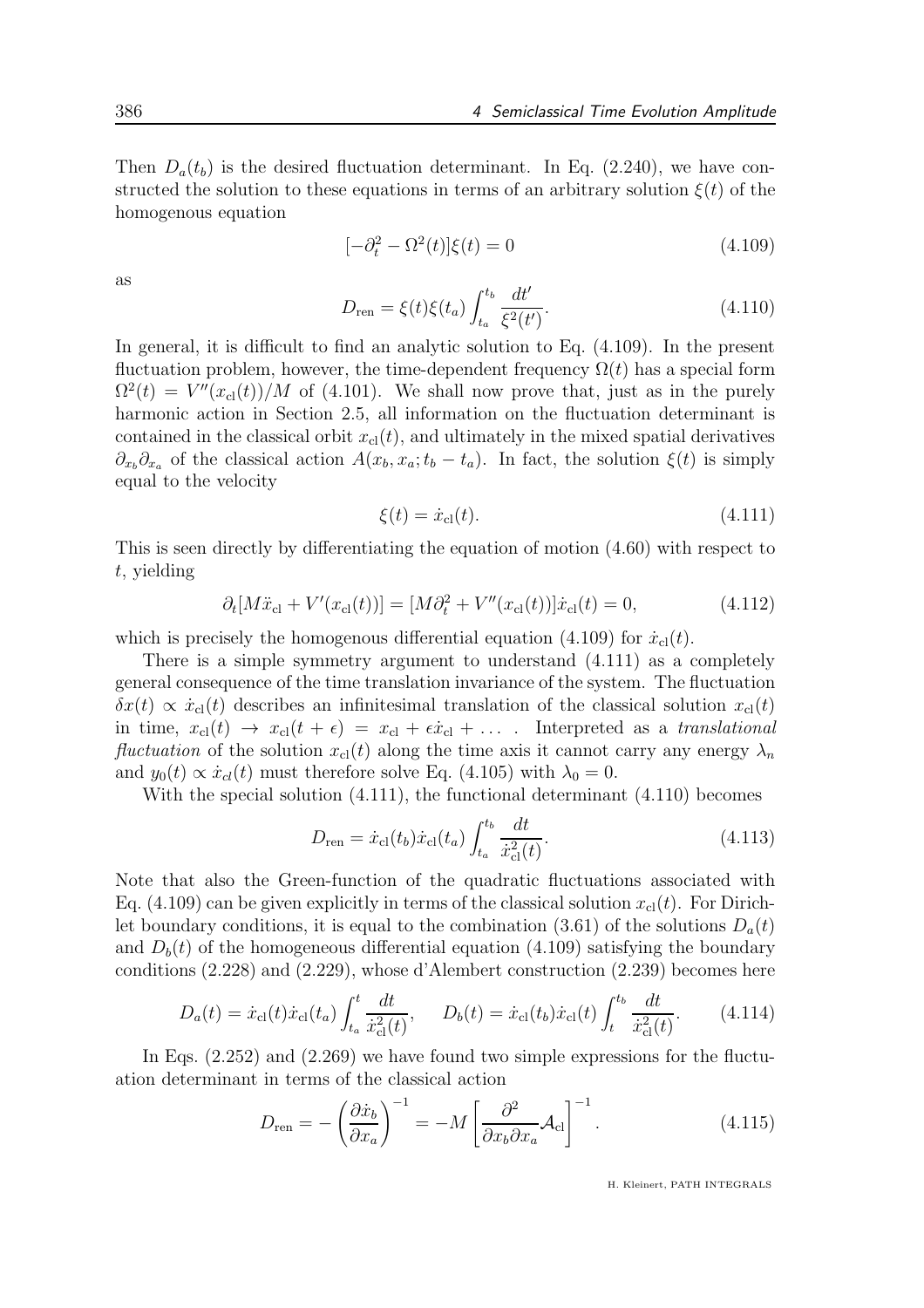These were derived for purely quadratic actions with an arbitrary time-dependent frequency  $\Omega^2(t)$ . But they hold for any action. First, the equality between the second and third expression is a consequence of the general relation (4.88). Second, we may consider the semiclassical approximation to the path integral as an exact path integral associated with the lowest quadratic approximation to the action in  $(4.99), (4.100):$ 

$$
\mathcal{A}_{\text{qu}}[x, \dot{x}] = \mathcal{A}[x_{\text{cl}}] + \int_{t_a}^{t_b} dt \left[ \frac{M}{2} (\delta \dot{x})^2 + \Omega^2(t) (\delta x)^2 \right], \tag{4.116}
$$

with  $\Omega^2(t) = V''(x_{\text{cl}}(t))/M$  of (4.101). Then, since the classical orbit running from  $x_a$  to  $x_b$  satisfies the equation of motion (4.112), also a slightly different orbit  $(x_c)$  +  $(\delta x_{\rm cl})(t)$  from  $x'_a = x_a + \delta x_a$  to  $x'_b = x_a + \delta x_b$  satisfies (4.112). Although the small change of the classical orbit gives rise to a slightly different frequency  $\Omega^2(t)$  =  $V''((x_{\text{cl}} + \delta x_{\text{cl}})(t))/M$ , this contributes only to second order in  $\delta x_a$  and  $\delta x_b$ . As a consequence, the derivative  $D_a(t) = -\partial \dot{x}_b(t)/\partial x_a$  satisfies Eq. (4.112) as well. Also the boundary conditions of  $D_a(t)$  are the same as those of  $D_a(t)$  in Eqs. (2.228). Hence the quantity  $D_a(t_b)$  is the correct fluctuation determinant also for the general action in the semiclassical approximation under study.

Another way to derive this formula makes use of the general relation (4.88), from which we find

$$
\frac{\partial}{\partial x_b} \frac{\partial}{\partial x_a} A(x_b, x_a; t_b - t_a) = \frac{\partial}{\partial x_a} p(x_b) = \frac{M}{p(x_b)} \frac{\partial E}{\partial x_a}.
$$
\n(4.117)

On the right-hand side we have suppressed the arguments of the function  $E(x_b, x_a; t_b - t_a)$ . After rewriting

$$
\frac{\partial E}{\partial x_a} = -\frac{\partial}{\partial x_a} \frac{\partial A}{\partial t_b} = -\frac{\partial}{\partial t_b} \frac{\partial A}{\partial x_a}
$$
\n
$$
= \frac{\partial}{\partial t_b} p(x_a) = \frac{M}{p(x_a)} \frac{\partial E}{\partial t_b},
$$
\n(4.118)

we see that

$$
\frac{\partial}{\partial x_b} \frac{\partial}{\partial x_a} A(x_b, x_a; t_b - t_a) = \frac{1}{\dot{x}(t_b)\dot{x}(t_a)} \frac{\partial E}{\partial t_b}.
$$
\n(4.119)

From (4.64) we calculate

$$
\frac{\partial E}{\partial t_b} = \left(\frac{\partial t_b}{\partial E}\right)^{-1} = \left[-\int_{x_a}^{x_b} dx \frac{M}{p^2} \frac{\partial p}{\partial E}\right]^{-1}
$$
\n
$$
= \left[-\int_{x_a}^{x_b} dx \frac{M^2}{p^3}\right]^{-1} = \left[-M \int_{t_a}^{t_b} \frac{dt}{p^2}\right]^{-1} = \left[-\frac{1}{M} \int_{t_a}^{t_b} \frac{dt}{\dot{x}_{\text{cl}}^2(t)}\right]^{-1}.
$$
\n(4.120)

Inserting this into (4.119), we obtain once more formula (4.115) for the fluctuation determinant.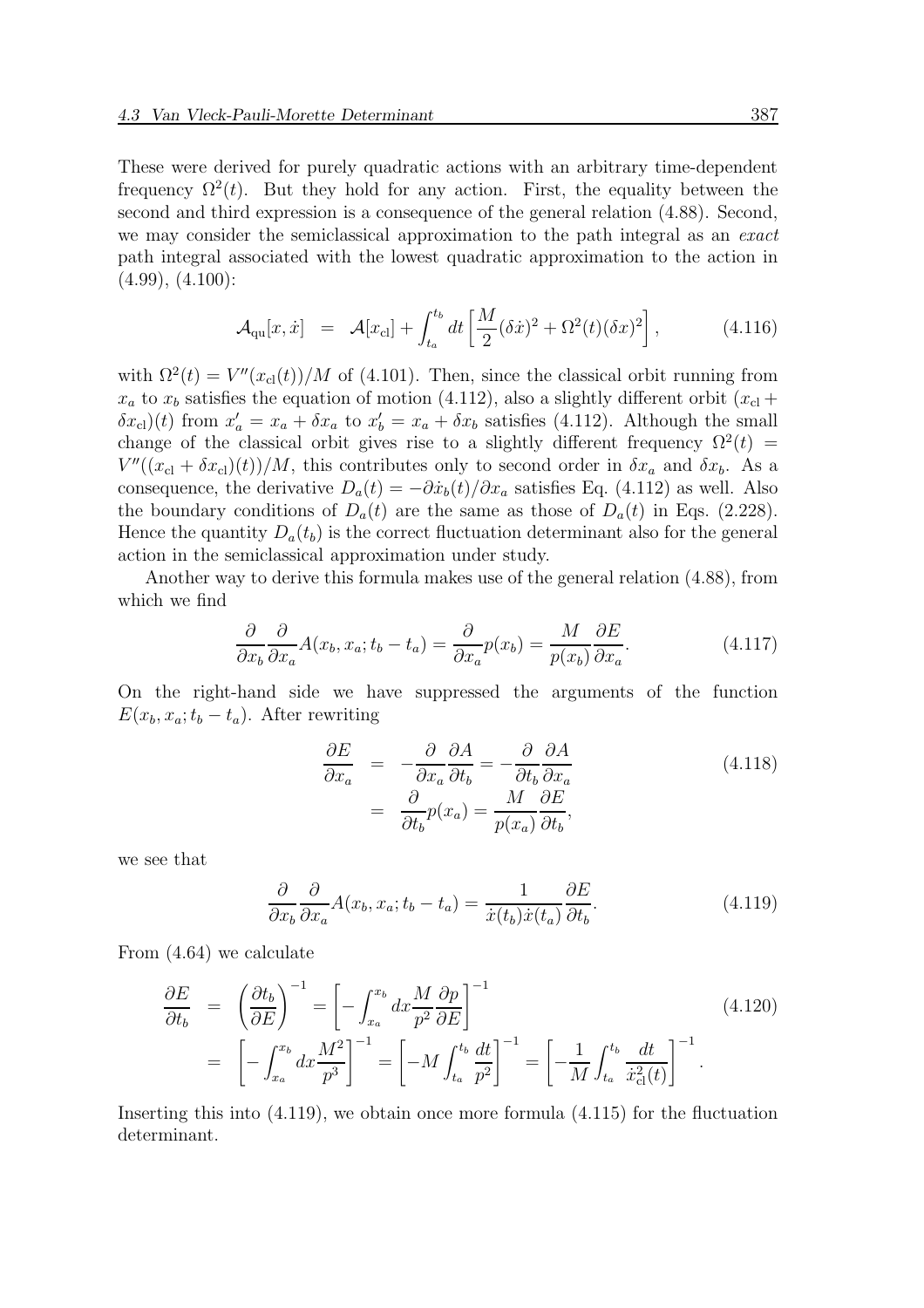A relation following from (4.92):

$$
\frac{\partial E}{\partial t_b} = \left(\frac{\partial^2 S}{\partial E^2}\right)^{-1},\tag{4.121}
$$

leads to an alternative expression

$$
D_{\rm ren} = -M\dot{x}_{\rm cl}(t_b)\dot{x}_{\rm cl}(t_a)\frac{\partial^2 S}{\partial E^2}.
$$
\n(4.122)

The fluctuation factor is therefore also here [recall the normalization from Eqs. (2.202), (2.204), and (2.212)]

$$
F(x_b, t_a; t_b - t_a) = \frac{1}{\sqrt{2\pi i\hbar/M}} \left[ \frac{\partial \dot{x}_b}{\partial x_a} \right]^{1/2} = \frac{1}{\sqrt{2\pi i\hbar}} [-\partial_{x_b} \partial_{x_a} A(x_b, x_a; t_b - t_a)]^{1/2}.
$$
 (4.123)

Its D-dimensional generalization of (4.123) is

$$
F(\mathbf{x}_b, \mathbf{x}_a; t_b - t_a) = \frac{1}{\sqrt{2\pi i\hbar}^D} \left\{ \det_D[-\partial_{x_b^i} \partial_{x_a^j} A(\mathbf{x}_b, \mathbf{x}_a; t_b - t_a)] \right\}^{1/2},\tag{4.124}
$$

and the semiclassical time evolution amplitude reads

$$
(\mathbf{x}_b t_b | \mathbf{x}_a t_a) = \frac{1}{\sqrt{2\pi i\hbar}^D} \left\{ \det_D \left[ -\partial_{x_b^i} \partial_{x_a^j} A(\mathbf{x}_b, \mathbf{x}_a; t_b - t_a) \right] \right\}^{1/2} e^{iA(\mathbf{x}_b, \mathbf{x}_a; t_b - t_a)/\hbar}.
$$
 (4.125)

The  $D \times D$  -determinant in the curly brackets is the so-called Van Vleck-Pauli-Morette determinant.<sup>6</sup> It is the analog of the determinant in the right-hand part of Eq. (2.270). As discussed there, the result is initially valid only as long as the fluctuation determinant is regular. Otherwise we must replace the determinant by its absolute value, and multiply the fluctuation factor by the phase factor  $e^{-i\nu/2}$ with the Maslov-Morse index  $\nu$  [see Eq. (2.271)]. Using the relation (4.88) in D dimensions

$$
\partial_{x_b^i} \partial_{x_a^j} A(\mathbf{x}_b, \mathbf{x}_a; t_b - t_a) = \frac{\partial p_b^i}{\partial x_a^j},\tag{4.126}
$$

we shall often write (4.125) as

$$
(\mathbf{x}_b t_b | \mathbf{x}_a t_a) = \frac{1}{\sqrt{2\pi i\hbar}^D} \left[ \det_D \left( -\frac{\partial \mathbf{p}_b}{\partial \mathbf{x}_a} \right) \right]^{1/2} e^{iA(\mathbf{x}_b, \mathbf{x}_a; t_b - t_a)/\hbar}, \tag{4.127}
$$

where the subscripts  $a$  and  $b$  can be interchanged in the determinant, if the sign is changed [recall (2.252)]. This concludes the calculation of the semiclassical approximation to the time evolution amplitude.

 $6$ J.H. Van Vleck, Proc. Nat. Acad. Sci. (USA)  $14$ , 178 (1928); W. Pauli, Selected Topics in Field Quantization, MIT Press, Cambridge, Mass. (1973); C. DeWitt-Morette, Phys. Rev. 81, 848 (1951).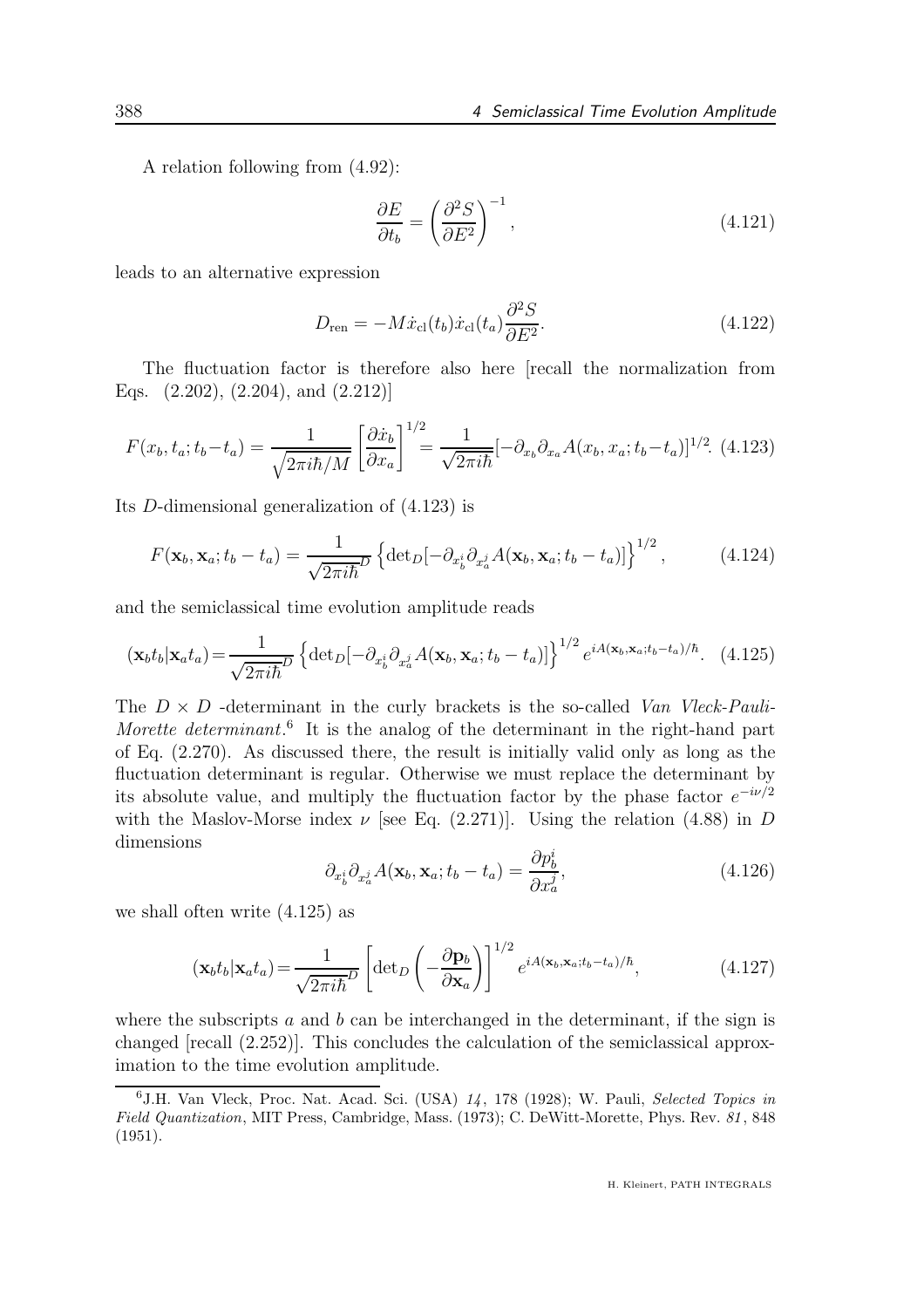As a simple application, we use this formula to write down the semiclassical amplitude for a free particle and a harmonic oscillator. The first has the classical action

$$
A(x_b, x_a; t_b - t_a) = \frac{M}{2} \frac{(x_b - x_a)^2}{t_b - t_a},
$$
\n(4.128)

and Eq.  $(4.115)$  gives

$$
D_{\rm ren} = t_b - t_a,\tag{4.129}
$$

as it should. The harmonic-oscillator action is

$$
A(x_b, x_a; t_b - t_a) = \frac{M\omega}{2\sin\omega(t_b - t_a)} \left[ (x_b^2 + x_a^2)\cos\omega(t_b - t_a) - 2x_bx_a \right], \tag{4.130}
$$

and has the second derivative

$$
-\partial_{x_b}\partial_{x_a}A = \frac{M\omega}{\sin\omega(t_b - t_a)},\tag{4.131}
$$

so that (4.123) coincides with fluctuation factor (2.216).

### 4.4 Fundamental Composition Law for Semiclassical Time Evolution Amplitude

The determinant ensures that the semiclassical approximation for the time evolution amplitude satisfies the fundamental composition law  $(2.4)$  in D dimensions

$$
(\mathbf{x}_b t_b | \mathbf{x}_a t_a) = \prod_{n=1}^N \left[ \int_{-\infty}^\infty d^D x_n \right] \prod_{n=1}^{N+1} (\mathbf{x}_n t_n | \mathbf{x}_{n-1} t_{n-1}), \tag{4.132}
$$

if the intermediate x-integrals are evaluated in the saddle point approximation. To leading order in  $\hbar$ , only those intermediate x-values contribute which lie on the classical trajectory determined by the endpoints of the combined amplitude. To next order in  $\hbar$ , the quadratic correction to the intermediate integrals renders an inverse square root of the fluctuation determinant. If two such amplitudes are connected with each other by an intermediate integration according to the composition law (4.132), the product of the two fluctuation factors turns into the correct fluctuation factor of the combined time interval. This is seen after rewriting the matrix  $\partial_{x_b^i}\partial_{x_a^j}A(\mathbf{x}_b,\mathbf{x}_a;t_b-t_a)$  with the help of (4.12) as  $\partial \mathbf{p}_b/\partial \mathbf{x}_a$ . The intermediate integral over  $\mathbf{\dot{x}}$  in the product of two amplitudes receives a contribution only from continuous paths since, at the saddle point, the adjacent momenta have to be equal:

$$
\frac{\partial}{\partial \mathbf{x}}A(\mathbf{x}_b, \mathbf{x}; t_b - t) + \frac{\partial}{\partial \mathbf{x}}A(\mathbf{x}, \mathbf{x}_a; t - t_a) = -\mathbf{p}'(\mathbf{x}_b, \mathbf{x}; t_b - t) + \mathbf{p}(\mathbf{x}, \mathbf{x}_a; t - t_a) = 0.
$$
\n(4.133)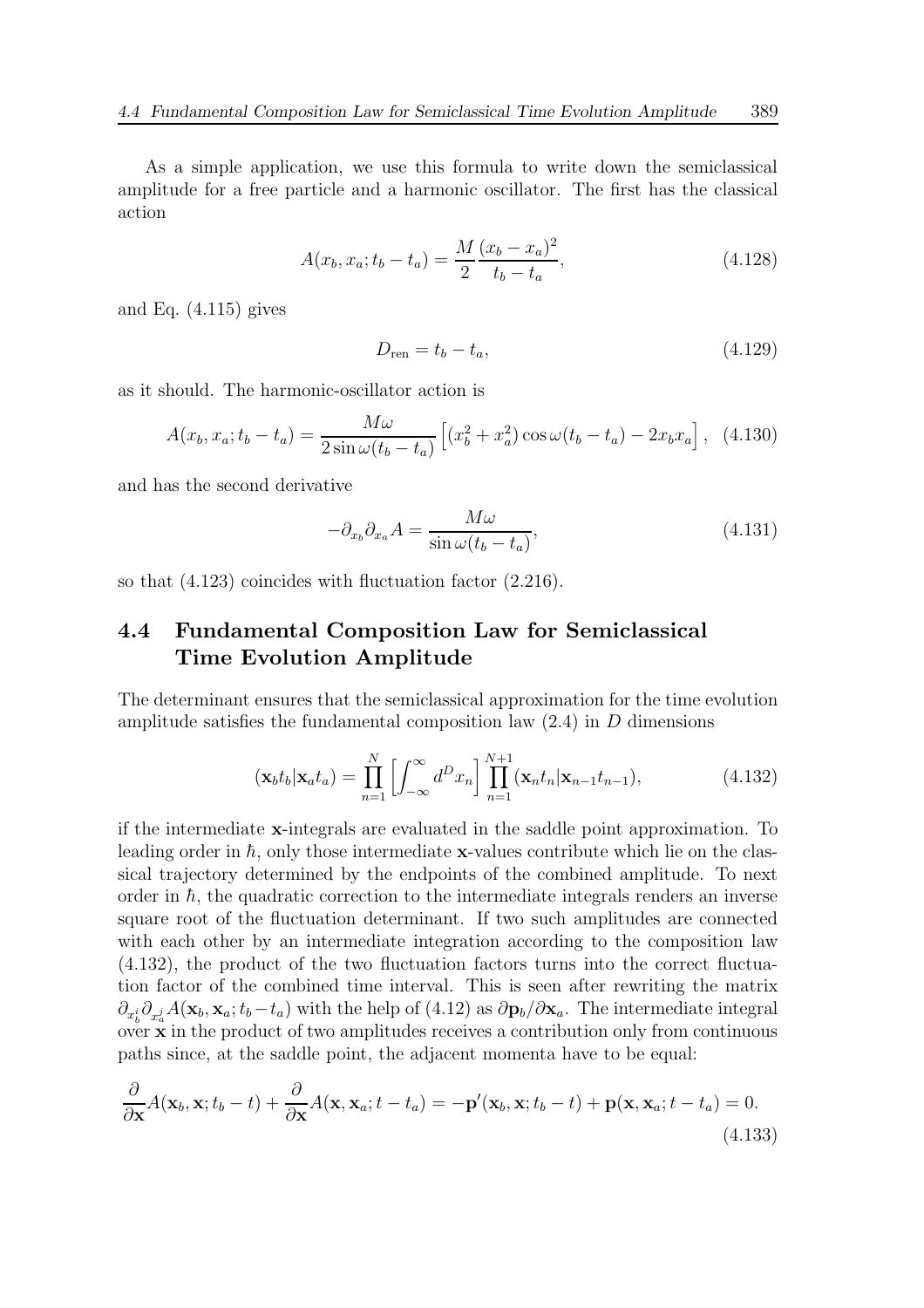To obtain the combined amplitude, we obviously need the relation

$$
\det_{D} \left( -\frac{\partial \mathbf{p}_{b}}{\partial \mathbf{x}} \bigg|_{\mathbf{x}_{b}} \right) \left\{ \det_{D} \left( -\frac{\partial \mathbf{p}'}{\partial \mathbf{x}} \bigg|_{\mathbf{x}_{b}} + \frac{\partial \mathbf{p}}{\partial \mathbf{x}} \bigg|_{\mathbf{x}_{a}} \right)_{\mathbf{p}' = \mathbf{p}} \right\}^{-1} \det_{D} \left( -\frac{\partial \mathbf{p}}{\partial \mathbf{x}_{a}} \bigg|_{\mathbf{x}} \right)
$$
\n
$$
= \det_{D} \left( -\frac{\partial \mathbf{p}_{b}}{\partial \mathbf{x}_{a}} \bigg|_{\mathbf{x}_{b}} \right), \tag{4.134}
$$

where we have indicated explicitly the variables kept fixed in  $\mathbf{p}'(\mathbf{x}_b, \mathbf{x}; t_b - t)$  and  $p(x, x_a; t - t_a)$  when forming the partial derivatives. To prove (4.134), we use the product rule for determinants

$$
\det_D^{-1} \left( - \left. \frac{\partial \mathbf{p}_b}{\partial \mathbf{x}} \right|_{\mathbf{x}_b} \right) \det_D \left( - \left. \frac{\partial \mathbf{p}_b}{\partial \mathbf{x}_a} \right|_{\mathbf{x}_b} \right) = \det_D \left( \left. \frac{\partial \mathbf{x}}{\partial \mathbf{x}_a} \right|_{\mathbf{x}_b} \right) \tag{4.135}
$$

to rewrite (4.134) as

$$
\det_D \left( - \frac{\partial \mathbf{p}}{\partial \mathbf{x}_a} \bigg|_{\mathbf{x}} \right) = \det_D \left( - \frac{\partial \mathbf{p}'}{\partial \mathbf{x}} \bigg|_{\mathbf{x}_b} + \frac{\partial \mathbf{p}}{\partial \mathbf{x}} \bigg|_{\mathbf{x}_a} \right)_{\mathbf{p}' = \mathbf{p}} \det_D \left( \frac{\partial \mathbf{x}}{\partial \mathbf{x}_a} \bigg|_{\mathbf{x}_b} \right). \tag{4.136}
$$

This equation is true due to the chain rule of differentiation applied to the momentum  $\mathbf{p}'(\mathbf{x}_b, \mathbf{x}; t_b - t) = \mathbf{p}(\mathbf{x}, \mathbf{x}_a; t - t_a)$ , after expressing  $\mathbf{p}(\mathbf{x}, \mathbf{x}_a; t - t_a)$  explicitly in terms of the variables  $\mathbf{x}_b$  and  $\mathbf{x}_a$  as  $\mathbf{p}(\mathbf{x}(\mathbf{x}_b, \mathbf{x}_a; t_b - t_a), \mathbf{x}_a; t - t_a)$ , to enable us to hold  $x_b$  fixed in the second partial derivative:

$$
\frac{\partial \mathbf{p}'}{\partial \mathbf{x}}\bigg|_{\mathbf{x}_b} = \frac{\partial \mathbf{p}}{\partial \mathbf{x}}\bigg|_{\mathbf{x}_b} = \frac{\partial \mathbf{p}(\mathbf{x}(\mathbf{x}_b, \mathbf{x}_a; t_b - t_a), \mathbf{x}_a; t - t_a)}{\partial \mathbf{x}}\bigg|_{\mathbf{x}_b} = \frac{\partial \mathbf{p}}{\partial \mathbf{x}}\bigg|_{\mathbf{x}} \frac{\partial \mathbf{x}_a}{\partial \mathbf{x}}\bigg|_{\mathbf{x}_b} + \frac{\partial \mathbf{p}}{\partial \mathbf{x}}\bigg|_{\mathbf{x}_a}.
$$
\n(4.137)

It may be expected, and can indeed be proved, that it is possible to proceed in the opposite direction and derive the semiclassical expressions (4.125) and (4.127) with the Van Vleck-Pauli-Morette determinant from the fundamental composition law  $(4.132).7$ 

In the semiclassical approximation, the composition law (4.132) can also be written as a temporal integral (in  $D$  dimensions)

$$
(\mathbf{x}_b t_b | \mathbf{x}_a t_a) = \int dt (\mathbf{x}_b t_b | \mathbf{x}_{cl}(t) t) \dot{\mathbf{x}}_{cl}(t) (\mathbf{x}_{cl}(t) t | \mathbf{x}_a t_a)
$$
(4.138)

over a classical orbit  $\mathbf{x}_{\text{cl}}(t)$ , where the t-integration is done in the saddle point approximation, assuming that the fluctuation determinant does not happen to be degenerate.

Just as in the saddle point expansion of ordinary integrals, it is possible to calculate higher corrections in  $\hbar$ . The result is a saddle point expansion of the path

<sup>7</sup>H. Kleinert and B. Van den Bossche, Berlin preprint 2000 (http://www.physik.fu-berlin.de/~kleinert/301).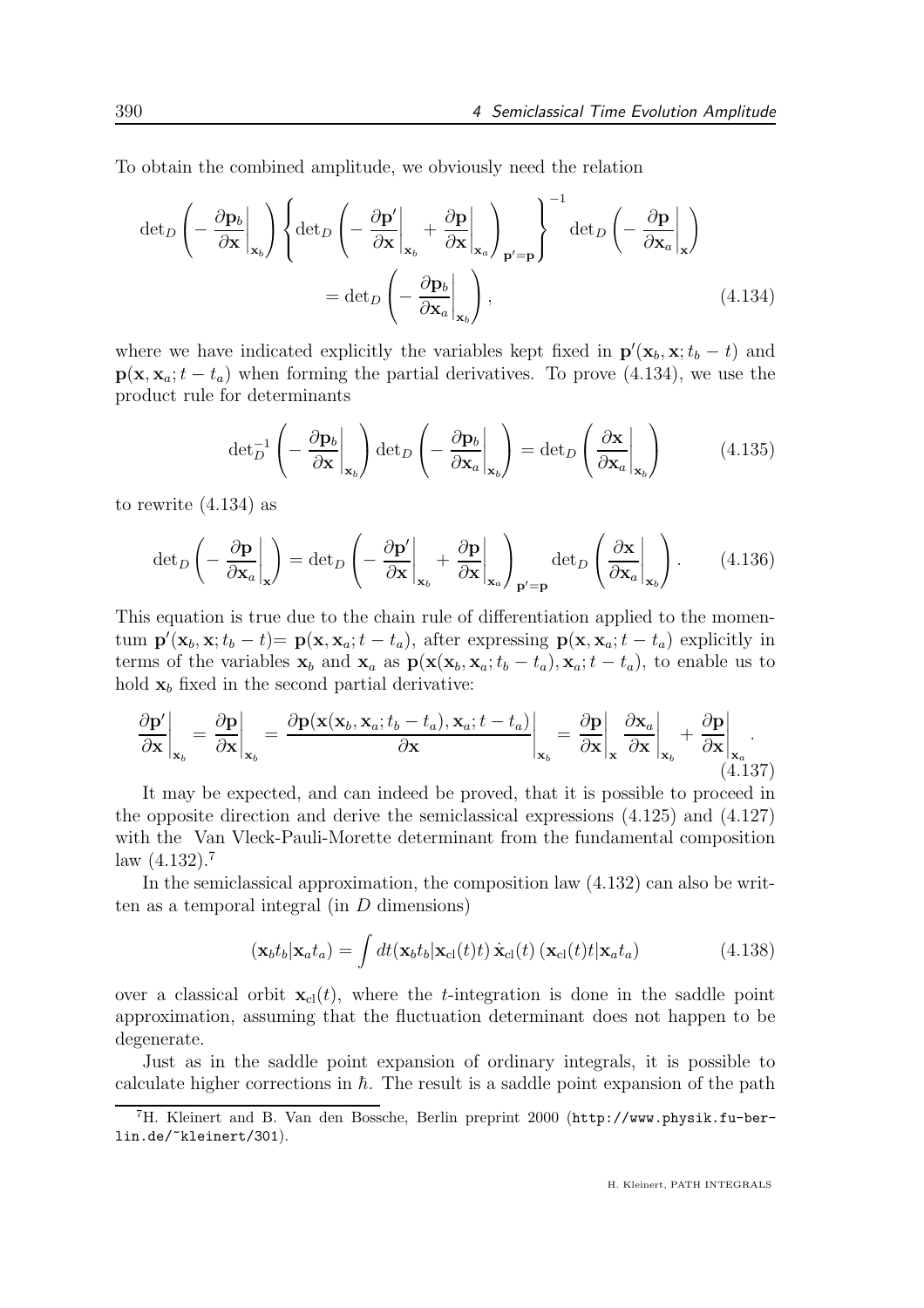integral which is again a semiclassical expansion. The counting of the  $\hbar$ -powers is the same as for the integral. The lowest approximation is of the exponential form  $e^{iA_{\rm cl}/\hbar}$ . Thus, in the exponent, the leading term is of order  $1/\hbar$ <sup>8</sup>. The fluctuation factor F contributes to this an additive term  $\log F$ , which is of order  $\hbar^0$ . To first order in  $\hbar$ , one finds expressions containing the third and fourth functional derivative of the action in the expansion  $(4.99)$ , corresponding to the expressions  $(4.49)$  and (4.50) in the integral. Unfortunately, the functional case offers little opportunity for further analytic corrections, so we shall not dwell on this more academic possibility.

#### 4.5 Semiclassical Fixed-Energy Amplitude

As pointed out at the end of Subsection 4.2.1, we have observed that the semiclassical approximation allows for a simple evaluation of Fourier integrals. As an application of the rules presented there, let us evaluate the Fourier transform of the time evolution amplitude, the fixed-energy amplitude introduced in (1.311). It is given by the temporal integral

$$
(x_b|x_a)_E = \frac{1}{\sqrt{2\pi i\hbar}} \int_{t_a}^{\infty} dt_b [-\partial_{x_b}\partial_{x_a}A(x_b, x_a; t_b - t_a)]^{1/2}
$$

$$
\times e^{i[A(x_b, x_a; t_b - t_a) + (t_b - t_a)E]/\hbar}, \tag{4.139}
$$

which may be evaluated in the same saddle point approximation as the path integral. The extremum lies at

$$
\frac{\partial}{\partial t}A(x_b, x_a; t_b - t_a) = -E.
$$
\n(4.140)

Because of (4.93), the left-hand side is the function  $-E(x_b, x_a; t_b - t_a)$ . At the extremum, the time interval  $t_b - t_a$  is some function of the endpoints and the energy E:

$$
t_b - t_a = t(x_b, x_a; E). \t\t(4.141)
$$

The exponent is equal to the eikonal function  $S(x_b, x_a; E)$  of Eq. (4.87), whose derivative with respect to the energy gives [recalling (4.92)]

$$
\frac{\partial}{\partial E} S(x_b, x_a; E) = t(x_b, x_a; E). \tag{4.142}
$$

The expansion of the exponent around the extremum has the quadratic term

$$
\frac{i}{\hbar} \frac{\partial^2 A(x_b, x_a; t_b - t_a)}{\partial t_b^2} [t_b - t_a - t(x_b, x_a; E)]^2.
$$
 (4.143)

The time integral over  $t<sub>b</sub>$  yields a factor

$$
\sqrt{2\pi i\hbar} \left[ \frac{\partial^2 A(x_b, x_a; t_b - t_a)}{\partial t_b^2} \right]^{-1/2}.
$$
 (4.144)

<sup>&</sup>lt;sup>8</sup>Since  $\hbar$  has the dimension of an action, the dimensionless number  $\hbar/\mathcal{A}_{c}$  should really be used as an appropriate dimensionless expansion parameter, but it has become customary to count directly the orders in  $\hbar$ .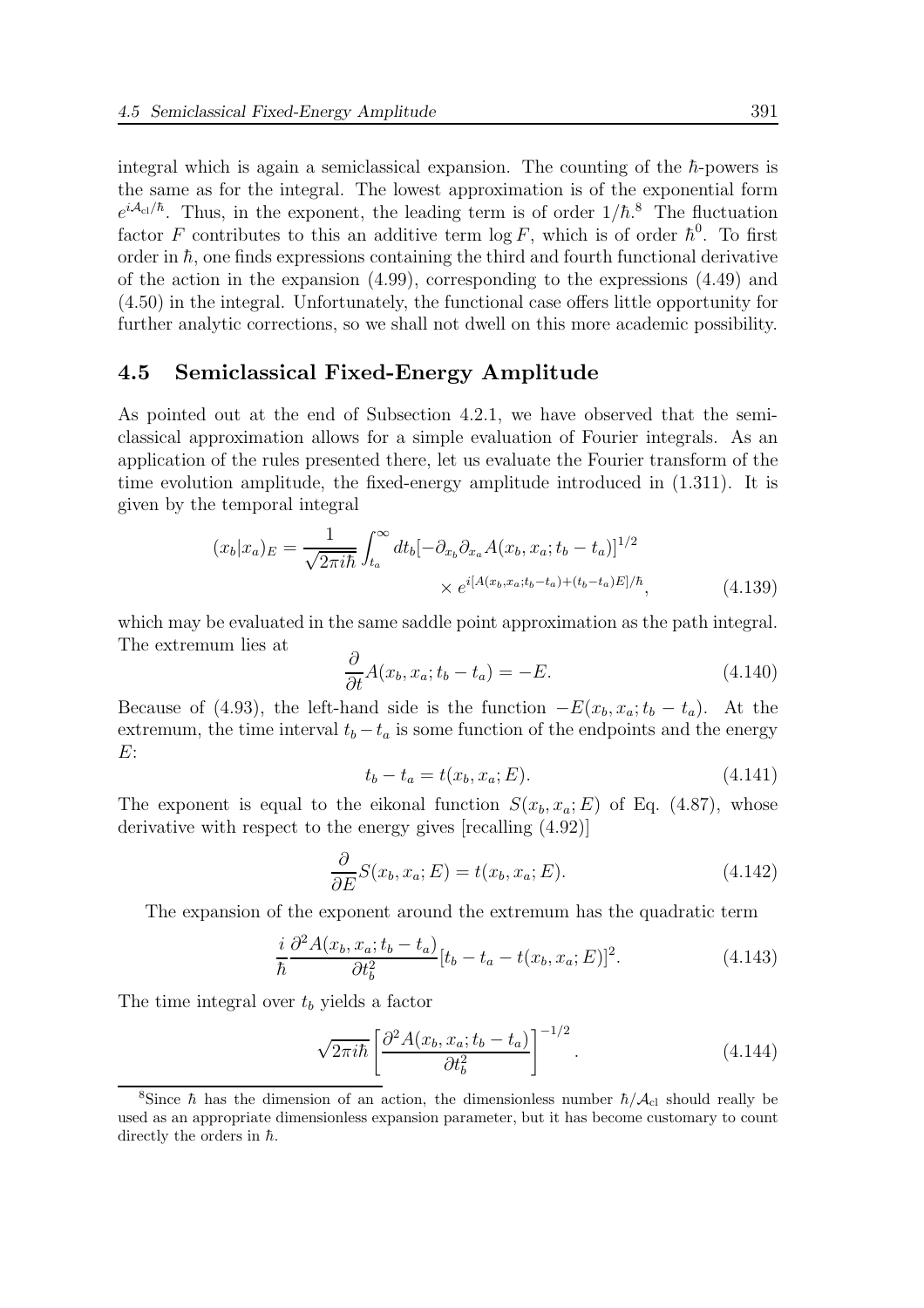With this, the fixed-energy amplitude has precisely the form (4.55):

$$
(x_b|x_a)_E = \left[ -\partial_{x_b} \partial_{x_a} A(x_b, x_a; t) / \partial_t^2 A(x_b, x_a; t) \right]^{1/2} e^{iS(x_b, x_a; E)/\hbar}.
$$
 (4.145)

Since the fluctuation factor has to be evaluated at a fixed energy  $E$ , it is advantageous to express it in terms of  $S(x_b, x_a; E)$ . For  $\partial_t^2 A$ , the evaluation is simple since

$$
\frac{\partial^2 A}{\partial t^2} = -\frac{\partial E}{\partial t} = -\left(\frac{\partial t}{\partial E}\right)^{-1} = -\left(\frac{\partial^2 S}{\partial E^2}\right)^{-1}.
$$
\n(4.146)

For  $\partial_{x_b}\partial_{x_a}A$ , we observe that the spatial derivatives of the action must be performed at a fixed time, so that a variation of  $x<sub>b</sub>$  implies also a change of the energy  $E(x_b, x_a; t)$ . This is found from the condition

$$
\frac{\partial t}{\partial x_b} = 0,\t\t(4.147)
$$

which after inserting (4.142), goes over into

$$
\left. \frac{\partial^2 S}{\partial E \partial x_b} \right|_t = \frac{\partial^2 S}{\partial E \partial x_b} + \frac{\partial^2 S}{\partial E^2} \frac{\partial E}{\partial x_b} = 0. \tag{4.148}
$$

We now use the relation

$$
\left. \frac{\partial A}{\partial x_b} \right|_t = \left. \frac{\partial S}{\partial x_b} \right|_t - \left. \frac{\partial E}{\partial x_b} \right|_t t = \left. \frac{\partial S}{\partial x_b} + \frac{\partial S}{\partial E} \right|_t - \left. \frac{\partial E}{\partial x_b} \right|_t = \left. \frac{\partial S}{\partial x_b} \right|_E \tag{4.149}
$$

and find from it

$$
\frac{\partial^2 A}{\partial x_b \partial x_a}\Big|_t = \frac{\partial^2 S}{\partial x_b \partial x_a} + \frac{\partial^2 S}{\partial x_b \partial E} \frac{\partial E}{\partial x_a}
$$
\n
$$
= \frac{\partial^2 S}{\partial x_b \partial x_a} - \frac{\partial^2 S}{\partial x_a \partial E} \frac{\partial^2 S}{\partial x_b \partial E} / \frac{\partial^2 S}{\partial E^2}.
$$
\n(4.150)

Thus the fixed-energy amplitude (4.139) takes the simple form

$$
(x_b|x_a)_E = D_S^{1/2} e^{iS(x_b, x_a; E)/\hbar}, \qquad (4.151)
$$

with the  $2 \times 2$ -determinant

$$
D_S = \begin{vmatrix} \frac{\partial^2 S}{\partial x_b \partial x_a} & \frac{\partial^2 S}{\partial E \partial x_a} \\ \frac{\partial^2 S}{\partial x_b \partial E} & \frac{\partial^2 S}{\partial E^2} \end{vmatrix}.
$$
 (4.152)

The determinant can be simplified by the fact that a differentiation of the Hamilton-Jacobi equation

$$
H\left(\frac{\partial S}{\partial x_b}, x_b\right) = E\tag{4.153}
$$

H. Kleinert, PATH INTEGRALS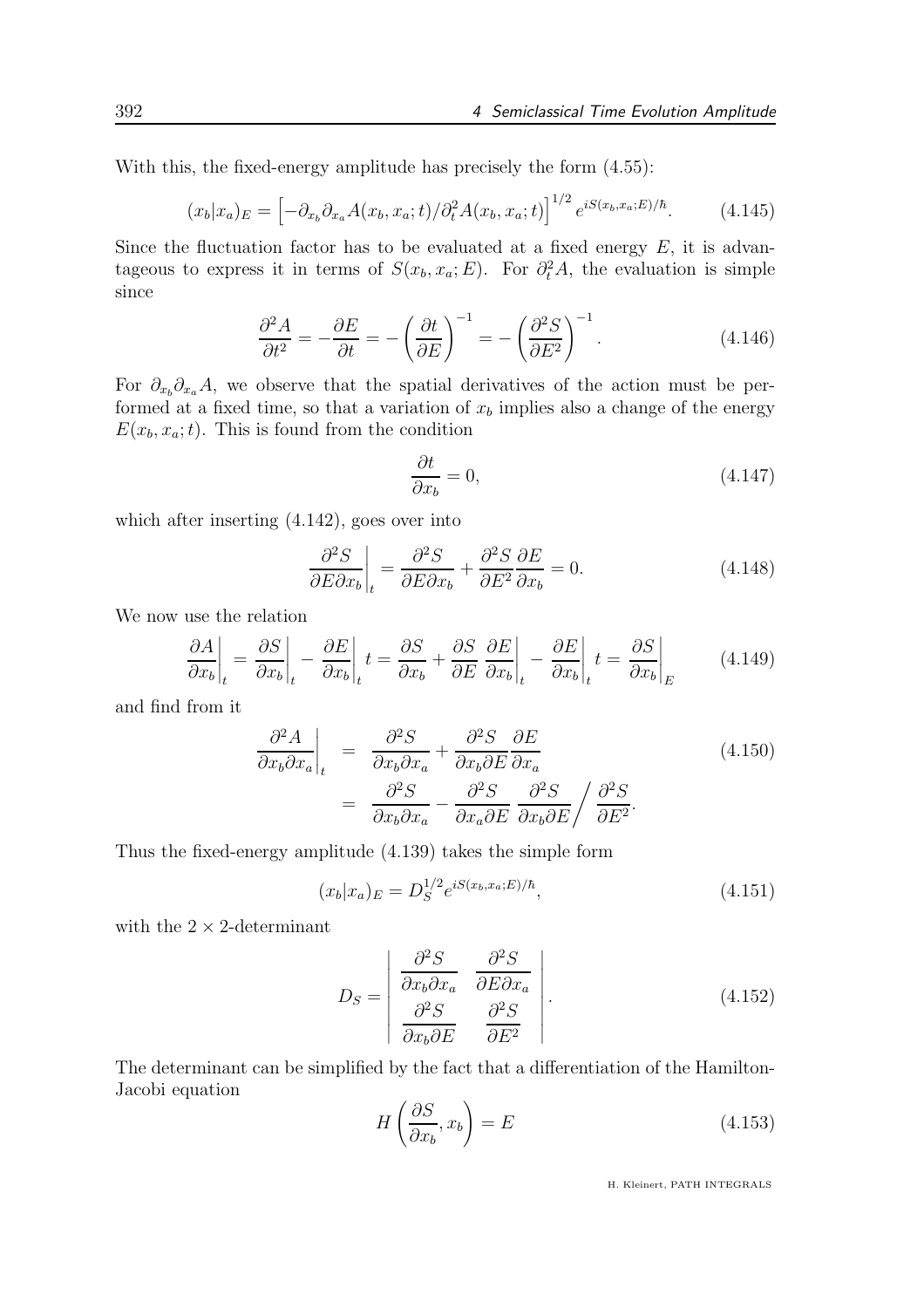with respect to  $x_a$  leads to the equation

$$
\frac{\partial H}{\partial p_b} \frac{\partial^2 S}{\partial x_b \partial x_a} = \dot{x}_b \frac{\partial^2 S}{\partial x_b \partial x_a} = 0.
$$
\n(4.154)

It implies the vanishing of the upper left element in  $(4.152)$ , reducing  $D<sub>S</sub>$  to

$$
D_S = -\frac{\partial^2 S}{\partial x_b \partial E} \frac{\partial^2 S}{\partial x_a \partial E}.
$$
\n(4.155)

Since  $\partial S/\partial x_{b,a} = \pm p_{b,a}$  and  $\partial p/\partial E = 1/\dot{x}$ , one arrives at

$$
D_S = \frac{1}{\dot{x}_b \dot{x}_a}.\tag{4.156}
$$

Let us calculate the semiclassical fixed-energy amplitude for a free particle. The classical action function is

$$
A(x_b, x_a; t_b - t_a) = \frac{M}{2} \frac{(x_b - x_a)^2}{t_b - t_a},
$$
\n(4.157)

so that the function  $E(x_b, x_a; t_b - t_a)$  is given by

$$
E(x_b, x_a; t_b - t_a) = -\frac{\partial}{\partial t_b} \frac{M}{2} \frac{(x_b - x_a)^2}{t_b - t_a} = \frac{M}{2} \frac{(x_b - x_a)^2}{(t_b - t_a)^2}.
$$
 (4.158)

By a Legendre transformation, or directly from the defining equation (4.68), we calculate

$$
S(x_b, x_a; E) = \sqrt{2ME}|x_b - x_a|.
$$
 (4.159)

From this we calculate the determinant (4.156) as

$$
D_s = \frac{M}{2E},\tag{4.160}
$$

and the fixed-energy amplitude (4.151) becomes

$$
(x_b|x_a)_E = \sqrt{\frac{M}{2E}} e^{i\sqrt{2ME}|x_b - x_a|/\hbar}.
$$
\n(4.161)

#### 4.6 Semiclassical Amplitude in Momentum Space

The simple way of finding Fourier transforms in the semiclassical approximation can be used to derive easily amplitudes in momentum space. Consider first the time evolution amplitude  $(x_b t_b | x_a t_a)_{sc}$ . The momentum space version is given by the two-dimensional Fourier integral [recall (2.37) and insert (4.103)]

$$
(p_b t_b | p_a t_a)_{\rm sc} = \int dx_b dx_a e^{-i(p_b x_b - p_a x_a)/\hbar} e^{iA(x_b, x_a; t_b - t_a)/\hbar} F(x_b, x_a; t_b - t_a). \tag{4.162}
$$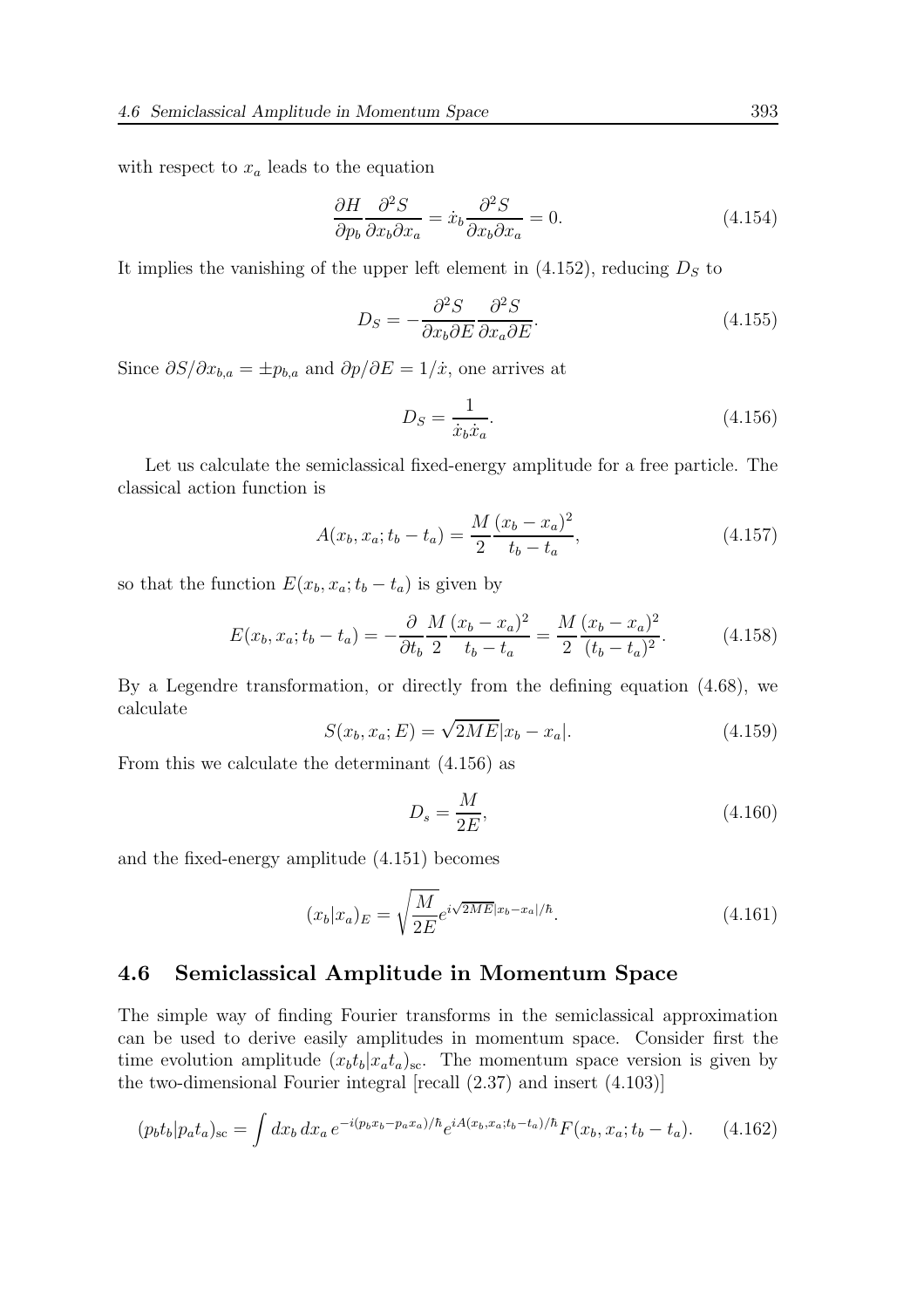The semiclassical evaluation according to the general rule (4.55) yields

$$
(p_b t_b | p_a t_a)_{\rm sc} = \frac{\sqrt{2\pi i\hbar}}{\sqrt{\det H}} [-\partial_{x_b} \partial_{x_a} A(x_b, x_a; t_b - t_a)]^{1/2} e^{i[A(x_b, x_a; t_b - t_a) - p_b x_b + p_a x_a]/\hbar} (4.163)
$$

where  $H$  is the matrix

$$
H = \begin{pmatrix} \partial_{x_b}^2 A(x_b, x_a; t_b - t_a) & \partial_{x_b} \partial_{x_a} A(x_b, x_a; t_b - t_a) \\ \partial_{x_a} \partial_{x_b} A(x_b, x_a; t_b - t_a) & \partial_{x_a}^2 A(x_b, x_a; t_b - t_a) \end{pmatrix}.
$$
 (4.164)

The exponent must be evaluated at the extremum with respect to  $x_b$  and  $x_a$ , which lies at

$$
p_b = \partial_{x_b} A(x_b, x_a; t_b - t_a), \quad p_a = -\partial_{x_b} A(x_b, x_a; t_b - t_a).
$$
 (4.165)

The exponent contains then the Legendre transform of the action  $A(x_b, x_a; t_b - t_a)$ which depends naturally on  $p_b$  and  $p_a$ :

$$
A(p_b, p_a; t_b - t_a) = A(x_b, x_a; t_b - t_a) - p_b x_b + p_a x_a.
$$
\n(4.166)

The inverse Legendre transformation to (4.165) is

$$
x_b = -\partial_{p_b} A(x_b, x_a; t_b - t_a), \quad x_a = \partial_{x_b} A(x_b, x_a; t_b - t_a). \tag{4.167}
$$

The important observation which greatly simplifies the result is that for a  $2\times 2$ matrix  $H_{ab}$  with  $(a, b = 1, 2)$ , the matrix element  $-H_{12}/\text{det } H$  is equal to  $H_{12}$ . By writing the matrix  $H$  and its inverse as

$$
H = \begin{pmatrix} \frac{\partial p_b}{\partial x_b} & \frac{\partial p_b}{\partial x_a} \\ -\frac{\partial p_a}{\partial x_b} & -\frac{\partial p_a}{\partial x_a} \end{pmatrix}, \qquad H^{-1} = \begin{pmatrix} \frac{\partial x_b}{\partial p_b} & -\frac{\partial x_b}{\partial p_a} \\ \frac{\partial x_a}{\partial p_b} & -\frac{\partial x_a}{\partial p_a} \end{pmatrix}, \tag{4.168}
$$

we see that, just as in the Eqs.  $(2.278)$  and  $(2.279)$ :

$$
H_{12}^{-1} = \frac{\partial x_a}{\partial p_b} = \frac{\partial^2 A(p_b, p_a; t_b - t_a)}{\partial p_b \partial p_a}.
$$
\n(4.169)

As a result, the semiclassical time evolution amplitude in momentum space (4.163) takes the simple form

$$
(p_b t_b | p_a t_a)_{\rm sc} = \frac{2\pi\hbar}{\sqrt{2\pi i\hbar}} [-\partial_{p_b} \partial_{p_a} A(p_b, p_a; t_b - t_a)]^{1/2} e^{iA(p_b, p_a; t_b - t_a)/\hbar}.\tag{4.170}
$$

In D dimensions, this becomes

$$
\left(\mathbf{p}_b t_b \middle| \mathbf{p}_a t_a\right) = \frac{1}{\sqrt{2\pi i\hbar}^D} \left\{ \det_D \left[ -\partial_{p_b^i} \partial_{p_a^j} A(\mathbf{p}_b, \mathbf{p}_a; t_b - t_a) \right] \right\}^{1/2} e^{iA(\mathbf{p}_b, \mathbf{p}_a; t_b - t_a)/\hbar}, \tag{4.171}
$$

H. Kleinert, PATH INTEGRALS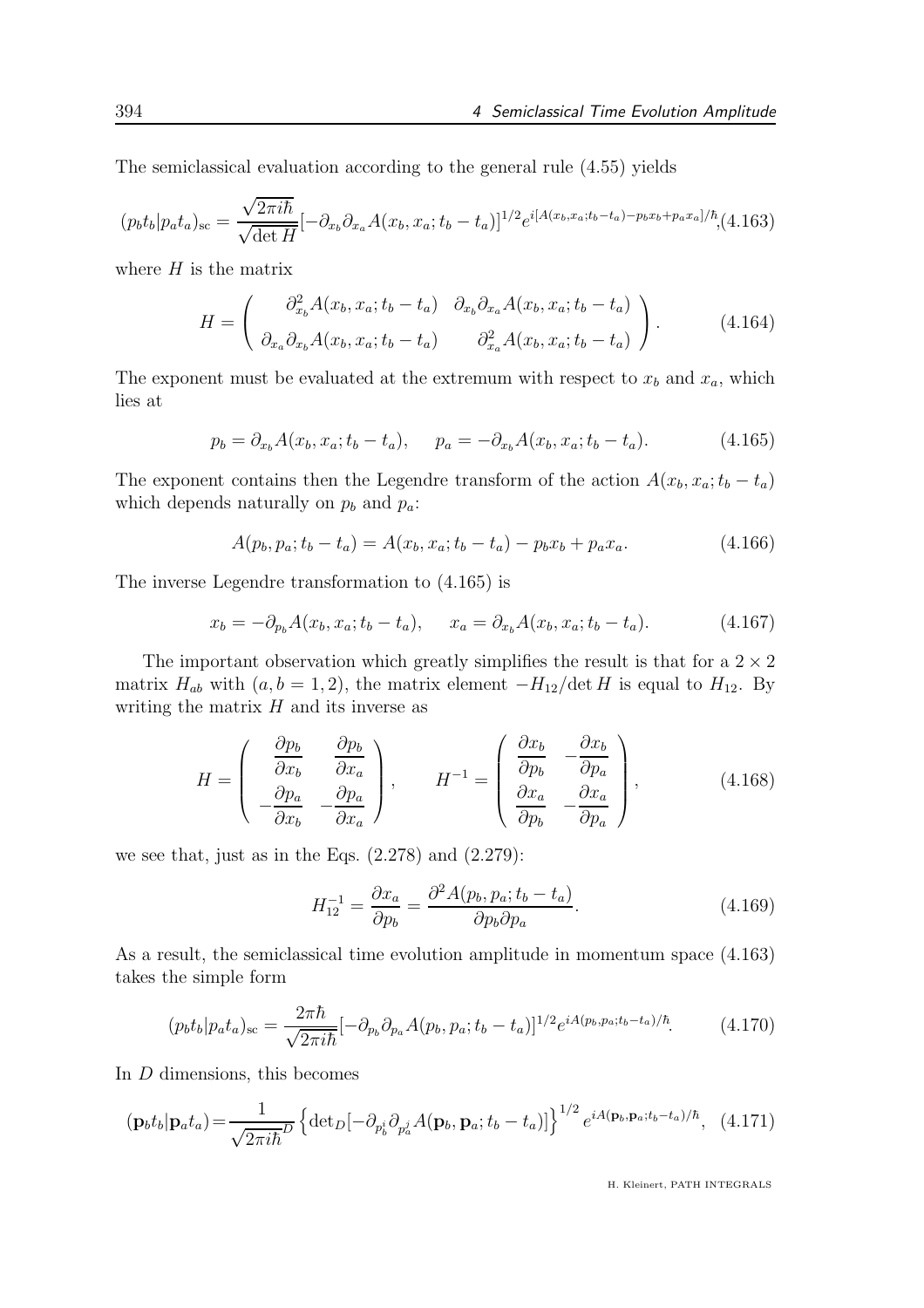or

$$
(\mathbf{p}_b t_b | \mathbf{p}_p t_a) = \frac{1}{\sqrt{2\pi i\hbar}^D} \left\{ \det_D \left[ -\frac{\partial \mathbf{p}_b}{\partial \mathbf{x}_a} \right] \right\}^{1/2} e^{iA(\mathbf{p}_b, \mathbf{p}_a; t_b - t_a)/\hbar}, \tag{4.172}
$$

these results being completely analogous to the x-space expression  $(4.125)$  and  $(4.127)$ , respectively. As before, the subscripts a and b can be interchanged in the determinant.

If we apply these formulas to the harmonic oscillator with a time-dependent frequency, we obtain precisely the amplitude (2.285). Thus in this case, the semiclassical time evolution amplitude  $(p_b t_b|p_a t_a)$ <sub>sc</sub> happens to coincide with the exact one.

For a free particle with the action  $A(x_b, x_a; t_b - t_a) = M(x_b - x_a)^2/2(t_b - t_a)$ , the formula  $(4.163)$  cannot be applied since determinant of H vanishes, so that the saddle point approximation is inapplicable. The formal infinity one obtains when trying to apply Eq. (4.163) is a reflection of the  $\delta$ -function in the exact expression (2.73), which has no semiclassical approximation. The Legendre transform of the action can, however, be calculated correctly and yields with the derivatives  $p_b =$  $\partial_{x_b}A(x_b, x_a; t_b - t_a) = p_a = -\partial_{x_a}A(x_b, x_a; t_b - t_a) = M(x_b - x_a)/(t_b - t_a) = p$  [recall (4.88)] the expression

$$
A(p_b, p_a; t_b - t_a) = -\frac{p^2}{2}(t_b - t_a),
$$
\n(4.173)

which agrees with the exponent of  $(2.73)$ .

#### 4.7 Semiclassical Quantum-Mechanical Partition Function

From the result (4.103) we can easily derive the quantum-mechanical partition function (1.540) in semiclassical approximation:

$$
Z_{\text{QM}}^{\text{sc}}(t_b - t_a) = \int dx_a (x_a t_b | x_a t_a)_{\text{sc}} = \int dx_a F(x_a, x_a; t_b - t_a) e^{iA(x_a, x_a; t_b - t_a)/\hbar}.
$$
 (4.174)

Within the semiclassical approximation the path integral, as the final trace integral may be performed using the saddle point approximation. At the saddle point one has [as in  $(4.133)$ ]

$$
\frac{\partial}{\partial x_a} A(x_a, x_a; t_b - t_a) = \frac{\partial}{\partial x_b} A(x_b, x_a; t_b - t_a) \Big|_{x_b = x_a} + \frac{\partial}{\partial x_a} A(x_b, x_a; t_b - t_a) \Big|_{x_b = x_a}
$$
\n
$$
= p_b - p_a = 0,
$$
\n(4.175)

i.e., only classical orbits contribute whose momenta are equal at the coinciding endpoints. This restricts the orbits to periodic solutions of the equations of motion. The semiclassical limit selects, among all paths with  $x_a = x_b$ , the paths solving the equation of motion, ensuring the continuity of the internal momenta along these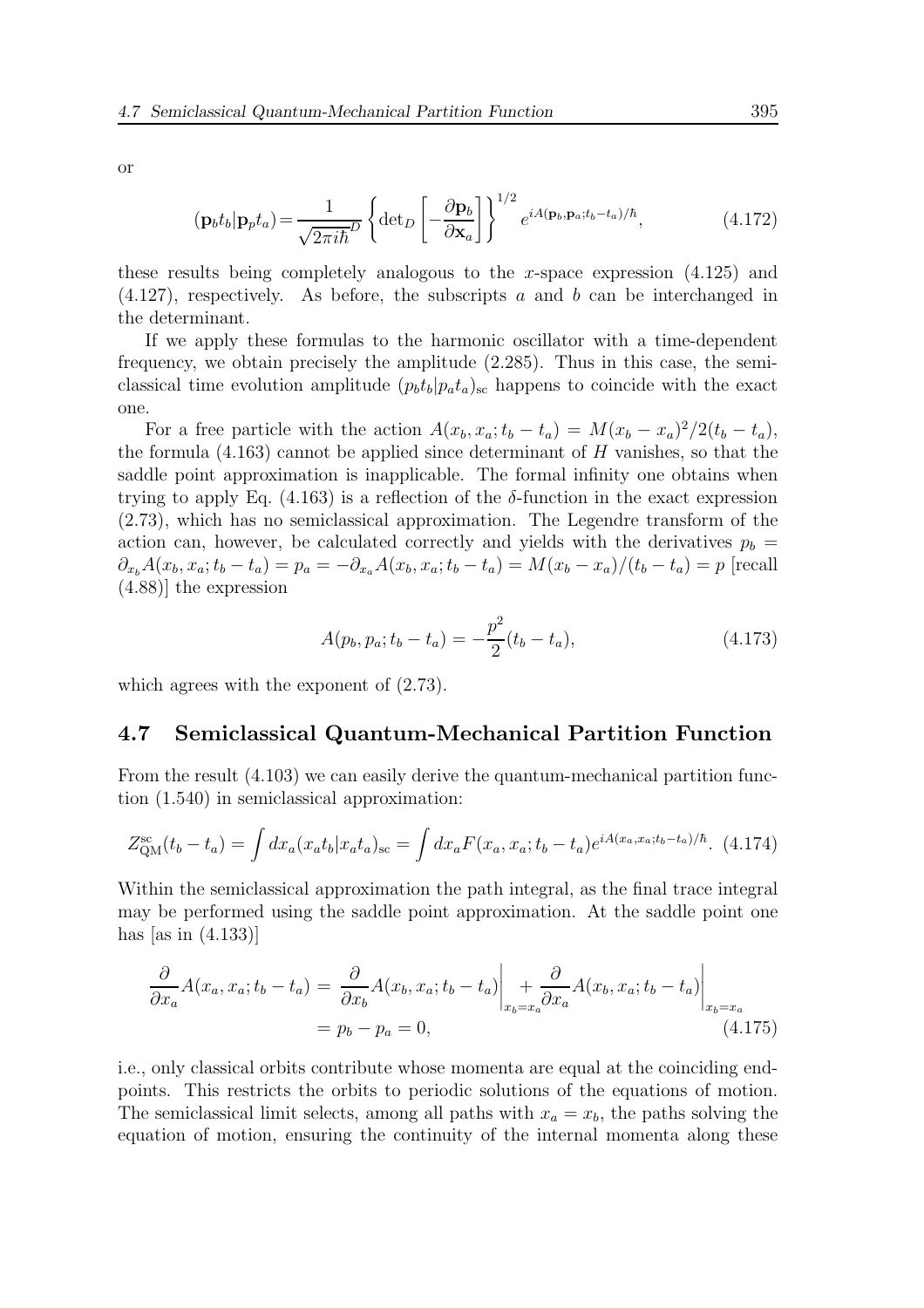paths. The integration in (4.174) enforces the equality of the initial and final momenta on these paths and permits a continuation of the equations of motion beyond the final time  $t_b$  in a periodic fashion, leading to periodic orbits. Along each of these orbits, the energy  $E(x_a, x_a, t_b - t_a)$  and the action  $A(x_a, x_a, t_b - t_a)$  do not depend on the choice of  $x_a$ . The phase factor  $e^{iA/\hbar}$  in the integral (4.174) is therefore a constant. The integral must be performed over a full period between the turning points of each orbit in the forward and backward direction. It contains a nontrivial  $x_a$ -dependence only in the fluctuation factor. Thus,  $(4.174)$  can be written as

$$
Z_{\text{QM}}^{\text{sc}}(t_b - t_a) = \left[ \int dx_a F(x_a, x_a; t_b - t_a) \right] e^{iA(x_a, x_a; t_b - t_a)/\hbar}.
$$
 (4.176)

For the integration over the fluctuation factor we use the expression (4.123) and the equation

$$
\frac{\partial}{\partial x_b} \frac{\partial}{\partial x_a} A(x_b, x_a; t_b - t_a) = -\frac{1}{\dot{x}_b \dot{x}_a} \frac{\partial^2 A}{\partial t_b^2},
$$
\n(4.177)

following from  $(4.119)$  and  $(4.93)$ , and have

$$
F(x_b, x_a; t_b - t_a) = \frac{1}{\sqrt{2\pi i\hbar}} \left[ \frac{1}{\dot{x}(t_b)\dot{x}(t_a)} \frac{\partial^2 A}{\partial t_b^2} \right]^{1/2}.
$$
 (4.178)

Inserting  $x_a = x_b$  leads to

$$
F(x_a, x_a; t_b - t_a) = \frac{1}{\sqrt{2\pi i\hbar}} \frac{1}{\dot{x}_a} \left[ \frac{\partial^2 A}{\partial t_b^2} \right]^{1/2}.
$$
 (4.179)

The action of a periodic path does not depend on  $x_a$ , so that the  $x_b$ -integration in (4.174) requires only integrating  $1/\dot{x}_a$  forward and back, which produces the total period:

$$
t_b - t_a = 2 \int_{x_-}^{x_+} dx_a \frac{1}{\dot{x}_a} = 2 \int_{x_-}^{x_+} dx \frac{M}{\sqrt{2M[E - V(x)]}}.
$$
 (4.180)

Hence we obtain from (4.174):

$$
Z_{\rm QM}^{\rm sc}(t_b - t_a) = \frac{t_b - t_a}{\sqrt{2\pi i\hbar}} \left| \frac{\partial^2 A}{\partial t_b^2} \right|^{1/2} e^{iA(t_b - t_a)/\hbar - i\pi}.
$$
 (4.181)

There is a phase factor  $e^{-i\pi}$  associated with a Maslov-Morse index  $\nu = 2$ , first introduced in the fluctuation factor (2.271). In the present context, this phase factor arises from the fact that when doing the integral (4.176), the periodic orbit passes through the turning points  $x_-\text{ and }x_+\text{ where the integrand of (4.180) becomes singular.}$ lar, even though the integral remains finite. Near the turning points, the semiclassical approximation breaks down, as discussed in Section 4.1 in the context of the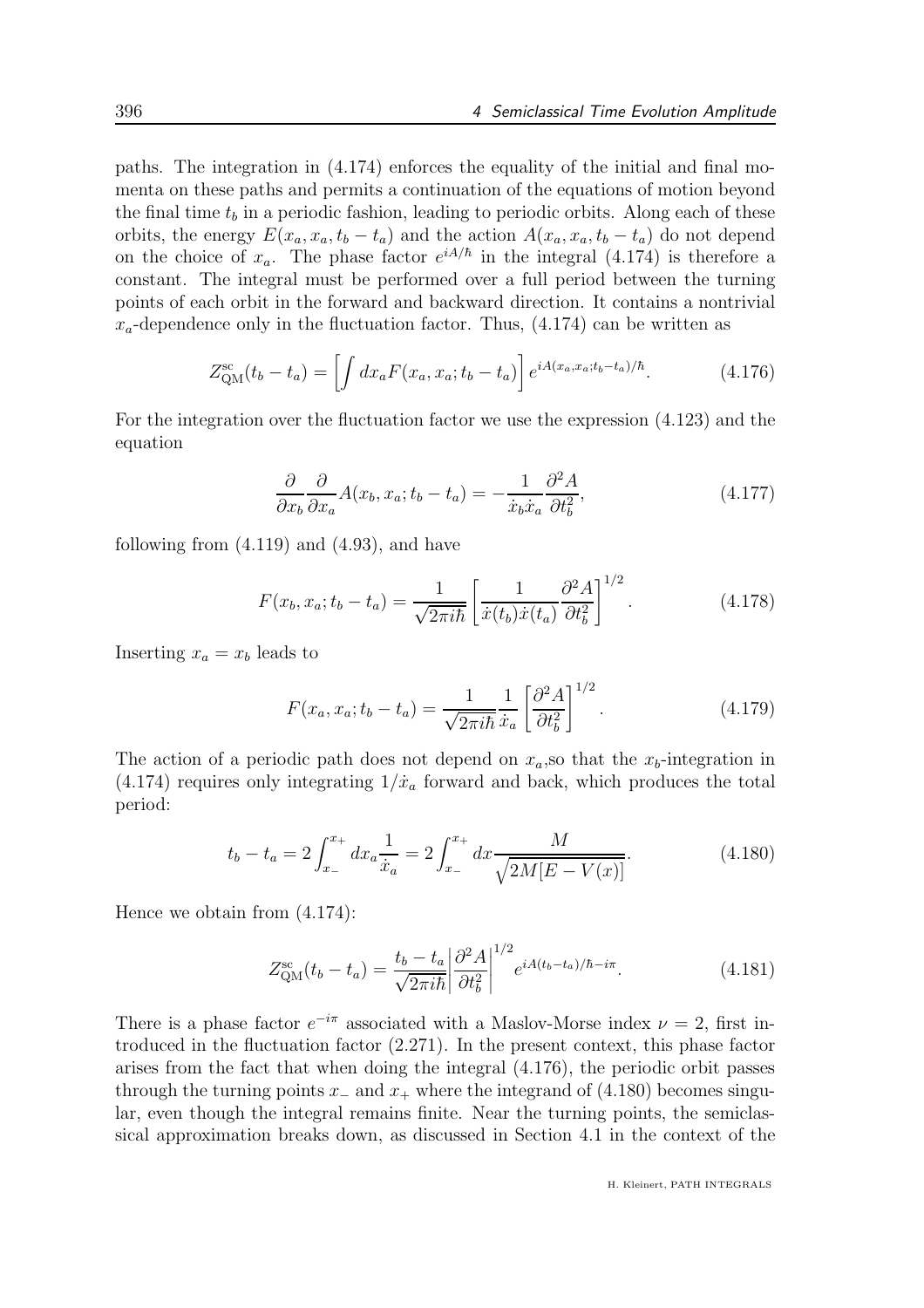WKB approximation to the Schrödinger equation. This breakdown required special attention in the derivation of the connection formulas relating the wave functions on one side of the turning points to those on the other side. There, the breakdown was circumvented by escaping into the complex  $x$ -plane. When going around the singularity in the clockwise sense, the prefactor  $1/p(x) = 1/\sqrt{2M(E - V(x))}^{1/2}$  acquired a phase factor  $e^{-i\pi/2}$ . For a periodic orbit, both turning points had to be encircled producing twice this phase factor, which is precisely the phase  $e^{-i\pi}$  given in (4.181).

The result (4.181) takes an especially simple form after a Fourier transform action:

$$
\tilde{Z}_{QM}^{sc}(E) = \int_{t_a}^{\infty} dt_b e^{iE(t_b - t_a)/\hbar} Z_{QM}^{sc}(t_b - t_a)
$$
\n
$$
= \frac{1}{\sqrt{2\pi i\hbar}} \int_{t_a}^{\infty} dt_b(t_b - t_a) \left| \frac{\partial^2 A}{\partial t_b^2} \right|^{1/2} e^{i[A(t_b - t_a) + (t_b - t_a)E]/\hbar - i\pi}.
$$
\n(4.182)

In the semiclassical approximation, the main contribution to the integral at a given energy E comes from the time where  $t_b - t_a$  is equal to the period of the particle orbit with this energy. It is determined as in (4.139) by the extremum of

$$
A(t_b - t_a) + (t_b - t_a)E.
$$
 (4.183)

Thus it satisfies

$$
-\frac{\partial}{\partial t_b}A(t_b - t_a) = E. \tag{4.184}
$$

As in (4.140), the extremum determines the period  $t_b - t_a$  of the orbit with an energy E. It will be denoted by  $t(E)$ . The second derivative of the exponent is  $(i/\hbar)\partial^2 A(t_b - t_a)/\partial t_b^2$ . For this reason, the quadratic correction in the saddle point approximation to the integral over  $t<sub>b</sub>$  cancels the corresponding prefactor in (4.182) and leads to the simple expression

$$
\tilde{Z}_{\text{QM}}^{\text{sc}}(E) = t(E)e^{i[A(t) + t(E)E]/\hbar - i\pi}.
$$
\n(4.185)

The exponent contains again the eikonal  $S(E) = A(t) + t(E)E$ , the Legendre transform of the action  $A(t)$  defined by

$$
S(E) = A(t) - t \frac{\partial A(t)}{\partial t},
$$
\n(4.186)

where the variable t has to be replaced by  $E(t) = -\partial A(t)/\partial t$ . Via the inverse Legendre transformation, the derivative  $\partial S(E)/\partial E = t$  leads back to

$$
A(t) = S(E) - \frac{\partial S(E)}{\partial E}E.
$$
\n(4.187)

Explicitly,  $S(E)$  is given by the integral  $(4.68)$ :

$$
S(E) = 2 \int_{x_{-}}^{x_{+}} dx \, p(x) = 2 \int_{x_{-}}^{x_{+}} dx \, \sqrt{2M[E - V(x)]}.
$$
 (4.188)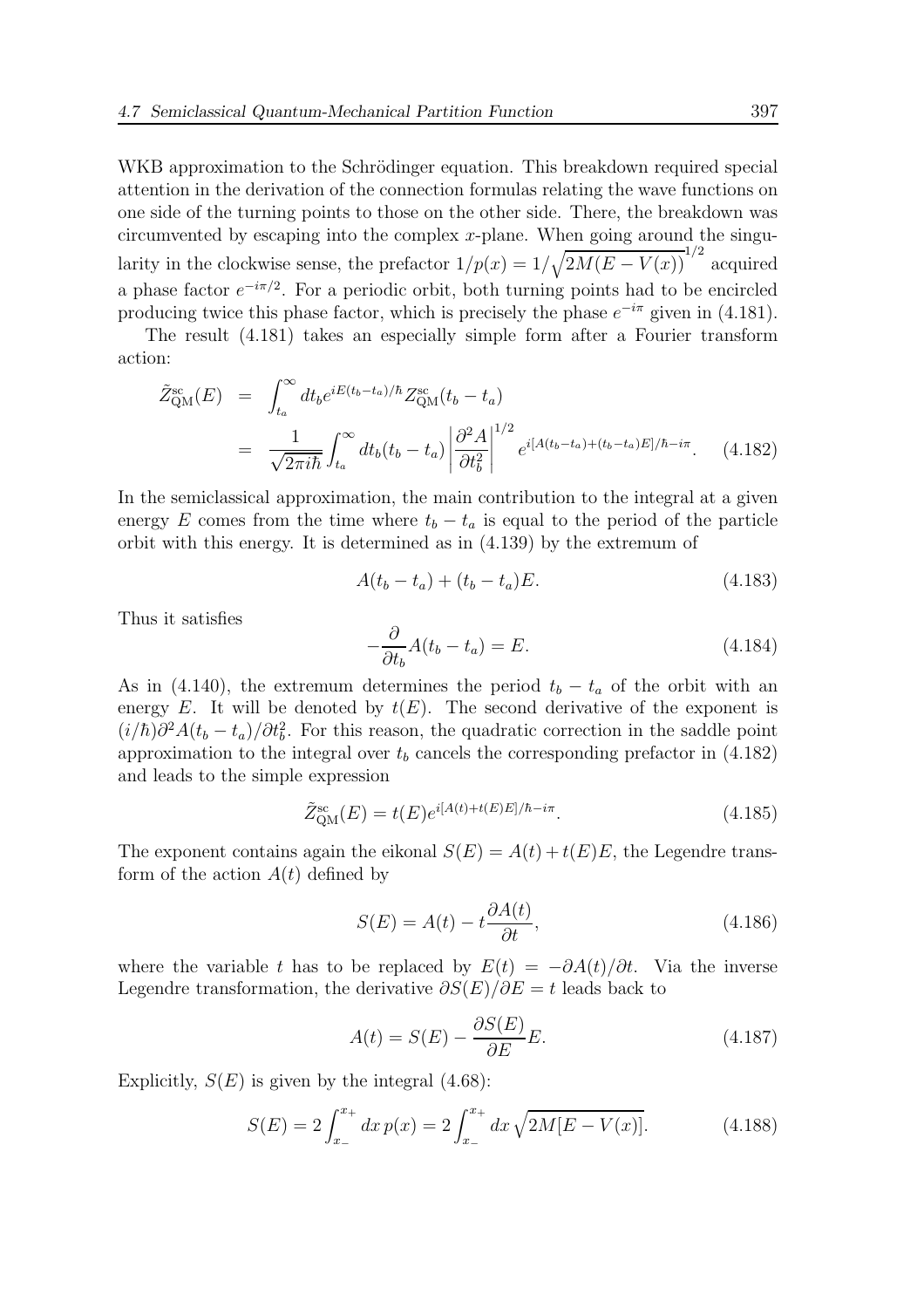Finally, we have to take into account that the periodic orbit is repeatedly traversed for an arbitrary number of times. Each period yields a phase factor  $e^{iS(E)/\hbar - i\pi}$ . The sum is

$$
\tilde{Z}_{\text{QM}}^{\text{sc}}(E) = \sum_{n=1}^{\infty} t(E) e^{in[S(E)/\hbar - \pi]} = -t(E) \frac{e^{iS(E)/\hbar}}{1 + e^{iS(E)/\hbar}}.
$$
(4.189)

This expression possesses poles in the complex energy plane at points where the eikonal satisfies the condition

$$
S(E_n) = 2\pi\hbar(n+1/2), \quad n = 0, \pm 1, \pm 2, \dots \tag{4.190}
$$

This condition agrees precisely with the Bohr-Sommerfeld rule (4.27) for semiclassical quantization. At the poles, one has

$$
\tilde{Z}_{\text{QM}}^{\text{sc}}(E) \approx t(E) \frac{i\hbar}{S'(E_n)(E - E_n)}.
$$
\n(4.191)

Due to (4.92), the pole terms acquire the simple form

$$
\tilde{Z}_{\rm QM}^{\rm sc}(E) \approx \frac{i\hbar}{E - E_n}.\tag{4.192}
$$

From (4.189) we derive the density of states defined in (1.583). For this we use the general formula

$$
\rho(E) = \frac{1}{2\pi\hbar} \text{disc}\,\tilde{Z}_{\text{QM}}(E),\tag{4.193}
$$

where disc  $Z_{QM}(E)$  is the discontinuity  $Z_{QM}(E + i\eta) - Z_{QM}(E - i\eta)$  across the singularities defined in Eq.  $(1.328)$ . If we equip the energies  $E_n$  in  $(4.192)$  with the usual small imaginary part  $-i\eta$ , we can also write (4.193) as

$$
\rho(E) = \frac{1}{\pi \hbar} \text{Re}\tilde{Z}_{\text{QM}}(E). \tag{4.194}
$$

Inserting here the Fourier representation (4.189), we obtain the semiclassical approximation

$$
\bar{\rho}_{\rm sc}(E) = \frac{t(E)}{\pi \hbar} \sum_{n=1}^{\infty} \cos\{n[S(E)/\hbar - \pi]\} \tag{4.195}
$$

or

$$
\Delta \rho_{\rm sc}(E) = \frac{t(E)}{2\pi\hbar} \left( -1 + \sum_{n=-\infty}^{\infty} e^{in[S(E)/\hbar - \pi]} \right). \tag{4.196}
$$

We have added a  $\Delta$ -symbol to this quantity since it is really the semiclasscial correction to the classical density of states  $\rho(E)$ , as we sall see in a moment. With the help of Poisson's summation formula (1.197), this goes over into

$$
\Delta \rho_{\rm sc}(E) = -\frac{t(E)}{2\pi\hbar} + \frac{t(E)}{\hbar} \sum_{n=-\infty}^{\infty} \delta[S(E)/\hbar - 2\pi(n+1/2)]. \tag{4.197}
$$

H. Kleinert, PATH INTEGRALS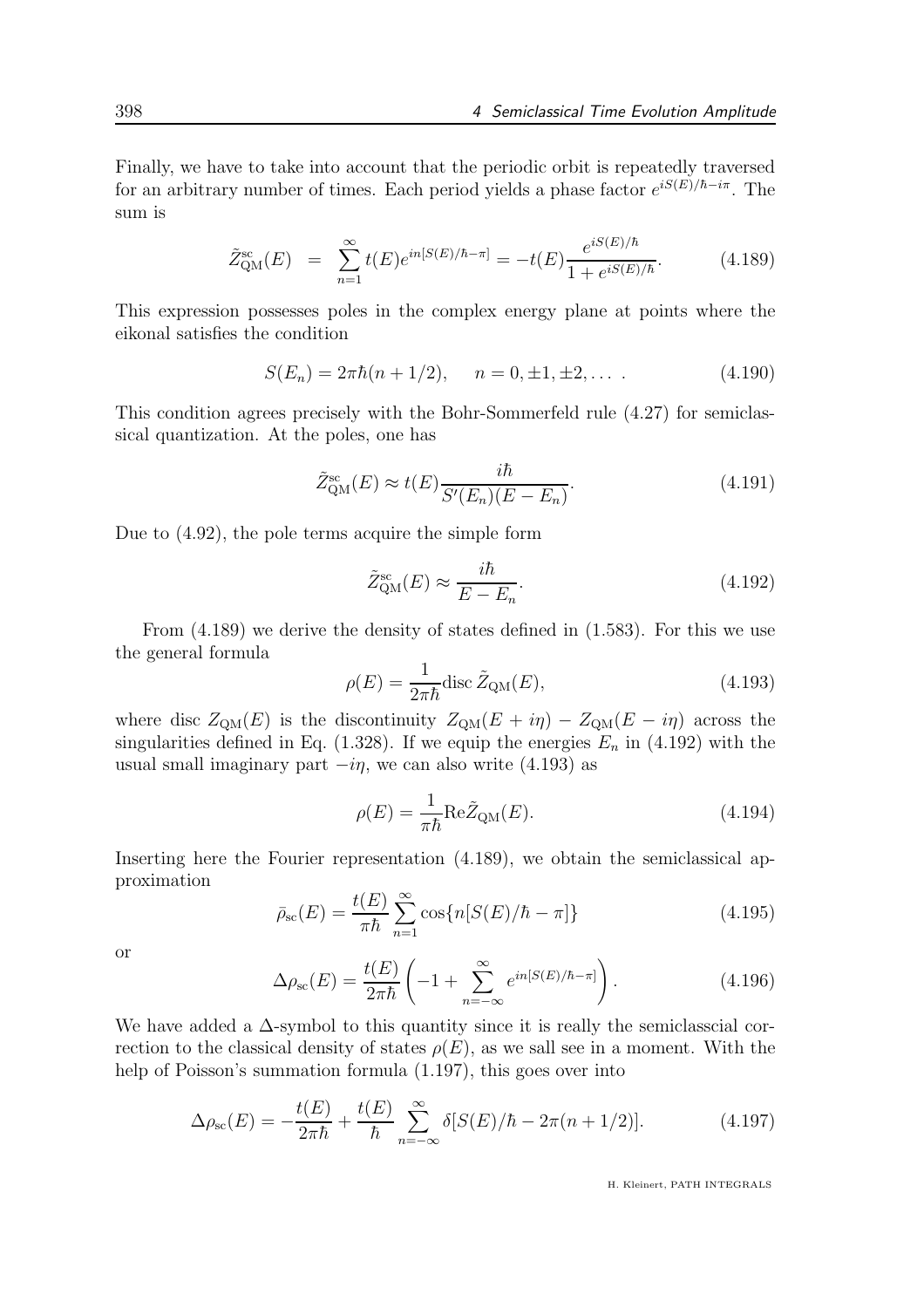The right-hand side contains  $\delta$ -functions which are singular at the semiclassical energy values (4.190). Using once more the relation (4.92), the formula  $\delta(ax)$  =  $a^{-1}\delta(x)$  leads to the simple expression

$$
\Delta \rho_{\rm sc}(E) = -\frac{t(E)}{2\pi\hbar} + \sum_{n=-\infty}^{\infty} \delta(E - E_n).
$$
 (4.198)

This result has a surprising property: Consider the spacing between the energy levels

$$
\Delta E_n = E_n - E_{n-1} = 2\pi\hbar \frac{\Delta E_n}{\Delta S_n} \tag{4.199}
$$

and average the sum in (4.198) over a small energy interval  $\Delta E$  containing several energy levels. Then we obtain an average density of states:

$$
\rho_{\text{av}}(E) = \frac{S'(E)}{2\pi\hbar} = \frac{t(E)}{2\pi\hbar}.
$$
\n(4.200)

It cancels precisely the first term in (4.198). Thus, the semiclassical formula (4.189) possesses a vanishing average density of states. This cannot be correct and we conclude that in the derivation of the formula, a contribution must have been overlooked. This contribution comes from the classical partition function. Within the above analysis of periodic orbits, there are also those which return to the point of departure after an infinitesimally small time (which leaves them with no time to fluctuate). The expansion  $(4.189)$  does not contain them, since the saddle point approximation to the time integration (4.182) used for its derivation fails at short times. The reason for this failure is the singular behavior of the fluctuation factor  $\propto 1/(t_b - t_a)^{1/2}$  in (4.103).

In order to recover the classical contribution, one simply uses the short-time amplitude in the form  $(2.349)$  to calculate the purely classical contribution to  $Z(E)$ :

$$
Z_{\rm cl}(E) \equiv \int dx \int \frac{dp}{2\pi\hbar} \frac{i\hbar}{E - H(p, x)}.\tag{4.201}
$$

This implies a classical contribution to the density of states

$$
\rho_{\rm cl}(E) \equiv \int dx \,\rho_{\rm cl}(E; x),\tag{4.202}
$$

which is a spatial integral over the *classical local density of states* 

$$
\rho_{\rm cl}(E; x) \equiv \int \frac{dp}{2\pi\hbar} \delta[E - H(p, x)]. \tag{4.203}
$$

The  $\delta$ -function in the integrand can be rewritten as

$$
\delta(E - H(p, x)) = \frac{M}{p(E; x)} [\delta(p - p(E; x)) + \delta(p + p(E; x))],
$$
\n(4.204)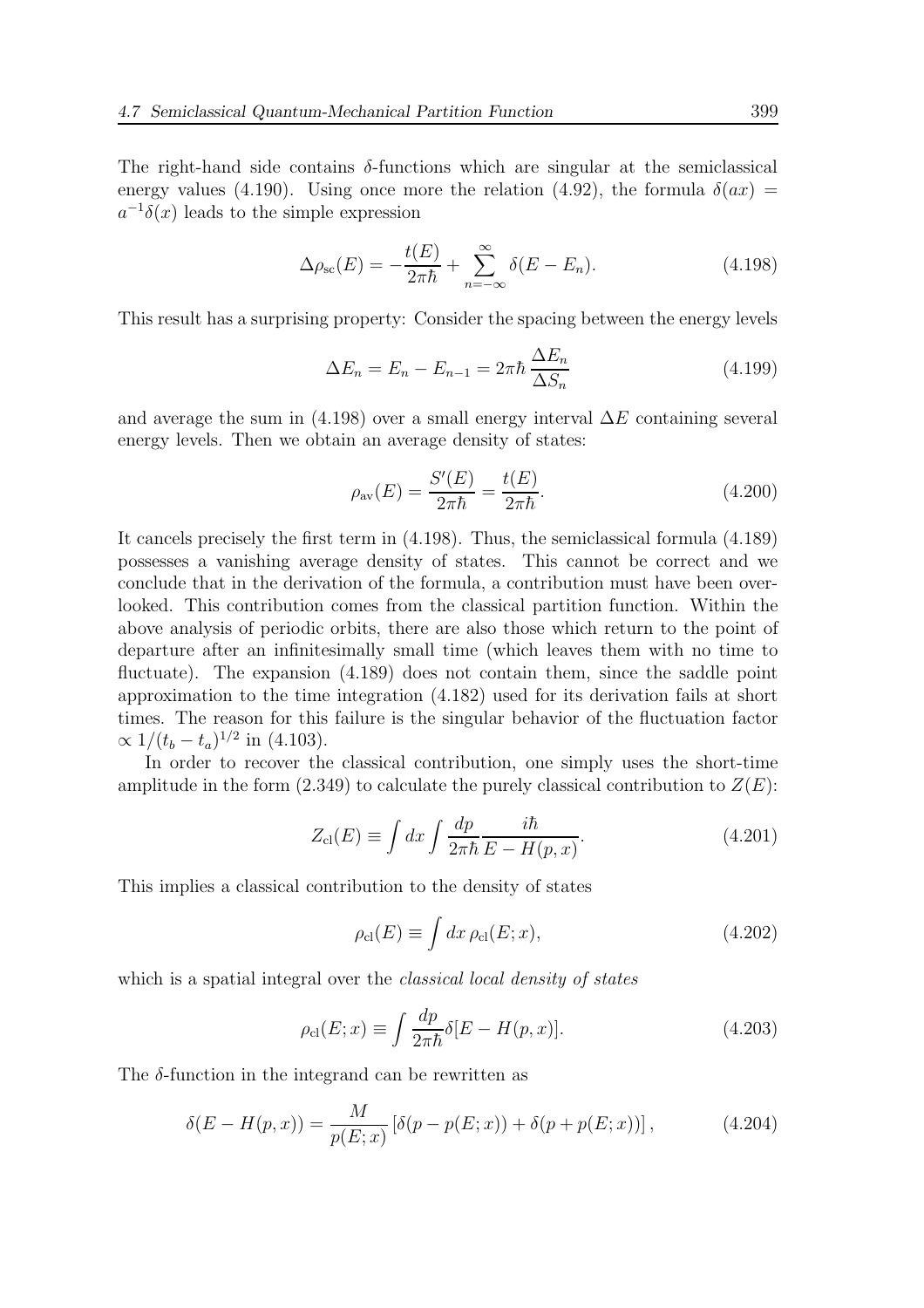where  $p(E; x)$  is the local momentum associated with the energy E

$$
p(E; x) = \sqrt{2M[E - V(x)]},
$$
\n(4.205)

which was defined in  $(4.3)$ , except that we have now added the energy to the argument, to have a more explicit notation. It is then trivial to evaluate the integral (4.203) and (4.202) yielding the classical local density of states

$$
\rho_{\rm cl}(E; x) = \frac{1}{\pi \hbar} \frac{M}{p(E; x)},
$$
\n(4.206)

and its integral

$$
\rho_{\rm cl}(E) = \int dx \, \frac{1}{\pi \hbar} \frac{M}{p(E; x)} = \frac{1}{2\pi \hbar} t(E) = \rho_{\rm av}(E), \tag{4.207}
$$

which coincides with the average classical density of states in  $(4.200)$ .

Thus the full semiclassical density of states consists of the sum of (4.198) and (4.207):

$$
\rho_{\rm sc}(E) = \rho_{\rm cl}(E) + \Delta \rho_{\rm sc}(E). \tag{4.208}
$$

This has, on the average, the correct classical value.

Note that by Eq. (4.200), the eikonal  $S(E)$  is related to the integral over the classical density of states  $\rho_{\rm cl}(E)$  by a factor  $2\pi\hbar$ :

$$
S(E) = 2\pi\hbar \int_{-\infty}^{E} dE \,\rho_{\rm cl}(E). \tag{4.209}
$$

Recalling the definition  $(1.587)$  of the number of states up to the energy E we see that

$$
S(E) = 2\pi\hbar N(E),\tag{4.210}
$$

which shows that the Bohr-Sommerfeld quantization condition  $(4.190)$  is the semiclassical version of the completely general equation (1.588).

#### 4.8 Multi-Dimensional Systems

The D-dimensional generalization of the classical partition function (4.201) reads

$$
Z_{\rm cl}(E) \equiv \int d^D x \int \frac{d^D p}{2\pi \hbar} \frac{i\hbar}{E - H(\mathbf{p}, \mathbf{x})},\tag{4.211}
$$

and of the density of states (4.203):

$$
\rho_{\rm cl}(E; \mathbf{x}) \equiv \int \frac{d^D p}{(2\pi\hbar)^D} \delta[E - H(\mathbf{p}, \mathbf{x})]. \tag{4.212}
$$

The Hamiltonian of the standard form  $H(\mathbf{p}, \mathbf{x}) = \mathbf{p}^2/2M + V(\mathbf{x})$  allows us to perform the momentum integration by separating it into radial and angular parts,

$$
\int \frac{d^D p}{(2\pi\hbar)^D} = \int dp \, p^{D-1} \int d\hat{\mathbf{p}}.\tag{4.213}
$$

H. Kleinert, PATH INTEGRALS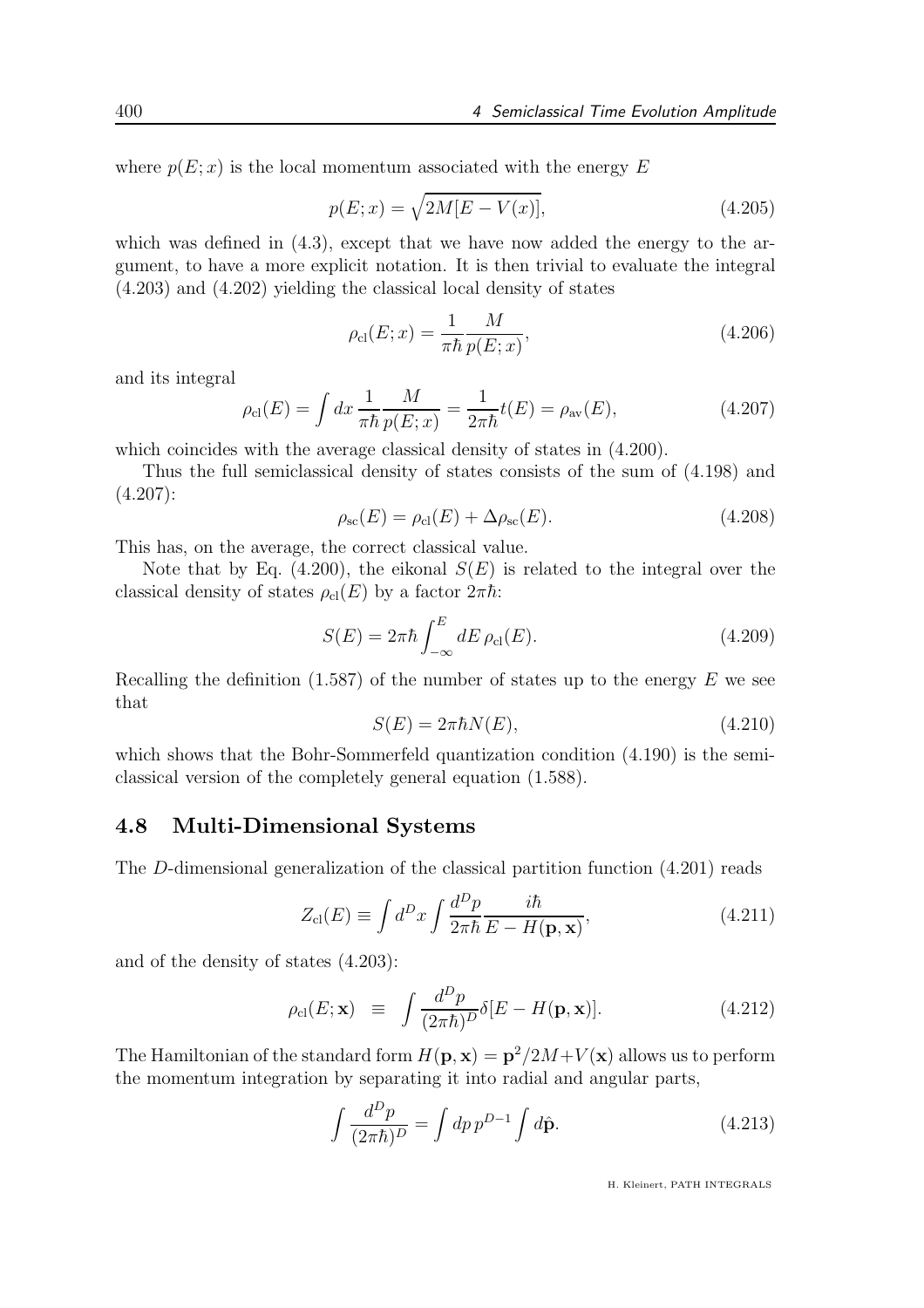The angular integral yields the surface of a unit sphere in D dimensions:

$$
\int d\hat{\mathbf{p}} = S_D = \frac{2\pi^{D/2}}{\Gamma(D/2)}.
$$
\n(4.214)

The δ-function  $\delta(E - H(\mathbf{p}, \mathbf{x}))$  can again be rewritten as in (4.204), which selects the momenta of magnitude

$$
p(E; \mathbf{x}) = \sqrt{2M[E - V(\mathbf{x})]}.
$$
\n(4.215)

Thus we find

$$
\rho_{\rm cl}(E) \equiv \int d^D x \,\rho_{\rm cl}(E; \mathbf{x}), \tag{4.216}
$$

where  $\rho_{\text{cl}}(E; \mathbf{x})$  is the classical local density of states.

$$
\rho_{\rm cl}(E; \mathbf{x}) = S_D \frac{M}{p^2(E; \mathbf{x})} \frac{p^D(E; \mathbf{x})}{(2\pi\hbar)^D} = \frac{1}{(4\pi\hbar^2)^{D/2}} \frac{2M}{\Gamma(D/2)} \{2M[E - V(\mathbf{x})]\}^{D/2 - 1},
$$
(4.217)

generalizing expression  $(4.207)$ . The number of states with energies between E and  $E + dE$  in the volume element  $d^D x$  is  $dEd^3 x \rho_{\text{cl}}(E; \mathbf{x})$ .

For completeness we state some features of the semiclassical results which appear when generalizing the theory to  $D$  dimensions. For a detailed derivation see the rich literature on this subject quoted at the end of the chapter.

For an arbitrary number D of dimensions. the Van Vleck-Pauli-Morette determinant (4.124) takes the form

$$
F(\mathbf{x}_b, \mathbf{x}_a; t_b - t_a) = \frac{1}{\sqrt{2\pi i\hbar}^D} \left| \det_D[-\partial_{x_b^i} \partial_{x_a^j} A(\mathbf{x}_b, \mathbf{x}_a; t_b - t_a)] \right|^{1/2} e^{-i\pi\nu/2},\tag{4.218}
$$

where  $\nu$  is the Maslov-Morse index.

The fixed-energy amplitude becomes the sum over all periodic orbits:<sup>9</sup>

$$
(\mathbf{x}_b|\mathbf{x}_a)_E = \frac{1}{\sqrt{2\pi i\hbar}^{D-1}} \sum_p |D_S|^{1/2} e^{iS(\mathbf{x}_b,\mathbf{x}_a;E)/\hbar - i\pi\nu'/2}, \qquad (4.219)
$$

where  $S(\mathbf{x}_b, \mathbf{x}_a; E)$  is the D-dimensional generalization of (4.68) and  $D_S$  the (D +  $1) \times (D+1)$ -determinant:

$$
D_S = (-1)^{D+1} \det \begin{pmatrix} \frac{\partial^2 S}{\partial \mathbf{x}_b \partial \mathbf{x}_a} & \frac{\partial^2 S}{\partial E \partial \mathbf{x}_a} \\ \frac{\partial^2 S}{\partial \mathbf{x}_b \partial E} & \frac{\partial^2 S}{\partial E \partial E} \end{pmatrix} .
$$
 (4.220)

 $^{9}$ M.C. Gutzwiller, J. Math. Phys.  $\overline{8}$ , 1979 (1967); 11, 1791 (1970); 12, 343 (1971).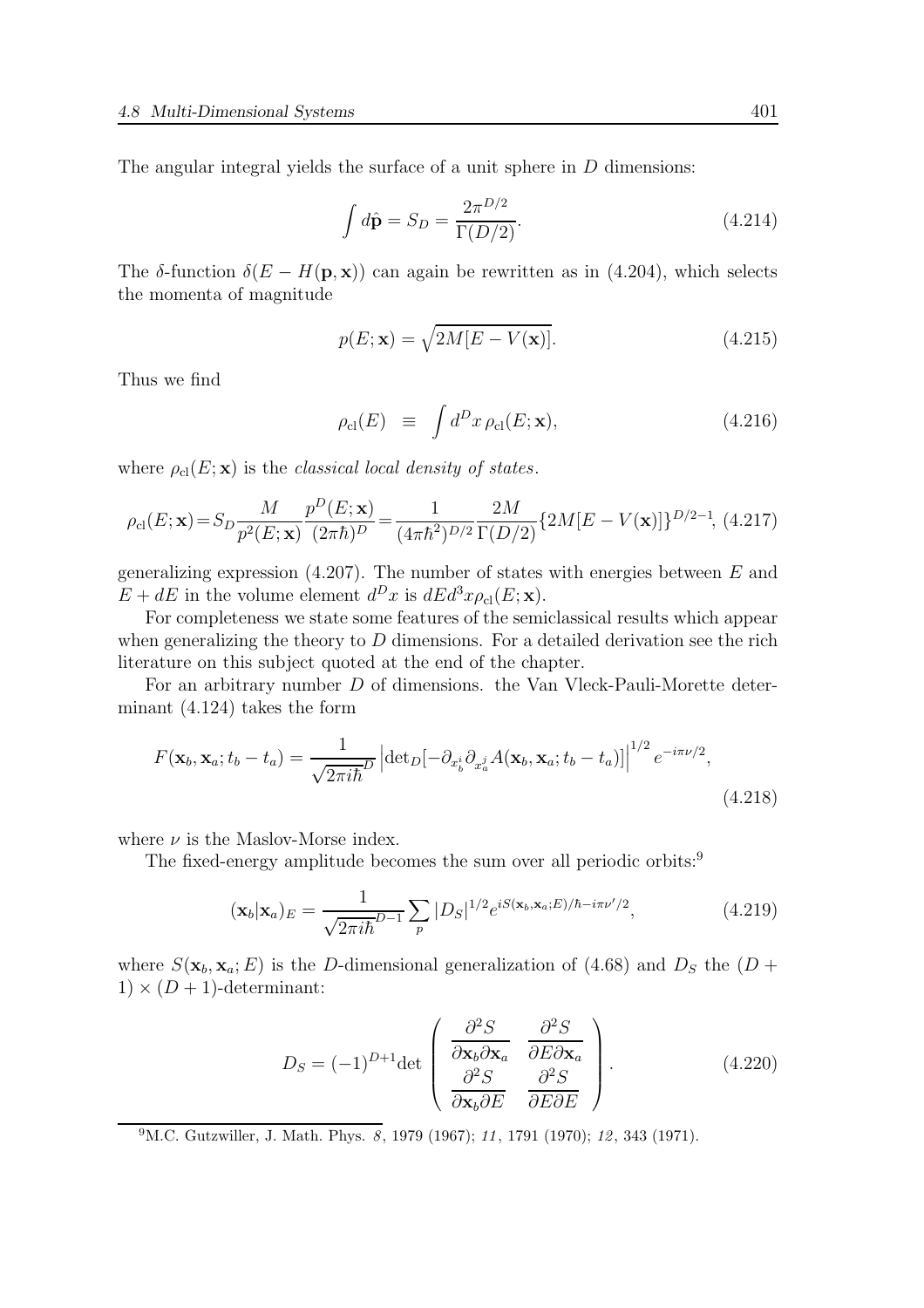The factor  $(-1)^{D+1}$  makes the determinant positive for short trajectories. The index  $ν'$  differs from  $ν$  by one unit if  $\partial^2 S/\partial E^2 = \partial t(E)/\partial E$  is negative.

In D dimensions, the Hamilton-Jacobi equation leads to

$$
\frac{\partial H}{\partial \mathbf{p}_b} \cdot \frac{\partial^2 S}{\partial \mathbf{x}_b \partial \mathbf{x}_a} = \dot{\mathbf{x}}_b \cdot \frac{\partial^2 S}{\partial \mathbf{x}_b \partial \mathbf{x}_a} = 0,
$$
\n(4.221)

instead of (4.154). Only the longitudinal projection of the  $D \times D$ -matrix  $\partial^2 S / \partial \mathbf{x}_b \partial \mathbf{x}_a$ along the direction of motion vanishes now. In this direction

$$
\dot{\mathbf{x}}_b \cdot \frac{\partial^2 S}{\partial \mathbf{x}_b \partial E} = 1,\tag{4.222}
$$

so that the determinant (4.220) can be reduced to

$$
D_S = \frac{1}{|\dot{\mathbf{x}}_b||\dot{\mathbf{x}}_a|} \text{det}\left(-\frac{\partial^2 S}{\partial \mathbf{x}_b^{\perp} \partial \mathbf{x}_a^{\perp}}\right),\tag{4.223}
$$

instead of (4.156). Here  $\mathbf{x}_{b,a}^{\perp}$  denotes the deviations from the orbit orthogonal to  $\dot{\mathbf{x}}_{b.a}$ , and we have used (2.290) to arrive at (4.223).

As an example, let us write down the D-dimensional generalization of the freeparticle amplitude (4.161). The eikonal is obviously

$$
S(\mathbf{x}_a, \mathbf{x}_b; E) = \sqrt{2ME} |\mathbf{x}_b - \mathbf{x}_a|, \qquad (4.224)
$$

and the determinant (4.223) becomes

$$
D_S = \frac{M}{2E} \frac{(2ME)^{(D-1)/2}}{|\mathbf{x}_a - \mathbf{x}_b|^{D-1}}.
$$
\n(4.225)

Thus we find

$$
(\mathbf{x}_b|\mathbf{x}_a)_E = \sqrt{\frac{M}{2E}} \frac{1}{(2\pi i\hbar)^{(D-1)/2}} \frac{(2ME)^{(D-1)/4}}{|\mathbf{x}_a - \mathbf{x}_b|^{(D-1)/2}} e^{i\sqrt{2ME}|\mathbf{x}_b - \mathbf{x}_a|/\hbar}.
$$
 (4.226)

For  $D = 1$ , this reduces to  $(4.161)$ .

Note that the semiclassical result coincides with the large-distance behavior (1.359) of the exact result (1.355), since the semiclassical limit implies a large momenta  $k$  in the Bessel function  $(1.355)$ .

When calculating the partition function, one has to perform a D-dimensional integral over all  $\mathbf{x}_b = \mathbf{x}_a$ . This is best decomposed into a one-dimensional integral along the orbit and a  $D-1$  -dimensional one orthogonal to it. The eikonal function  $S(\mathbf{x}_a, \mathbf{x}_a; E)$  is constant along the orbit, as in the one-dimensional case. When leaving the orbit, however, this is no longer true. The quadratic deviation of S orthogonal to the orbit is

$$
\frac{1}{2}(\mathbf{x} - \mathbf{x}^{\perp})^T \frac{\partial^2 S(\mathbf{x}, \mathbf{x}; E)}{\partial \mathbf{x}^{\perp} \partial \mathbf{x}^{\perp}} (\mathbf{x} - \mathbf{x}^{\perp}),
$$
\n(4.227)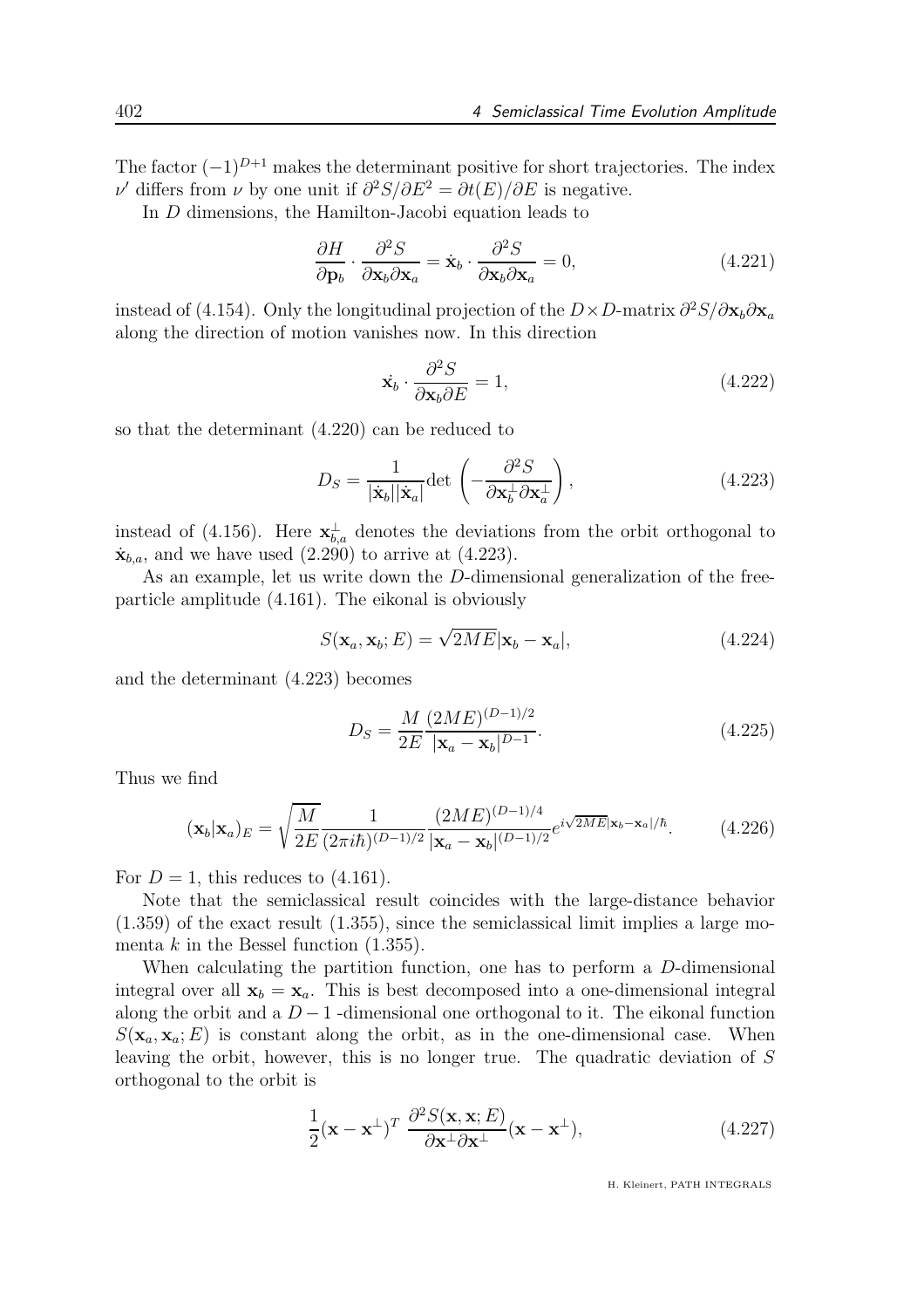where the superscript  $T$  denotes the transposed vector to be multiplied from the left with the matrix in the middle. After the exact trace integration along the orbit and a quadratic approximation in the transversal direction for each primitive orbit, which is not repeated, we obtain the contribution to the partition function

$$
Z_{\rm sc} = t(E) \frac{\left| \frac{\partial^2 S(\mathbf{x}_b, \mathbf{x}_a; E)}{\partial \mathbf{x}_b^{\perp} \partial \mathbf{x}_a^{\perp}} \right|_{\mathbf{x}_b = \mathbf{x}_a = \mathbf{x}}^{1/2} \sum_{n=1}^{\infty} e^{in[S(E)/\hbar - i\pi \nu/2]},
$$
(4.228)  

$$
\left| \frac{\partial^2 S(\mathbf{x}, \mathbf{x}; E)}{\partial \mathbf{x}^{\perp} \partial \mathbf{x}^{\perp}} \right|^{1/2}
$$

where  $\nu$  is the Maslov-Morse index of the orbit. The ratio of the determinants is conveniently expressed in terms of the determinant of the so-called stability matrix M in phase space, which is introduced in classical mechanics as follows:

Consider a classical orbit in phase space and vary slightly the initial point, moving it orthogonally away from the orbit by  $\delta \mathbf{x}_a^{\perp}, \delta \mathbf{p}_a^{\perp}$ . This produces variations at the final point  $\delta \mathbf{x}_b^{\perp}, \delta \mathbf{p}_b^{\perp}$ , related to those at the initial point by the linear equation

$$
\begin{pmatrix}\n\delta \mathbf{x}_b^{\perp} \\
\delta \mathbf{p}_b^{\perp}\n\end{pmatrix} = \begin{pmatrix}\nA & B \\
C & D\n\end{pmatrix} \begin{pmatrix}\n\delta \mathbf{x}_a^{\perp} \\
\delta \mathbf{p}_a^{\perp}\n\end{pmatrix} \equiv M \begin{pmatrix}\n\delta \mathbf{x}_a^{\perp} \\
\delta \mathbf{p}_a^{\perp}\n\end{pmatrix}.
$$
\n(4.229)

The  $2(D-1) \times 2(D-1)$ -dimensional matrix is the stability matrix M. It can be expressed in terms of the second derivatives of  $S(\mathbf{x}_b, \mathbf{x}_a; E)$ . These appear in the relation

$$
\begin{pmatrix}\n\delta \mathbf{p}_a^{\perp} \\
\delta \mathbf{p}_b^{\perp}\n\end{pmatrix} = \begin{pmatrix}\n-a & -b \\
b^T & c\n\end{pmatrix} \begin{pmatrix}\n\delta \mathbf{x}_a^{\perp} \\
\delta \mathbf{x}_b^{\perp}\n\end{pmatrix},
$$
\n(4.230)

where a, b, and c are the  $(D-1) \times (D-1)$ -dimensional matrices

$$
a = \frac{\partial^2 S}{\partial \mathbf{x}_a^{\perp} \partial \mathbf{x}_a^{\perp}}, \quad b = \frac{\partial^2 S}{\partial \mathbf{x}_a^{\perp} \partial \mathbf{x}_b^{\perp}}, \quad c = \frac{\partial^2 S}{\partial \mathbf{x}_b^{\perp} \partial \mathbf{x}_b^{\perp}}.
$$
 (4.231)

From this one calculates the matrix elements of the stability matrix (4.229):

$$
A = -b^{-1}a, \quad B = -b^{-1}, \quad C = b^{T} - cb^{-1}a, \quad D = -cb^{-1}.
$$
 (4.232)

The stability properties of the classical orbits are classified by the eigenvalues of the stability matrix (4.229). In three dimensions, the eigenvalues are given by the zeros of the characteristic polynomial of the  $4 \times 4$  -matrix M:

$$
P(\lambda) = |M - \lambda| = \left| \begin{array}{cc} A - \lambda & B \\ C & D - \lambda \end{array} \right| = \left| \begin{array}{cc} -b^{-1}a - \lambda & -b^{-1} \\ b^T - cb^{-1}a & -cb^{-1} - \lambda \end{array} \right| \tag{4.233}
$$

The usual manipulations bring this to the form

$$
P(\lambda) = \begin{vmatrix} -b^{-1}a - \lambda & -b^{-1} \\ b^T + \lambda & -\lambda \end{vmatrix} = \frac{1}{|b|} \begin{vmatrix} -a - \lambda b & -1 \\ b^T + (a+c)\lambda + \lambda^2 b & 0 \end{vmatrix}
$$
  
=  $\frac{1}{|b|} |b^T + (a+c)\lambda + \lambda^2 b|.$  (4.234)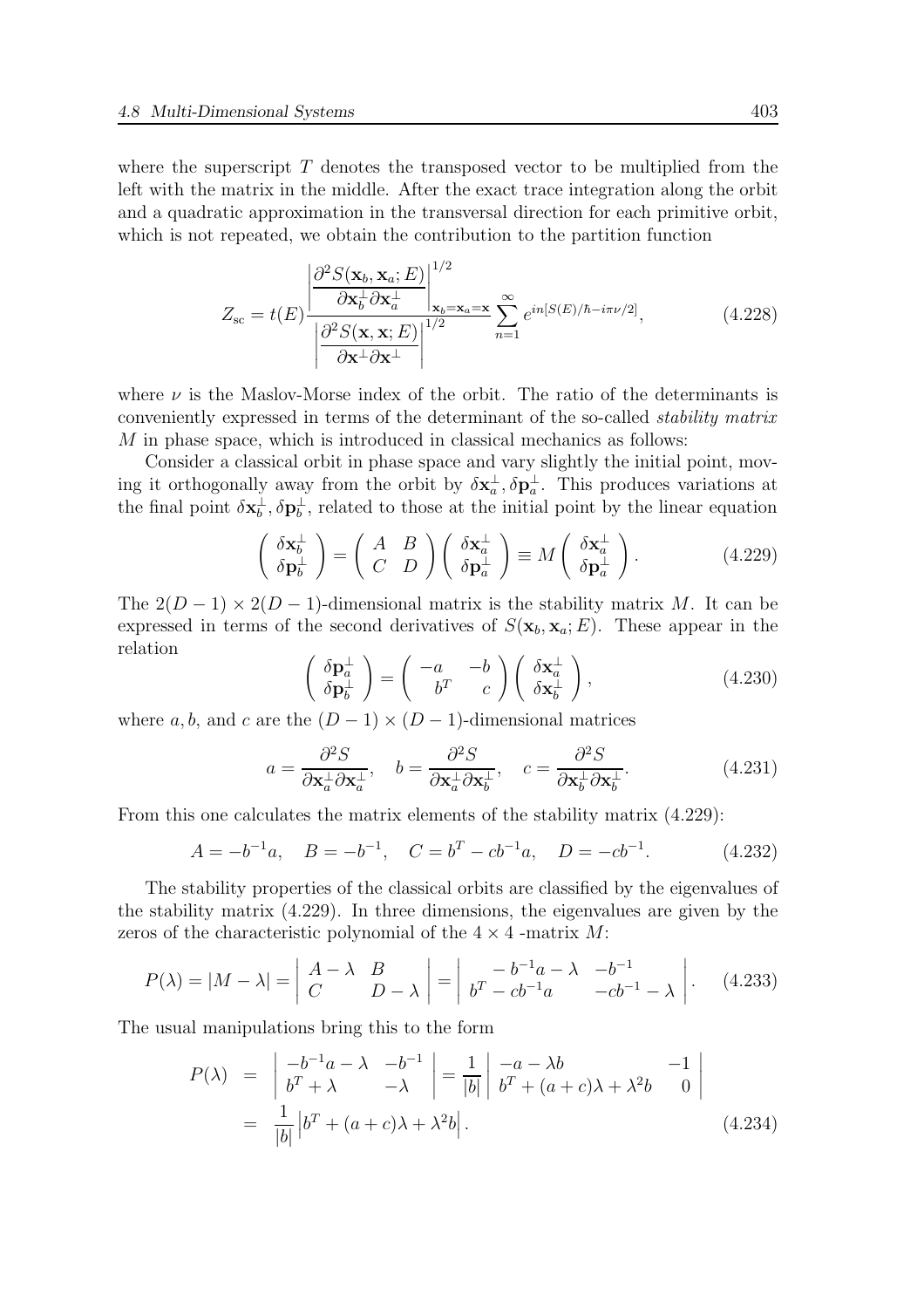Precisely this expression appears, with  $x_b = x_a$ , in the prefactor of (4.228) if this is rewritten as  $\mathbf{r}$ 

$$
\frac{\left|\frac{\partial^2 S}{\partial \mathbf{x}_b^{\perp} \partial \mathbf{x}_a^{\perp}}\right|_{\mathbf{x}_b \approx \mathbf{x}_a = \mathbf{x}}^{1/2}}{\left|\frac{\partial^2 S}{\partial \mathbf{x}_b^{\perp} \partial \mathbf{x}_b^{\perp}} + 2 \frac{\partial S}{\partial \mathbf{x}_b^{\perp} \partial \mathbf{x}_a^{\perp}} + \frac{\partial^2 S}{\partial \mathbf{x}_a^{\perp} \partial \mathbf{x}_a^{\perp}}\right|_{\mathbf{x}_b = \mathbf{x}_a = \mathbf{x}}^{1/2}}.
$$
\n(4.235)

Due to (4.232), this coincides with  $P(1)^{-1/2}$ . The semiclassical limit to the quantum-mechanical partition function takes therefore the simple form referred to as Gutzwiller's trace formula

$$
Z_{\rm sc}(E) = t(E) \frac{1}{P(1)^{1/2}} \frac{e^{iS(E) - i\pi \nu/2}}{1 - e^{iS(E) - i\pi \nu/2}}.
$$
\n(4.236)

The energy eigenvalues lie at the poles and satisfy the quantization rules [compare  $(4.27), (4.190)$ 

$$
S(E_n) = 2\pi\hbar(n + \nu/4). \tag{4.237}
$$

The eigenvalues of the stability matrix come always in pairs  $\lambda$ ,  $1/\lambda$ , as is obvious from (4.234). For this reason, one has to classify only two eigenvalues. These must be either both real or mutually complex-conjugate. One distinguishes the following cases:

- 1. *elliptic*, if  $\lambda = e^{i\chi}, e^{-i\chi}$ , with a real phase  $\chi \neq 0$ ,
- 2. direct parabolic, inverse parabolic, if  $\lambda = 1$ ,  $\lambda = -1,$
- 3. direct hyperbolic, inverse hyperbolic, if  $\lambda = e^{\pm x},$  $\lambda = -e^{\pm \chi},$
- 4. *loxodromic*.  $\stackrel{u+v}{\ldots}$

In these cases,

$$
P(1) = \prod_{i=1}^{2} (\lambda_i - 1)(1/\lambda_i - 1)
$$
\n(4.238)

has the values

- 1.  $4\sin^2(\chi/2),$
- 2. 0 or 4,
- 3.  $-4\sinh^2(\chi/2)$  or  $4\cosh^2(\chi/2)$ ,
- 4.  $4 \sin[(u+v)/2] \sin[(u-v)/2]$ .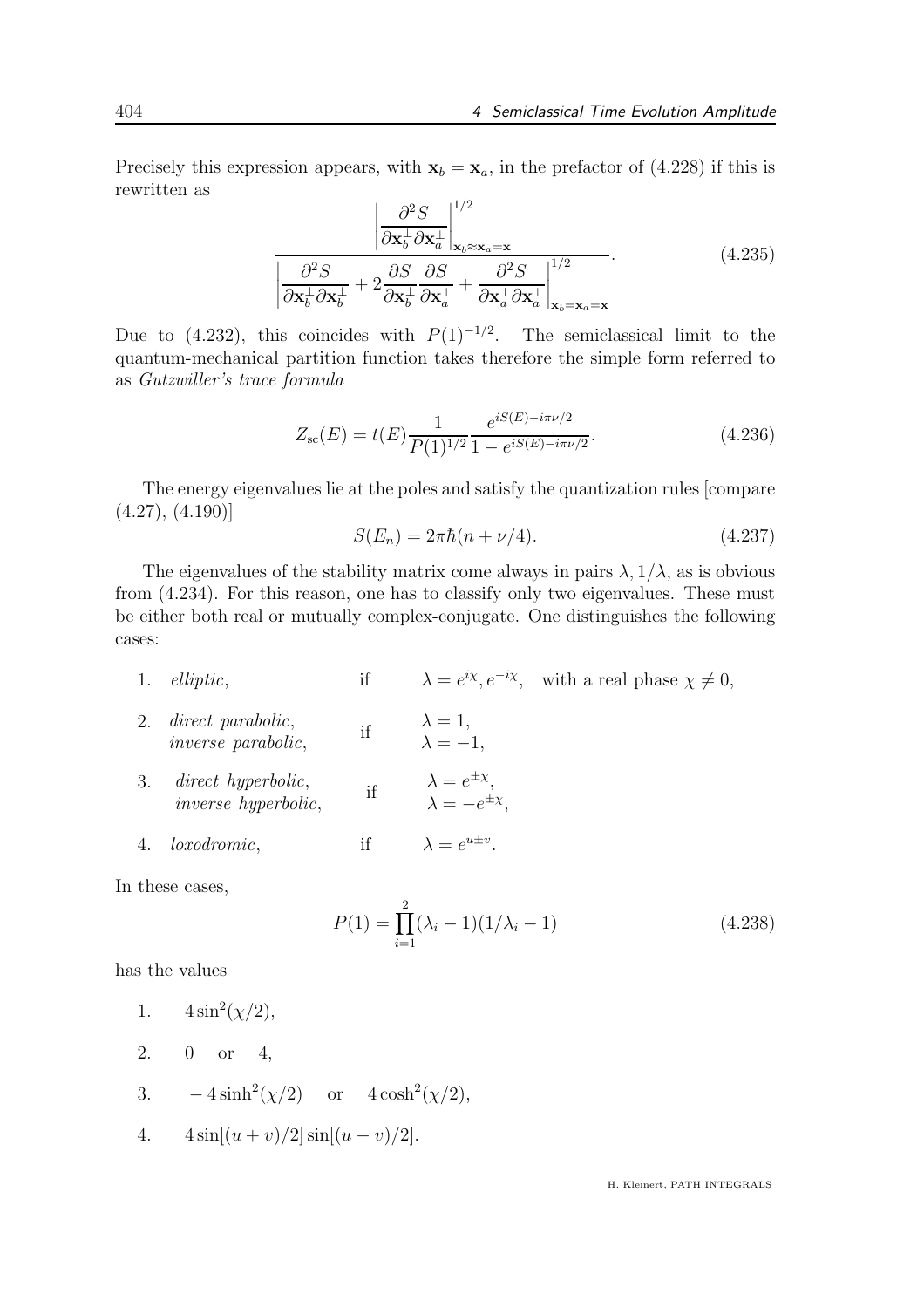Only in the parabolic case are the equations of motion integrable, this being obviously an exception rather than a rule, since it requires the fulfillment of the equation  $a + c = \pm 2b$ . Actually, since the transverse part of the trace integration in the partition function results in a singular determinant in the denominator of (4.236), this case requires a careful treatment to arrive at the correct result.<sup>10</sup> In general, a system will show a mixture of elliptic and hyperbolic behavior, and the particle orbits exhibit what is called a smooth chaos. In the case of a purely hyperbolic behavior one speaks of a hard chaos, which is simpler to understand. The semiclassical approximation is based precisely on those orbits of a system which are exceptional in a chaotic system, namely, the periodic orbits.

The expression (4.236) also serves to obtain the semiclassical density of states in D-dimensional systems via Eq.  $(4.193)$ . In D dimensions the paths, with vanishing length contribute to the partition function the classical expression [compare (4.211)]. Application of semiclassical formulas has led to surprisingly simple explanations of extremely complex experimental data on highly excited atomic spectra which classically behave in a chaotic manner.

For completeness, let us also state the momentum space representation of the semiclassical fixed-energy amplitude (4.145). It is given by the momentum space analog of (4.219):

$$
(\mathbf{p}_b|\mathbf{p}_a)_E = \frac{(2\pi\hbar)^D}{\sqrt{2\pi i\hbar}^{D-1}} \sum_p |\tilde{D}_S|^{1/2} e^{iS(\mathbf{p}_b, \mathbf{p}_a; E)/\hbar - i\pi\nu'/2}, \qquad (4.239)
$$

where  $S(\mathbf{p}_b, \mathbf{p}_a; E)$  is the Legendre transform of the eikonal

$$
S(\mathbf{p}_b, \mathbf{p}_a; E) = S(\mathbf{p}_b, \mathbf{p}_a; E) - \mathbf{p}_b \mathbf{x}_b + \mathbf{p}_a \mathbf{x}_a,
$$
\n(4.240)

evaluated at the classical momenta  $\mathbf{p}_b = \partial_{\mathbf{p}_b} S(\mathbf{p}_b, \mathbf{p}_a; E)$  and  $\mathbf{p}_a = \partial_{\mathbf{p}_a} S(\mathbf{p}_b, \mathbf{p}_a; E)$ . The determinant can be brought to the form:

$$
D_S = \frac{1}{|\dot{\mathbf{p}}_b||\dot{\mathbf{p}}_a|} \det \left(-\frac{\partial^2 S}{\partial \mathbf{p}_b^{\perp} \partial \mathbf{p}_a^{\perp}}\right),\tag{4.241}
$$

where  $\mathbf{p}_a^{\perp}$  is the momentum orthogonal to  $\dot{\mathbf{p}}_a$ .

This formula cannot be applied to the free particle fixed-energy amplitude (3.219) for the same degeneracy reason as before.

Higher  $\hbar$ -corrections to the trace formula  $(4.236)$  have also been derived, but the resulting expressions are very complicated to handle. See the citations at the end of this chapter.

### 4.9 Quantum Corrections to Classical Density of States

There exists a simple way of calculating quantum corrections to the semiclassical expressions (4.207) and its D-dimensional generalization (4.216) for the density of

 $10$ M.V. Berry and M. Tabor, J. Phys. A  $10$ , 371 (1977), Proc. Roy. Soc. A  $356$ , 375 (1977).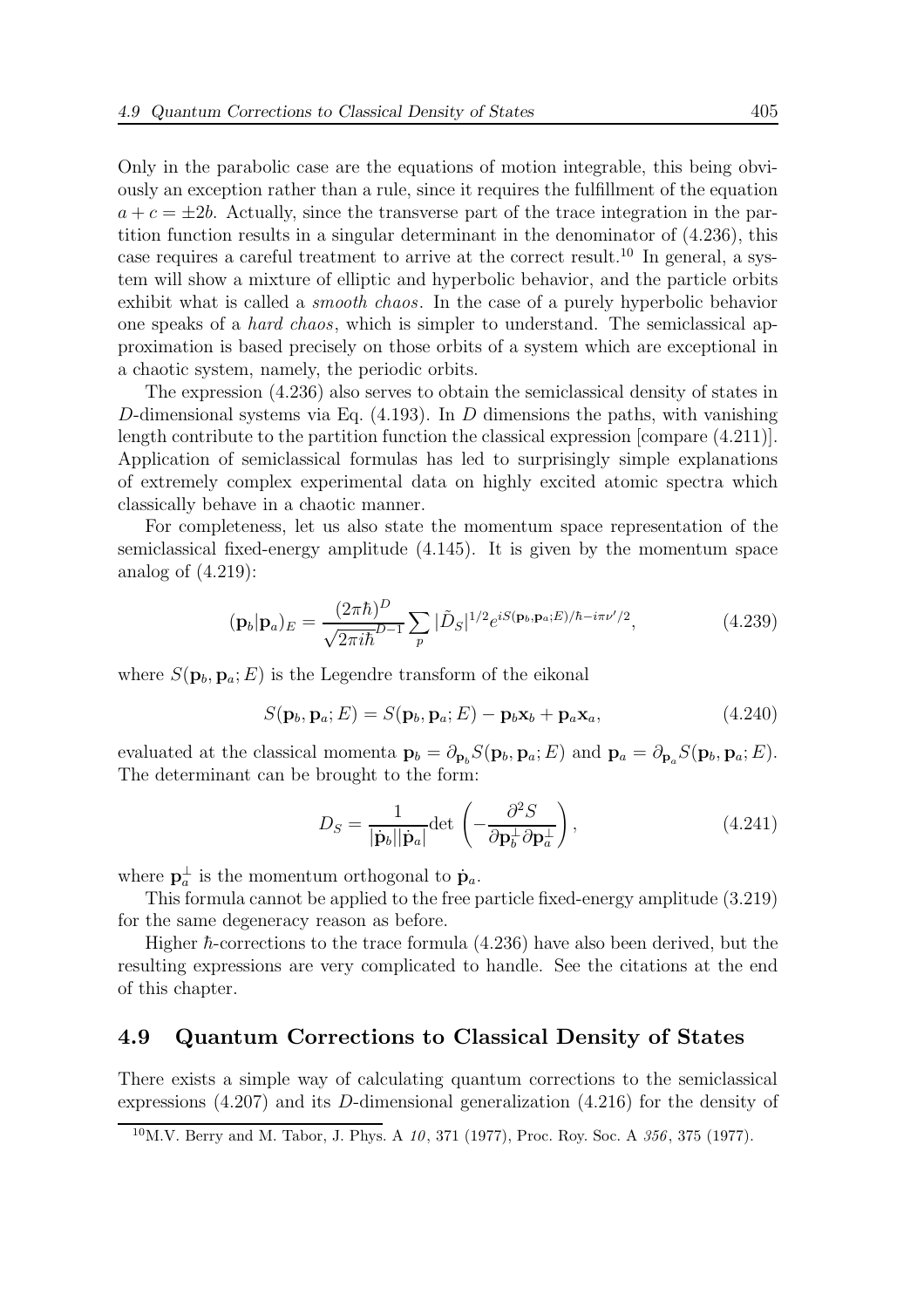states. To derive them we introduce an operator  $\delta$ -function  $\delta(E-\hat{H})$  via the spectral representation

$$
\delta(E - \hat{H}) \equiv \sum_{n} \delta(E - E_n) |n\rangle\langle n|,\tag{4.242}
$$

where  $|n\rangle$  are the eigenstates of the Hamiltonian operator  $\hat{H}$ . The  $\delta$ -function (4.242) has the Fourier representation [recall (1.193)]

$$
\delta(E - \hat{H}) = \int_{-\infty}^{\infty} \frac{dt}{2\pi\hbar} e^{-i(\hat{H} - E)t/\hbar}.
$$
\n(4.243)

Its matrix elements between eigenstates  $|x\rangle$  of the position operator,

$$
\rho(E; \mathbf{x}) = \langle \mathbf{x} | \delta(E - \hat{H}) | \mathbf{x} \rangle = \int_{-\infty}^{\infty} \frac{dt}{2\pi \hbar} e^{iEt/\hbar} \langle \mathbf{x} | e^{-i\hat{H}t/\hbar} | \mathbf{x} \rangle, \qquad (4.244)
$$

define the quantum-mechanical local density of states. The amplitude on the righthand side is the time evolution amplitude

$$
\langle \mathbf{x} | e^{-i\hat{H}t/\hbar} | \mathbf{x} \rangle = (\mathbf{x} t | \mathbf{x} 0), \tag{4.245}
$$

which can be represented by a path integral as described in Chapter 2. In the semiclassical limit, only the short-time behavior of  $(\mathbf{x} t | \mathbf{x} 0)$  is relevant.

### 4.9.1 One-Dimensional Case

For a one-dimensional harmonic oscillator, the short-time expansion of (4.245) can easily be derived. We shall to do this for a slightly generalized harmonic potential which contains also a linear term to

$$
V(x) = \frac{\omega^2}{2}(x^2 - 2ax) = \frac{\omega^2}{2}(x - a)^2 - \frac{\omega^2}{2}a^2.
$$
 (4.246)

Then the diagonal amplitude (4.245) becomes [see also (2.333)]

$$
(x t_b | x t_a) = \frac{1}{\sqrt{2\pi i\hbar/M}} \sqrt{\frac{\omega}{\sin \omega t}} \exp\left[i\frac{M\omega}{\hbar} \left(\tan \frac{\omega t}{2} (x - a)^2 - \frac{\omega t a^2}{2}\right)\right].
$$
 (4.247)

For  $t \equiv t_b - t_a < 1/\omega$ , we expand this in a power series of t as follows:

$$
(x t_b | x t_a) = \frac{e^{-i\frac{M}{2}\omega^2(x^2 - 2ax)t/\hbar}}{\sqrt{2\pi i\hbar t/M}} \left\{ 1 + \frac{t^2 \omega^2}{12} - \frac{iM}{\hbar} \frac{t^3}{24} \omega^4 (x - a)^2 + \frac{t^4 \omega^4}{160} - \frac{iM}{\hbar} \frac{11 t^5 \omega^2}{1440} \omega^4 (x - a)^2 + \ldots \right\}.
$$
 (4.248)

This expansion can be generalized to an arbitrary smooth potential  $V(x)$  if the exponential prefactor containing the harmonic potential is replaced by

$$
e^{-iV(x)t/\hbar},\tag{4.249}
$$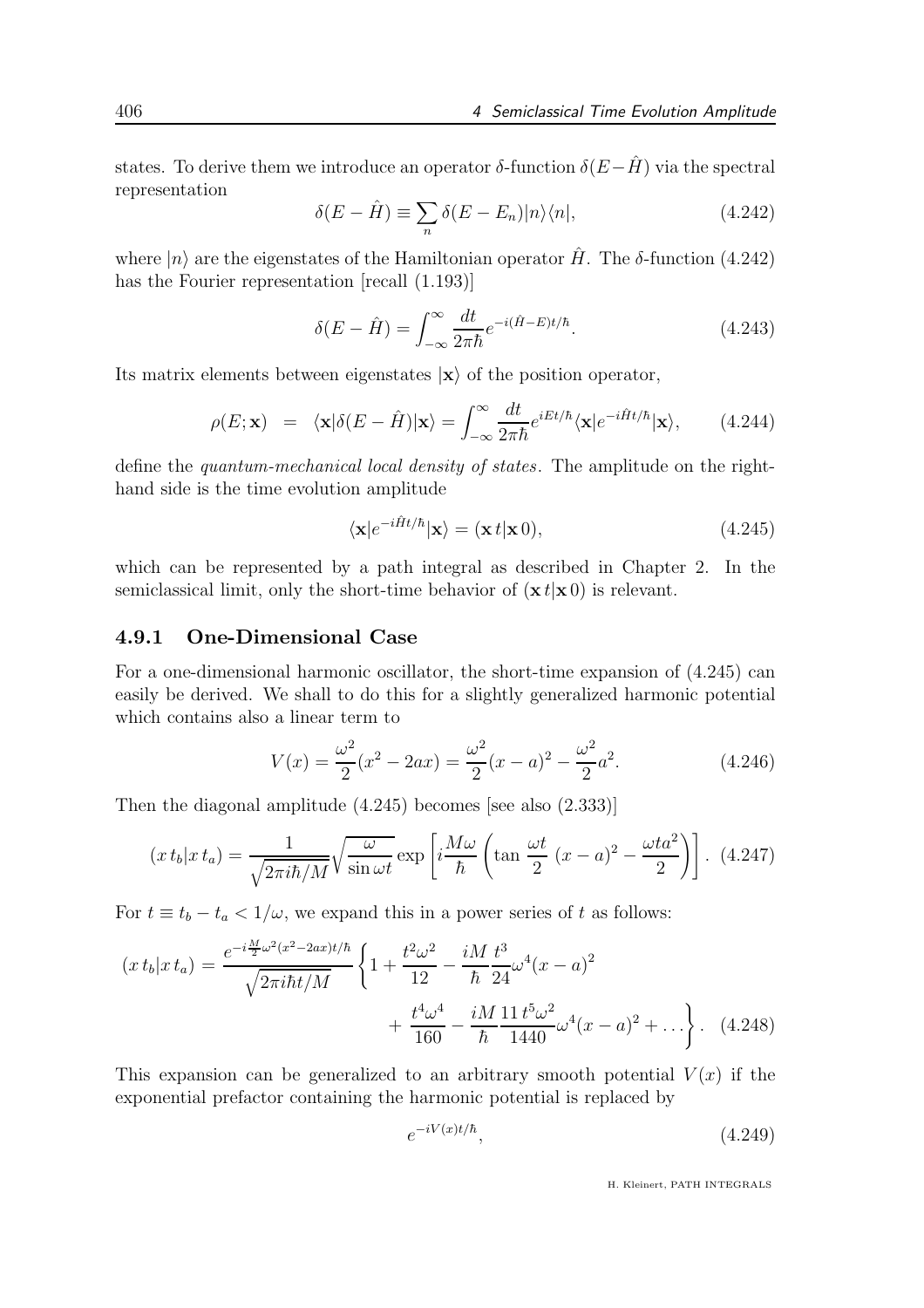whereas  $\omega^2$  and  $\omega^4 x^2$  are substituted as follows:

$$
\omega^2 \rightarrow \frac{1}{M} V''(x), \tag{4.250}
$$

$$
\omega^4(x-a)^2 \to \frac{1}{M^2} [V'(x)]^2. \tag{4.251}
$$

The presence of a is important for this identification. Without it we could not tell whether the harmonic term  $\omega^4 x^2$  represents  $[V'(x)]^2/M^2$  or  $2V(x)V''(x)/M^2$ . Thus we find

$$
(x t_b | x t_a) = \frac{e^{-iV(x)t/\hbar}}{\sqrt{2\pi i \hbar t/M}} \left\{ 1 + \frac{t^2}{12M} V''(x) - \frac{i}{\hbar} \frac{t^3}{24M} [V'(x)]^2 + \frac{t^4}{160} [V''(x)]^2 - \frac{i}{\hbar} \frac{11}{1440M} [V'(x)]^2 V''(x) + \dots \right\} .(4.252)
$$

For positive  $E - V(x)$ , the integration along the real axis can be deformed into the upper complex plane to enclose the square-root cut along the positive imaginary t-axis in the anti-clockwise sense. Setting  $t = i\tau$  and using the fact that the discontinuity across a square root cut produces a factor two, the lowest three terms become

$$
\rho(E;x) = 2 \int_0^\infty \frac{d\tau}{2\pi\hbar} \frac{e^{-[E-V(x)]\tau/\hbar}}{\sqrt{2\pi\hbar\tau/M}} \left\{ 1 - \frac{\tau^2}{12M} V''(x) - \frac{1}{\hbar} \frac{\tau^3}{24M} [V'(x)]^2 + \dots \right\} . \tag{4.253}
$$

The first term can easily be integrated for  $E > V(x)$ , and yields the classical local density of states (4.207):

$$
\rho_{\rm cl}(E; x) = \frac{1}{\pi \hbar} \frac{M}{\sqrt{2M[E - V(x)]}} = \frac{M}{\pi \hbar} \frac{1}{p(E; x)}.
$$
\n(4.254)

In order to calculate the effect of the correction terms in the expansion (4.253), we observe that a factor  $\tau$  in the integrand is the same as a derivative  $\hbar d/dV$  applied to the exponential. Thus we find directly the semiclassical expansion for the density of states (4.253), valid for  $E > V(x)$ :

$$
\rho(E;x) = \left\{ 1 - \frac{\hbar^2}{12M} V''(x) \frac{d^2}{dV^2} - \frac{\hbar^2}{24M} [V'(x)]^2 \frac{d^3}{dV^3} + \ldots \right\} \rho_{\text{cl}}(E;x). \tag{4.255}
$$

Inserting  $(4.254)$  and performing the differentiations with respect to V we obtain

$$
\rho(E;x) = \frac{1}{\pi\hbar} \sqrt{\frac{M}{2}} \left\{ \frac{1}{[E - V(x)]^{1/2}} - \frac{\hbar^2}{12M} V''(x) \frac{3}{4} \frac{1}{[E - V(x)]^{5/2}} - \frac{\hbar^2}{24M} [V'(x)]^2 \frac{15}{8} \frac{1}{[E - V(x)]^{7/2}} + \dots \right\} .(4.256)
$$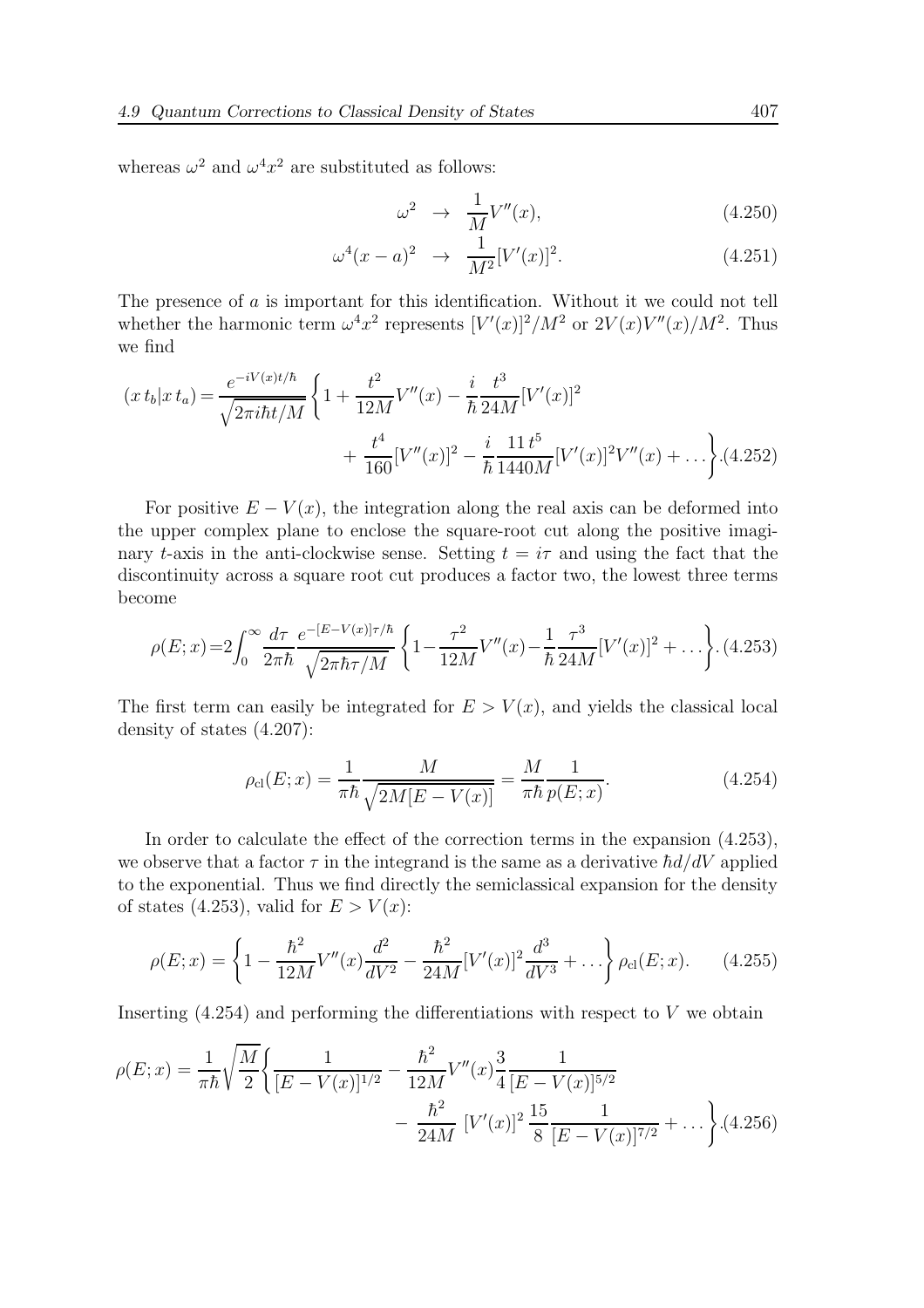Note that the higher expansion terms contain powers of higher and higher gradients of the potential. It is a so-called gradient expansion of the density of states.

The integral over (4.256) yields a gradient expansion for  $\rho(E)$  [3]. The second term can be integrated by parts which, under the assumption that  $V(x)$  vanishes at the boundaries, simply changes the sign of the third term, so that we find

$$
\rho(E) = \frac{1}{\pi \hbar} \sqrt{\frac{M}{2}} \int dx \left\{ \frac{1}{[E - V(x)]^{1/2}} + \frac{\hbar^2}{24M} [V'(x)]^2 \frac{15}{8} \frac{1}{[E - V(x)]^{7/2}} + \dots \right\} . (4.257)
$$

#### 4.9.2 Arbitrary Dimensions

In D dimensions, the short-time expansion of the time evolution amplitude (4.252) takes the form

$$
(\mathbf{x} t_b | \mathbf{x} t_a) = \frac{e^{-iV(\mathbf{x})t/\hbar}}{\sqrt{2\pi i\hbar t/M}} \left\{ 1 + \frac{t^2}{12M} \mathbf{\nabla}^2 V(\mathbf{x}) - \frac{i}{\hbar} \frac{t^3}{24M} [\mathbf{\nabla} V(\mathbf{x})]^2 + \dots \right\}.
$$
 (4.258)

Recalling the in-prescription on page 115, according to which the singularity at  $t = 0$ has to be shifted slightly into the upper half plane by replacing  $t \to t - i\eta$ , we use the formula $^{11}$ 

$$
\int_{-\infty}^{\infty} \frac{dt}{2\pi} \frac{1}{(it+\eta)^{\nu}} e^{ita} = \Theta(a) \frac{a^{\nu-1}}{\Gamma(\nu)} e^{-a\eta},
$$
\n(4.259)

and obtain the obvious generalization of (4.255):

$$
\rho(E; \mathbf{x}) = \left\{ 1 - \frac{\hbar^2}{12M} \nabla^2 V(\mathbf{x}) \frac{d^2}{dV^2} - \frac{\hbar^2}{24M} [\nabla V(\mathbf{x})]^2 \frac{d^3}{dV^3} + \ldots \right\} \rho_{cl}(E; \mathbf{x}), \quad (4.260)
$$

where  $\rho_{\rm cl}(E;{\bf x})$  is the classical D-dimensional local density of states (4.217). The way this appears here is quite different from that in the earlier classical calculation (4.212), which may be expressed with the help of the local momentum (4.215) as an integral

$$
\rho_{\rm cl}(E; \mathbf{x}) = \int \frac{d^D p}{(2\pi\hbar)^D} \delta[E - H(\mathbf{p}, \mathbf{x})] = \int \frac{d^D p}{(2\pi\hbar)^D} \frac{M}{p(E; \mathbf{x})} \delta[p - p(E; \mathbf{x})].
$$
 (4.261)

In order to see the relation to the appearance in  $(4.260)$  we insert the Fourier decomposition of the leading term of the short-time expansion of the time evolution amplitude

$$
(\mathbf{x} t | \mathbf{x} 0)_{\text{cl}} = \int \frac{d^D p}{(2\pi\hbar)^D} e^{-i[\mathbf{p}^2/2M + V(\mathbf{x})]t/\hbar}
$$
(4.262)

<sup>&</sup>lt;sup>11</sup>I.S. Gradshteyn and I.M. Ryzhik, *op. cit.*, Formula 3.382.6. The formula is easily derived by expressing  $(it + \eta)^{-\nu} = \Gamma^{-1}(\nu) \int_0^\infty d\tau \tau^{\nu-1} e^{-\tau(it + \eta)}$ .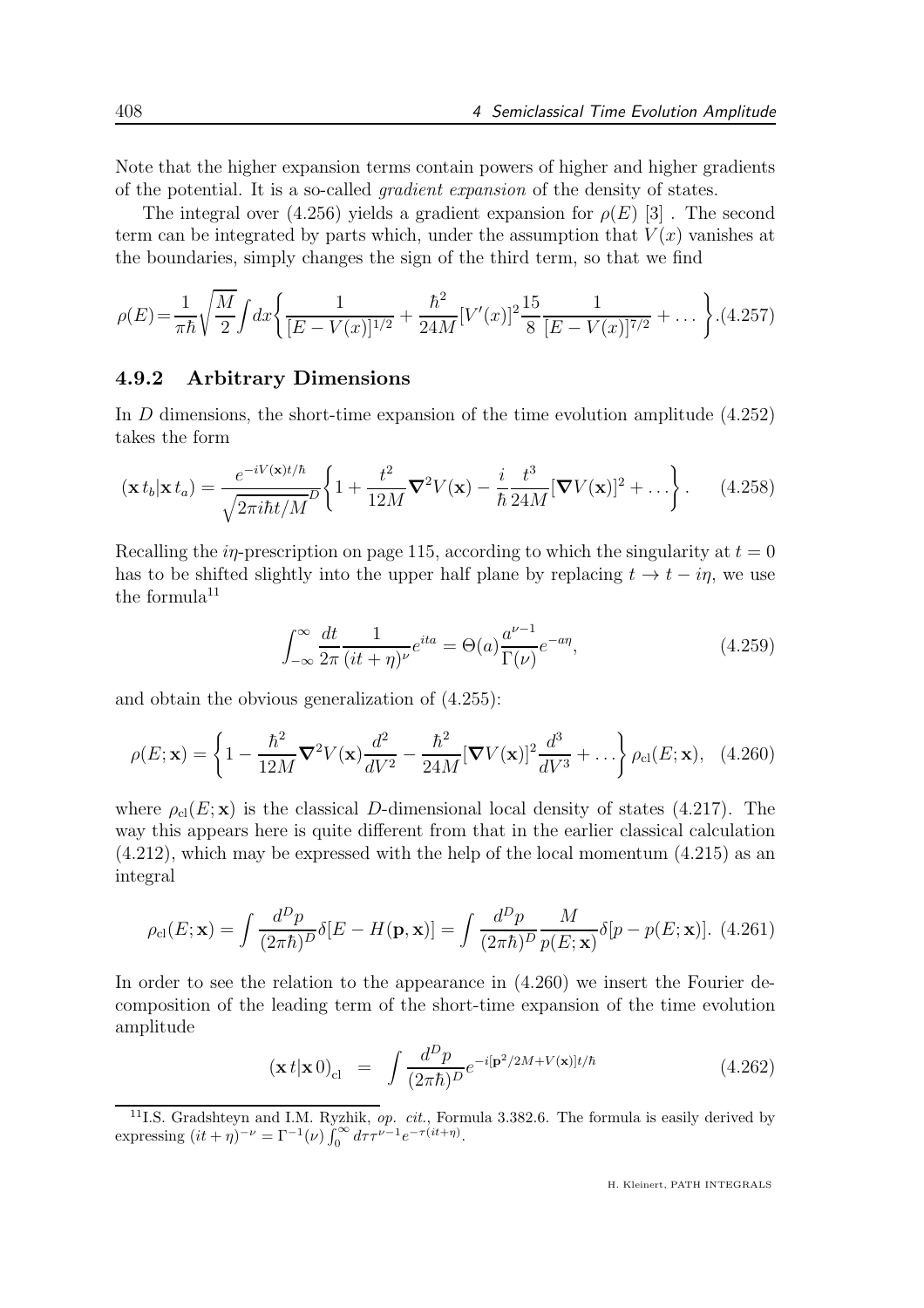into the integral representation (4.244) which takes the form

$$
\rho(E; \mathbf{x}) = \int_{-\infty}^{\infty} \frac{dt}{2\pi\hbar} \int \frac{d^D p}{(2\pi\hbar)^D} e^{-i[p^2 - p^2(E; \mathbf{x})]t/2M\hbar}.
$$
\n(4.263)

By doing the integral over the time first, the size of the momentum is fixed to the local momentum  $p^2(E; \mathbf{x})$  resulting in the original representation (4.261). The expression (4.217) for the density of states, on the other hand, corresponds to first integrating over all momenta. The time integration selects from the result of this the correct local momenta  $p^2(E; \mathbf{x})$ .

This generalizes (4.256) to

$$
\rho(E; \mathbf{x}) = \left(\frac{M}{2\pi\hbar^2}\right)^{D/2} \left\{\n\frac{1}{\Gamma(D/2)} [E - V(\mathbf{x})]^{D/2 - 1}\n- \frac{\hbar^2}{12M} \left[\nabla^2 V(\mathbf{x})\right] \frac{1}{\Gamma(D/2 - 2)} [E - V(\mathbf{x})]^{D/2 - 3}\n+ \frac{\hbar^2}{24M} \left[\nabla V(\mathbf{x})\right]^2 \frac{1}{\Gamma(D/2 - 3)} [E - V(\mathbf{x})]^{D/2 - 4} + \ldots\n\right\}.
$$
\n(4.264)

When integrating the density  $(4.264)$  over all **x**, the second term in the curly brackets can again be converted into the third term changing its sign, as in (4.257). The right-hand side can easily be integrated for all pure power potentials. This will be done in Appendix 4A.

#### 4.9.3 Bilocal Density of States

It is useful to generalize the local density of states (4.244) and introduce a bilocal density of states:

$$
\rho(E; \mathbf{x}_b, \mathbf{x}_a) = \langle \mathbf{x}_b | \delta(E - \hat{H}) | \mathbf{x}_a \rangle = \int_{-\infty}^{\infty} \frac{dt}{2\pi \hbar} e^{iEt/\hbar} \langle \mathbf{x}_b | e^{-i\hat{H}t/\hbar} | \mathbf{x}_a \rangle
$$

$$
= \int_{-\infty}^{\infty} \frac{dt}{2\pi \hbar} e^{iEt/\hbar} (\mathbf{x}_b t | \mathbf{x}_a 0). \tag{4.265}
$$

The semiclassical expansion requires now the nondiagonal version of the short-time expansions (4.258). For a D-dimensional harmonic oscillator, the expansion (4.248) with  $a = 0$  is generalized to

$$
(\mathbf{x}_{b}t_{b}|\mathbf{x}_{a}t_{a}) = \frac{e^{iM\Delta\mathbf{x}^{2}/2t\hbar}}{\sqrt{2\pi i\hbar t/M}}e^{-iM\omega^{2}\bar{\mathbf{x}}^{2}t/2\hbar}\left\{1+\frac{t^{2}D}{12}\omega^{2}-\frac{iM}{\hbar}\frac{t^{3}}{24}\omega^{4}\bar{\mathbf{x}}^{2}-\frac{iM}{\hbar}\frac{t}{24}\Delta\mathbf{x}^{2}\omega^{2}\right.-\frac{iM}{\hbar}\frac{t^{3}}{1440}\Delta\mathbf{x}^{2}\omega^{4}-\frac{iM}{\hbar}\frac{t^{3}D}{288}\Delta\mathbf{x}^{2}\omega^{4}+\frac{t^{4}(D+\frac{5}{4}D^{2})}{360}\omega^{4}-\frac{1}{\hbar^{2}}\Delta\mathbf{x}^{4}\frac{t^{2}}{1152}\omega^{4}\bar{\mathbf{x}}^{2}+\ldots\right\},\tag{4.266}
$$

where  $\bar{\mathbf{x}} = (\mathbf{x}_b + \mathbf{x}_a)/2$  is the mean position of the two endpoints. In this expansion we have included all terms whose size is of the order  $t^4$ , keeping in mind that  $\Delta \mathbf{x}^2$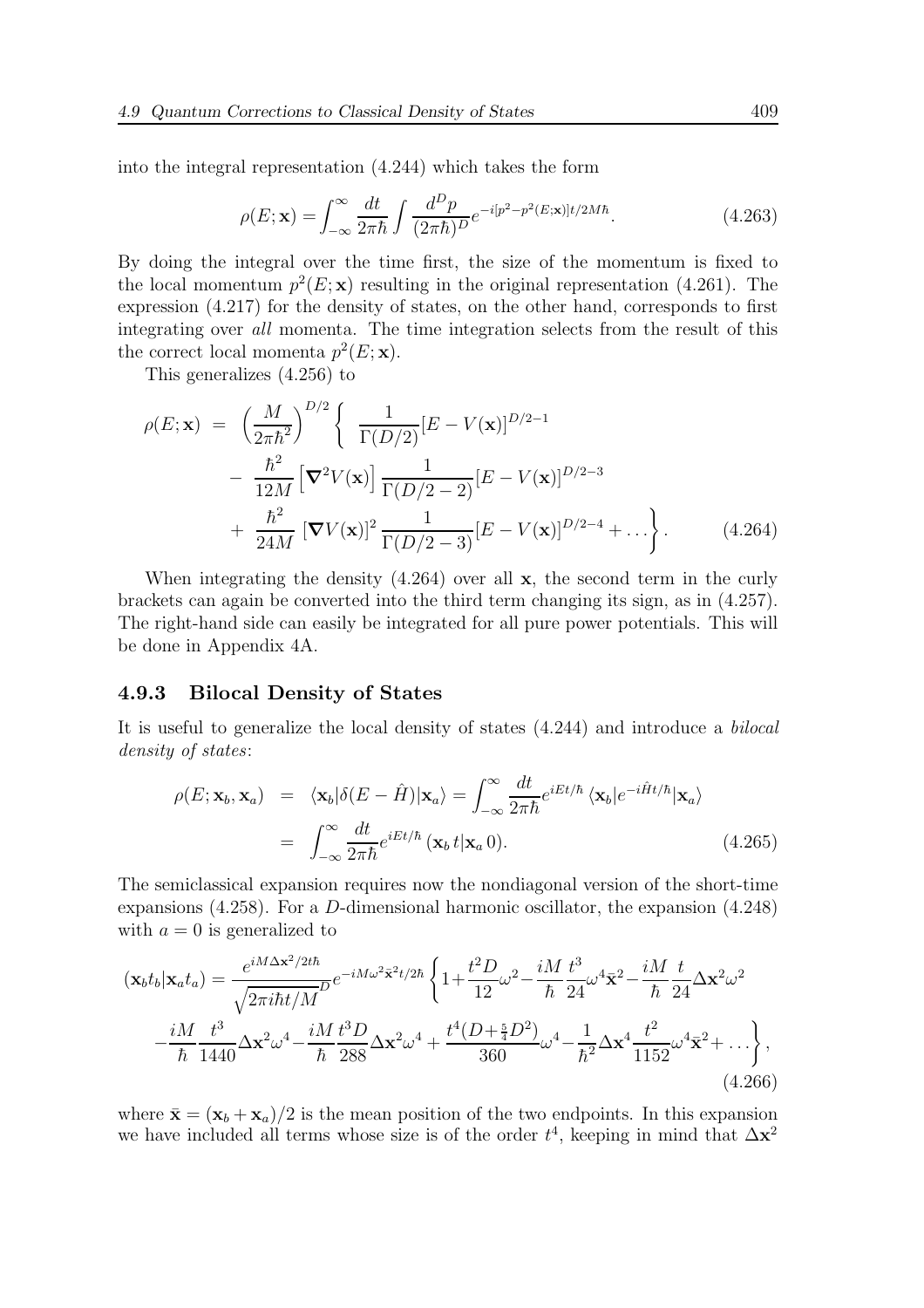is of the order  $\hbar$  in a finite amplitude. Performing the substitutions (4.250) and  $(4.251)$ , for  $a = 0$ , this expansion is generalized to

$$
(\mathbf{x}_{b}t_{b}|\mathbf{x}_{a}t_{a}) = \frac{e^{iM\Delta\mathbf{x}^{2}/2t\hbar}}{\sqrt{2\pi i\hbar t/M}}e^{-iV(\bar{\mathbf{x}})t/\hbar}\left\{1+\frac{t^{2}}{12M}\nabla^{2}V-\frac{i}{\hbar}\frac{t^{3}}{24M}[\nabla V]^{2}-\frac{i}{\hbar}\frac{t}{24}(\Delta\mathbf{x}\nabla)^{2}V -\frac{i}{\hbar}\frac{t^{3}}{24M}[\Delta\mathbf{x}\nabla)^{2}V\right\}-\frac{i}{\hbar}\frac{t^{3}}{1440M}[(\Delta\mathbf{x}\nabla)\Delta x_{i}\nabla_{j}V]\nabla_{i}\nabla_{j}V] - \frac{iM}{\hbar}\frac{t^{3}}{288}(\Delta\mathbf{x})^{2}[\nabla^{2}V]^{2} + \frac{t^{4}}{360M^{2}}\left([\nabla_{i}\nabla_{j}V]^{2} + \frac{5}{4}[\nabla V]^{2}\right) -\frac{t^{2}}{1152\hbar^{2}}[\Delta x_{i}\Delta x_{j}\nabla_{k}\nabla_{l}V][\Delta x_{k}\Delta x_{l}\nabla_{i}\nabla_{j}V] + \dots\right\}.
$$
(4.267)

where we have omitted the arguments  $\bar{\mathbf{x}}$  in all potentials. The substitution of the term  $\Delta \mathbf{x}^2 M \omega^2$  in (4.266) by

$$
\Delta \mathbf{x}^2 M \omega^2 \to (\Delta \mathbf{x} \nabla)^2 V(\bar{\mathbf{x}}), \tag{4.268}
$$

rather than  $\Delta \mathbf{x}^2 \nabla^2 V(\bar{\mathbf{x}})$ , follows from the fact that there is no factor D. The other substitutions follow similary.

For a derivation without the substitution tricks (4.250), (4.251), (4.268), see Appendix 4B.

A recursive calculation is possible by writing the amplitude as

$$
(\mathbf{x}t|\mathbf{x}'0) = \frac{e^{iM\Delta\mathbf{x}^2/2t\hbar}}{\sqrt{2\pi i\hbar t/M}}A(\mathbf{x},\Delta\mathbf{x},t),
$$
\n(4.269)

with the the amplitude  $A(\mathbf{x}, \Delta \mathbf{x}'; t)$ , satisfying the differential equation

$$
\hbar i \partial_t A(\mathbf{x}, \Delta \mathbf{x}'; t) = \left[ -\frac{\hbar^2}{2M} \nabla^2 - V(\mathbf{x}) \right] A - \frac{i\hbar}{t} \Delta \mathbf{x} \nabla A(\mathbf{x}, \Delta \mathbf{x}; t). \tag{4.270}
$$

After expanding

$$
A(\mathbf{x}, \Delta \mathbf{x}; t) = 1 + \sum_{n=1}^{\infty} t^n \sum_{p=0}^{\infty} \Delta x_{i_1} \cdots \Delta x_{i_p} a_{i_1, \dots, i_p}^{(n)}(\mathbf{x}), \qquad (4.271)
$$

we can calculate the coefficients order by order in  $n$  and  $p$ .

Inserting the amplitude (4.267) into the integral in Eq. (4.265), we obtain from the lowest expansion terms the bilocal density of states

$$
\rho(E; \mathbf{x}_b, \mathbf{x}_a) = \int_{-\infty}^{\infty} \frac{dt}{2\pi\hbar} \frac{e^{iM\Delta\mathbf{x}^2/2t\hbar}}{\sqrt{2\pi i\hbar t/M}} e^{-i[V(\bar{\mathbf{x}}) - E]t/\hbar}
$$

$$
\times \left\{ 1 + \frac{t^2}{12M} \nabla^2 V(\bar{\mathbf{x}}) - \frac{i}{\hbar} \frac{t^3}{24M} [\nabla V(\bar{\mathbf{x}})]^2 - \frac{i}{\hbar} \frac{t}{24} (\Delta\mathbf{x}\nabla)^2 V(\bar{\mathbf{x}}) + \dots \right\} . (4.272)
$$

The leading term is simply the time evolution amplitude of the free-particle in a constant potential  $V(\bar{\mathbf{x}})$  which has the Fourier decomposition [recall (1.335)]: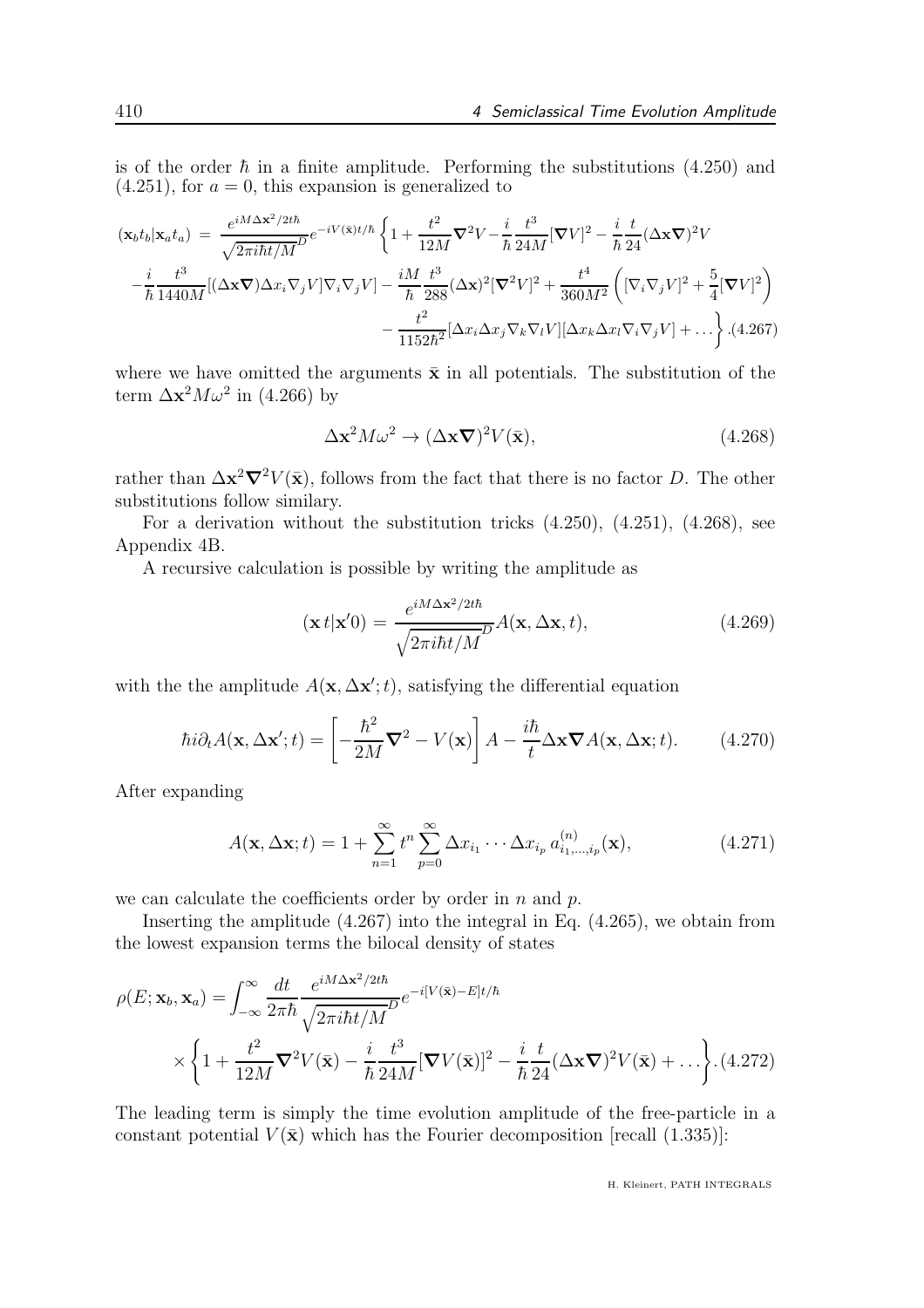$$
(\mathbf{x}_b t_b | \mathbf{x}_a t_a)_{\text{cl}} = \int \frac{d^D p}{(2\pi\hbar)^D} e^{i\mathbf{p}(\mathbf{x}_b - \mathbf{x}_a)/\hbar} e^{-iH(\mathbf{p}, \bar{\mathbf{x}})t/\hbar}.
$$
 (4.273)

Indeed, inserting this into (4.265), and performing the integration over time, we find

$$
\rho_{\rm cl}(E; \mathbf{x}_b, \mathbf{x}_a) = \int \frac{d^D p}{(2\pi\hbar)^D} \delta(E - H(\mathbf{p}, \bar{\mathbf{x}})) e^{i \mathbf{p}(\mathbf{x}_b - \mathbf{x}_a)/\hbar}.
$$
 (4.274)

Decomposing the momentum integral into radial and angular parts as in (4.213), we can integrate out the radial part as in (4.203), whereas the angular integral yields the following function of  $R = |\mathbf{x}_b - \mathbf{x}_a|$ :

$$
\int d\hat{\mathbf{p}} \, e^{i\mathbf{p}(\mathbf{x}_b - \mathbf{x}_a)/\hbar} = S_D(pR/\hbar),\tag{4.275}
$$

which is a direct generalization of the surface of a sphere in  $D$  dimensions  $(4.214)$ . It reduces to it for  $p = 0$ . This integral will be calculated in Section 9.1. The result is

$$
S_D(z) = (2\pi)^{D/2} J_{D/2-1}(z) / z^{D/2-1},
$$
\n(4.276)

where  $J_{\nu}(z)$  are Bessel functions. For small z, these behave like<sup>12</sup>

$$
J_{\nu}(z) \approx \frac{(z/2)^{\nu}}{\Gamma(\nu+1)},\tag{4.277}
$$

thus ensuring that  $S_D(kR)$  is indeed equal to  $S_D$  at  $R = 0$ .

Altogether, the classical limit of the bilocal density of states is

$$
\rho_{\rm cl}(E; \mathbf{x}_b, \mathbf{x}_a) = \left(\frac{1}{2\pi\hbar^2}\right)^{D/2} M \frac{J_{D/2-1}(p(E; \bar{\mathbf{x}})R/\hbar)}{(R/\hbar)^{D/2-1}}.
$$
(4.278)

At  $\mathbf{x}_b = \mathbf{x}_a$ , this reduces to the density (4.212).

In three dimensions, the Bessel function becomes

$$
J_{1/2}(z) = \sqrt{\frac{2}{\pi z}} \sin z,
$$
\n(4.279)

and (4.278) yields

$$
\rho_{\rm cl}(E; \mathbf{x}_b, \mathbf{x}_a) = \left(\frac{1}{2\pi\hbar^2}\right)^{3/2} \frac{1}{\Gamma(3/2)} \frac{M}{\sqrt{2}} \frac{\sin[p(E; \bar{\mathbf{x}})R/\hbar]}{R/\hbar}.\tag{4.280}
$$

From the D-dimensional version of the short-time expansion (4.272) we obtain, after using once more the equivalence of t and  $i\hbar d/dV$ ,

$$
\rho(E; \mathbf{x}_b, \mathbf{x}_a) = \left\{ 1 - \frac{\hbar^2}{12M} \left[ \boldsymbol{\nabla}^2 V(\bar{\mathbf{x}}) \right] \frac{d^2}{dV^2} - \frac{\hbar^2}{24M} [\boldsymbol{\nabla} V(\bar{\mathbf{x}})]^2 \frac{d^3}{dV^3} + \frac{1}{24} [(\mathbf{x}_b - \mathbf{x}_a) \boldsymbol{\nabla}]^2 V(\bar{\mathbf{x}}) \frac{d}{dV} + \dots \right\} \rho_{\text{cl}}(E; \mathbf{x}_b, \mathbf{x}_a). (4.281)
$$

 $12M$ . Abramowitz and I. Stegun, *op. cit.*, Formula 9.1.7.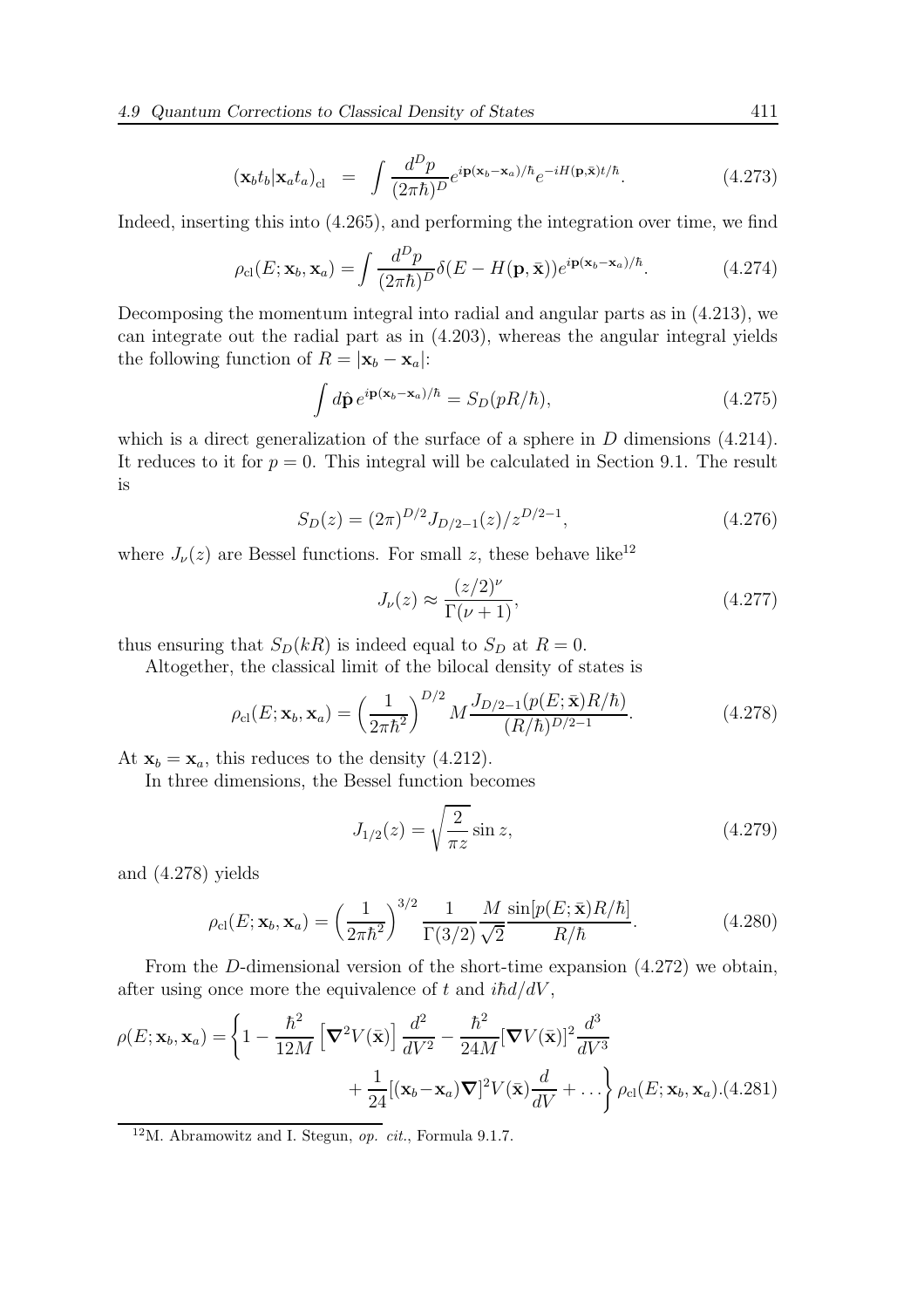### 4.9.4 Gradient Expansions of Tracelog of Hamiltonian Operator

Starting point is formula (1.590) for the tracelog of the Hamiltonian operator. By performing the trace in the local basis  $|x\rangle$ , we arrive at the useful formula involving the density of states (4.244)

$$
\operatorname{Tr}\log\hat{H} = \int d^D x \int_{-\infty}^{\infty} dE \,\rho(E; \mathbf{x}) \log E. \tag{4.282}
$$

Inserting here the classical density of states (4.217), the integral over the classical spectrum  $E \in \mathbb{R}$  $(E_0, \infty)$  can be performed, where  $E_0$  is the bottom of the potential  $V(\mathbf{x})$ , and yields the classical limit of the tracelog:

$$
[\text{Tr}\log\hat{H}]_{\text{cl}} = \int d^D x \int_{E_0}^{\infty} dE \,\rho_{\text{cl}}(E; \mathbf{x}) \log E = \left(\frac{M}{2\pi\hbar^2}\right)^{D/2} \int d^D x \, I_{D/2}(V(\mathbf{x})),\tag{4.283}
$$

where

$$
I_{\alpha}(V) \equiv \frac{1}{\Gamma(\alpha)} \int_{V}^{\infty} dE \, (E - V)^{\alpha - 1} \log E. \tag{4.284}
$$

The integrals  $I_{D/2}(V(\mathbf{x}))$  diverge, but can be calculated with the techniques explained in Section 2.15 from the analytically regularized integrals $^{13}$ 

$$
I_{\alpha}^{\eta}(V) \equiv \frac{1}{\Gamma(\alpha)} \int_{V}^{\infty} dE \left( E - V \right)^{\alpha - 1} E^{-\eta} = V^{\alpha - \eta} \frac{\Gamma(-\alpha + \eta)}{\Gamma(\eta)}.
$$
 (4.285)

Since  $E^{-\eta} = 1 - \eta \log E + \mathcal{O}(\eta^2)$ , the coefficient of  $-\eta$  in the Taylor series of  $I_{\alpha}^{\eta}(V)$  will yield the desired integral. Since  $1/\Gamma(\eta) \approx \eta$ , we obtain directly

$$
I_{\alpha}(V) = -\Gamma(-\alpha)V^{\alpha},\tag{4.286}
$$

so that (4.283) becomes

$$
[\text{Tr}\log\hat{H}]_{\text{cl}} = -\left(\frac{M}{2\pi\hbar^2}\right)^{D/2}\Gamma(-D/2)\int d^D x \,[V(\mathbf{x})]^{D/2}.\tag{4.287}
$$

The same result can be obtained with the help of formulas (4.244), (4.258), and (2.506) as

$$
[\text{Tr}\log\hat{H}]_{\text{cl}} = -\int d^D x \int_{-\infty}^{\infty} dE \int_{-\infty}^{\infty} \frac{dt}{2\pi\hbar} \frac{e^{it[E-V(\mathbf{x})]/\hbar}}{(2\pi i\hbar t/M)^{D/2}} \int_{0}^{\infty} \frac{dt'}{t'} e^{-iEt'/\hbar}.
$$
 (4.288)

Integrating over the energy yields

$$
[\text{Tr}\log\hat{H}]_{\text{cl}} = -\int d^D x \int_0^\infty \frac{dt}{t} \frac{1}{(2\pi i\hbar t/M)^{D/2}} e^{-itV(\mathbf{x})/\hbar}.\tag{4.289}
$$

Deforming the contour of integration by the substitution  $t = -i\tau$ , we arrive at the integral representation of the Gamma function (2.498) which reproduces immediately the result (4.287).

The full quantum mechanical expression for the trace log contains the diagonal time evolution amplitude

Tr 
$$
\log \hat{H} = -\int d^D x \int_0^\infty \frac{dt}{t} \langle \mathbf{x} | e^{-i\hat{H}t/\hbar} | \mathbf{x} \rangle.
$$
 (4.290)

Inserting here the short-time expansion (4.258), we obtain the semiclassical expansion for the trace of the logarithm. If the factors  $t^n$  in the integrand are repaced by derivatives with respect to the

<sup>13</sup>I.S. Gradshteyn and I.M. Ryzhik, op. cit., Formula 3.196.2.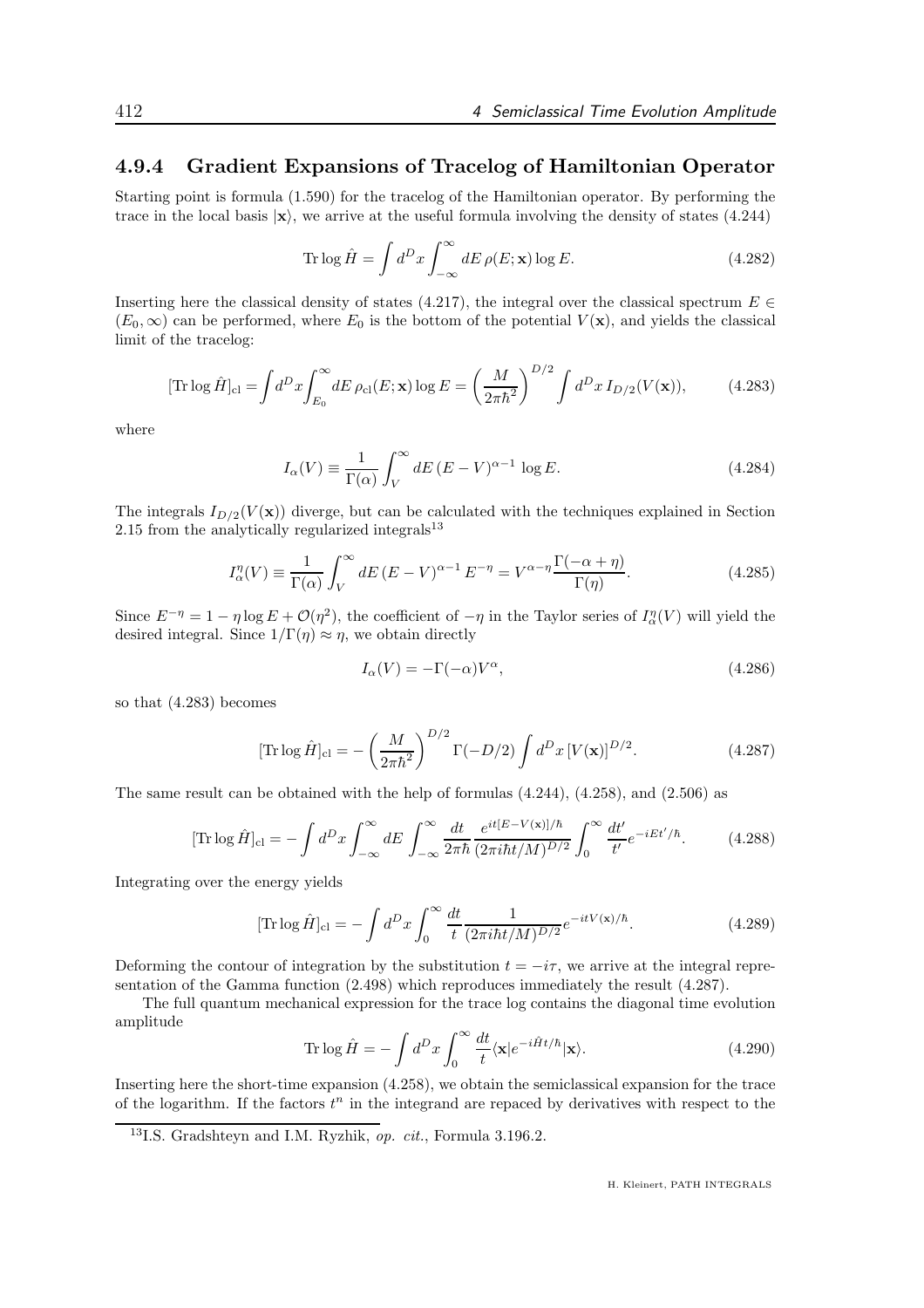potential  $V(\mathbf{x})$ , we obtain the semiclassical expansion containing the prefactor in curly brackets in the expansion (4.260):

Tr log 
$$
\hat{H}
$$
 =  $-\left(\frac{M}{2\pi\hbar^2}\right)^{D/2} \Gamma(-D/2)$   
  $\times \int d^D x \left\{1 - \frac{\hbar^2}{12M} \nabla^2 V(\mathbf{x}) \frac{d^2}{dV^2} - \frac{\hbar^2}{24M} [\nabla V(\mathbf{x})]^2 \frac{d^3}{dV^3} + \dots \right\} [V(\mathbf{x})]^{D/2}.$  (4.291)

The second term can be integrated by parts, which replaces  $\nabla^2 V(\mathbf{x}) \to -[\nabla V(\mathbf{x})]^2 d/dV$ , so that we obtain the gradient expansion

Tr log 
$$
\hat{H}
$$
 =  $-\left(\frac{M}{2\pi\hbar^2}\right)^{D/2} \Gamma(-D/2) \int d^D x \left\{ 1 + \frac{\hbar^2}{24M} [\nabla V(\mathbf{x})]^2 \frac{d^3}{dV^3} + \dots \right\} [V(\mathbf{x})]^{D/2}$ . (4.292)

The expression in curly brackets can obviously be replaced by

$$
\left\{1 - \frac{\hbar^2}{24M} \frac{\Gamma(3 - D/2)}{\Gamma(-D/2)} \frac{[\nabla V(\mathbf{x})]^2}{[V(\mathbf{x})]^3} + \dots \right\}.
$$
\n(4.293)

In one dimension and with  $M = 1/2$ , this amounts to the formula

Tr log
$$
[-\hbar^2 \partial_x^2 + V(x)]
$$
 =  $\frac{1}{\hbar} \int dx \sqrt{V(x)} \left\{ 1 + \frac{\hbar^2}{32} \frac{[V'(x)]^2}{V^3(x)} + \dots \right\}.$  (4.294)

It is a useful exercise to rederive this with the help of the Gelfand-Yaglom method in Section 2.4.

There exists another method for deriving the gradient expansion (4.291). We split  $V(\mathbf{x})$  into a constant term V and a small x-dependent term  $\delta V(\mathbf{x})$ , and rewrite

$$
\operatorname{Tr} \log \left[ -\frac{\hbar^2}{2M} \nabla^2 + V(\mathbf{x}) \right] = \operatorname{Tr} \log \left[ -\frac{\hbar^2}{2M} \nabla^2 + V + \delta V(\mathbf{x}) \right]
$$

$$
= \operatorname{Tr} \log \left( -\frac{\hbar^2}{2M} \nabla^2 + V \right) + \operatorname{Tr} \log \left( 1 + \Delta_V \delta V \right), \tag{4.295}
$$

where  $\Delta_V$  denotes the functional matrix

$$
\Delta_V(\mathbf{x}, \mathbf{x}') = \left(-\frac{\hbar^2}{2M}\nabla^2 + V\right)^{-1} = \int \frac{d^D p}{(2\pi\hbar)^D} \frac{e^{i\mathbf{p}(\mathbf{x} - \mathbf{x}')/\hbar}}{\mathbf{p}^2/2M + V} \equiv \Delta_V(\mathbf{x} - \mathbf{x}'). \tag{4.296}
$$

This coincides with the fixed-energy amplitude  $(i/\hbar)(\mathbf{x}|\mathbf{x}')_E$  at  $E = -V$  [recall Eq. (1.348)].

The first term in (4.295) is equal to (4.287) if we replace  $V(\mathbf{x})$  in that expression by the constant  $V$ , so that we may write

$$
\text{Tr}\log\hat{H} = \left[\text{Tr}\log\hat{H}\right]_{\text{cl}}\Big|_{V(\mathbf{x}) \to V} + \text{Tr}\log\left(1 + \Delta_V \,\delta V\right). \tag{4.297}
$$

We now expand the remainder

$$
\operatorname{Tr}\log\left(1+\Delta_V\,\delta V\right) = \operatorname{Tr}\Delta_V\,\delta V - \frac{1}{2}\operatorname{Tr}\left(\Delta_V\,\delta V\right)^2 + \dots \,,\tag{4.298}
$$

and evaluate the expansion terms. The first term is simply

Tr 
$$
\Delta_V \delta V = \int d^D x \,\Delta_V(\mathbf{x}, \mathbf{x}) \delta V(\mathbf{x}) = \Delta_V(\mathbf{0}) \int d^D x \,\delta V(\mathbf{x}).
$$
 (4.299)

where

$$
\Delta_V(\mathbf{0}) = \int \frac{d^D p}{(2\pi\hbar)^D} \frac{1}{\mathbf{p}^2/2M + V} = \partial_V[\text{Tr}\log\hat{H}]_{\text{cl}}|_{V(\mathbf{x}) \to V}.
$$
\n(4.300)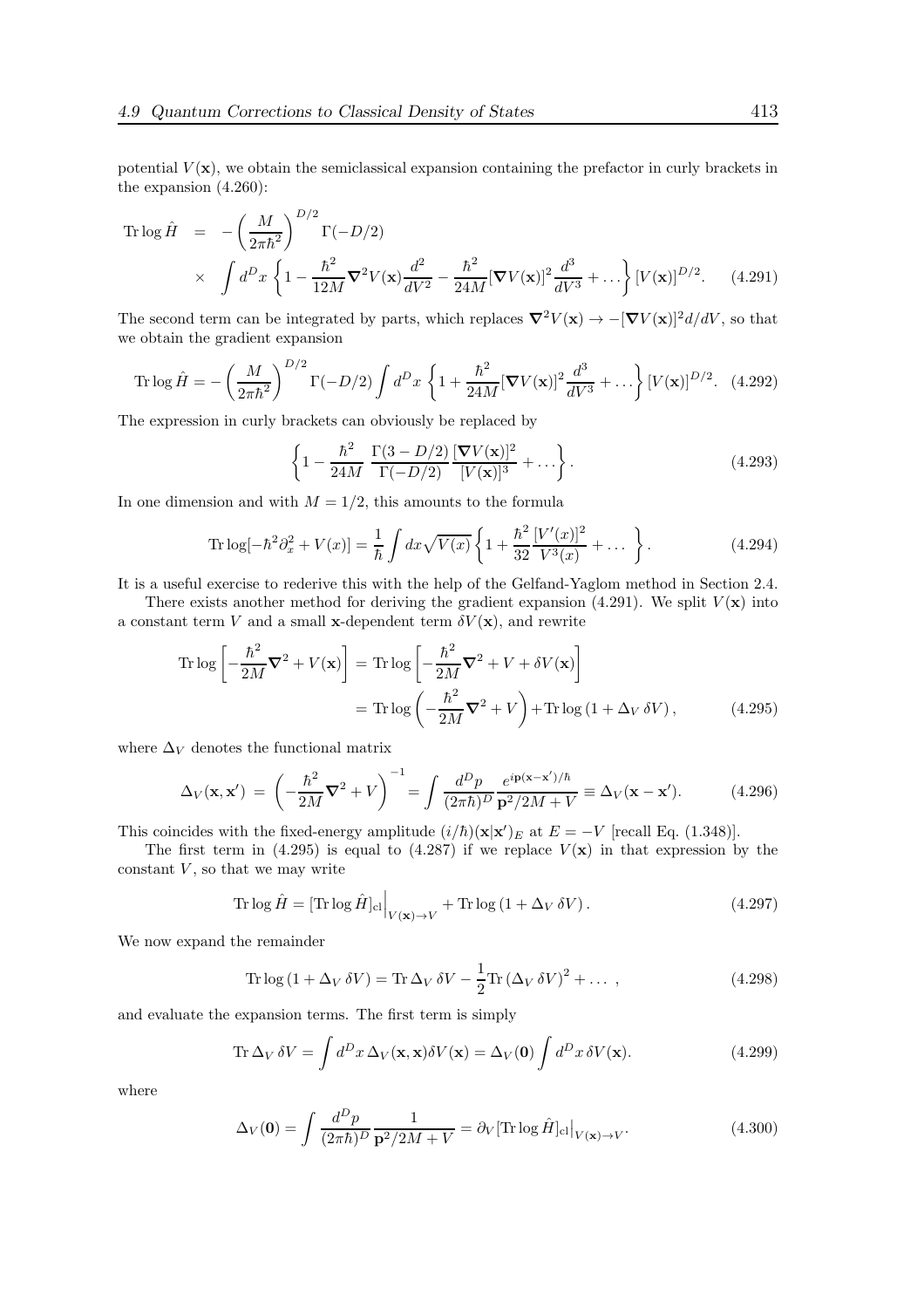The result of the integration was given in Eq. (1.352).

The second term in the remainder (4.298) reads explicitly

$$
-\frac{1}{2}\text{Tr}(\Delta_V \delta V)^2 = -\frac{1}{2}\int d^D x \int d^D x' \Delta_V(\mathbf{x}, \mathbf{x}') \delta V(\mathbf{x}') \Delta_V(\mathbf{x}', \mathbf{x}) \delta V(\mathbf{x}).\tag{4.301}
$$

We now make use of the operator relation

$$
[f(\hat{A}), \hat{B}] = f'(\hat{A})[\hat{A}, \hat{B}] - \frac{1}{2}f''(\hat{A})[\hat{A}, [\hat{A}, \hat{B}]] + \dots ,
$$
\n(4.302)

to expand

$$
\delta V \Delta_V = \Delta_V \, \delta V + \Delta_V^2 \left[ \hat{T}, \delta V \right] + \Delta_V^3 \left[ \hat{T}, \left[ \hat{T}, \delta V \right] \right] + \dots \,, \tag{4.303}
$$

where  $\hat{T}$  is the operator of the kinetic energy  $\hat{p}^2/2M$ . It commutes with any function  $f(\mathbf{x})$  as follows:

$$
[\hat{T}, f] = -\frac{\hbar^2}{2M} \left[ (\nabla^2 f) + 2 (\nabla f) \cdot \nabla \right],
$$
\n(4.304)

$$
[\hat{T}, [\hat{T}, f]] = \frac{\hbar^4}{4M^2} \left\{ \left[ (\nabla^2)^2 f \right] + 4[\nabla \nabla^2 f] \cdot \nabla + 4[\nabla_i \nabla_i f] \nabla_i \nabla_j \right\},
$$
\n(4.305)\n
$$
\vdots
$$

Inserting this into (4.301), we obtain a first contribution

$$
-\frac{1}{2}\int d^D x \int d^D x' \,\Delta_V(\mathbf{x}, \mathbf{x}') \Delta_V(\mathbf{x}', \mathbf{x}) [\delta V(\mathbf{x})]^2.
$$
 (4.306)

The spatial integrals are performed by going to momentum space, where we derive the general formula

$$
\int d^D x \int d^D x_1 \cdots \int d^D x_n \,\Delta_V(\mathbf{x}, \mathbf{x}_1) \Delta_V(\mathbf{x}_1, \mathbf{x}_2) \cdots \Delta_V(\mathbf{x}_{n-1}, \mathbf{x}_n) \Delta_V(\mathbf{x}_n, \mathbf{x})
$$
\n
$$
= \int \frac{d^D p}{(2\pi\hbar)^D} \frac{1}{(\mathbf{p}^2/2M + V)^{n+1}} = \frac{(-1)^n}{n!} \partial_V^n \,\Delta_V(\mathbf{0}).\tag{4.307}
$$

This simplifies (4.306) to

$$
\frac{1}{2}\,\partial_V\Delta_V(\mathbf{0})\int d^Dx\,[\delta V(\mathbf{x})]^2.\tag{4.308}
$$

We may now combine the non-gradient terms of  $\delta V(\mathbf{x})$  consisting of the first term in (4.297), of (4.299), and of (4.308), and replace in the latter  $\Delta_V(0)$  according to (4.300), to obtain the first three expansion terms of  $[\text{Tr} \log \hat{H}]_{\text{cl}}$  with the full x-dependent  $V(\mathbf{x})$  in Eq. (4.287).

The next contribution to (4.301) coming from (4.304) is

$$
\frac{\hbar^2}{4M} \int d^D x \int d^D x_1 \int d^D x_2 \,\Delta_V(\mathbf{x}, \mathbf{x}_1) \Delta_V(\mathbf{x}_1, \mathbf{x}_2) \Delta_V(\mathbf{x}_2, \mathbf{x}) \times \left\{ \left[ \nabla^2 \delta V(\mathbf{x}) \right] \delta V(\mathbf{x}) + 2 \left[ \nabla \delta V(\mathbf{x}) \right]^2 + 2 \left[ \nabla \delta V(\mathbf{x}) \right] \delta V(\mathbf{x}) \nabla \right\},
$$
\n(4.309)

where the last  $\nabla$  acts on the first x in  $\Delta_V(\mathbf{x}, \mathbf{x}_1)$ , due to the trace. It does not contribute to the integral since it is odd in  $\mathbf{x} - \mathbf{x}_1$ .

We now perform the integrals over  $x_1$  and  $x_2$  using formula (4.307) and find

$$
\frac{\hbar^2}{8M} \int d^D x \left\{ \left[ \nabla^2 \delta V(\mathbf{x}) \right] \left[ \delta V(\mathbf{x}) \right] + 2 \left[ \nabla \delta V(\mathbf{x}) \right]^2 \right\} \partial_V^2 \Delta_V(\mathbf{0}). \tag{4.310}
$$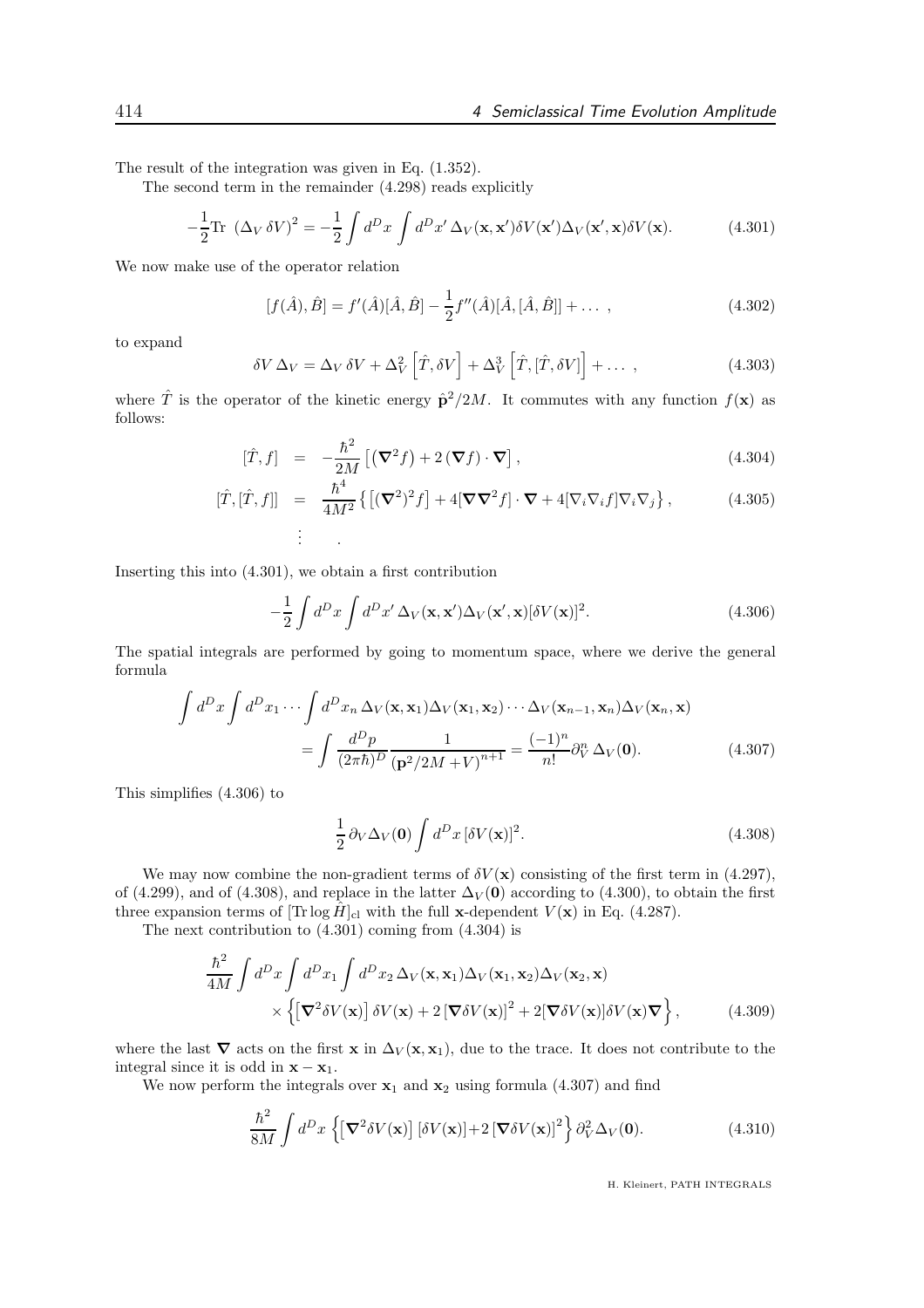The first term can be integrated by parts, after which it removes half of the second term.

A third contribution to (4.301) which contains only the lowest gradients of  $\delta V(\mathbf{x})$  comes from the third term in (4.305):

$$
-\frac{\hbar^4}{8M^2} \int d^D x \int d^D x_1 \int d^D x_2 \int d^D x_3 \Delta_V(\mathbf{x}, \mathbf{x}_1) \Delta_V(\mathbf{x}_1, \mathbf{x}_2) \Delta_V(\mathbf{x}_2, \mathbf{x}_3) \Delta_V(\mathbf{x}_3, \mathbf{x})
$$
  
× 4 [ $\nabla_i \nabla_j \delta V(\mathbf{x})$ ]  $\delta V(\mathbf{x}) \nabla_i \nabla_j$ , (4.311)

where the last  $\nabla_i \nabla_j$  acts again on we men the first **x** in  $\Delta_V(\mathbf{x}, \mathbf{x}_1)$ , as a consequence of the trace. In momentum space, we encounter the integral

$$
\int \frac{d^D p}{(2\pi\hbar)^D} \frac{-4p_i p_j/\hbar^2}{(\mathbf{p}^2/2M + V)^4} = -\frac{8M}{\hbar^2} \frac{\delta_{ij}}{D} \int \frac{d^D p}{(2\pi\hbar)^D} \left[ \frac{1}{(\mathbf{p}^2/2M + V)^3} - \frac{V}{(\mathbf{p}^2/2M + V)^4} \right]
$$

$$
= -\frac{8M}{\hbar^2} \frac{\delta_{ij}}{D} \left( \frac{1}{2} \partial_V^2 + \frac{1}{6} V \partial_V^3 \right) \Delta_V(\mathbf{0}). \tag{4.312}
$$

so that the third contribution to (4.301) reads, after an integration by parts,

$$
-\frac{\hbar^2}{M} \int d^D x \left[ \nabla \delta V(\mathbf{x}) \right]^2 \frac{\delta_{ij}}{D} \left( \frac{1}{2} \partial_V^2 + \frac{1}{6} V \partial_V^3 \right) \Delta_V(\mathbf{0}). \tag{4.313}
$$

Combining all gradient terms in  $[\nabla V(\mathbf{x})]^2$  and replacing  $\Delta_V(\mathbf{0})$  according to (4.300), we recover the previous result (4.292) with the curly brackets (4.293).

For the one-dimensional tracelog, this leads to the formula

Tr log
$$
[-\hbar^2 \partial_x^2 + V(x)]
$$
 =  $\frac{1}{\hbar} \int dx \sqrt{V(x)} \left\{ 1 + \frac{\hbar^2}{32} \frac{[V'(x)]^2}{V^3(x)} + \dots \right\}.$  (4.314)

It is a useful exercise to rederive this with the help of the Gelfand-Yaglom method in Section 2.4.

This one-dimensional result can easily be carried to much higher order, with the help of the gradient expansion of the trace of the logarithm of the operator  $-\hbar^2\partial^2_\tau+w^2(\tau)$  derived in Subsection 2.15.4. If we replace  $\tau$  by  $x/\hbar$  and  $v(\tau)$  by  $V(x)$ , we obtain from (2.550)–(2.552):

$$
\frac{1}{\hbar} \int dx \sqrt{V(x)} \left\{ 1 - \hbar \frac{V'}{4V^{3/2}} - \hbar^2 \left( \frac{5V'^2}{32V^3} - \frac{V''}{8V^2} \right) - \hbar^3 \left( \frac{15V'^3}{64V^{9/2}} - \frac{9V'V''}{32V^{7/2}} + \frac{V^{(3)}}{16V^{5/2}} \right) \right. \\
\left. - \hbar^4 \left( \frac{1105V'^4}{2048V^6} - \frac{221V'^2V''}{256V^5} + \frac{19V''^2}{128V^4} + \frac{7V'V^{(3)}}{32V^4} - \frac{V^{(4)}}{32V^3} \right) \right\}.
$$
\n(4.315)

The terms accompanying the odd powers of  $\hbar$  in the curly brackets can be combined to a total derivative and can be ignored if  $V(x)$  is the same at the upper and lower boundaries. The  $\hbar^2$  term goes over into the  $\hbar^2$ -term in (4.314). The  $\hbar^4$ -terms in the curly brackets can be integrated by parts, which brings  $V'^4/V^6 \rightarrow \frac{2}{3}V'^2V''/V^5$ ,  $V'V^{(3)}/V^4 \rightarrow \frac{7}{2}V'^2V''/V^5 - V''^2/V^4$ , V parts, which brings  $V'^4/V^6 \rightarrow \frac{2}{3}V'^2V''/V^5$ ,  $V'V^{(3)}/V^4 \rightarrow \frac{7}{2}V'^2V''/V^5 - V''^2/V^4$ ,  $V^{(4)}/V^3 \rightarrow \frac{35}{4}V'^2V''/V^5 - \frac{5}{2}V''^2/V^4$ , so that the total  $\hbar^4$ -term is equivalent to  $-\hbar^4(-\frac{35}{3072}V'^2V''/V^5 + \frac{1}{128}$ 

A third procedure to find the gradient expansion is based on an operator calculation [4]. We write the amplitude in (4.265) as

$$
\langle \mathbf{x} | e^{-i\hat{H}t/\hbar} | \mathbf{x}' \rangle = e^{-it[\hat{\mathbf{p}}^2/2M + V(\mathbf{x})]/\hbar} \langle \mathbf{x} | \mathbf{x}' \rangle = \int \frac{d^D k}{(2\pi)^D} e^{-it[-\hbar^2 \nabla^2/2M + V(\mathbf{x})]/\hbar} e^{i\mathbf{k}(\mathbf{x} - \mathbf{x}')}, \quad (4.316)
$$

and take the plane wave exponential to the left of the time evolution operator with the help of Lie's expansion formula (1.297)

$$
e^{-i\mathbf{k}\mathbf{x}}\nabla e^{i\mathbf{k}\mathbf{x}} = \nabla + i\mathbf{k}.\tag{4.317}
$$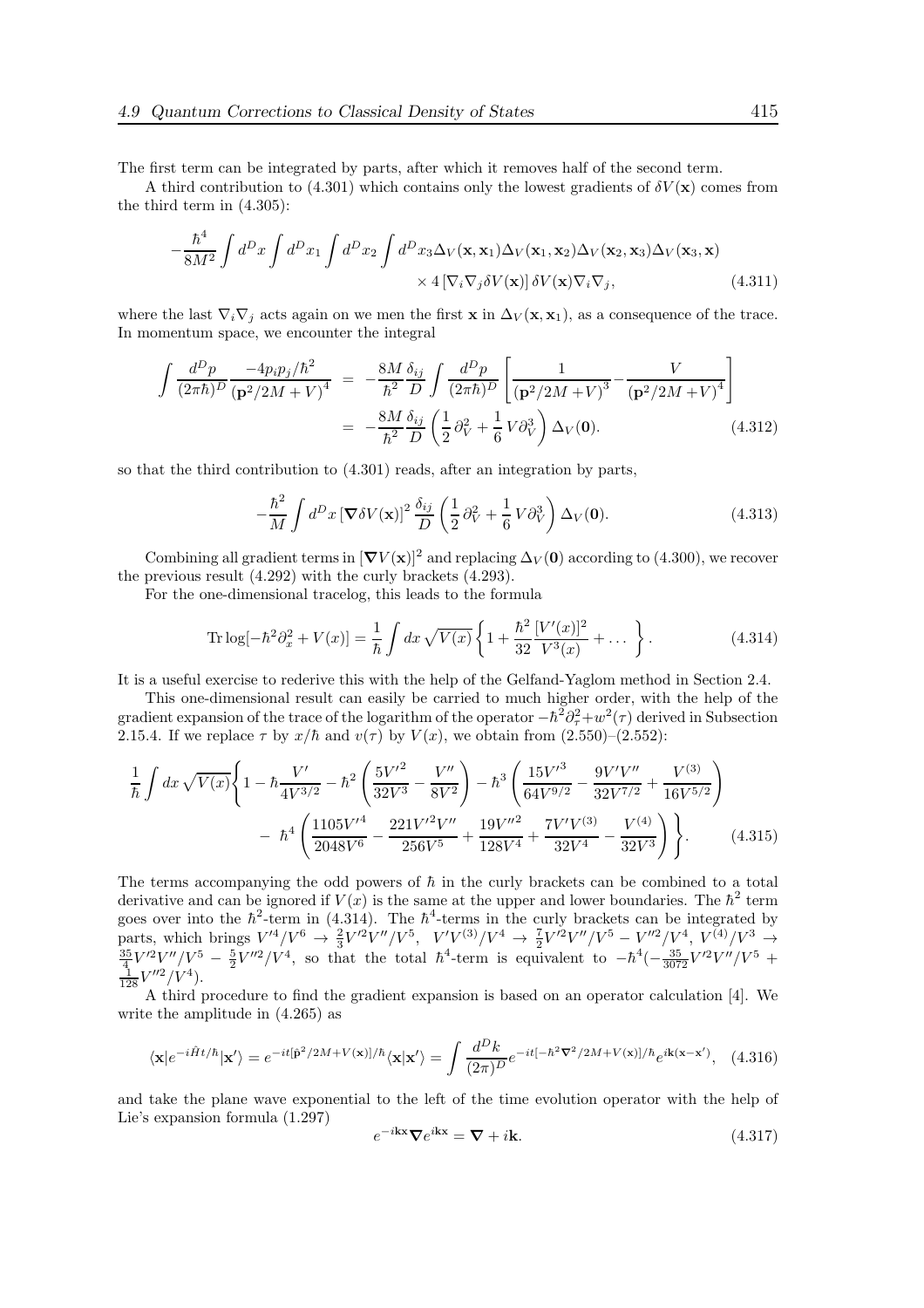In this way we obtain the formula

$$
\langle \mathbf{x} | e^{-i\hat{H}t/\hbar} | \mathbf{x}' \rangle = \int \frac{d^D k}{(2\pi)^D} e^{i\mathbf{k}(\mathbf{x} - \mathbf{x}')} e^{-it[-\hbar^2 (\nabla + i\mathbf{k})^2 / 2M + V(\mathbf{x})]/\hbar}, \tag{4.318}
$$

We rewrite this as

$$
\langle \mathbf{x} | e^{-i\hat{H}t/\hbar} | \mathbf{x}' \rangle = \int \frac{d^D k}{(2\pi)^D} e^{i\mathbf{k}(\mathbf{x} - \mathbf{x}') - it\hbar \mathbf{k}^2 / 2M} e^{-itV(\mathbf{x})/\hbar} C(\mathbf{x}; \mathbf{k}, t)
$$
(4.319)

where

$$
C(\mathbf{x}; \mathbf{k}, t) \equiv e^{it[\hbar^2 k^2 + V(\mathbf{x})]/\hbar} e^{-it[-\hbar^2 (\nabla + i\mathbf{k})^2 / 2M + V(\mathbf{x})]/\hbar} = e^{itV(\mathbf{x})/\hbar} e^{-it[\hat{H} - i\hbar^2 \mathbf{k} \nabla/M]/\hbar}.
$$
 (4.320)

We now expand  $C(\mathbf{x}; \mathbf{k}, t)$  in powers of t:

$$
C(\mathbf{x}; \mathbf{k}, t) = \sum_{n=0}^{\infty} t^n C^{(n)}(\mathbf{x}; \mathbf{k}).
$$
\n(4.321)

The expansion coefficients are most easily obtained by expanding only the second exponential in powers of t and dropping the pure bthe power o the potential  $V(\mathbf{x})$ . After this we evaluate the integrals over powers of  ${\bf k}$  with the help of the Gaussian formula

$$
\int \frac{d^D k}{(2\pi)^D} e^{i\mathbf{k}(\mathbf{x}-\mathbf{x}')-it\hbar \mathbf{k}^2/2M} = \frac{1}{(2\pi i\hbar/M)^{D/2}} e^{iM(\mathbf{x}-\mathbf{x}')^2/2\hbar t}.
$$
\n(4.322)

If we define the momentum average with respect to this integral as

$$
\langle f(\mathbf{k})\rangle_k \equiv \int \frac{d^D k}{(2\pi)^D} e^{i\mathbf{k}(\mathbf{x}-\mathbf{x}')-it\hbar \mathbf{k}^2/2M} f(\mathbf{k}) \Bigg/ \int \frac{d^D k}{(2\pi)^D} e^{i\mathbf{k}(\mathbf{x}-\mathbf{x}')-it\hbar \mathbf{k}^2/2M},\tag{4.323}
$$

we see that

$$
\langle f(\mathbf{k}) \rangle_k = f(-i\mathbf{\nabla}_{\mathbf{x}}) e^{iM(\mathbf{x} - \mathbf{x}')^2/2\hbar t}, \qquad (4.324)
$$

so that the expectation values of products of momenta are

$$
\langle k_i \rangle_k = -i \nabla_i e^{iM(\mathbf{x} - \mathbf{x}')^2/2\hbar t} = \kappa_i e^{iM(\Delta \mathbf{x})^2/2\hbar t}, \qquad \kappa_i \equiv \frac{M}{\hbar} \frac{(x - x')_i}{t},
$$
  

$$
\langle k_i k_j \rangle_k = i \nabla_i \nabla_j e^{iM(\mathbf{x} - \mathbf{x}')^2/2\hbar t} = \left(\kappa_i \kappa_j + \frac{M}{i\hbar t} \delta_{ij}\right) e^{iM(\Delta \mathbf{x})^2/2\hbar t},
$$
  

$$
\langle k_i k_j k_k \rangle_k = -\nabla_i \nabla_j \nabla_k e^{iM\Delta \mathbf{x}^2/2\hbar t} = \left[\kappa_i \kappa_j \kappa_k + \frac{M}{i\hbar t} (\delta_{ij} \kappa_k + \delta_{jk} \kappa_i + \delta_{ki} \kappa_j)\right] e^{iM(\Delta \mathbf{x})^2/2\hbar t}.
$$
  
(4.325)

The list can easily be continued using Leibnitz' chain rule of differentiation and the derivative  $-i\nabla_i \kappa_j = \delta_{ij} M/i\hbar t$ . A compact formula for the result is

$$
\langle \mathbf{x} | e^{-i\hat{H}t/\hbar} | \mathbf{x}' \rangle = \frac{1}{(2\pi i\hbar/M)^{D/2}} \langle C(\mathbf{x}, \mathbf{k}, t) \rangle_q
$$
  
= 
$$
\frac{1}{(2\pi i\hbar/M)^{D/2}} C(\mathbf{x}; -i\nabla_{\mathbf{x}}, t) e^{iM(\mathbf{x} - \mathbf{x}')^2/2\hbar t}.
$$
(4.326)

Our goal is to obtain the amplitude  $\langle \mathbf{x}|e^{-i\hat{H}t/\hbar}|\mathbf{x}'\rangle$  as a short-time expansion

$$
\langle \mathbf{x} | e^{-i\hat{H}t/\hbar} | \mathbf{x}' \rangle = \frac{e^{iM(\Delta \mathbf{x})^2/2\hbar t}}{(2\pi i\hbar/M)^{D/2}} \sum_{n=0}^{\infty} t^n a_n(\mathbf{x}, \Delta \mathbf{x}). \tag{4.327}
$$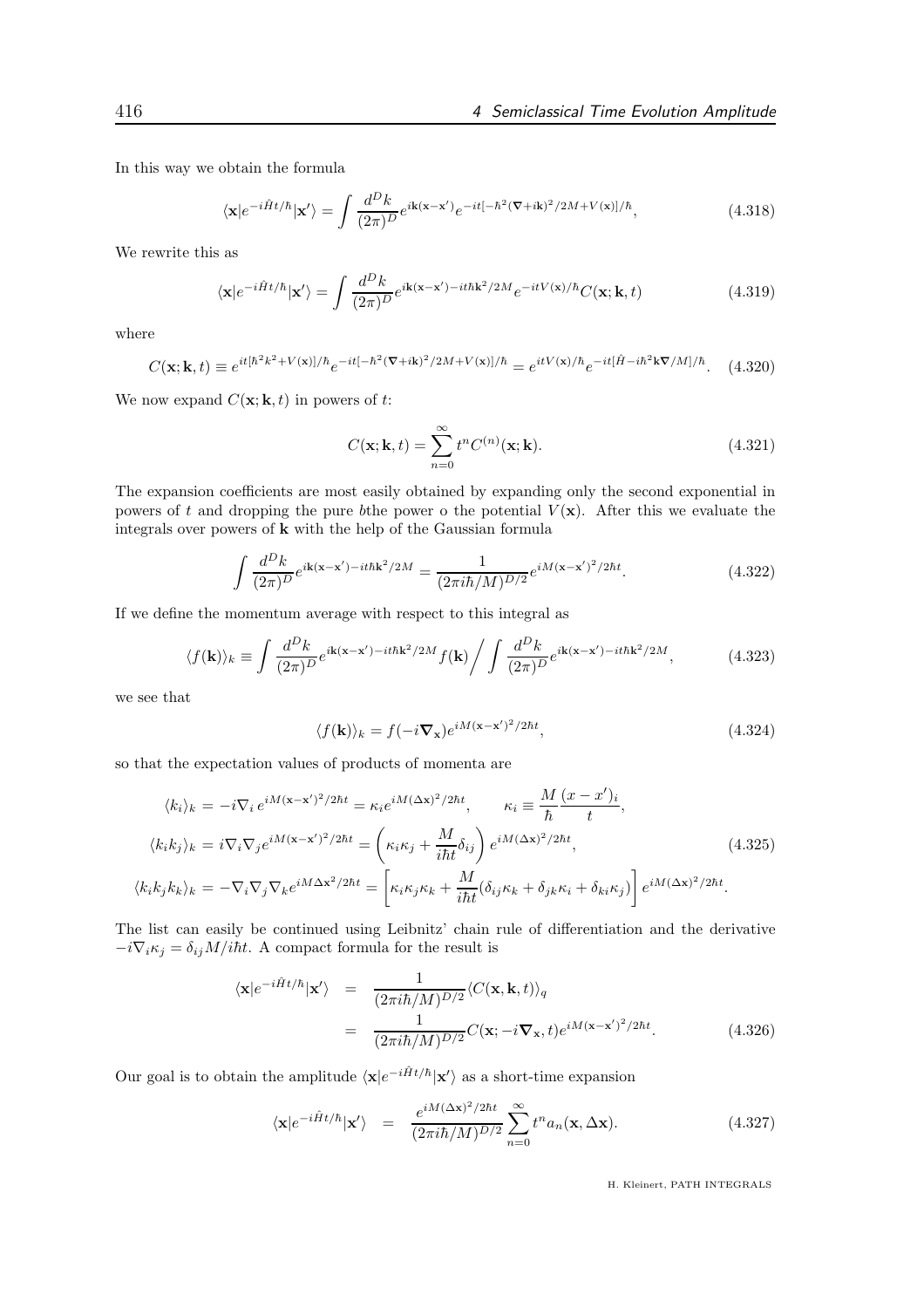The above k-averages show, however, that the expectations of the coefficients of the expansion  $(4.321)$  contain powers of t up to  $t^n$ . These must be rearranged to find the power series  $(4.327)$ . An explicit expression for the expansion coefficients  $a_n(x, \Delta x)$  is found by by rescaling k and introducing  $\mathbf{q} \equiv \mathbf{k} \sqrt{t\hbar/M} i$  and rewriting  $C(\mathbf{x}; \mathbf{q} \sqrt{iM/t\hbar}, t)$  as

$$
C(\mathbf{x}; \mathbf{q}\sqrt{M/t\hbar}, t) = \left[e^{-it[-\hbar^2 \mathbf{\nabla}^2/2M + V(\mathbf{x}) - i\mathbf{q}\sqrt{i\hbar/Mt}\,\hbar\mathbf{\nabla}]/\hbar}\right]_{\mathbf{y}_n},
$$
\n(4.328)

where the symbol  $[\ldots]_{\mathcal{V}^n}$  indicates that we have to drop all pure powers  $V^n(x)$  in the *n*the expansion coefficients of the exponential. With this we can rewrite (4.319) as

$$
\langle \mathbf{x} | e^{-i\hat{H}t/\hbar} | \mathbf{x}' \rangle = \frac{e^{iM(\Delta \mathbf{x})^2/2\hbar t}}{(2\pi i\hbar/M)^{D/2}} \left[ e^{-\Delta \mathbf{x}^2/2} \langle C(\mathbf{x}, \mathbf{q} \sqrt{M/t\hbar}, t) \rangle_q \right]_{\mathcal{V}^n}, \tag{4.329}
$$

where the q-averages are obtained from formulas  $(4.325)$  in which and M is set equal to *iht*. They are defined by the Gaussian integrals

$$
\langle f(\mathbf{q}) \rangle_q \equiv \int \frac{d^D q}{(2\pi)^D} f(\mathbf{q}) e^{i\mathbf{q}\Delta \mathbf{x} - q^2/2} \Bigg/ \int \frac{d^D q}{(2\pi)^D} e^{i\mathbf{q}\Delta \mathbf{x} - q^2/2}.
$$
 (4.330)

whose power series can be evaluated with the help of the integrals

$$
\int \frac{d^D q}{(2\pi)^D} e^{-q^2/2} \left\{ 1, q_i q_j, q_{i_1} q_{i_2} q_{i_3} q_4, \dots, q_{i_1} q_{i_2} \cdots q_{i_{2n-1}} q_{i_{2n}}, \dots \right\}
$$
\n
$$
= \frac{1}{(2\pi)^{D/2}} \left\{ 1, \delta_{ij}, \delta_{i_1 i_2 i_3 i_4}, \dots, \delta_{i_1 i_2 \dots i_{2n-1} i_{2n}}, \dots \right\}.
$$
\n(4.331)

The results are the analogs of the equations in (4.325):

$$
\langle q_i \rangle_q = -i \nabla_i e^{-(\Delta \mathbf{x})^2/2} = \Delta x_i e^{-(\Delta \mathbf{x})^2/2},
$$
  
\n
$$
\langle q_i q_j \rangle_q = i \nabla_i \nabla_j e^{-(\mathbf{x} - \mathbf{x}')^2/2} = (\Delta x_i \Delta x_j + \delta_{ij}) e^{-(\Delta \mathbf{x})^2/2},
$$
  
\n
$$
\langle q_i q_j q_q \rangle_q = -\nabla_i \nabla_j \nabla_k e^{iM \Delta \mathbf{x}^2/2} = [\Delta x_i \Delta x_j \Delta x_k + (\delta_{ij} \Delta x_k + \delta_{jk} \Delta x_i + \delta_{ki} \Delta x_j)] e^{-(\Delta \mathbf{x})^2/2}.
$$
\n(4.332)

Here  $\delta_{i_1i_2...i_{2n-1}i_{2n}}$  are the so-called *contraction tensors* defined for  $n > 2$  recursively by the relation

$$
\delta_{i_1...i_{2n}} = \delta_{i_1i_2}\delta_{i_3i_4...i_{2n}} + \delta_{i_1i_3}\delta_{i_2i_4...i_{2n}} + ... + \delta_{i_1i_{2n}}\delta_{i_2i_3...i_{2n-1}}.
$$
\n(4.333)

With these formulas, the calculation of the diagonal expansion coefficients which have  $\Delta x = 0$ is quite simple. For the sake of generality we also allow for the presence of a vector potential via the minimal substitution law  $(2.644)$ . In the operator language, where **p** is represented by the differential operator  $\hat{\mathbf{p}} = -i\hbar \nabla$  [recall (1.89), the derivatives  $\nabla$  in (4.328) must be replaced by the covariant derivatives  $\mathbf{D} \equiv \nabla - i(e/c\hbar)\mathbf{A}$ . The commutator of these derivatives is no longer zero but proportional to the magnetic field:

$$
[D_i, D_j] = -i\epsilon_{ijk}(e/c\hbar)B_k
$$
\n(4.334)

Expanding  $(4.328)$  up to second order in t we find

$$
a_0 = 1, \quad a_1 = 0,
$$
  
\n
$$
a_2 = \left\langle \frac{1}{2}(-\hat{H}^2 - V^2) - \frac{\hbar^2}{3!M} \left[ \hat{H}(\mathbf{q}\mathbf{D})^2 + (\mathbf{q}\mathbf{D})\hat{H}(\mathbf{q}\mathbf{D}) + (\mathbf{q}\mathbf{D})^2 \hat{H} \right] - \frac{\hbar^4}{4!M^2} (\mathbf{q}\mathbf{D})^4 \right\rangle_q . (4.335)
$$

Performing the momentum averages with the help of  $(4.332)$ ,  $a_2$  becomes

$$
a_2 = -\frac{1}{2}(\hat{H}^2 - V^2) - \frac{\hbar^2}{3!M} \left[ \hat{H}\mathbf{D}^2 + \mathbf{D}\hat{H}\mathbf{D} + \mathbf{D}^2\hat{H} \right] - \frac{\hbar^4}{8M^2}(\mathbf{D}^4 + D_iD_jD_iD_j + D_i\mathbf{D}^2D_i). \tag{4.336}
$$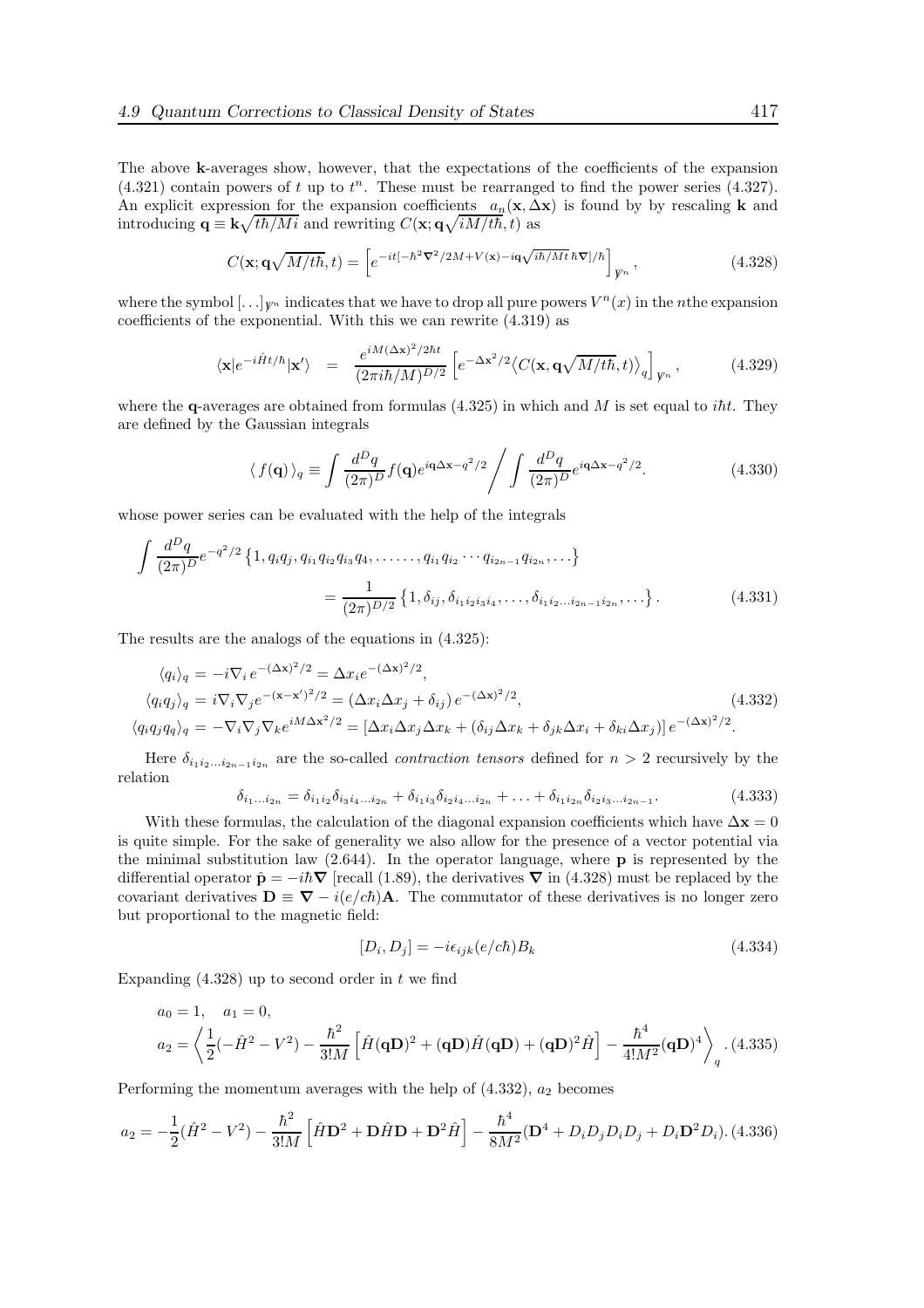Inserting here  $\hat{H} = -\hbar^2 \mathbf{D}^2 / 2M + V$ , this takes the form

$$
a_2 = -\frac{1}{2} \left[ \left( \frac{\hbar^2 \mathbf{D}^2}{2M} \right)^2 - \frac{\hbar^2}{2M} (\mathbf{D}^2 V + V \mathbf{D}^2) \right] - \frac{\hbar^2}{3!M} \left[ \hat{H} \mathbf{D}^2 + \mathbf{D} \hat{H} \mathbf{D} + \mathbf{D}^2 \hat{H} \right]
$$

$$
- \frac{\hbar^4}{8M^2} (\mathbf{D}^4 + D_i D_j D_i D_j + D_i \mathbf{D}^2 D_i).
$$
(4.337)

After some algebra this becomes

$$
a_2 = \frac{\hbar^2}{12M} [\mathbf{D}^2 V(x) + V(x)\mathbf{D}^2] - \frac{\hbar^2}{6M} D_i V(x) D_i - \frac{\hbar^4}{48M^2} [D_i, D_j]^2,
$$
(4.338)

where the derivative terms which have no functions of  $x$  behind it vanish. In the absence of a magnetic field,  $a_2$  reduces to

$$
a_2 = \frac{\hbar^2}{12M} \nabla^2 V(x),
$$
\n(4.339)

in agreement with the second expansion term in Eq.  $(4.258)$ . A magnetic field **B** orthogonal to the 12-plane adds to this a term

$$
\Delta a_2^B = -\frac{\hbar^4}{48M^2} ([D_1, D_2]^2 + [D_2, D_1]^2) = \frac{\hbar^2}{24M^2} \left(\frac{e}{c}\right)^2 B^2.
$$
 (4.340)

This can be compared to the exact result in Eq. (2.668) where the diagonal amplitude has a unit exponential factor, and the small-t expansion is coming only from the Taylor series of the fluctuation factor  $(\omega_L t/2) / \sin(\omega_L t/2)$ . This starts out like  $1 + \omega_L^2 t^2 / 24 = 1 + t^2 (\hbar^2 / 24M^2) (e/c)^2 B^2$ , in agreement with the above magnetic term.

### 4.9.5 Local Density of States on a Circle

For future use, let us also calculate this determinant for x on a circle  $x = (0, b)$ , so that, as a side result, we obtain also the gradient expansion of the tracelog of the operator  $\left(-\partial_{\tau}^{2} + \omega^{2}(\tau)\right)$  at a finite temperature. For this we recall that for a  $\tau$ -independent frequency, the starting point is Eq. (2.558), according to which the tracelog of the operator  $(-\partial_{\tau}^{2} + \omega^{2})$  with periodic boundary conditions in  $\tau \in (0, \hbar \beta)$  is given by

$$
F_{\omega} = -\frac{\hbar}{\sqrt{\pi}} \int_0^{\infty} \frac{d\tau}{\tau} \tau^{-1/2} \left[ 1 + 2 \sum_{n=1}^{\infty} e^{-(n\hbar\beta)^2/4\tau} \right] e^{-\tau\omega^2}.
$$
 (4.341)

The first term is the zero-temperature expression, the second comes from the Poisson summation formula and gives the finite-temperature effects. In the first (classical) term of the density (4.253), the factor  $1/\sqrt{2\pi\hbar\tau/M}$  came from the integral over the Boltzmann factor involving the kinetic energy  $\int_{-\infty}^{\infty} (dk/2\pi)e^{-\tau\hbar k^2/2M}$ . For periodic boundary conditions in  $x \in (0, b)$ , this is changed to  $(1/b)\sum_{m}e^{-\tau\hbar k_{m}^{2}/2M}$ , where  $k_{m}=2\pi m/b$ . By Poisson's formula (1.205), this can be replaced by the integral and an auxiliary sum

$$
\frac{1}{b} \sum_{m} e^{-\tau \hbar k_{m}^{2}/2M} = \sum_{n=-\infty}^{\infty} \int_{-\infty}^{\infty} \frac{dk}{2\pi} e^{-\tau \hbar k^{2}/2M + ibkn} = \frac{1}{\sqrt{2\pi\hbar\tau/M}} \sum_{n=-\infty}^{\infty} e^{-n^{2}Mb^{2}/2\hbar\tau}.
$$
 (4.342)

If the sum is inserted into the integral (4.253), we obtain the density  $\rho(E; x)$  on a circle of circumference b, with the classical contribution

$$
\rho_{\rm cl}(b, E; x) = 2 \int_0^\infty \frac{d\tau}{2\pi\hbar} \sum_{n=-\infty}^\infty \frac{e^{-n^2 Mb^2/2\hbar\tau - \tau [E - V(x)]/\hbar}}{(2\pi\hbar\tau/M)^{1/2}}.
$$
(4.343)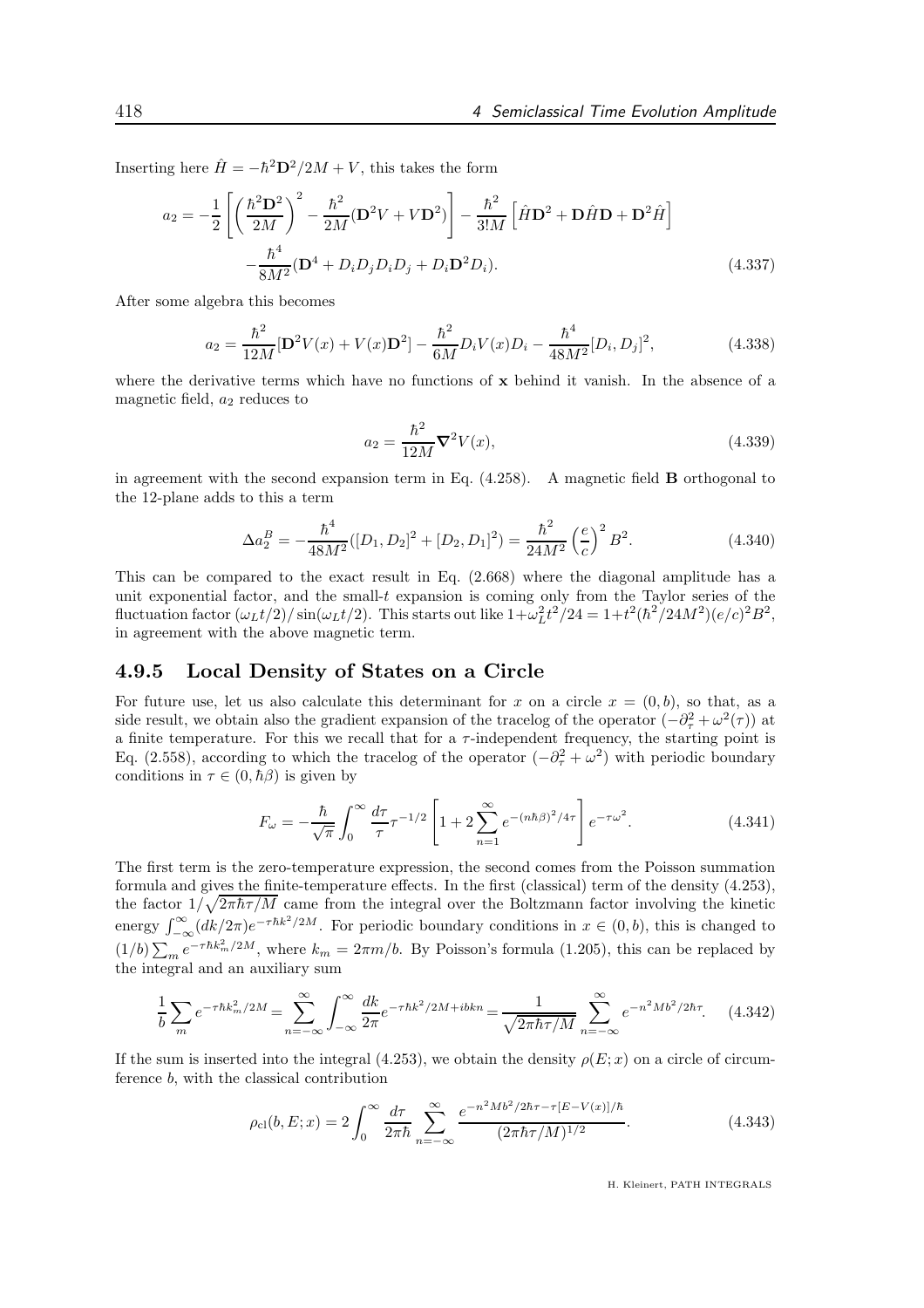The  $n = 0$  -term in the sum leads back to the original expression (4.253) on an infinite x-axis. The  $τ$ -integrals are now done with the help of formula (2.559) which yields, due to  $K<sub>ν</sub>(z) = K<sub>−ν</sub>(z)$ ,

$$
\int_0^\infty \frac{d\tau}{\tau} \tau^\nu e^{-n^2 Mb^2/2\hbar\tau - [E-V(x)]\tau/\hbar} = 2 \left[ \frac{nMb}{p(E;x)} \right]^\nu K_\nu(np(E;x)b/\hbar),\tag{4.344}
$$

and we obtain, instead of (4.254),

$$
\rho_{\rm cl}(b, E; x) = \frac{1}{\pi \hbar} \frac{1}{\sqrt{2\pi \hbar/M}} 2 \sum_{n=0}^{\infty} \left[ \frac{nMb}{p(E; x)} \right]^{1/2} K_{1/2}(np(E; x)b/\hbar). \tag{4.345}
$$

Inserting  $K_{1/2}(z) = \sqrt{\pi/2z} e^{-z}$  [recall (2.561)], this becomes

$$
\rho_{\rm cl}(b, E; x) = \frac{M}{\pi \hbar} \frac{1}{p(E; x)} \left( 1 + 2 \sum_{n=1}^{\infty} e^{-np(E; x)b/\hbar} \right). \tag{4.346}
$$

The sum  $\sum_{n=1}^{\infty} \alpha^n$  is equal to  $\alpha/(1-\alpha)$ , so that we obtain

$$
\rho_{\rm cl}(b, E; x) = \frac{M}{\pi \hbar} \frac{\coth[p(E; x)b/2\hbar]}{p(E; x)} = \frac{M}{\pi \hbar} \frac{\coth\sqrt{2M[E - V(x)]b/2\hbar}}{\sqrt{2M[E - V(x)]}}.
$$
(4.347)

For  $b \to \infty$ , this reduces to the previous density (4.254).

If we include the higher powers of  $\tau$  in (4.253), we obtain the generalization of expression  $(4.255)$ :

$$
\rho(b, E; x) = \left\{ 1 - \frac{\hbar^2}{12M} V''(x) \frac{d^2}{dV^2} - \frac{\hbar^2}{24M} [V'(x)]^2 \frac{d^3}{dV^3} + \ldots \right\} \rho_{\rm cl}(b, E; x). \tag{4.348}
$$

The tracelog is obtained by integrating this over  $dE \log E$  from  $V(x)$  to infinity. The integral diverges, and we must employ analytic regularization. We proceed as in (4.288), by using the real-time version of (4.343) and rewriting  $\log E$  as an integral  $-\int_0^\infty (dt'/t')e^{-iEt'/\hbar}$ , so that the leading term in (4.348) is given by

$$
[\text{Tr}\log\hat{H}]_{\text{cl}} = -\int_0^b dx \int_{-\infty}^\infty dE \int_{-\infty}^\infty \frac{dt}{2\pi\hbar} \sum_{n=-\infty}^\infty \frac{e^{-in^2Mb^2/2\hbar t + it[E-V(x)]/\hbar}}{(2\pi i\hbar t/M)^{1/2}} \int_0^\infty \frac{dt'}{t'} e^{-iEt'/\hbar}.\tag{4.349}
$$

The integral over E leads now to

$$
[\text{Tr}\log\hat{H}]_{\text{cl}} = -\sum_{n=-\infty}^{\infty} \int_0^b dx \int_0^{\infty} \frac{dt}{t} \frac{1}{(2\pi i\hbar t/M)^{1/2}} e^{-in^2 Mb^2/2\hbar t - itV(x)/\hbar}.
$$
 (4.350)

Deforming again the contour of integration by the substitution  $t = -i\tau$ , creating the  $\tau^{-1}$  in the denominator by an integration over  $V(x)/\hbar$ , we see that

$$
[\text{Tr}\log\hat{H}]_{\text{cl}} = -\pi \int_0^b dx \int_{V(x)}^\infty dV \rho_{\text{cl}}(b, E; x)\Big|_{E-V(x)\to V} = \pi \int_0^b dx \int_{V(x)}^\infty \frac{dV}{E_b} \frac{1}{4\pi b} \frac{\coth\frac{1}{2}\sqrt{V/E_b}}{\frac{1}{2}\sqrt{V/E_b}},
$$
(4.351)

where  $E_b \equiv \hbar/2Mb^2$  is the energy associated with the length b. The integration over V produces a factor  $\hbar/\tau$  in the integrand.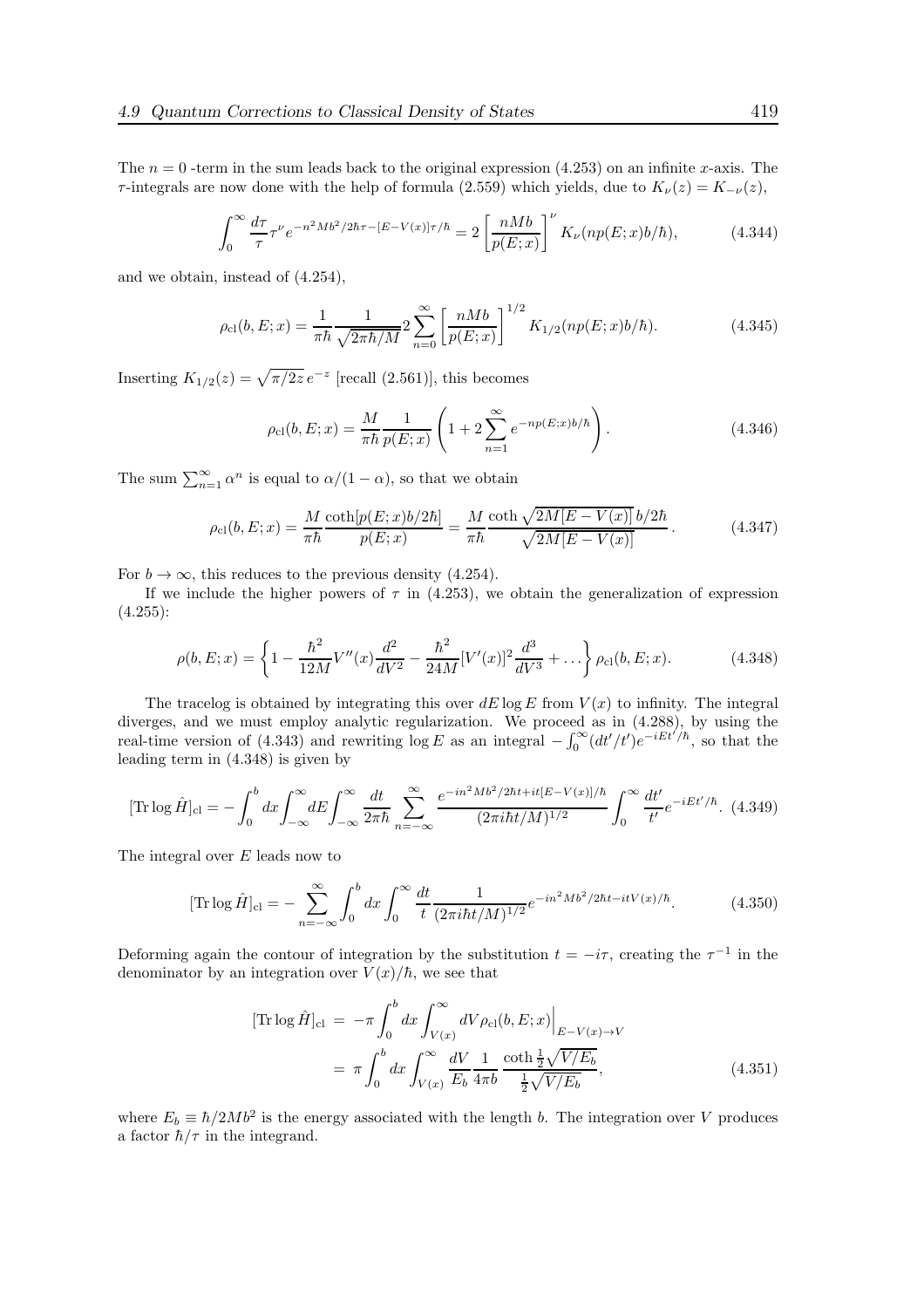Thus we obtain

Tr 
$$
\log \hat{H} = \int_0^b dx \left\{ 1 + \frac{\hbar^2}{24M} [V'(x)]^2 \frac{d^3}{dV^3} + \dots \right\} \frac{2}{b} \log \left\{ 2 \sinh \left[ \frac{1}{2} \sqrt{\frac{V(x)}{E_b}} \right] \right\}.
$$
 (4.352)

For  $M = \hbar^2/2$ , this give us the finite-b correction to formula (4.314). Replacing x by the Euclidean time  $\tau$ , b by  $\hbar\beta$ , and  $V(x)$  by the time-dependent square frequency  $\omega^2(\tau)$ , we obtain the gradient expansion

$$
\operatorname{Tr}\log[-\partial_{\tau}^{2}+\omega^{2}(\tau)]=\int_{0}^{\hbar\beta}d\tau\left\{1+\frac{[\partial_{\tau}\omega^{2}(\tau)]^{2}}{12}\partial_{\omega^{2}}^{3}+\dots\right\}\frac{2}{\hbar\beta}\log\bigg[2\sinh\frac{\hbar\beta\omega(\tau)}{2}\bigg].\tag{4.353}
$$

## 4.9.6 Quantum Corrections to Bohr-Sommerfeld Approximation

The expansion (4.315) can be used to obtain a higher-order expansion of the density of states  $\rho(E)$ , thereby extending Eq.  $(4.257)$ . For this we recall Eq.  $(1.595)$  according to which we can calculate the exact density of states from the formula

$$
\rho(E) = -\frac{1}{\pi} \partial_E \operatorname{Im} \operatorname{Tr} \log \left\{ -\partial_x^2 + \left[ V(x) - E \right] \right\}.
$$
\n(4.354)

Integrating this over the energy yields, according to Eq. (1.596), the number of states times  $\pi$ , and thus the simple exact quantization condition for a nondegenerate one-dimensional system:

$$
-\text{Im Tr} \log \left\{-\partial_x^2 + [V(x) - E]\right\} = \pi (n + 1/2). \tag{4.355}
$$

By comparison with Eq. (4.209) we may define a fullly quantum corrected version of the classical eikonal:

$$
S_{\rm qc}(E) = -2\hbar \operatorname{Im} \, \operatorname{Tr} \log \left\{ -\partial_x^2 + [V(x) - E] \right\}.
$$
 (4.356)

The semiclassical expansion of this can be obtained from our earlier result (4.315) by replacing  $V(x) \to V(x) - E$ , so that  $\sqrt{V(x)} \to -i\sqrt{E - V(x)}$ , yielding

$$
S_{\rm qc}(E) = 2 \int dx \sqrt{E - V(x)} \left\{ 1 + \hbar^2 \left[ \frac{5V'^2}{32(E - V)^3} + \frac{V''}{8(E - V)^2} \right] - \hbar^4 \left[ \frac{1105V'^4}{2048(E - V)^6} + \frac{221V'^2V''}{256(E - V)^5} + \frac{19V''^2}{128(E - V)^4} + \frac{7V'V^{(3)}}{32(E - V)^4} + \frac{V^{(4)}}{32(E - V)^3} + \dots \right] \right\}.
$$
 (4.357)

The first term in the expansion corresponds to the Bohr-Sommerfeld approximation (4.27), the remaining ones yield the quantum corrections. The integrand agrees, of course, with the WKB expansion of the eikonal (4.14) after inserting the expansion terms  $S_0, S_1, \ldots$ , obtained by integrating the relations (4.20) over the functions  $q_0(x), q_1(x), \ldots$  of Eq. (4.18).

Using Eq. (4.354) we obtain from  $S_{\text{qc}}(E)$  the density of states

$$
\rho(E) = \frac{1}{2\pi\hbar} S_{\text{qc}}(E) = \frac{1}{2\pi\hbar} \int dx \frac{1}{\sqrt{E - V}} \left\{ 1 - \hbar^2 \left[ \frac{25 V'^2}{32 (E - V)^3} + \frac{3 V''}{8 (E - V)^2} \right] + \hbar^3 \left[ \frac{12155 V'^4}{2048 (E - V)^6} + \frac{1989 V'^2 V''}{256 (E - V)^5} + \frac{133 V''^2}{128 (E - V)^4} + \frac{49 V' V^{(3)}}{32 (E - V)^4} + \frac{5 V^{(4)}}{32 (E - V)^3} \right] \right\}.
$$
(4.358)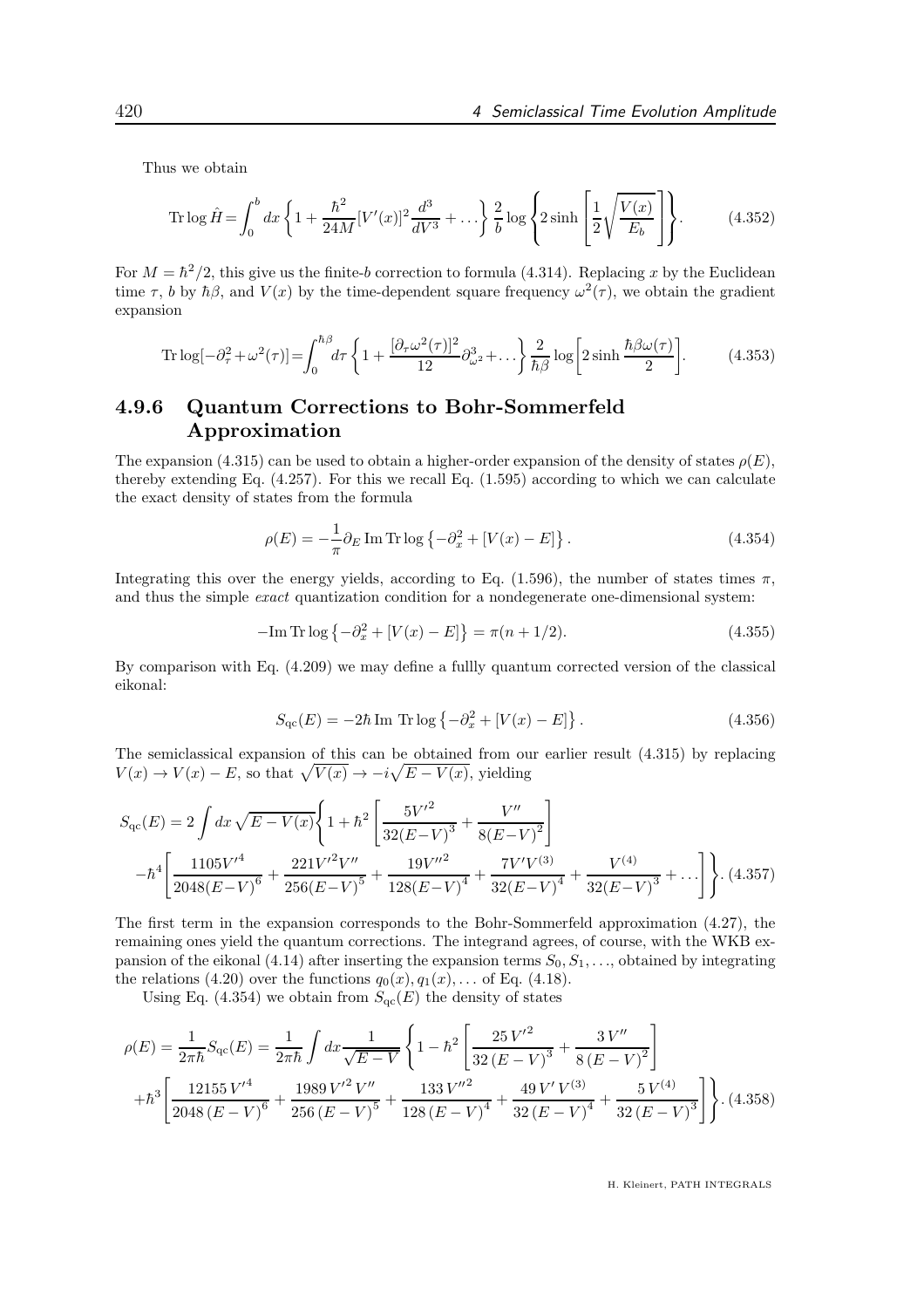Let us calculate the quantum corrections to the semiclassical energies for a purely quartic potential  $V(x) = gx^4/4$ , where the integral over the first term in (4.357) between the turning points  $\pm x_E = \pm (4E/g)^{1/4}$  gave the Bohr-Sommerfeld approximation (4.33). The integrals of the higher terms in  $(4.357)$  are divergent, but can be calculated in analytically regularized form using once more the integral formula (4.34). This extends the Bohr-Sommerfeld equation  $\nu(E) = n + 1/2$ to the exact equation  $N(E) \equiv S_{\text{qc}}/2\pi\hbar = n + 1/2$  [recall (1.596)]. If we express  $N(E)$  in terms of  $\nu(E)$  defined in Eq. (4.33) rather than E, we obtain the expansion

$$
N(\nu) = \nu - \frac{1}{12\pi\nu} + \frac{11\pi^2}{10368\Gamma^8(\frac{3}{4})\nu^3} + \frac{4697\pi}{1866240\Gamma^8(\frac{3}{4})\nu^5} - \frac{390065\pi^4}{501645312\Gamma^{16}(\frac{3}{4})\nu^7} - \frac{53352893\pi^3}{7739670528\Gamma^{16}(\frac{3}{4})\nu^9} + \dots = n + 1/2.
$$
 (4.359)

The function is plotted in Fig. 4.359 for increasing orders in y. Given a solution  $\nu^{(n)}$  of this equation, we obtain the energy  $E^{(n)}$  from Eq. (4.35) with

$$
\kappa^{(n)} = \left[\nu^{(n)} 3\Gamma(3/2)^2 / 2\sqrt{\pi}\right]^{4/3}.\tag{4.360}
$$

For large n, where  $\nu^{(n)} \to n$ , we recover the Bohr-Sommerfeld result (4.36). We can invert the



**Figure 4.1** Determination of energy eigenvalues  $E^{(n)}$  for purely quartic potential  $gx^4/4$ in semiclassical expansion. The intersections of  $N(\nu)$  with the horizontal lines yield  $\nu^{(n)}$ , from which  $E^{(n)}$  is obtained via Eqs. (4.360) and (4.35). The increasing dash lengths show the expansions of  $N(\nu)$  to increasing orders in  $\nu$ . For the ground state with  $n = 0$ , the expansion is too divergent to give improvements to the lowest approximation without resumming the series; Right: Comparison between exact and semiclassical energies. The plot is for  $\log[E^{(n)}/E_{BS}^{(n)}-1]$ .

series (4.359) and obtain

$$
\nu^{(n)} = (n + \frac{1}{2}) \left[ 1 + \frac{0.026525823}{(n + \frac{1}{2})^2} - \frac{0.002762954}{(n + \frac{1}{2})^4} - \frac{0.001299177}{(n + \frac{1}{2})^6} + \frac{0.003140091}{(n + \frac{1}{2})^8} + \frac{0.007594497}{(n + \frac{1}{2})^{10}} + \dots \right].
$$
\n(4.361)

The results are compared with the exact ones in Table 4.1, which approach rapidly the Bohr-Sommerfeld limit 0.688 253 702 . . . The approach is illustrated in the right-hand part of Fig. 4.1 where  $\log[\nu^{(n)}/(n+\frac{1}{2})^{4/3}-1] = \log[E^{(n)}/E_{BS}^{(n)}-1]$  is plotted once for the exact values and once for the semiclassical expansion in Fig. 4.1. The second excited states is very well represented by the series. Although the series is only asymptotic, the results for higher  $n$  are excellent. For a detailed study of the convergence properties of the semiclassical expansion see Ref. [5].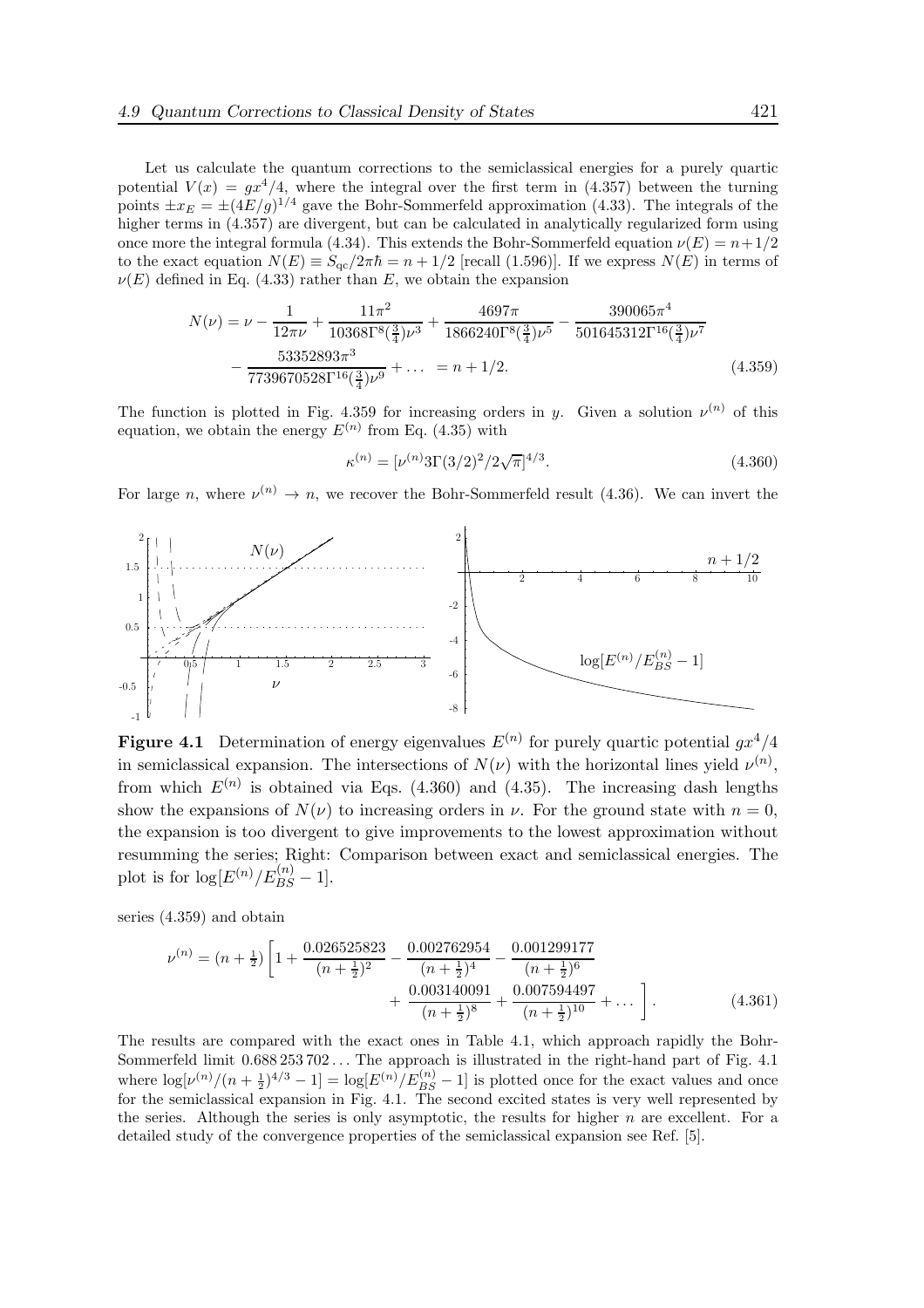**Table 4.1** Particle energies in purely anharmonic potential  $qx^4/4$  for  $n = 0, 2, 4, 6, 8, 10$ .

| $n_{\rm}$      | $(g\hbar/4M^2)^2$<br>$E^{(n)}$ | $(n+1/2)$                 |
|----------------|--------------------------------|---------------------------|
|                | 0.667 986 259 155 777 108 3    | 0.841 609 948 950 895 526 |
| $\overline{2}$ | 4.696 795 386 863 646 196 2    | 0.692125685914981314      |
|                | 10.244 308 455 438 771 076 0   | 0.689 449 772 359 340 765 |
| 6              | 16.711 890 073 897 950 947 1   | 0.688 828 486 600 234 466 |
| 8              | 23.889 993 634 572 505 935 5   | 0.688 590 146 947 993 676 |
| 10             | 31.659 456 477 221 552 442 8   | 0.688 474 290 179 981 433 |

Having obtained the quantum-corrected eikonal  $S_{\text{qc}}(E)$  we can write down a quantum-corrected partition function replacing the classical eikonal  $S(E)$  in Eq. (4.236):

$$
Z_{\rm qc}(E) = t_{\rm qc}(E) \frac{1}{P_{\rm qc}(1)^{1/2}} \frac{e^{iS_{\rm qc}(E) - i\pi\nu/2}}{1 - e^{iS_{\rm qc}(E) - i\pi\nu/2}}.
$$
(4.362)

where  $t_{\rm qc}(E) \equiv S'_{\rm qc}(E)$  [compare (4.198)], and  $P_{\rm qc}(1)^{1/2}$  is the quantum-corrected determinant (4.234) whose calculation will require extra work.

## 4.10 Thomas-Fermi Model of Neutral Atoms

The density of states calculated in the last section forms the basis for the Thomas-Fermi model of neutral atoms. If an atom has a large nuclear charge Z, most of the electrons move in orbits with large quantum numbers. For  $Z \to \infty$ , we expect them to be described by semiclassical limiting formulas, which for decreasing values of Z require quantum corrections. The largest quantum correction is expected for electrons near the nucleus which must be calculated separately.

#### 4.10.1 Semiclassical Limit

Filling up all negative energy states with electrons of both spin directions produces some local particle density  $n(\mathbf{x})$ , which is easily calculated from the classical local density (4.217) over all negative energies, yielding the Thomas-Fermi density of states

$$
\rho_{\rm cl}^{(-)}(\mathbf{x}) = \int_{V(\mathbf{x})}^{0} dE \,\rho_{\rm cl}(E; \mathbf{x}) = \left(\frac{M}{2\pi\hbar^2}\right)^{D/2} \frac{1}{\Gamma(D/2+1)} [-V(\mathbf{x})]^{D/2}.
$$
 (4.363)

This expression can also be obtained directly from the phase space integral over the accessible free-particle energies. At each point x, the electrons occupy all levels up to a Fermi energy

$$
E_F = \frac{p_F(\mathbf{x})^2}{2M} + V(\mathbf{x}).\tag{4.364}
$$

The associated local Fermi momentum is equal to the local momentum function  $(4.215)$  at  $E = E_F$ :

$$
p_F(\mathbf{x}) = p(E_F; \mathbf{x}) = \sqrt{2M[E_F - V(\mathbf{x})]}.
$$
\n(4.365)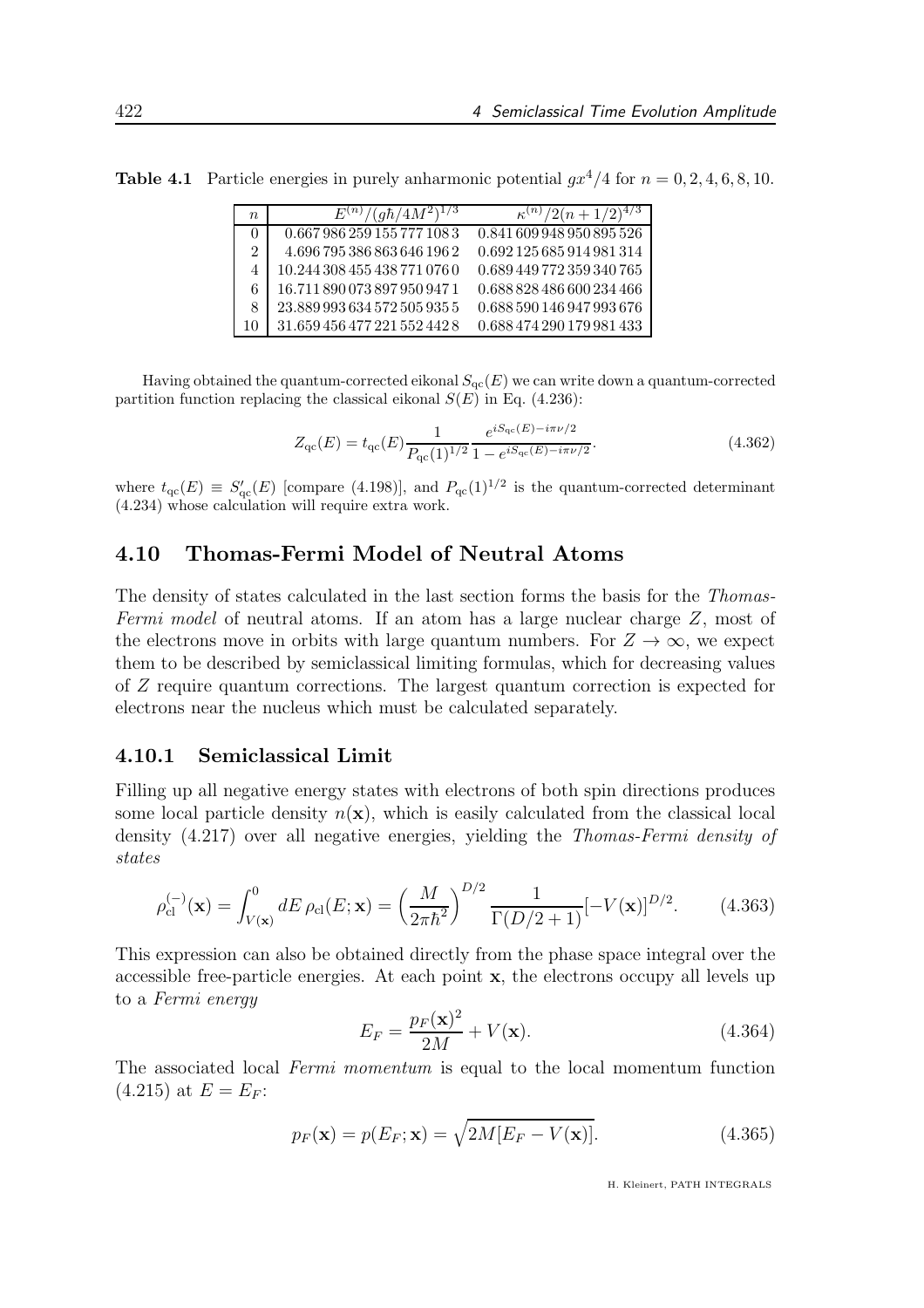The electrons fill up the entire Fermi sphere  $|\mathbf{p}| \leq p_F(\mathbf{x})$ :

$$
\rho_{\rm cl}^{(-)}(\mathbf{x}) = \int_{|\mathbf{p}| \le p_F(\mathbf{x})} \frac{d^D p}{(2\pi\hbar)^D} = \frac{1}{(2\pi\hbar)^D} S_D \int_0^{p_F(\mathbf{x})} dp \, p^{D-1} = \frac{1}{(2\pi\hbar)^D} \frac{2\pi^{D/2}}{\Gamma(D/2)} \frac{p_F^D(\mathbf{x})}{D}.
$$
\n(4.366)

For neutral atoms, the Fermi energy is zero and we recover the density (4.363).

By occupying each state of negative energy twice, we find the classical electron density

$$
n(\mathbf{x}) = 2\rho_{\rm cl}^{(-)}(\mathbf{x}).\tag{4.367}
$$

The potential energy density associated with the levels of negative energy is obviously

$$
E_{\text{pot TF}}^{(-)}(\mathbf{x}) = V(\mathbf{x})\rho_{\text{cl}}^{(-)}(\mathbf{x}) = -\left(\frac{M}{2\pi\hbar^2}\right)^{D/2} \frac{1}{\Gamma(D/2+1)} [-V(\mathbf{x})]^{D/2+1}.
$$
 (4.368)

To find the kinetic energy density we integrate

$$
E_{\text{kin TF}}^{(-)}(\mathbf{x}) = \int_{V(\mathbf{x})}^{0} dE \left[ E - V(\mathbf{x}) \right] \rho_{\text{cl}}(E; \mathbf{x})
$$
  
= 
$$
\frac{D/2}{D/2 + 1} \left( \frac{M}{2\pi \hbar^2} \right)^{D/2} \frac{1}{\Gamma(D/2 + 1)} [-V(\mathbf{x})]^{D/2 + 1}.
$$
 (4.369)

As in the case of the density of states (4.366), this expression can be obtained directly from the phase space integral over the free-particle energies

$$
E_{\text{kin TF}}^{(-)}(\mathbf{x}) = \int_{|\mathbf{p}| \le p_F(\mathbf{x})} \frac{d^D p}{(2\pi\hbar)^D} \frac{p^2}{2M}.
$$
 (4.370)

Performing the momentum integral on the right-hand side yields the energy density

$$
E_{\text{kin TF}}^{(-)}(\mathbf{x}) = \frac{1}{(2\pi\hbar)^D} S_D \frac{1}{2M} \int_0^{p_F(\mathbf{x})} dp \, p^{D+1} = \frac{1}{(2\pi\hbar)^D} \frac{S_D}{D+2} \frac{p_F^{D+2}(\mathbf{x})}{2M}, \tag{4.371}
$$

in agreement with (4.369). The sum of the two is the Thomas-Fermi energy density

$$
E_{\rm TF}^{(-)}(\mathbf{x}) = \int_{V(\mathbf{x})}^{0} dE E \rho_{\rm cl}(E; \mathbf{x})
$$
  
= 
$$
-\frac{1}{D/2+1} \left(\frac{M}{2\pi\hbar^2}\right)^{D/2} \frac{1}{\Gamma(D/2+1)} [-V(\mathbf{x})]^{D/2+1}.
$$
 (4.372)

The three energies are related by

$$
E_{\rm TF}^{(-)}(\mathbf{x}) = -\frac{1}{D/2} E_{\rm kin\,TF}^{(-)}(\mathbf{x}) = \frac{1}{D/2 + 1} E_{\rm pot\,TF}^{(-)}(\mathbf{x}).
$$
\n(4.373)

Note that the Thomas-Fermi model can also be applied to ions.<sup>14</sup> Then the energy levels are filled up to a nonzero Fermi energy  $E_F$ , so that the density of

<sup>&</sup>lt;sup>14</sup>H.J. Brudner and S. Borowitz, Phys. Rev.  $120$ ,  $2054$  (1960).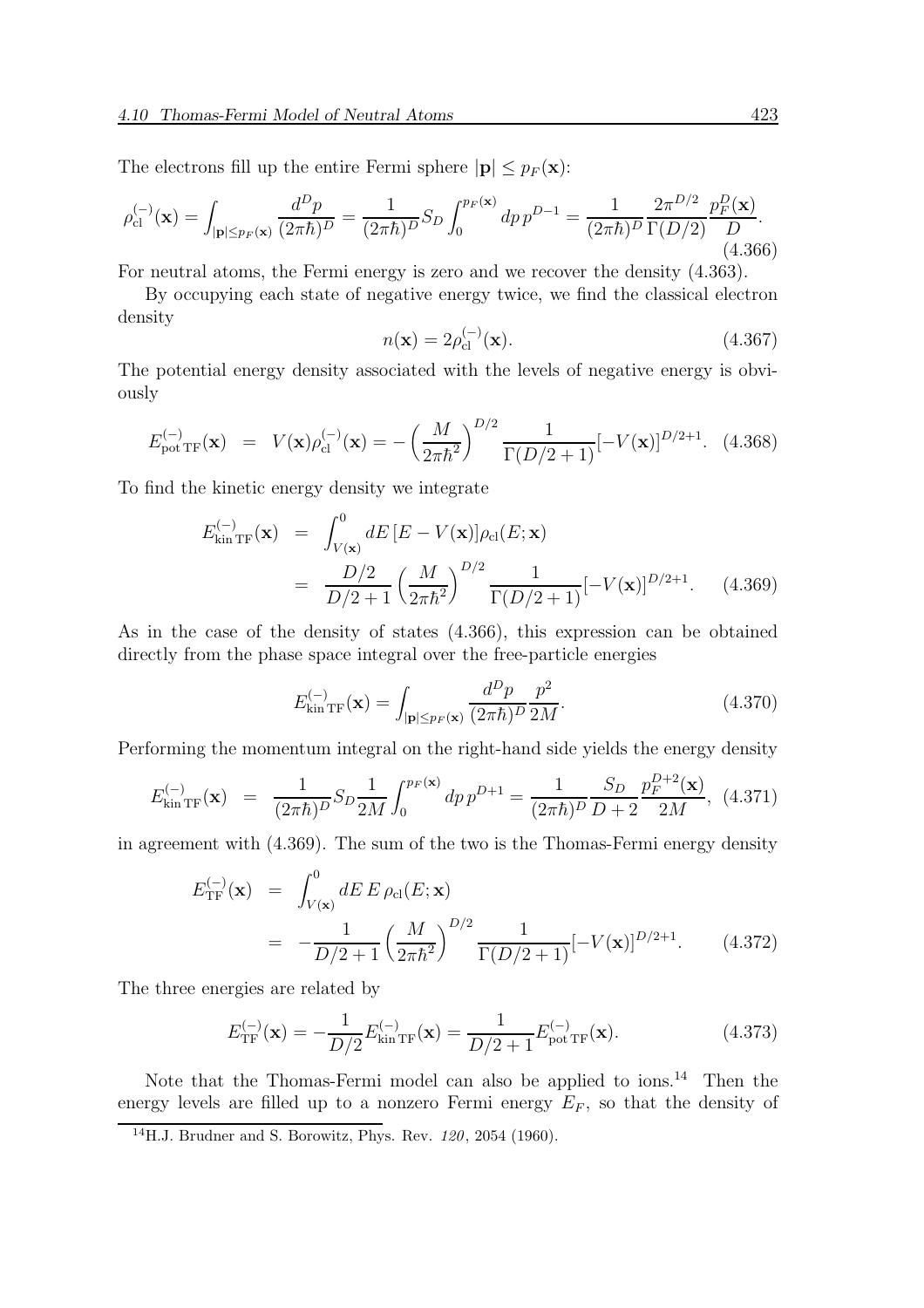states (4.363) and the kinetic energy (4.369) have  $-V$  replaced by  $E_F - V$ . This follows immediately from the representations (4.366) and (4.370) where the righthand sides depend only on  $p_F(\mathbf{x}) = \sqrt{2M[E_F - V(\mathbf{x})]}$ . In the potential energy (4.368), the expression  $(-V)^{D/2+1}$  is replaced by  $(-V)(E_F - V)^{D/2}$ , whereas in the Thomas-Fermi energy density (4.372) it becomes  $(1 - E_F \partial / E_F)(E_F - V)^{D/2+1}$ .

#### 4.10.2 Self-Consistent Field Equation

The total electrostatic potential energy  $V(\mathbf{x})$  caused by the combined charges of the nucleus and the electron cloud is found by solving the Poisson equation

$$
\nabla^2 V(\mathbf{x}) = 4\pi e^2 [Z\delta^{(3)}(\mathbf{x}) - n(\mathbf{x})] \equiv 4\pi e^2 [n_C(\mathbf{x}) - n(\mathbf{x})]. \tag{4.374}
$$

The nucleus is treated as a point charge which by itself gives rise to the Coulomb potential

$$
V_{\rm C}(\mathbf{x}) = -\frac{Ze^2}{r}.\tag{4.375}
$$

Recall that in these units  $e^2 = \alpha \hbar c$ , where  $\alpha$  is the dimensionless fine-structure constant (1.505). A single electron near the ground state of this potential has orbits with diameters of the order  $na_H/Z$ , where n is the principal quantum number and  $a_H$  the Bohr radius of the hydrogen atom, which will be discussed in detail in Chapter 13. The latter is expressed in terms of the electron charge  $e$  and mass M as

$$
a_H = \frac{\hbar^2}{Me^2} = \frac{1}{\alpha} \lambda_M^{\text{C}}.
$$
\n(4.376)

This equation implies that  $a_H$  is about 137 times larger than the Compton wavelength of the electron

$$
\lambda_M^{\rm C} \equiv \hbar / Mc \approx 3.861\,593\,23 \times 10^{-13} \,\text{cm}.
$$
\n(4.377)

It is convenient to describe the screening effect of the electron cloud upon the Coulomb potential (4.375) by a multiplicative dimensionless function  $f(\mathbf{x})$ . Restricting our attention to the ground state, which is rotationally symmetric, we shall write the solution of the Poisson equation (4.374) as

$$
V(\mathbf{x}) = -\frac{Ze^2}{r}f(r). \tag{4.378}
$$

At the origin the function  $f(r)$  is normalized to unity,

$$
f(0) = 1,\t(4.379)
$$

to ensure that the nuclear charge is not changed by the electrons.

It is useful to introduce a length scale of the electron cloud

$$
a_{\rm TF} = \frac{1}{e^2 Z^{1/3}} \frac{2\pi \hbar^2}{M} \left[ \frac{\Gamma(5/2)}{2 \cdot 4\pi} \right]^{2/3} = \frac{1}{2} \left( \frac{3\pi}{4} \right)^{2/3} \frac{a_H}{Z^{1/3}} \approx 0.8853 \frac{a_H}{Z^{1/3}},\tag{4.380}
$$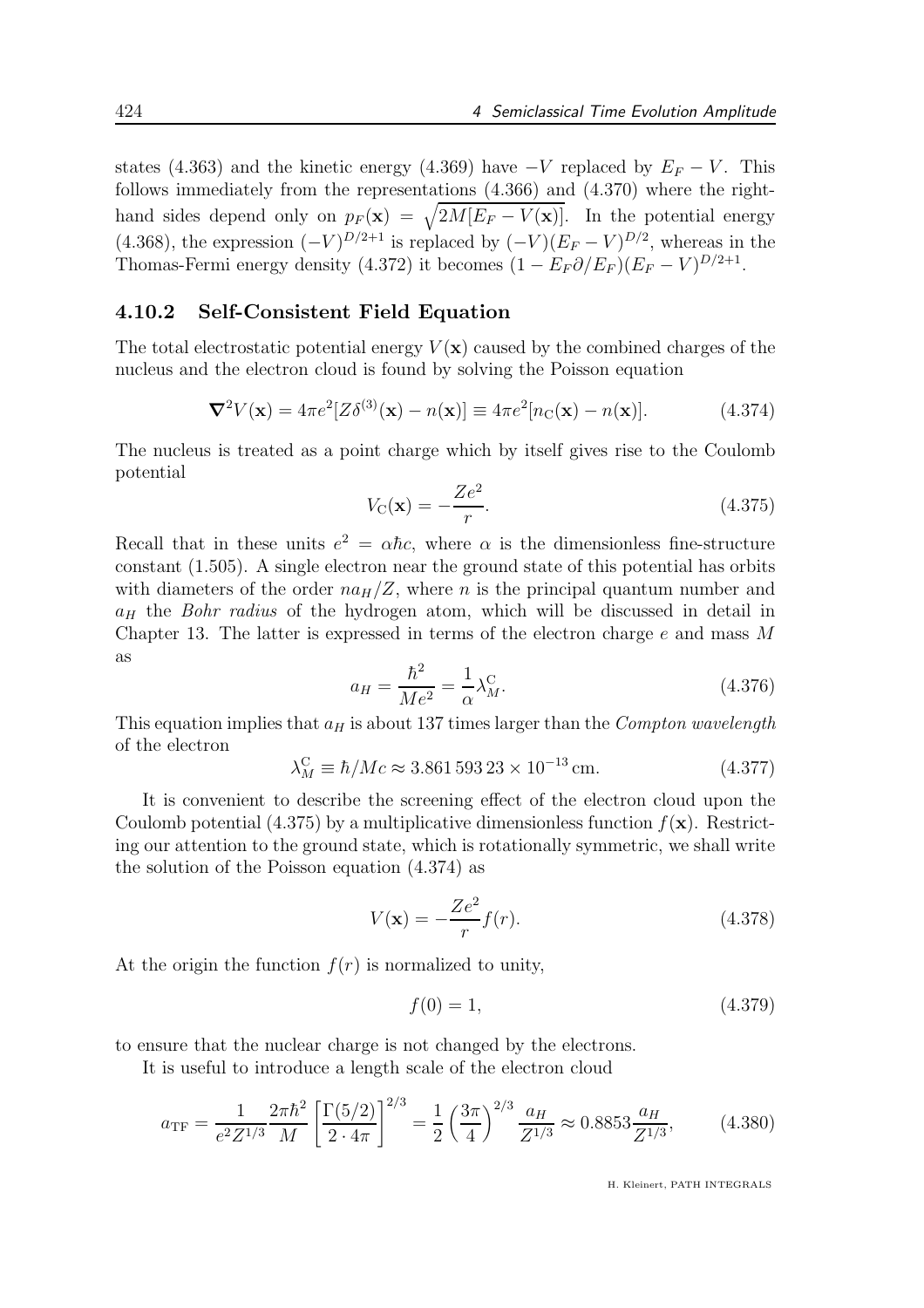which is larger than the smallest orbit  $a_H/Z$  by roughly a factor  $Z^{2/3}$ . All length scales will now be specified in units of  $a_{\text{TF}}$ , i.e., we set

$$
r = a_{\rm TF} \xi. \tag{4.381}
$$

In these units, the electron density (4.367) becomes simply

$$
n(\mathbf{x}) = -\frac{\left(2Ze^2M\right)^{3/2}}{3\pi^2\hbar^3} \left[\frac{f(\xi)}{a_{\rm TF}\xi}\right]^{3/2} = \frac{Z}{4\pi a_{\rm TF}^3} \left[\frac{f(\xi)}{\xi}\right]^{3/2}.\tag{4.382}
$$

The left-hand side of the Poisson equation (4.374) reads

$$
\nabla^2 V(\mathbf{x}) = \frac{1}{r} \frac{d}{dr^2} r V(\mathbf{x}) = -\frac{Ze^2}{a_{\rm TF}^3} \frac{1}{\xi} f''(\xi),\tag{4.383}
$$

so that we obtain the self-consistent Thomas-Fermi equation

$$
f''(\xi) = \frac{1}{\sqrt{\xi}} f^{3/2}(\xi), \qquad \xi > 0.
$$
 (4.384)

This equation ensures that the volume integral over the above electron density is equal to Z. The condition  $\xi > 0$  excludes the nuclear charge from the equation, whose correct magnitude is incorporated by the initial condition (4.379).



**Figure 4.2** Solution for screening function  $f(\xi)$  in Thomas-Fermi model.

The differential equation (4.384) is solved numerically by the function shown in Fig. 4.2. Near the origin, it starts out like

$$
f(\xi) = 1 - s\xi + \dots \,,\tag{4.385}
$$

with a slope

$$
s \approx 1.58807.\tag{4.386}
$$

The higher powers of the expansion can be calculated recursively as shown in Appendix 4C. The are, however, useless for an evaluation of the function since the expansion is divergent. A technique for evaluating such expansions will be developed in Chapter 5.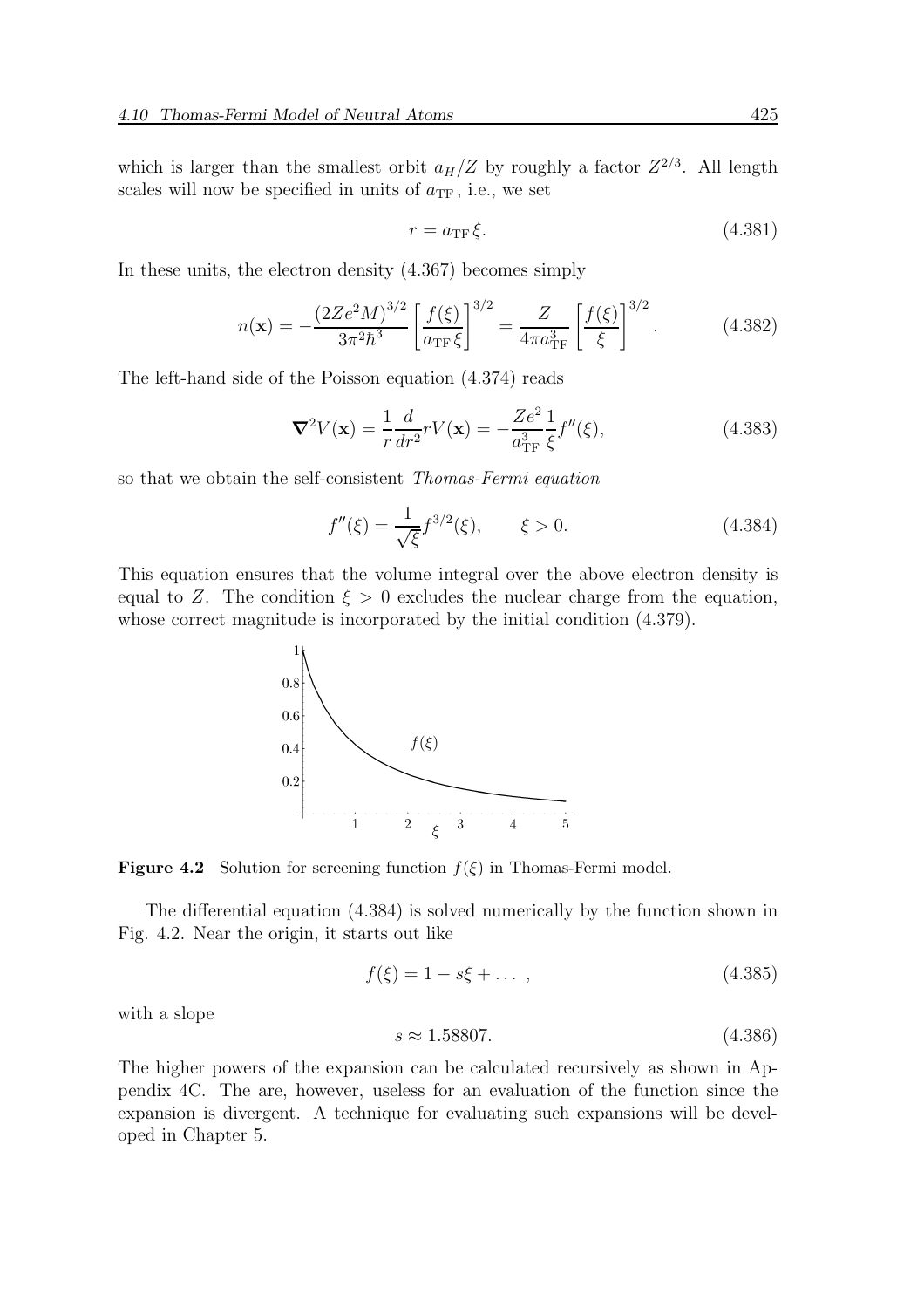For large  $\xi$ , the function goes to zero like

$$
f(\xi) \approx \frac{144}{\xi^3}.\tag{4.387}
$$

This power falloff is a weakness of the model since the true screened potential should fall off exponentially fast. The right-hand side by itself happens to be an exact solution of (4.384), but does not satisfy the desired boundary condition  $f(0) = 1$ .

#### 4.10.3 Energy Functional of Thomas-Fermi Atom

Let us derive an energy functional whose functional extremization yields the Thomas-Fermi equation (4.384). First, there is the kinetic energy of the spin-up and spin-down electrons in a potential  $V(\mathbf{x})$ . It is given by the volume integral over twice the Thomas-Fermi expression (4.369):

$$
E_{\rm kin}^{(-)} = 2\frac{3}{5} \left(\frac{M}{2\pi\hbar^2}\right)^{3/2} \frac{1}{\Gamma(5/2)} \int d^3x \left[-V(\mathbf{x})\right]^{5/2}.
$$
 (4.388)

This can be expressed in terms of the electron density (4.367) as

$$
E_{\rm kin}^{(-)} = \frac{3}{5} \kappa \int d^3 x \, n^{5/3}(\mathbf{x}),\tag{4.389}
$$

where

$$
\kappa \equiv \frac{\hbar}{2M} \left(3\pi^2\right)^{2/3}.\tag{4.390}
$$

The potential energy

$$
E_{\rm pot}^{(-)} = \int d^3x \, V(\mathbf{x}) n(\mathbf{x}) \tag{4.391}
$$

is related to  $E_{\text{kin}}^{(-)}$  via relation (4.373) as

$$
E_{\rm pot}^{(-)} = -\frac{5}{3} E_{\rm kin}^{(-)},\tag{4.392}
$$

and the total electron energy in the potential  $V(\mathbf{x})$  is

$$
E_{\rm e}^{(-)} = E_{\rm kin}^{(-)} + E_{\rm pot}^{(-)} = \frac{2}{5} E_{\rm pot}^{(-)}.
$$
\n(4.393)

We now observe that if we consider the energy as a functional of an *arbitrary* density  $n(\mathbf{x}),$ 

$$
E_{\mathbf{e}}^{(-)} = \mathcal{E}_{\mathbf{e}}[n] \equiv \frac{3}{5} \kappa \int d^3 x \, n^{5/3}(\mathbf{x}) + \int d^3 x \, V(\mathbf{x}) n(\mathbf{x}), \tag{4.394}
$$

the physical particle density (4.367) constitutes a minimum of the functional, which satisfies  $\kappa n^{2/3}(\mathbf{x}) = -V(\mathbf{x})$ . In the Thomas-Fermi atom,  $V(\mathbf{x})$  on the right-hand side of (4.394) is, of course, the nuclear Coulomb potential, i.e.,

$$
E_{\text{pot}}^{(-)} = E_{\text{C}}^{(-)} \equiv \int d^3x \, V_{\text{C}}(\mathbf{x}) \, n(\mathbf{x}). \tag{4.395}
$$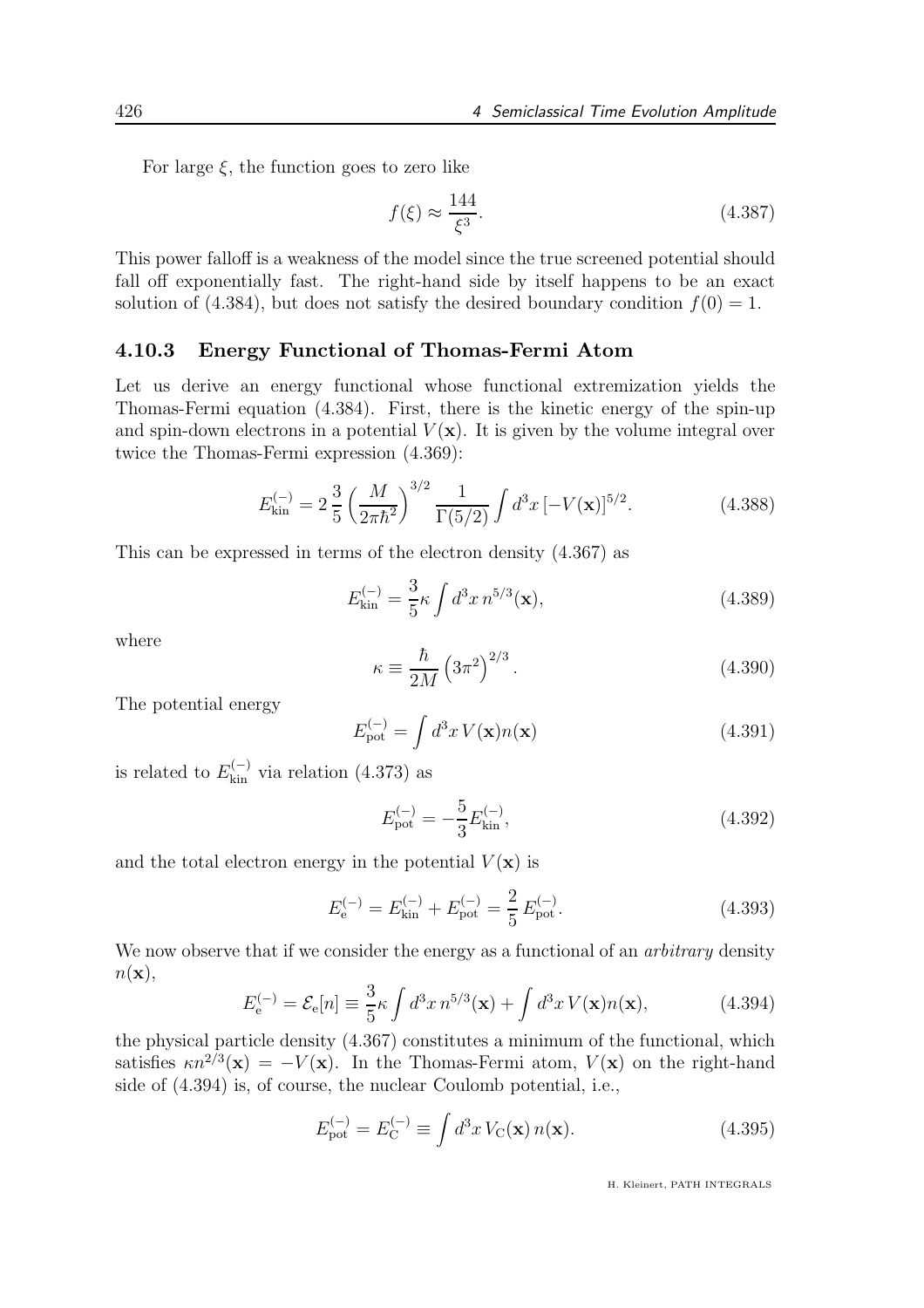The energy  $E_{e}^{(-)}$  has to be supplemented by the energy due to the Coulomb repulsion between the electrons

$$
E_{\text{ee}}^{(-)} = \mathcal{E}_{\text{ee}}[n] = \frac{e^2}{2} \int d^3x d^3x' \, n(\mathbf{x}) \frac{1}{|\mathbf{x} - \mathbf{x}'|} n(\mathbf{x}'). \tag{4.396}
$$

The physical energy density should now be obtained from the minimum of the combined energy functional

$$
\mathcal{E}_{\text{tot}}[n] = \frac{3}{5} \kappa \int d^3 x \, n^{5/3}(\mathbf{x}) + \int d^3 x \, V_{\text{C}}(\mathbf{x}) \, n(\mathbf{x}) + \frac{e^2}{2} \int d^3 x \, d^3 x' \, n(\mathbf{x}) \frac{1}{|\mathbf{x} - \mathbf{x}'|} n(\mathbf{x}'). \tag{4.397}
$$

Since we are not very familiar with extremizing nonlocal functionals, it will be convenient to turn this into a local functional. This is done as follows. We introduce an auxiliary local field  $\varphi(\mathbf{x})$  and rewrite the interaction term as

$$
\mathcal{E}_{ee}[n,\varphi] = \mathcal{E}_{\varphi}[n,\varphi] - \mathcal{E}_{\varphi\varphi}[\varphi] \equiv \int d^3x \,\varphi(\mathbf{x})n(\mathbf{x}) - \frac{1}{8\pi e^2} \int d^3x \,\nabla\varphi(\mathbf{x})\nabla\varphi(\mathbf{x}). \tag{4.398}
$$

Extremizing this in  $\varphi(\mathbf{x})$ , under the assumption of a vanishing  $\varphi(\mathbf{x})$  at spatial infinity, yields the electric potential of the electron cloud

$$
\nabla^2 \varphi(\mathbf{x}) = -4\pi e^2 n(\mathbf{x}),\tag{4.399}
$$

which is the same as  $(4.374)$ , but without the nuclear point charge at the origin. Inserting this into (4.398) we reobtain precisely to the repulsive electron-electron interaction energy (4.396).

Replacing the last term in (4.397) by the functional (4.398), we obtain a total energy functional  $\mathcal{E}_{\text{tot}}[n, \varphi]$ , for which it is easy to find the extremum with respect to  $n(\mathbf{x})$ . This lies at

$$
\kappa n^{2/3}(\mathbf{x}) = -V(\mathbf{x}),\tag{4.400}
$$

where

$$
V(\mathbf{x}) = V_{\mathcal{C}}(\mathbf{x}) + \varphi(\mathbf{x})
$$
\n(4.401)

is the combined Thomas-Fermi potential of the nucleus and the electron cloud solving the Poisson equation (4.374).

If the extremal density (4.400) is inserted into the total energy functional  $\mathcal{E}_{\text{tot}}[n,\varphi]$ , we may use the relation (4.392) to derive the following functional of  $\varphi(\mathbf{x})$ :

$$
\mathcal{E}_{\text{tot}}[\varphi] = -\frac{2}{5} \int d^3x \, V(\mathbf{x}) n(\mathbf{x}) + \frac{1}{8\pi e^2} \int d^3x \, \varphi(\mathbf{x}) \nabla^2 \varphi(\mathbf{x}). \tag{4.402}
$$

When extremizing this expression with respect to  $\varphi(\mathbf{x})$  we must remember that  $V(\mathbf{x}) = V_{\mathcal{C}}(\mathbf{x}) + \varphi(\mathbf{x})$  is also present in  $n(\mathbf{x})$  with a power 3/2. The extremum lies therefore again at a field satisfying the Poisson equation (4.399).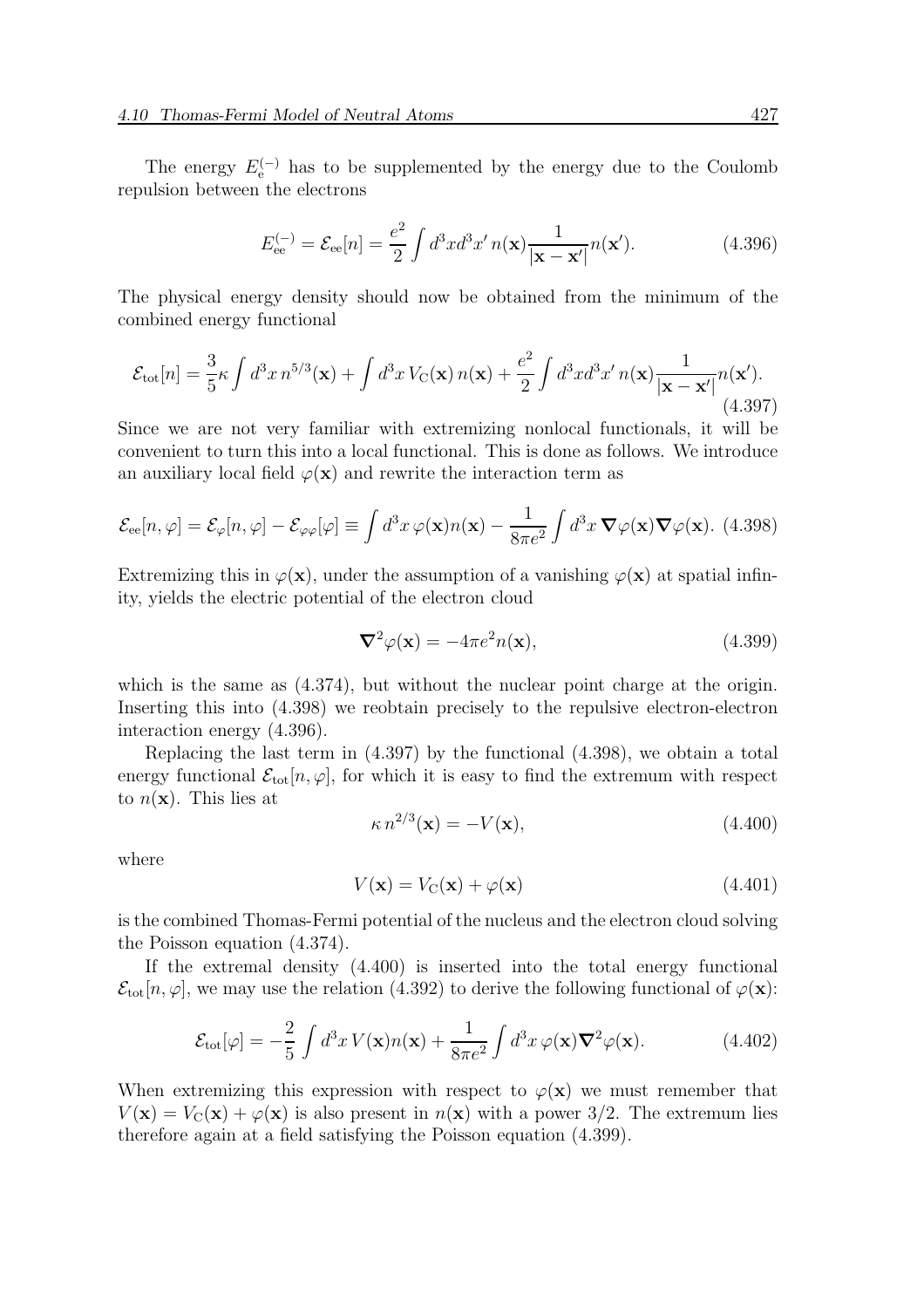### 4.10.4 Calculation of Energies

We now proceed to calculate explicitly the energies occuring in Eq. (4.402). They turn out to depend only on the slope of the screening function  $f(\xi)$  at the origin. Consider first  $E_{\text{pot}}^{(-)}$ . The common prefactor appearing in all energy expressions can be expressed in terms of the Thomas-Fermi length scale  $a_{\text{TF}}$  of Eq. (4.380) as

$$
2\frac{M^{3/2}}{(2\pi\hbar)^{3/2}}\frac{4\pi}{\Gamma(5/2)}e^3 = \frac{Z^{-1/2}}{a_{\rm TF}^{3/2}}.\tag{4.403}
$$

We therefore obtain the simple energy integral involving the screening function  $f(\xi)$ :

$$
E_{\rm pot}^{(-)} = -\frac{Z^2 e^2}{a} \int_0^\infty d\xi \frac{1}{\sqrt{\xi}} f^{5/2}(\xi). \tag{4.404}
$$

The interaction energy between the electrons at the extremal  $\varphi(\mathbf{x})$  satisfying (4.399) becomes simply

$$
E_{\text{ee}}^{(-)} = \frac{1}{2} \int d^3 x \, n(\mathbf{x}) \varphi(\mathbf{x}), \tag{4.405}
$$

which can be rewritten as

$$
E_{\text{ee}}^{(-)} = \frac{1}{2} \int d^3 x \, n(\mathbf{x}) [V(\mathbf{x}) - V_{\text{C}}(\mathbf{x})] = \frac{1}{2} E_{\text{pot}}^{(-)} - \frac{1}{2} E_{\text{C}}^{(-)}.
$$
 (4.406)

Inserting this into (4.402) we find the alternative expression for the total energy

$$
E_{\rm tot}^{(-)} = \frac{2}{5} E_{\rm pot}^{(-)} - E_{\rm ee}^{(-)} = -\frac{1}{10} E_{\rm pot}^{(-)} + \frac{1}{2} E_{\rm C}^{(-)}.
$$
 (4.407)

The energy  $E_C^{(-)}$  of the electrons in the Coulomb potential is evaluated as follows. Replacing  $n(\mathbf{x})$  by  $-\nabla^2 \varphi(\mathbf{x})/4\pi e^2$ , we have, after two partial integrations with vanishing boundary terms and recalling (4.374),

$$
E_{\mathcal{C}}^{(-)} = -\frac{1}{4\pi e^2} \int d^3x \,\varphi(\mathbf{x}) \nabla^2 V_{\mathcal{C}}(\mathbf{x}) = -\int d^3x \,\varphi(\mathbf{x}) n_{\mathcal{C}}(\mathbf{x}). \tag{4.408}
$$

Now, since

$$
\varphi(\mathbf{x}) = V(\mathbf{x}) - V_C(\mathbf{x}) = -\frac{Ze^2}{r} [f(\xi) - 1], \quad n_C = Z\delta^{(3)}(\mathbf{x}),
$$
\n(4.409)

we see that the Coulomb energy  $E_C^{(-)}$  depends only on  $\varphi(0)$ , which can be expressed in terms of the negative slope (4.386) of the function  $f(\xi)$  as:

$$
\varphi(\mathbf{0}) = \frac{Ze^2}{a}s.\tag{4.410}
$$

Thus we obtain

$$
E_C^{(-)} = -\frac{Z^2 e^2}{a}s.\t\t(4.411)
$$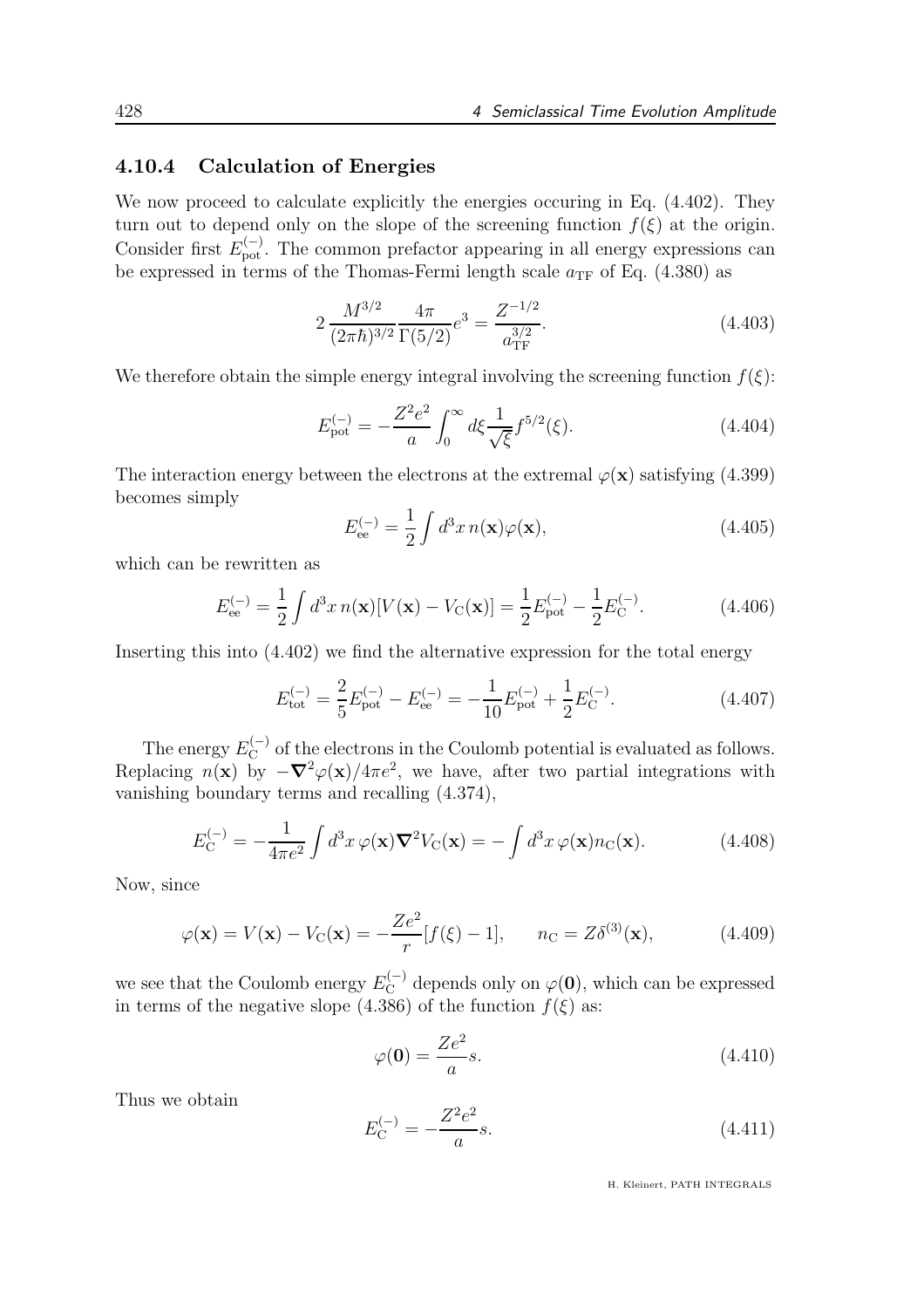We now turn to the integral associated with the potential energy in Eq.  $(4.404)$ :

$$
I[f] = \int_0^\infty d\xi \frac{1}{\sqrt{\xi}} f^{5/2}(\xi). \tag{4.412}
$$

By a trick it can again be expressed in terms of the slope parameter s. We express the energy functional (4.402) in terms of the screening function  $f(\xi)$  as

$$
\mathcal{E}_{\text{tot}}[\varphi] = -\frac{Z^2 e^2}{a_{\text{TF}}} \varepsilon[f],\tag{4.413}
$$

with the dimensionless functional

$$
\varepsilon[f] \equiv \frac{2}{5}I[f] + \frac{1}{2}J[f] = \int_0^\infty d\xi \left\{ \frac{2}{5} \frac{1}{\sqrt{\xi}} f^{5/2}(\xi) - \frac{1}{2} [f(\xi) - 1] f''(\xi) \right\}.
$$
 (4.414)

The second integral can also be rewritten as

$$
J[f] = \int_0^\infty d\xi \, [f'(\xi)]^2. \tag{4.415}
$$

This follows from a partial integration

$$
J[f] = -\int_0^\infty d\xi \left[ f(\xi) - 1 \right] f''(\xi) = \int_0^\infty d\xi \left[ f'(\xi) \right]^2 - \left[ f(\xi) - 1 \right] f'(\xi) \Big|_0^\infty, \tag{4.416}
$$

inserting the boundary condition  $f(\xi) - 1 = 0$  at  $\xi = 0$  and  $f'(\xi) = 0$  at  $\xi = \infty$ .

We easily verify that the Euler-Lagrange equation following from  $\varepsilon[f]$  is the Thomas-Fermi differential equation (4.384).

As a next step in calculating the integrals  $I$  and  $J$ , we make use of the fact that under a scaling transformation

$$
f(\xi) \to \bar{f}(\xi) = f(\lambda \xi), \tag{4.417}
$$

the functional  $\varepsilon[f]$  goes over into

$$
\varepsilon_{\lambda}[f] = \frac{2}{5}\lambda^{-1/2}I[f] + \frac{1}{2}\lambda J[f].\tag{4.418}
$$

This must be extremal at  $\lambda = 1$ , from which we deduce that for  $f(\xi)$  satisfying the differential equation (4.384):

$$
I[f] = \frac{5}{2}J[f].
$$
\n(4.419)

This relation permits us to express the integral J in terms of the slope of  $f(\xi)$  at the origin. For this we separate the two terms in  $(4.416)$ , and replace  $f''(\xi)$  via the Thomas-Fermi differential equation (4.384) to obtain

$$
J = -\int_0^\infty d\xi \, f(\xi) f''(\xi) + \int_0^\infty d\xi \, f''(\xi) = -\int_0^\infty d\xi \, \frac{1}{\sqrt{\xi}} f^{5/2}(\xi) - f'(0) = -I + s. \tag{4.420}
$$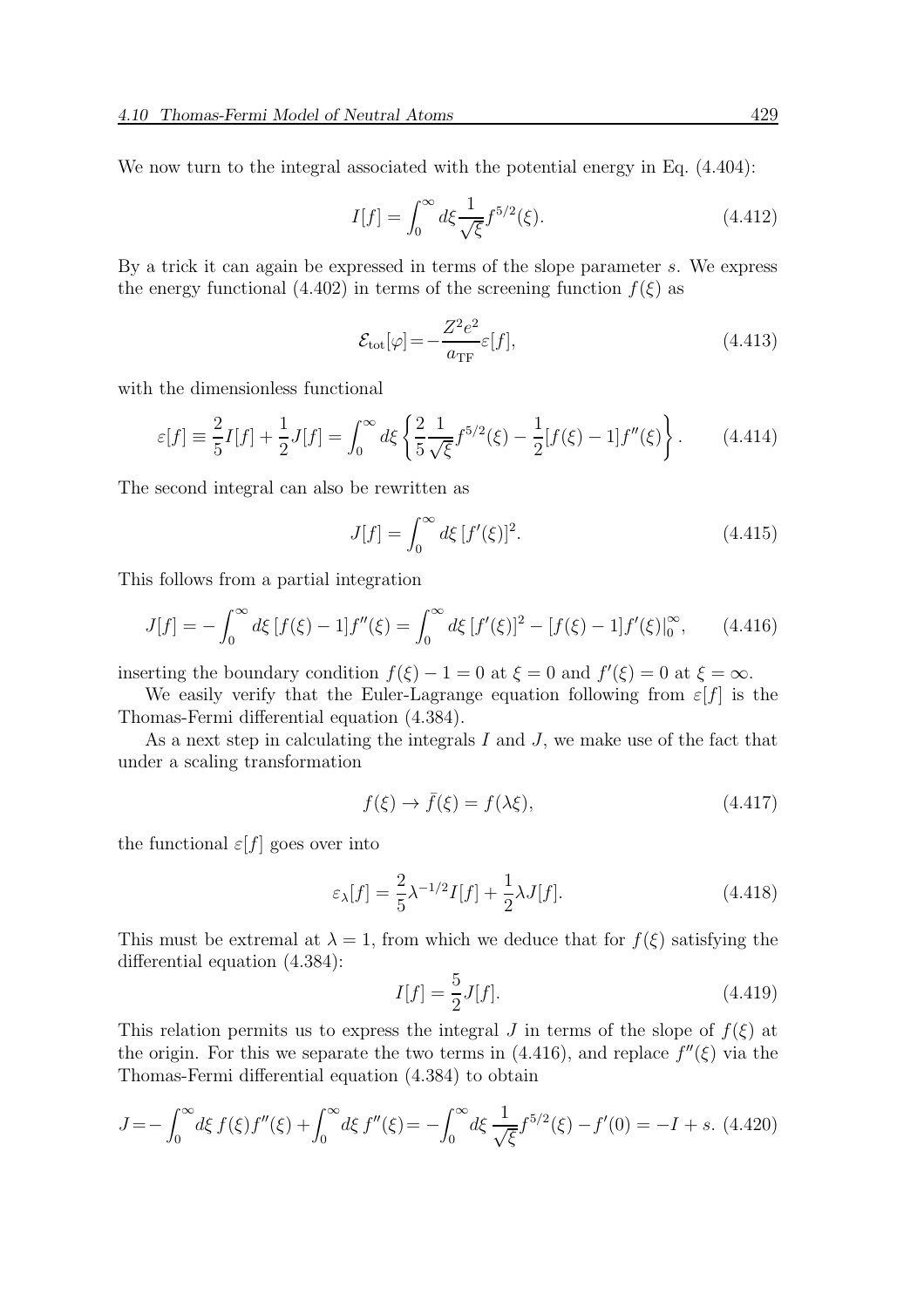Together with (4.419), this implies

$$
I = \frac{5}{7}s, \qquad J = \frac{2}{7}s. \tag{4.421}
$$

Thus we obtain for the various energies:

$$
E_{\text{kin}}^{(-)} = \frac{3}{5} \frac{Z^2 e^2}{a_{\text{TF}}} \frac{5}{7} s, \qquad E_{\text{pot}}^{(-)} = -\frac{Z^2 e^2}{a_{\text{TF}}} \frac{5}{7} s, \qquad E_{\text{e}}^{(-)} = -\frac{2}{5} \frac{Z^2 e^2}{a_{\text{TF}}} \frac{5}{7} s,
$$
\n
$$
E_{\text{C}}^{(-)} = -\frac{Z^2 e^2}{a_{\text{TF}}} s, \qquad E_{\text{ee}}^{(-)} = \frac{Z^2 e^2}{a_{\text{TF}}} \frac{1}{7} s,
$$
\n
$$
(4.422)
$$

and the total energy is

$$
E_{\text{tot}}^{(-)} = \frac{2}{5} E_{\text{pot}}^{(-)} - E_{\text{ee}}^{(-)} = -\frac{1}{10} E_{\text{pot}}^{(-)} + \frac{1}{2} E_{\text{C}}^{(-)} = -\frac{3}{7} \frac{Z^2 e^2}{a_{\text{TF}}} \, s \approx -0.7687 \, Z^{7/3} \frac{e^2}{a_H}.
$$
 (4.423)

The energy increases with the nuclear charge Z like  $Z^2/a_{\text{TF}} \propto Z^{7/3}$ .

At the extremum, we may express the energy functional  $\varepsilon[f]$  with the help of (4.420) as

$$
\bar{\varepsilon}[f] = -\frac{1}{10} \int_0^\infty d\xi \frac{1}{\sqrt{\xi}} f^{5/2}(\xi) - \frac{1}{2} f(0) f'(0), \tag{4.424}
$$

or in a form corresponding to (4.407):

$$
\bar{\bar{z}}[f] \equiv -\frac{1}{10}I[f] + \frac{1}{2}J_C[f] = -\frac{1}{10}\int_0^\infty d\xi \frac{1}{\sqrt{\xi}} f^{5/2}(\xi) + \frac{1}{2}\int_0^\infty d\xi \frac{1}{\sqrt{\xi}} f^{3/2}(\xi). \quad (4.425)
$$

Using the Thomas-Fermi equation (4.384), the second integral corresponding to the Coulomb energy can be reduced to a surface term yielding  $J_{\rm C}[f] = s$ , so that (4.425) gives the same total energy as (4.414).

### 4.10.5 Virial Theorem

Note that the total energy is equal in magnitude and opposite in sign to the kinetic energy. This is a general consequence of the so-called viral theorem for Coulomb systems. The kinetic energy of the many-electron Schrödinger equation contains the Laplace differential operator proportional to  $\nabla^2$ , whereas the Coulomb potentials are proportional to  $1/r$ . For this reason, a rescaling  $x \to \lambda x$  changes the sum of kinetic and total potential energies

$$
E_{\text{tot}} = E_{\text{kin}} + E_{\text{pot}} \tag{4.426}
$$

into

$$
\lambda^2 E_{\text{kin}} + \lambda E_{\text{pot}}.\tag{4.427}
$$

Since this must be extremal at  $\lambda = 1$ , one has the relation

$$
2E_{\rm kin} + E_{\rm pot} = 0,\t\t(4.428)
$$

which proves the virial theorem

$$
E_{\text{tot}} = -E_{\text{kin}}.\tag{4.429}
$$

In the Thomas-Fermi model, the role of total potential energy is played by the combination  $E_{\text{pot}}^{(-)} - E_{\text{ee}}^{(-)}$ , and Eq. (4.422) shows that the theorem is satisfied.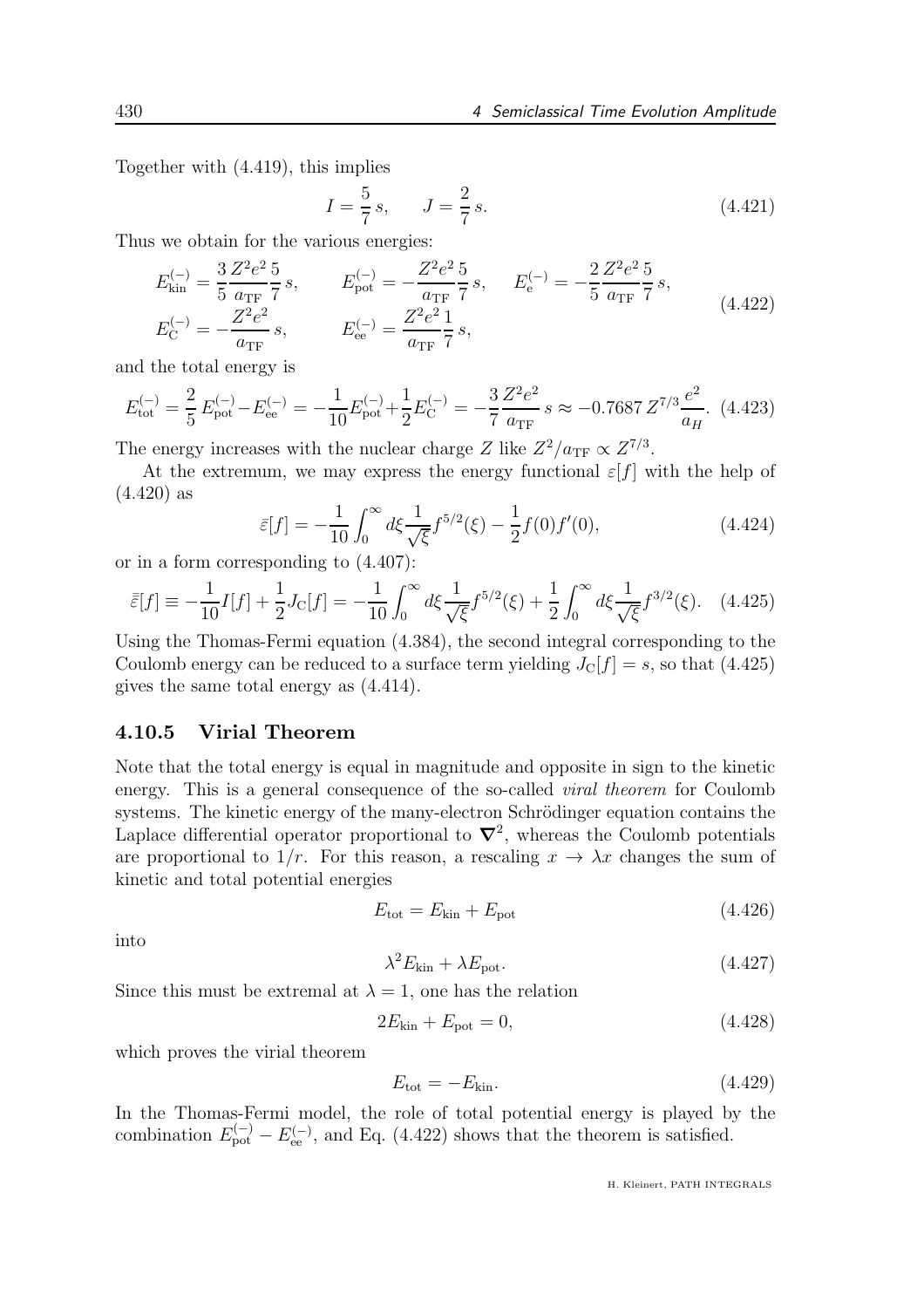### 4.10.6 Exchange Energy

In many-body theory it is shown that due to the Fermi statistics of the electronic wave functions, there exists an additional electron-electron exchange interaction which we shall now take into account. For this purpose we introduce the bilocal density of all states of negative energy by analogy with (4.363):

$$
\rho_{\text{cl}}^{(-)}(\mathbf{x}_b, \mathbf{x}_a) = \int_{V(\bar{\mathbf{x}})}^0 dE \rho_{\text{cl}}^{(-)}(E; \mathbf{x}_b, \mathbf{x}_a). \tag{4.430}
$$

In three dimensions we insert (4.280) and rewrite the energy integral as

$$
\int_{V(\bar{\mathbf{x}})}^{0} dE = \frac{1}{M} \int_{0}^{p_F(\bar{\mathbf{x}})} dp \, p \,, \tag{4.431}
$$

with the Fermi momentum  $p_F(\bar{\mathbf{x}})$  of the neutral atom at the point  $\bar{\mathbf{x}}$  [see (4.365)]. In this way we find

$$
\rho_{\rm cl}^{(-)}(\mathbf{x}_b, \mathbf{x}_a) = \frac{p_F^3(\bar{\mathbf{x}})}{2\pi^2\hbar^3} \frac{1}{z^3} (\sin z - z \cos z),\tag{4.432}
$$

where

$$
z \equiv p_F(\bar{\mathbf{x}})R/\hbar. \tag{4.433}
$$

This expression can, incidentally, be obtained alternatively by analogy with the local expression (4.366) from a momentum integral over free wavefunctions

$$
\rho_{\rm cl}^{(-)}(\mathbf{x}_b, \mathbf{x}_a) = \int_{|\mathbf{p}| \le p_F(\bar{\mathbf{x}})} \frac{d^3 p}{(2\pi\hbar)^D} e^{i\mathbf{p}(\mathbf{x}_b - \mathbf{x}_a)/\hbar}.\tag{4.434}
$$

The simplest way to derive the exchange energy is to re-express the density of states  $\rho^{(-)}(E; \mathbf{x})$  as the diagonal elements of the bilocal density

$$
\rho^{(-)}(\mathbf{x}) = \rho^{(-)}(\mathbf{x}_b, \mathbf{x}_a) \tag{4.435}
$$

and rewrite the electron-electron energy (4.396) as

$$
E_{\text{ee}}^{(-)} = 4 \times \frac{e^2}{2} \int d^3x d^3x' \rho^{(-)}(\mathbf{x}, \mathbf{x}) \frac{1}{4\pi |\mathbf{x} - \mathbf{x}'|} \rho^{(-)}(\mathbf{x}', \mathbf{x}'). \tag{4.436}
$$

The factor 4 accounts for the four different spin pairs in the first and the second bilocal density.

↑ ↑; ↑ ↑; ↑ ↑; ↓ ↓; ↓ ↓; ↑ ↑; ↓ ↓; ↓ ↓ .

In the first and last case, there exists an exchange interaction which is obtained by interchanging the second arguments of the bilocal densities and changing the sign. This yields

$$
E_{\text{exch}}^{(-)} = -2 \times \frac{e^2}{2} \int d^3x d^3x' \rho^{(-)}(\mathbf{x}, \mathbf{x}') \frac{1}{4\pi |\mathbf{x} - \mathbf{x}'|} \rho^{(-)}(\mathbf{x}', \mathbf{x}). \tag{4.437}
$$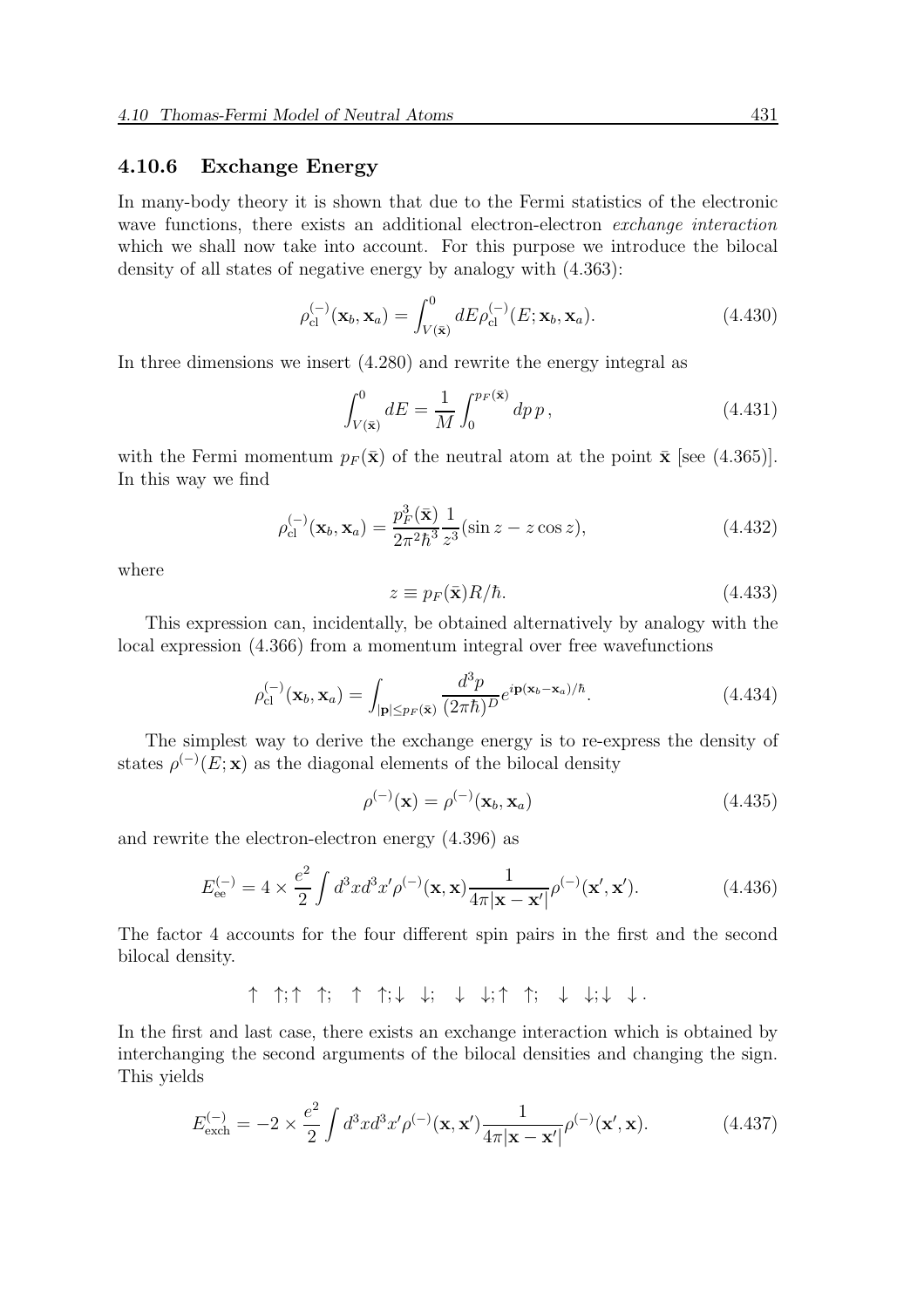The integral over  $\mathbf{x} - \mathbf{x}'$  may be performed using the formula

$$
\int_0^\infty dz z^2 \frac{1}{z} \left[ \frac{1}{z^3} (\sin z - z \cos z) \right]^2 = \frac{1}{4},\tag{4.438}
$$

and we obtain the exchange energy

$$
E_{\text{exch}}^{(-)} = -\frac{e^2}{4\pi^3} \int d^3 \bar{\mathbf{x}} \left[ \frac{p_F(\bar{\mathbf{x}})}{\hbar} \right]^4.
$$
 (4.439)

Inserting

$$
p_F(\mathbf{x}) = \sqrt{\frac{2Z}{a_H a_{\text{TF}}}} \frac{f(\xi)}{\xi},\tag{4.440}
$$

the exchange energy becomes

$$
E_{\text{exch}}^{(-)} = -\frac{4}{\pi^2} \frac{a_{\text{TF}}}{a_H} I_2 \frac{Z^2}{a_H} \approx -0.3588 Z^{5/3} \frac{e^2}{a_H} I_2,\tag{4.441}
$$

where  $I_2$  is the integral

$$
I_2 \equiv \int_0^\infty d\xi \, f^2(\xi) \approx 0.6154. \tag{4.442}
$$

Hence we obtain

$$
E_{\text{exch}}^{(-)} \approx -0.2208 Z^{5/3} \frac{e^2}{a_H},\tag{4.443}
$$

giving rise to a correction factor

$$
C_{\text{exch}}(Z) = 1 + 0.2872 Z^{-2/3}
$$
\n(4.444)

to the Thomas-Fermi energy (4.423).

#### 4.10.7 Quantum Correction Near Origin

The Thomas-Fermi energy with exchange corrections calculated so far would be reliable for large-Z only if the potential was smooth so that the semiclassical approximation is applicable. Near the origin, however, the Coulomb potential is singular and this condition is no longer satisfied. Some more calculational effort is necessary to account for the quantum effects near the singularity, based on the following observation [6]. For levels with an energy smaller than some value  $\varepsilon < 0$ , which is large compared to the ground state energy  $Z^2 e^2/a_H$ , but much smaller than the average Thomas Fermi energy per particle  $Z^2 e^2/aZ \sim Z^2 e^2/a_H Z^{2/3}$ , i.e., for

$$
\frac{Z^2 e^2}{a_H} \frac{1}{Z^{2/3}} \ll -\varepsilon \ll \frac{Z^2 e^2}{a_H},\tag{4.445}
$$

we have to recalculate the energy. Let us define a parameter  $\nu$  by

$$
-\varepsilon \equiv \frac{Z^2}{2a_H \nu^2},\tag{4.446}
$$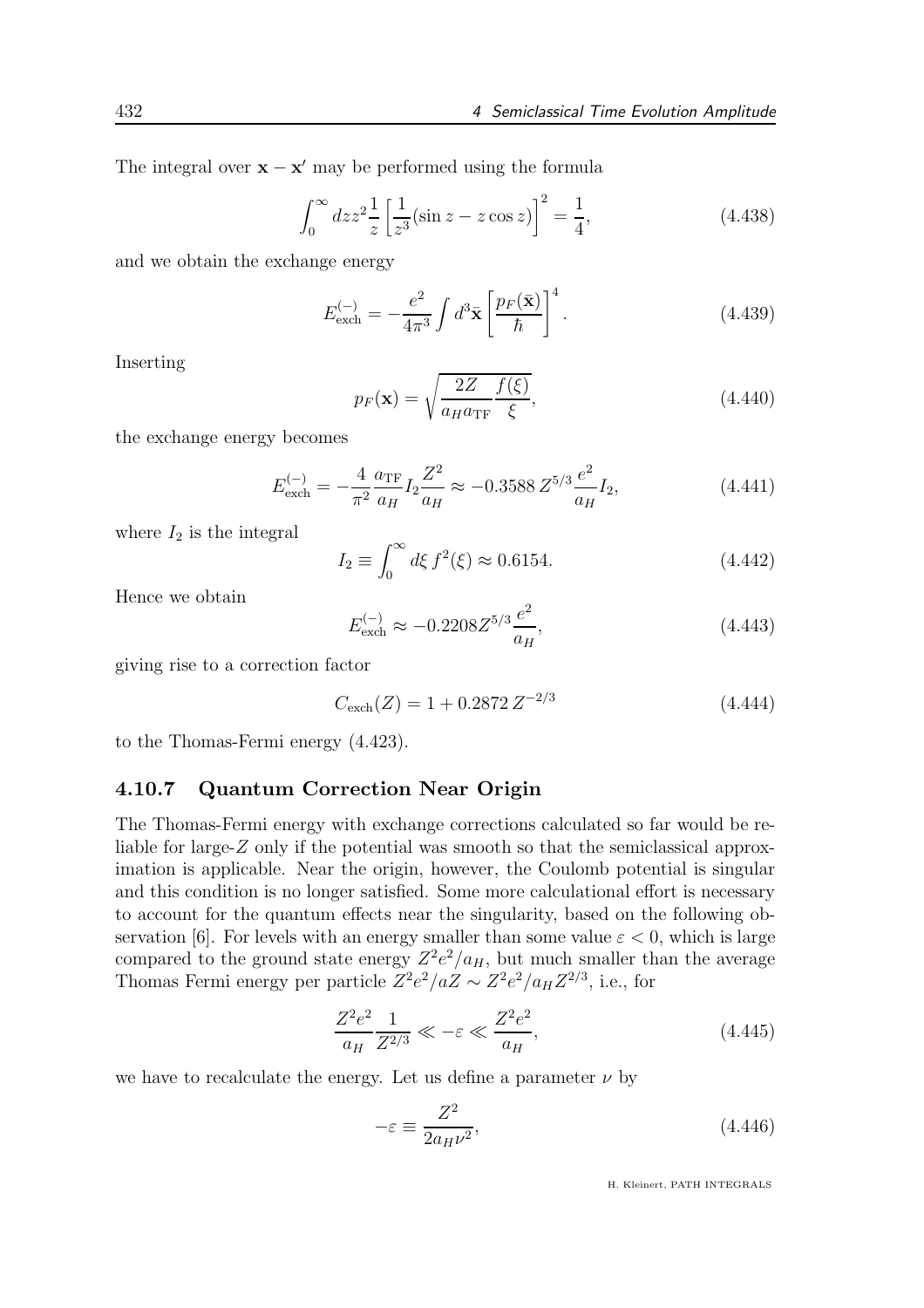which satisfies

$$
1 \ll \nu^2 \ll Z^{2/3}.\tag{4.447}
$$

The contribution of the levels with energy

$$
\frac{p^2}{2M} - \frac{Ze^2}{r} < -\varepsilon \tag{4.448}
$$

to  $E_{\text{kin,TF}}^{(-)}$  is given by an integral like (4.371), where the momentum runs from 0 to  $p_{-\varepsilon}(\mathbf{x}) = \sqrt{2M[-\varepsilon - V(\mathbf{x})]}$ . In the kinetic energy (4.372), the potential  $V(\mathbf{x})$  is simply replaced by  $-\varepsilon - V(\mathbf{x})$ , and the spatial integral covers the small sphere of radius  $r_{\text{max}}$ , where  $-\varepsilon - V(\mathbf{x}) > 0$ . For the screening function  $f(\xi) = V(r)r/Ze^2$ this implies the replacement

$$
f(\xi) \to [-\varepsilon - V(r)] \frac{r}{Ze^2} = f(\xi) - \xi/\xi_m,
$$
\n(4.449)

where

$$
\xi_{\rm m} = \frac{2\nu^2}{Z} \frac{a_H}{a} \tag{4.450}
$$

is small of the order  $Z^{-2/3}$ . Using relation (4.429) between total and kinetic energies we find the additional total energy

$$
\Delta E_{\text{tot}}^{(-)} = -\frac{3}{5} \frac{Z^2 e^2}{a} \int_0^{\xi_{\text{max}}} d\xi \frac{1}{\sqrt{\xi}} \left[ f(\xi) - \xi / \xi_{\text{m}} \right]^{5/2}, \tag{4.451}
$$

where  $\xi_{\text{max}} \equiv r_{\text{max}}/a$  is the place at which the integrand vanishes, i.e., where

$$
\xi_{\text{max}} = Ze^2 \varepsilon f(\xi_{\text{max}})/a,\tag{4.452}
$$

this being the dimensionless version of

$$
-\varepsilon - V(r_{\text{max}}) = 0. \tag{4.453}
$$

Under the condition (4.447), the slope of  $f(\xi)$  may be ignored and we can use the approximation

$$
\xi_{\text{max}} \approx \xi_{\text{m}} \tag{4.454}
$$

corresponding to  $r_{\text{max}} = Ze^2/\varepsilon$ , with an error of relative order  $Z^{-2/3}$ . After this, the integral

$$
\int_0^{1/c} d\lambda \frac{1}{\sqrt{\lambda}} (1 - c\lambda)^{5/2} = \frac{1}{\sqrt{c}} B(1/2, 7/2) = \frac{1}{\sqrt{c}} \frac{5}{8} \pi,
$$
 (4.455)

yielding a Beta function  $B(x, y) \equiv \Gamma(x)\Gamma(y)/\Gamma(x + y)$ , leads to an energy

$$
\Delta E_{\text{tot}}^{(-)} = -\frac{3}{5} \frac{Z^2 e^2}{a} \frac{5}{8} \frac{\pi}{M} \sqrt{\frac{a_H}{2a}} \frac{\nu}{Z^{1/3}},\tag{4.456}
$$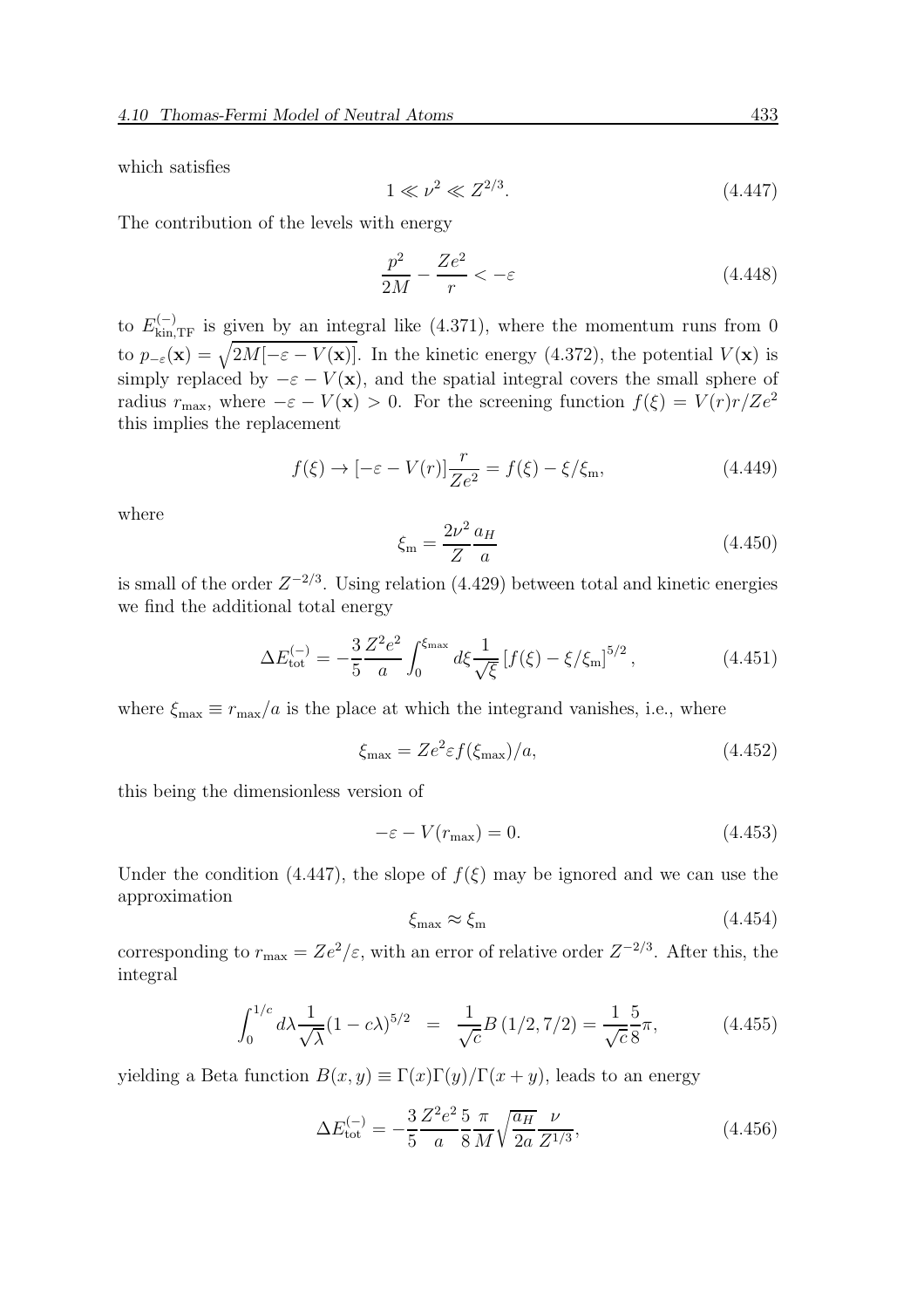showing that the correction to the energy will be of relative order  $1/Z^{1/3}$ . Expressing a in terms of  $a_H$  via (4.380), we find

$$
\Delta E_{\text{tot}}^{(-)} = -\frac{Z^2 e^2}{a_H} \nu.
$$
\n(4.457)

The point is now that this energy can easily be calculated more precisely. Since the slope of the screening function can be ignored in the small selected radius, the potential is Coulomb-like and we may simply sum all occupied exact quantummechanical energies  $E_n$  in a Coulomb potential  $-Ze^2/r$  which lie below the total energy  $-\varepsilon$ . They depend on the principal quantum number n in the well-known way:

$$
E_n = -\frac{Z^2 e^2}{a_H} \frac{1}{2n^2}.
$$
\n(4.458)

Each level occurs with angular momentum  $l = 0, \ldots, n-1$ , and with two spin directions so that the total degeneracy is  $2n^2$ . By Eq. (4.446), the maximal energy  $-\varepsilon$  corresponds to a maximal quantum number  $n_{\text{max}} = \nu$ . The sum of all energies  $E_n$  up to the energy  $\varepsilon$  is therefore given by

$$
\Delta_{\rm QM} E_{\rm tot}^{(-)} = -2 \frac{Z^2 e^2}{a_H} \frac{1}{2} \sum_{n=0}^{\nu} 1
$$
  
= 
$$
-\frac{Z^2 e^2}{a_H} [\nu], \qquad (4.459)
$$

where  $[\nu]$  is the largest integer number smaller than  $\nu$ . The difference between the semiclassical energy (4.456) and the true quantum-mechanical one (4.459) yields the desired quantum correction

$$
\Delta E_{\rm corr}^{(-)} = -\frac{Z^2 e^2}{a_H} ([\nu] - \nu). \tag{4.460}
$$

For large  $\nu$ , we must average over the step function  $[\nu]$ , and find

$$
\langle \left[ \nu \right] \rangle = \nu - \frac{1}{2},\tag{4.461}
$$

and therefore

$$
\Delta E_{\rm corr}^{(-)} = \frac{Z^2 e^2}{a_H} \frac{1}{2}.
$$
\n(4.462)

This is the correction to the energy of the atom due to the failure of the quasiclassical expansion near the singularity of the Coulomb potential. With respect to the Thomas-Fermi energy (4.423) which grows with increasing nuclear charge Z like  $-0.7687 Z^{7/3} e^2/a_H$ , this produces a correction factor

$$
C_{\text{sing}}(Z) = 1 - \frac{7a_{\text{TF}}}{6a_{H}s} \approx 1 - 0.6504 Z^{-1/3}
$$
 (4.463)

to the Thomas-Fermi energy (4.423).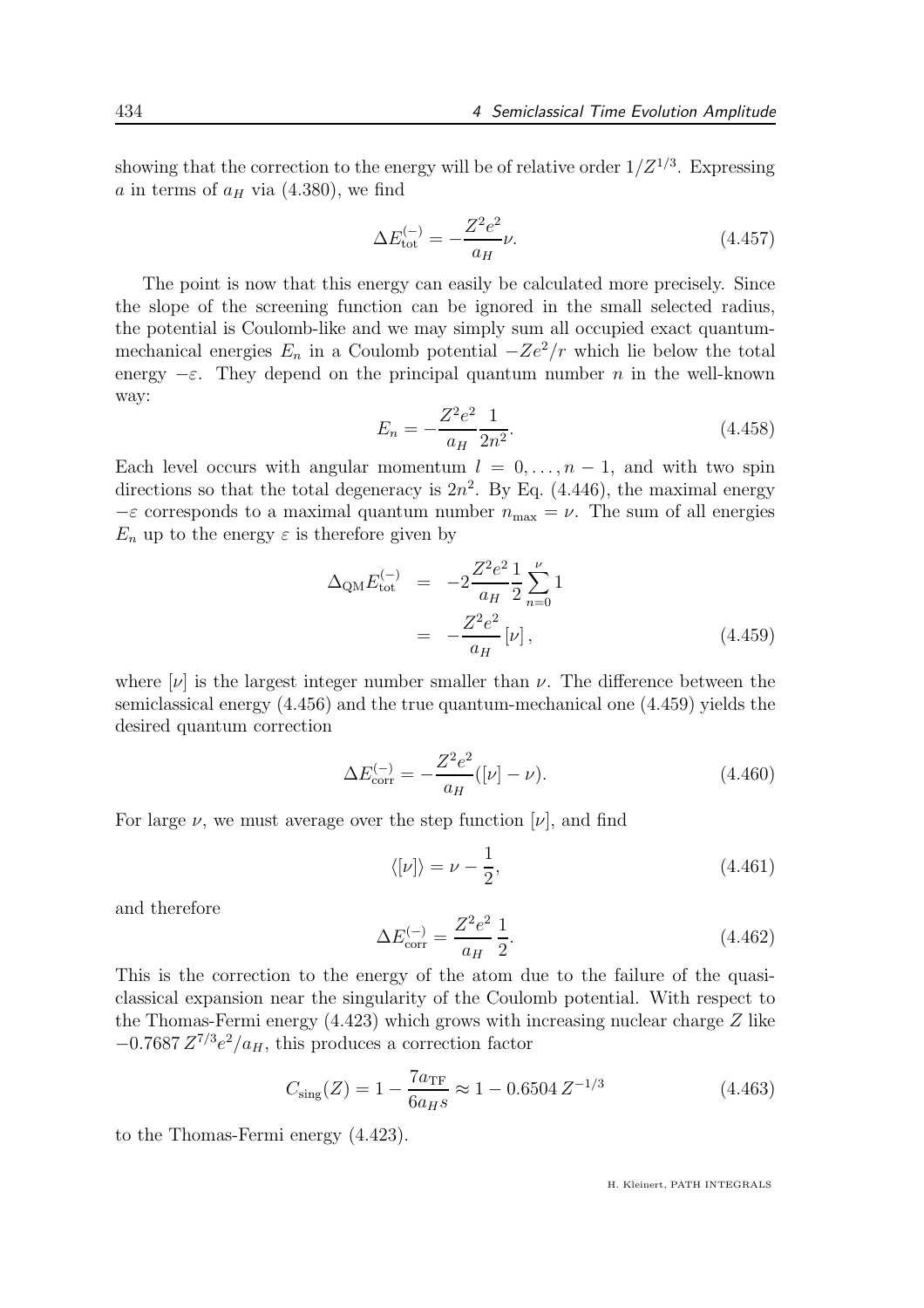### 4.10.8 Systematic Quantum Corrections to Thomas-Fermi Energies

Just as for the density of states in Section 4.9, we can derive the quantum corrections to the energies in the Thomas-Fermi atom. The electrons fill up all negative-energy levels in the combined potential  $V(\mathbf{x})$ . The density of states in these levels can be selected by a Heaviside function of the negative Hamiltonian operator as follows:

$$
\rho^{(-)}(\mathbf{x}) = \langle \mathbf{x} | \Theta(-\hat{H}) | \mathbf{x} \rangle.
$$
\n(4.464)

Using the Fourier representation (1.312) for the Heaviside function we write

$$
\Theta(-\hat{H}) = \int_{-\infty}^{\infty} \frac{dt}{2\pi i (t - i\eta)} e^{-i\hat{H}t/\hbar}, \qquad (4.465)
$$

and obtain the integral representation

$$
\rho^{(-)}(\mathbf{x}) = \int_{-\infty}^{\infty} \frac{dt}{2\pi i (t - i\eta)} (\mathbf{x} \, t | \mathbf{x} \, 0). \tag{4.466}
$$

Inserting the short-time expansion (4.258), and the correspondence  $t \rightarrow i\hbar d/dV$  in the time integral, we find

$$
\rho(\mathbf{x}) = \left\{ 1 - \frac{\hbar^2}{12M} \mathbf{\nabla}^2 V(\mathbf{x}) \frac{d^2}{dV^2} - \frac{\hbar^2}{24M} [\mathbf{\nabla} V(\mathbf{x})]^2 \frac{d^3}{dV^3} + \ldots \right\} \rho_{\rm TF}(\mathbf{x}).\tag{4.467}
$$

The potential energy is simply given by

$$
E_{\rm pot}^{(-)}(\mathbf{x}) = \langle \mathbf{x} | V(\mathbf{x}) \Theta(-\hat{H}) | \mathbf{x} \rangle = \int d^3x V(\mathbf{x}) \rho^{(-)}(\mathbf{x}). \tag{4.468}
$$

With (4.467), this becomes

$$
E_{\text{pot}}^{(-)}(\mathbf{x}) = V(\mathbf{x}) \left\{ 1 - \frac{\hbar^2}{12M} \mathbf{\nabla}^2 V(\mathbf{x}) \frac{d^2}{dV^2} - \frac{\hbar^2}{24M} [\mathbf{\nabla} V(\mathbf{x})]^2 \frac{d^3}{dV^3} + \dots \right\} \rho_{\text{TF}}(\mathbf{x}). \tag{4.469}
$$

For the energy of all negative-energy states we may introduce a density function

$$
E^{(-)}(\mathbf{x}) = \langle \mathbf{x} | \hat{H} \Theta(-\hat{H}) | \mathbf{x} \rangle.
$$
 (4.470)

The derivative of this with respect to  $V(\mathbf{x})$  is equal to the density of states (4.464):

$$
\frac{\partial}{\partial V(\mathbf{x})} E^{(-)}(\mathbf{x}) = \rho^{(-)}(\mathbf{x}).
$$
\n(4.471)

This follows right-away from  $\frac{\partial \hat{H}}{\partial V(\mathbf{x})} = 1$  and  $\frac{\partial [x \Theta(x)]}{\partial x} = \Theta(x)$ .

Inserting the representation (4.465), the factor  $\hat{H}$  can be obtained by applying the differential operator i $\hbar \partial_t$  to the exponential function. After a partial integration, we arrive at the integral representation

$$
E^{(-)}(\mathbf{x}) = i\hbar \int_{-\infty}^{\infty} \frac{dt}{2\pi i (t - i\eta)^2} (\mathbf{x} \, t | \mathbf{x} \, 0).
$$
 (4.472)

Inserting on the right-hand side the expansion (4.258), the leading term produces the local Thomas-Fermi energy density (4.372):

$$
E_{\rm TF}^{(-)}(\mathbf{x}) = -\left(\frac{M}{2\pi\hbar}\right)^{D/2} \frac{1}{\Gamma(D/2+2)} [-V(\mathbf{x})]^{D/2+1}.
$$
 (4.473)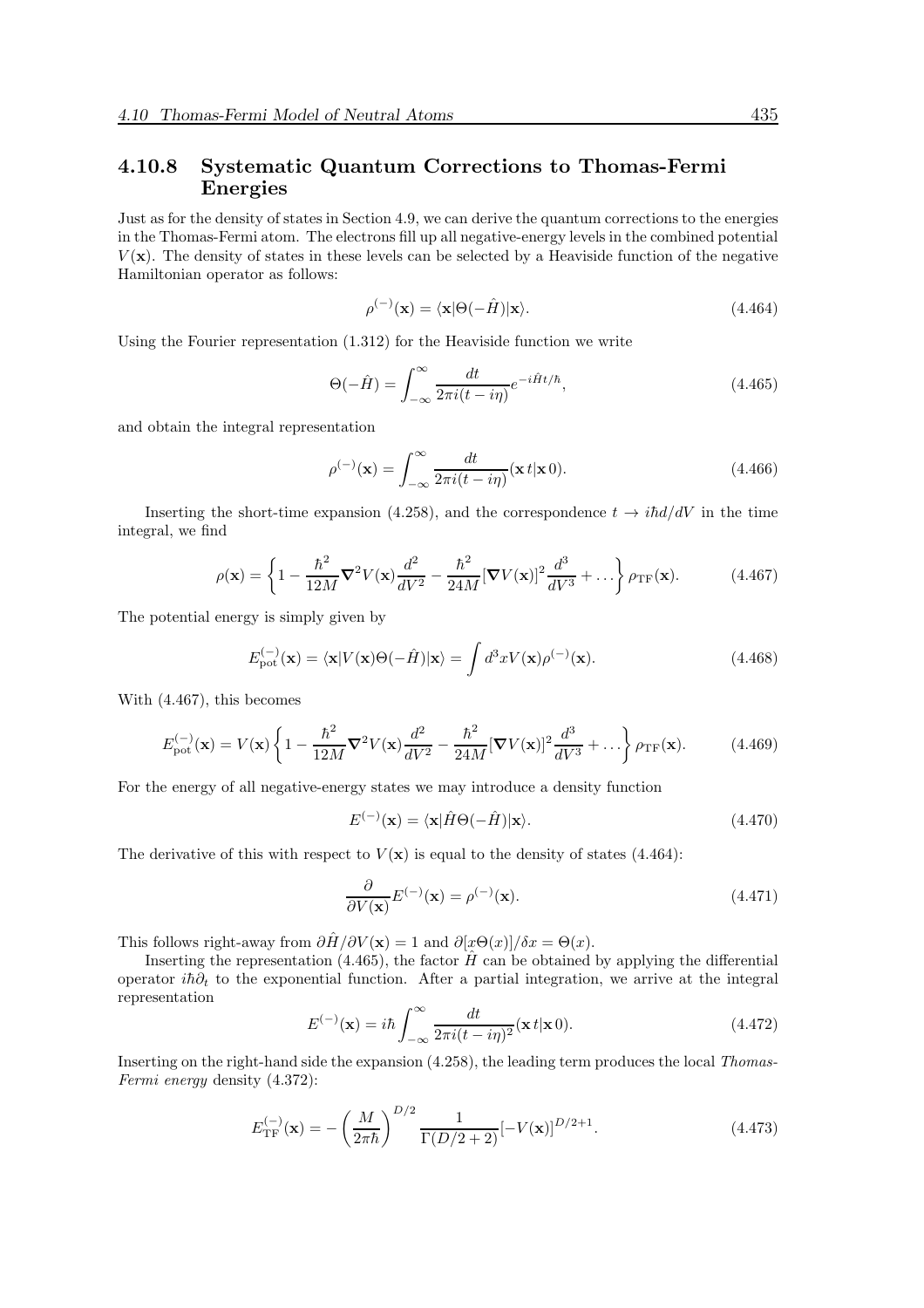The short-time expansion terms yield, with the correspondence  $t \to i\hbar d/dV$ , the energy including the quantum corrections

$$
E^{(-)}(\mathbf{x}) = \left\{ 1 - \frac{\hbar^2}{12M} \nabla^2 V(\mathbf{x}) \frac{d^2}{dV^2} - \frac{\hbar^2}{24M} [\nabla V(\mathbf{x})]^2 \frac{d^3}{dV^3} + \dots \right\} E_{\text{TF}}^{(-)}(\mathbf{x}).\tag{4.474}
$$

One may also calculate selectively the kinetic energy density from the expression

$$
E^{(-)}(\mathbf{x}) = \frac{1}{2M} \langle \mathbf{x} | \hat{\mathbf{p}}^2 \Theta(-\hat{H}) | \mathbf{x} \rangle.
$$
 (4.475)

This can obviously be extracted from (4.472) by a differentiation with respect to the mass:

$$
E_{\text{kin}}^{(-)}(\mathbf{x}) = -M \frac{\partial}{\partial M} i\hbar \int_{-\infty}^{\infty} \frac{dt}{2\pi i (t - i\eta)^2} \langle \mathbf{x} | e^{-i\hat{H}t/\hbar} | \mathbf{x} \rangle
$$
  
= 
$$
-M \frac{\partial}{\partial M} E^{(-)}(\mathbf{x}).
$$
 (4.476)

According to Eq. (4.474), the first quantum correction to the energy  $E_e^{(-)}$  is

$$
\Delta E_{\rm e}^{(-)} = -\int d^3x \left[ -\frac{\hbar^2}{12M} \nabla^2 V \frac{d^2}{dV^2} - \frac{\hbar^2}{24M} (\nabla V)^2 \frac{d^3}{dV^3} \right] \times 2 \frac{2}{5} \left( \frac{M}{2\pi\hbar} \right)^{3/2} \frac{1}{\Gamma(5/2)} (-V)^{5/2}
$$
  
=  $\frac{\sqrt{2M}}{12\hbar\pi^2} \int d^3x \left[ (-V)^{1/2} \nabla^2 V - \frac{1}{4} (-V)^{-3/2} (\nabla V)^2 \right].$  (4.477)

It is useful to bring the second term to a more convenient form. For this we note that by the chain rule of differentiation

$$
\nabla^2 V^{3/2} = \frac{3}{2} \nabla \left[ V^{1/2} \nabla V \right] = \frac{3}{4} \left[ V^{-1/2} (\nabla V)^2 + 2V^{1/2} \nabla^2 V \right]. \tag{4.478}
$$

As a consequence we find

$$
\Delta E_{\rm e}^{(-)} = \frac{\sqrt{2M}}{24\hbar\pi^2} \int d^3x \left[ (-V)^{1/2} \nabla^2 V - \frac{2}{3} \nabla^2 (-V)^{3/2} \right]. \tag{4.479}
$$

This energy evaluated with the potential V determined above describes directly the lowest correction to the total energy. To prove this, consider the new total energy [recall (4.398)]

$$
E_{\text{tot}}^{(-)} = E_{\text{e}}^{(-)} + \Delta E_{\text{e}}^{(-)} - \mathcal{E}_{\varphi\varphi}[\varphi].
$$
\n(4.480)

Extremizing this in the field  $\varphi(\mathbf{x})$  and denoting the new extremal field by  $\varphi(\mathbf{x}) + \Delta \varphi(\mathbf{x})$ , we obtain for  $\Delta\varphi(\mathbf{x})$  the field equation:

$$
\frac{\delta}{\delta V(\mathbf{x})} [E_e^{(-)} + \Delta E_e^{(-)}] + \frac{1}{e^2} \nabla^2 [\varphi(\mathbf{x}) + \Delta \varphi(\mathbf{x})] = 0.
$$
\n(4.481)

Taking advantage of the initial extremality condition (4.399), we derive the field equation

$$
\frac{1}{e^2} \nabla^2 \Delta \varphi(\mathbf{x}) = -\frac{\delta \Delta E_e^{(-)}}{\delta V(\mathbf{x})}.
$$
\n(4.482)

If we now expand the corrected energy up to first order in  $\Delta E_{\rm e}^{(-)}$  and  $\Delta \varphi({\bf x})$ , we obtain

$$
E_{\rm tot}^{(-)} = E_{\rm e}^{(-)} + \Delta E_{\rm e}^{(-)} + \int d^3x \frac{\delta E_{\rm e}^{(-)}}{\delta V(\mathbf{x})} \Delta \varphi(\mathbf{x}) - \mathcal{E}_{\varphi\varphi}[\varphi] - \frac{1}{4\pi e^2} \int d^3x \nabla \varphi(\mathbf{x}) \nabla \Delta \varphi(\mathbf{x}). \tag{4.483}
$$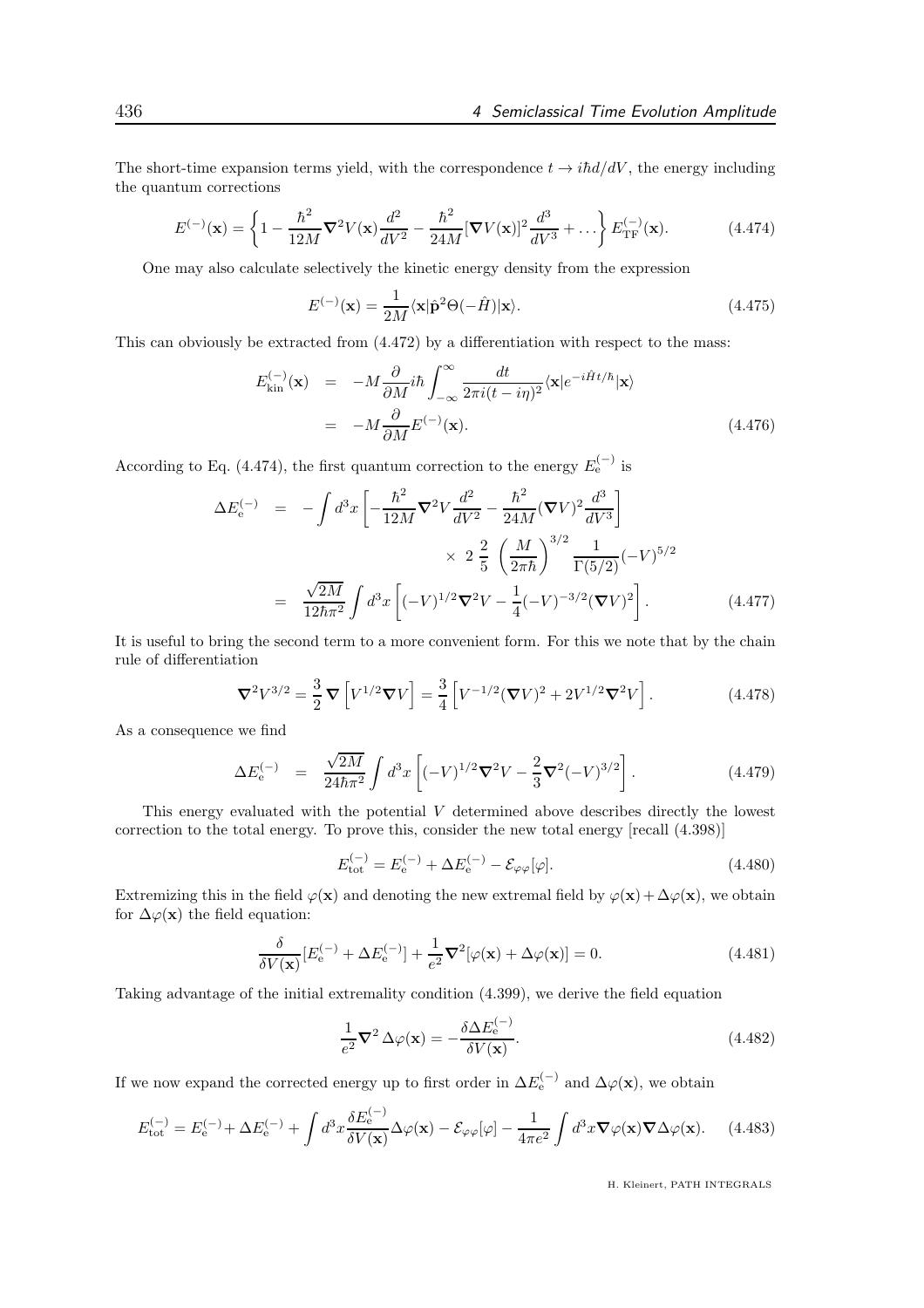Due to the extremality property (4.399) of the uncorrected energy at the original field  $\varphi(\mathbf{x})$ , the second and fourth terms cancel each other, and the correction to the total energy is indeed given by (4.479).

Actually, the statement that the energy (4.479) is the next quantum correction is not quite true. When calculating the first quantum correction in Subsection 4.10.7, we subtracted the contribution of all orbits with total energies

$$
E < -\varepsilon. \tag{4.484}
$$

After that we calculated in (4.459) the exact quantum corrections coming from the neighborhood

$$
r < r_{\text{max}} = Ze^2 \varepsilon \tag{4.485}
$$

of the origin. Thus we have to omit this neighborhood from all successive terms in the semiclassical expansion, in particular from (4.479). According to the remarks after Eq. (4.372), the energy  $E_e^{(-)}$ of electrons filling all levels up to a total energy  $E_F$  is found from (4.368) by replacing  $(-V)^{D/2+1}$ by  $(1 - E_F \partial / E_F) (E_F - V)^{D/2+1}$ . The energy level satisfying (4.484) correspond to a Fermi level  $E_F$ , so that the energy of the electrons in these levels is

$$
E_{\rm e}^{(-)} = 2\frac{2}{5} E_{\rm pot\,TF}^{(-)} = -2\frac{2}{5} \left(\frac{M}{2\pi\hbar}\right)^{3/2} \frac{1}{\Gamma(5/2)} (1 - E_F \partial_{E_F}) \int d^3x [-E_F - V(\mathbf{x})]^{5/2}.
$$
 (4.486)

We therefore have to subtract from the correction (4.477) a term

$$
\Delta_{\rm sub} E_{\rm e}^{(-)} = (1 - E_F \partial_{E_F}) \frac{\sqrt{2M}}{12\hbar \pi^2} \int d^3x \left[ (-E_F - V)^{1/2} \nabla^2 V - \frac{1}{4} (-E_F - V)^{-3/2} (\nabla V)^2 \right]. \tag{4.487}
$$

The true correction can then be decomposed into a contribution from the finite region outside the small sphere

$$
\Delta E_{\text{outside}}^{(-)} = \frac{\sqrt{2M}}{24\hbar\pi^2} \int_{r \ge r_{\text{max}}} d^3x (-V)^{1/2} \nabla^2 V,\tag{4.488}
$$

plus a subtracted contribution from the inside

$$
\Delta E_{\rm inside}^{(-)} = \frac{\sqrt{2M}}{24\hbar\pi^2} \int_{r < r_{\rm max}} d^3x \left[ (-V)^{1/2} - (1 - E_F \partial_{E_F}) (-E_F - V)^{1/2} \right] \nabla^2 V,\tag{4.489}
$$

plus a pure gradient term

$$
\Delta E_{\text{grad}}^{(-)} = -\frac{\sqrt{2M}}{24\hbar\pi^2} \frac{2}{3} \left[ \int d^3x \nabla^2 (-V)^{3/2} - \int_{r < r_{\text{max}}} d^3x \nabla^2 (1 - E_F \partial_{E_F}) (-E_F - V)^{3/2} \right]. \tag{4.490}
$$

The last two volume integrals can be converted into surface integrals. Either integrand vanishes on its outer surface [recall (4.452)]. At the inner surface, an infinitesimal sphere around the origin, the integrands coincide so that the energy (4.490) vanishes.

The energy (4.489) does not vanish but can be ignored in the present approximation. At the δ-function at the nuclear charge in  $\nabla^2 V$ , the difference  $(-V)^{1/2} - (1 - E_F \partial_{E_F}) (-E_F - V)^{1/2}$ vanishes. In the integral, we may therefore replace  $\nabla^2 V(\mathbf{x})$  by  $-4\pi e^2 n(\mathbf{x})$  [dropping the δ-function in (4.374)]. In the small neighborhood of the origin, the integral is suppressed by a power of  $Z^{-4/3}$ as will be seen below.

Thus, only the outside energy (4.488) needs to be evaluated, where the small sphere excludes the nuclear charge, so that we may replace  $\nabla^2 V(\mathbf{x})$  as in the last integral. Thus we obtain

$$
\Delta E_{\text{outside}}^{(-)} = -\frac{2e^2M^2M}{9\pi^3\hbar^4} \int_{r < r_{\text{max}}} d^3x [-V(\mathbf{x})]^2. \tag{4.491}
$$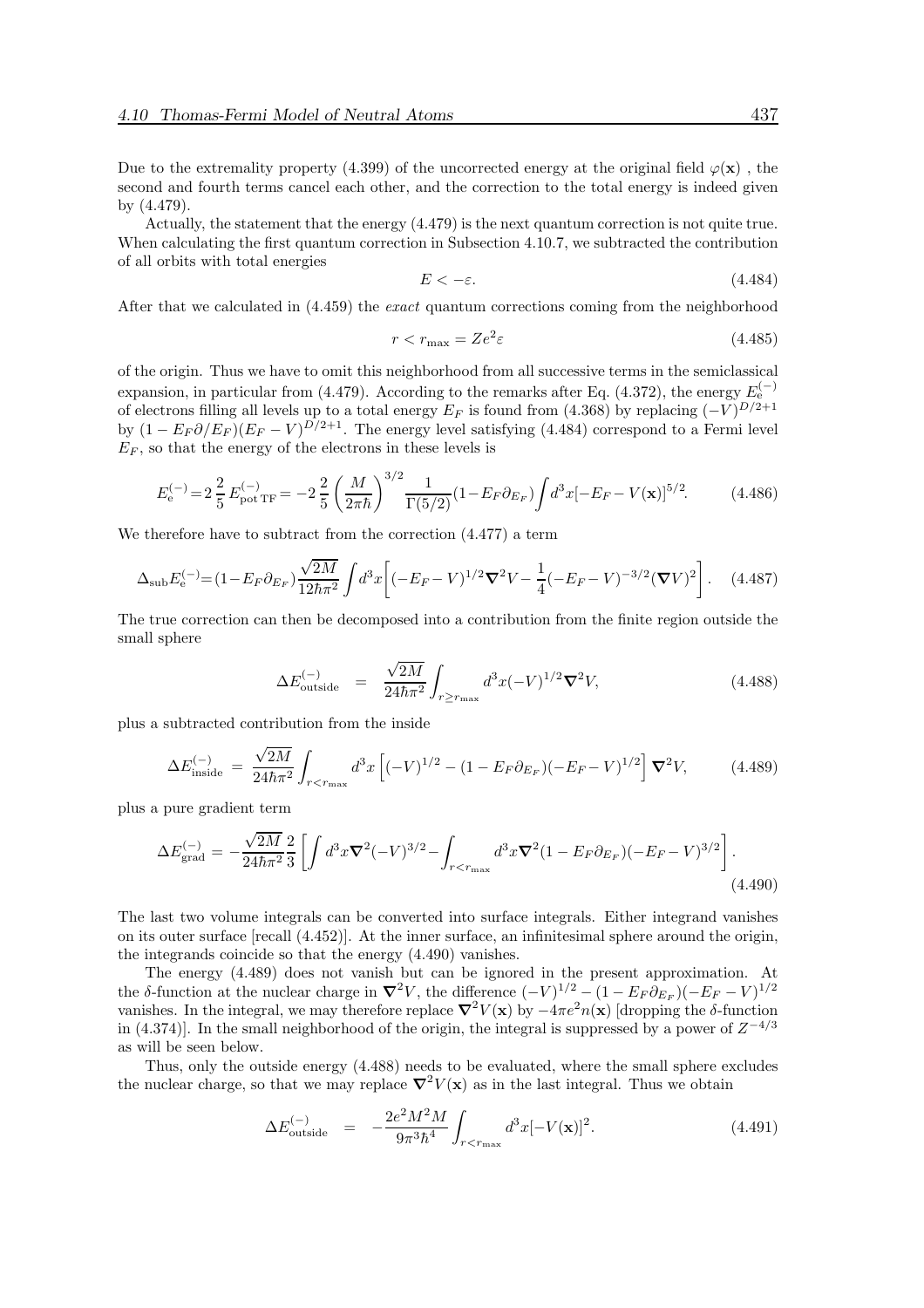Expressing  $V$  in terms of the screening function and going to reduced variables, the quantum correction takes the final form

$$
\Delta E_{\text{outside}}^{(-)} = -\frac{8}{9\pi^2} \frac{a}{a_H} \left[ \int d\xi f^2(\xi) \right] Z^{5/3}
$$
  

$$
\approx -0.07971 \frac{e^2}{a_H} I_2 Z^{5/3} \approx -0.04905 Z^{5/3} \frac{e^2}{a_H}, \qquad (4.492)
$$

where  $I_2$  is the integral over  $f^2(\xi)$  calculated in Eq. (4.442). We have re-extended the integration over the entire space with a relative error of order  $Z^{-2/3}$ , due to the smallness of the sphere. The correction factor to the leading Thomas-Fermi energy caused by this is

$$
C_{\rm QM} = 1 + 0.06381 Z^{-2/3}.
$$
\n(4.493)

In the reduced variables, the order of magnitude of the ignored energy (4.489) can most easily be estimated. It reads

$$
\Delta E_{\text{inside}}^{(-)} = -\frac{8}{9\pi^2} \frac{a}{a_H} \int_0^{\xi_{\text{max}}} d\xi \left[ f^2(\xi) - \sqrt{f(\xi) - \xi/\xi_{\text{m}}} f^{3/2}(\xi) \right] Z^{5/3}.
$$
 (4.494)

Since  $\xi_{\text{max}}$  and  $\xi_{\text{m}}$  are of the order  $Z^{-2/3}$ , this energy is of the relative order  $Z^{-4/3}$  and thus negligible since we want to find here only corrections up to  $Z^{-2/3}$ .

Observe that the quantum correction (4.495) is of relative order  $Z^{-2/3}$  and precisely a fraction 2/9 of the exchange energy (4.441). Both energies together are therefore

$$
\Delta E_{\text{inside}}^{(-)} + E_{\text{exch}}^{(-)} = \frac{11}{9} E_{\text{exch}}^{(-)} \approx -0.2699 Z^{5/3} \frac{e^2}{a_H}.
$$
\n(4.495)

The corrections of order  $Z^{-2/3}$  can be collected in the expression

$$
\Delta E_{\text{inside}}^{(-)} + E_{\text{exch}}^{(-)} = -0.7687 Z^{7/3} \frac{e^2}{a_H} \times C_2(Z),\tag{4.496}
$$

where  $C_2(Z)$  is the correction factor

$$
C_2(Z) = 1 + 0.3510 Z^{-2/3} + \dots \tag{4.497}
$$

Including also the  $Z^{-1/3}$ -correction (4.463) from the origin we obtain the total energy

$$
E_{\text{tot}}^{(-)} = -0.7687 Z^{7/3} \frac{e^2}{a_H} \times C_{\text{tot}}(Z),
$$
\n(4.498)

with the total correction factor

$$
C_{\text{tot}}(Z) = 1 - 0.6504 Z^{-1/3} + 0.3510 Z^{-2/3} + \dots
$$
 (4.499)

This large-Z approximation is surprisingly accurate. The experimental binding energy of mercury with  $Z = 80$  is

$$
E_{\rm Hg}^{\rm exp} \approx -18130,\tag{4.500}
$$

in units of  $e^2/a_H = 2$  Ry, whereas the large-Z formula (4.498) with the correction factor (4.499) yields the successive approximations including the first, second, and third term in (4.499):

$$
E_{\text{Hg}} \approx -(21200, 18000, 18312)
$$
 for  $C(80) = (1, 0.849, 0.868)$ . (4.501)

Even at the lowest value  $Z = 1$ , the binding energy of the hydrogen atom

$$
E_{\rm H}^{\rm exp} \approx -\frac{1}{2} \tag{4.502}
$$

is quite rapidly approached by the successive approximations

$$
E_{\rm H} \approx -(0.7687, 0.2687, 0.5386) \quad \text{for} \quad C(1) = (1, 0.350, 0.701). \tag{4.503}
$$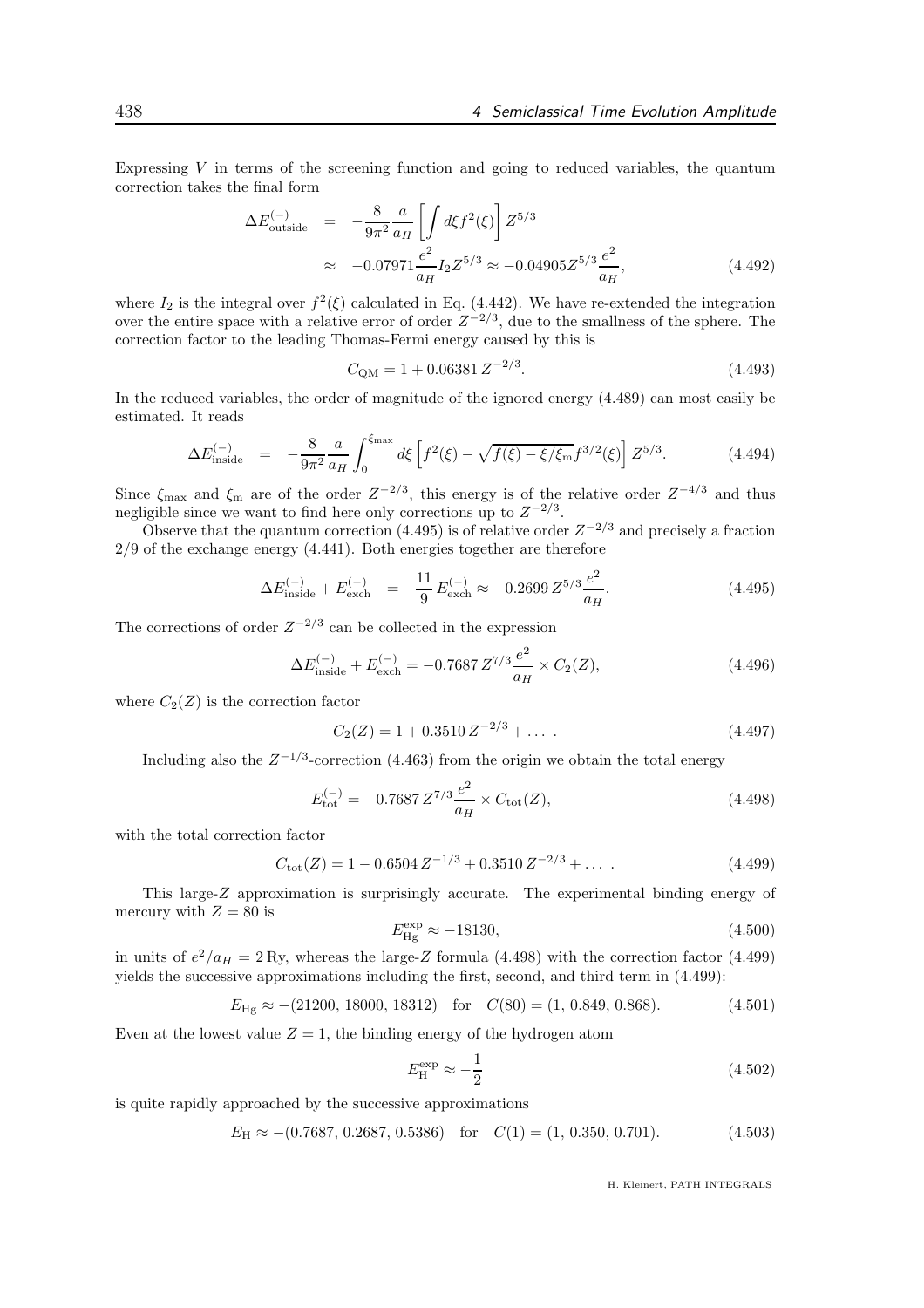# 4.11 Classical Action of Coulomb System

Consider an electron of mass M in an attractive Coulomb potential of a proton at the coordinate origin

$$
V_{\mathcal{C}}(\mathbf{x}) = -\frac{e^2}{r}.\tag{4.504}
$$

If the proton is substituted by a heavier nucleus,  $e^2$  has to be multiplied by the charge Z of that nucleon. The Lagrangian of this system is

$$
L = \frac{M}{2}\dot{\mathbf{x}}^2 - \frac{e^2}{r}.
$$
 (4.505)

Because of rotational invariance, the orbital angular momentum is conserved and the motion is restricted to a plane, say  $x - y$ . If  $\phi$  denotes the azimuthal angle in this plane, the constant orbital momentum is

$$
l = Mr^2 \dot{\phi}.\tag{4.506}
$$

The conserved energy is

$$
E = \frac{M}{2}(\dot{r}^2 + r^2\dot{\phi}^2) - \frac{e^2}{r}.
$$
\n(4.507)

Together with (4.506) we find

$$
\dot{r} = \frac{1}{M} p_E(r); \qquad p_E(r) = \sqrt{2M[E - V_{\text{eff}}(r)]}, \tag{4.508}
$$

where  $V_{\text{eff}}(r) = V_{\text{C}}(r) + V_l(r)$  is the sum of the Coulomb potential and the *angular* barrier potential

$$
V_l(r) = \frac{l^2}{2Mr^2}.
$$
\n(4.509)

The differential equation (4.508) is solved by the integral relation

$$
t = \int dr \frac{M}{p_E(r)}.\tag{4.510}
$$

For the angle  $\phi$ , Eq. (4.506) implies

$$
\frac{d\phi}{dr} = \frac{l}{r^2 p_E(r)},\tag{4.511}
$$

which is solved by the integral

$$
\phi = l \int dr \frac{1}{r^2 p_E(r)}.\tag{4.512}
$$

Inserting  $p_E(r)$  from (4.508) this becomes explicitly

$$
\phi = l \int \frac{dr}{r} \left[ 2ME \left( r^2 + \frac{e^2 r}{E} - \frac{l^2}{2ME} \right) \right]^{-1/2}, \tag{4.513}
$$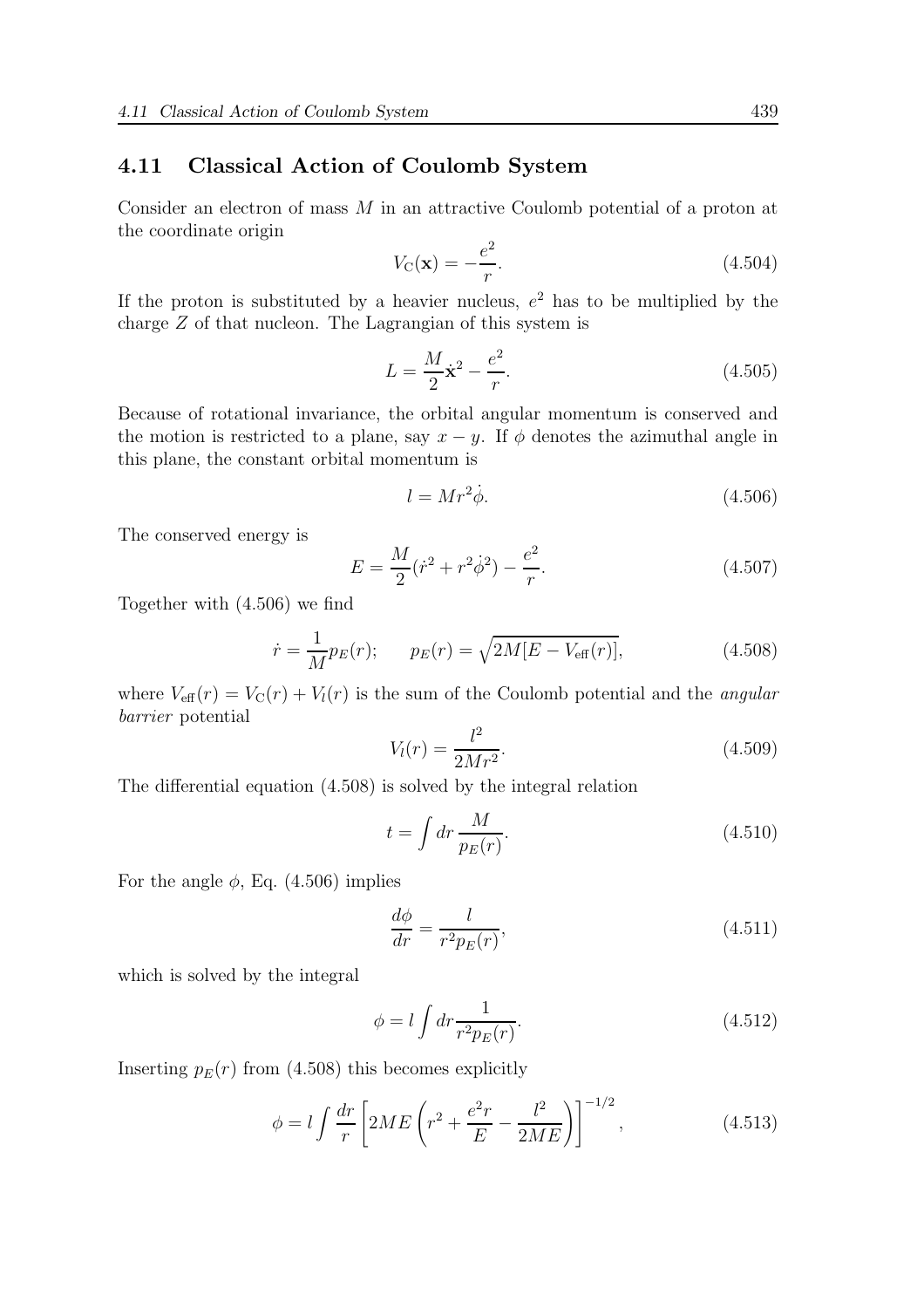while (4.510) reads

$$
t = M \int dr \, r \left[ 2ME \left( r^2 + \frac{e^2 r}{E} - \frac{l^2}{2ME} \right) \right]^{-1/2} . \tag{4.514}
$$

Consider now the motion for negative energies. Defining

$$
\bar{p}_E \equiv p_{-E}(\infty) = \sqrt{-2ME},\tag{4.515}
$$

and introducing the parameters

$$
a \equiv \frac{e^2}{2|E|} = \frac{Me^2}{\bar{p}_E^2}, \quad \epsilon^2 \equiv 1 - \frac{l^2 \bar{p}_E^2}{M^2 e^4} = 1 - \frac{l^2}{aMe^2} = 1 - \frac{l^2 v_a^2}{e^4}, \quad v_a = \sqrt{\frac{e^2}{aM}} = \frac{\bar{p}_E}{M},\tag{4.516}
$$

we obtain

$$
\phi = \frac{l}{Mv_a} \int \frac{dr}{r} \frac{1}{\sqrt{a^2 \epsilon^2 - (r - a)^2}},\tag{4.517}
$$

$$
t = \frac{1}{v_a} \int dr \, \frac{r}{\sqrt{a^2 \epsilon^2 - (r - a)^2}},\tag{4.518}
$$

where  $v_a$  is the velocity associated with the momentum  $\bar{p}_E$ . The ratio

$$
\omega = \frac{v_a}{a} \tag{4.519}
$$

is the inverse period of the orbit, also called mean motion, which satisfies  $\omega^2 a^3 =$  $e^2/M$ , the third *Kepler law*. In the limit  $E \to 0$ , the major semiaxis a becomes infinite, and so does  $\omega$ . The eccentricity vanishes and the orbit is parabolic.

Introducing the variable

$$
h \equiv a(1 - \epsilon^2) = \frac{l^2}{Me^2} = \frac{l^2}{\bar{p}_E^2 a},
$$
\n(4.520)

and observing that

$$
\frac{l}{Mv_a} = a\sqrt{1 - \epsilon^2},\tag{4.521}
$$

the first equation is solved by

$$
\frac{h}{r} = 1 + \epsilon \cos(\phi - \phi_0). \tag{4.522}
$$

This follows immediately from the fact that

$$
\sin(\phi - \phi_0) = \frac{\sqrt{1 - \epsilon^2}}{\epsilon r} \sqrt{a^2 \epsilon^2 - (r - a)^2}.
$$
 (4.523)

The relation (4.522) describes an ellipse with principal axes  $a = h/(1 - \epsilon^2)$ ,  $b =$  $h/\sqrt{1-\epsilon^2}$ , and an eccentricity  $\epsilon$  (see Fig. 4.3). In the orbital plane, the Cartesian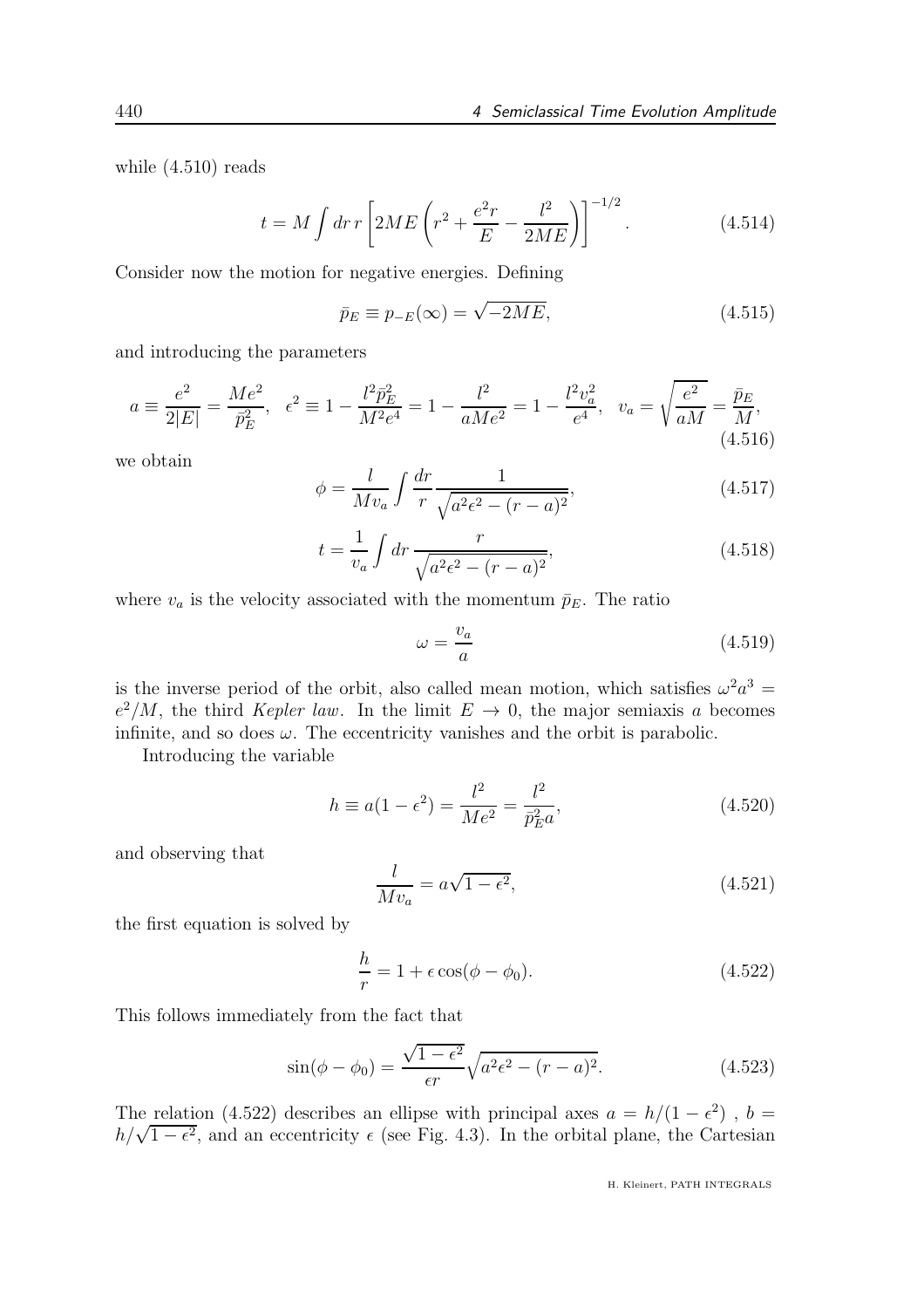

**Figure 4.3** Orbits in Coulomb potential showing the parameter  $h$  and the eccentricity  $\epsilon$  of ellipse  $(E < 0)$  and hyperbola  $(E > 0)$  in attractive and repulsive cases.

coordinates of the motion are

$$
x = h \frac{\cos(\phi - \phi_0)}{1 + \epsilon \sin(\phi - \phi_0)}, \qquad y = h \frac{\sin(\phi - \phi_0)}{1 + \epsilon \sin(\phi - \phi_0)}.
$$
 (4.524)

For positive energy, we define a momentum

$$
p_E = p_E(\infty) = \sqrt{2ME},\tag{4.525}
$$

and the parameters

$$
a \equiv \frac{e^2}{2|E|} = \frac{Me^2}{p_E^2}, \quad \epsilon^2 \equiv 1 + \frac{l^2 p_E^2}{M^2 e^4} = 1 + \frac{l^2}{aMe^2} = 1 + \frac{l^2 v_a^2}{e^4}, \quad v_a = \sqrt{\frac{e^2}{aM}} = \frac{p_E}{M}.
$$
\n(4.526)

The eccentricity  $\epsilon$  is now larger than unity. Apart from this, the solutions to the equations of motion are the same as before, and the orbits are hyperbolas as shown in Fig. 4.3. The y-coordinate above the focus is now

$$
h = a(\epsilon^2 - 1) = \frac{l^2}{Me^2} = \frac{l^2}{p_E^2 a}.
$$
\n(4.527)

For a repulsive interaction, we change the sign of  $e^2$  in the above equations. The equation  $(4.522)$  for r becomes now

$$
\frac{h}{r} = -1 + \epsilon \cos(\phi - \phi_0),\tag{4.528}
$$

and yields the right-hand hyperbola shown in Fig. 4.3.

For later discussions in Chapter 13, where we shall solve the path integral of the Coulomb system exactly, we also note that by introducing a new variable in terms of the variable  $\xi$ , to so-called *eccentric anomaly* 

$$
r = a(1 - \epsilon \cos \xi), \tag{4.529}
$$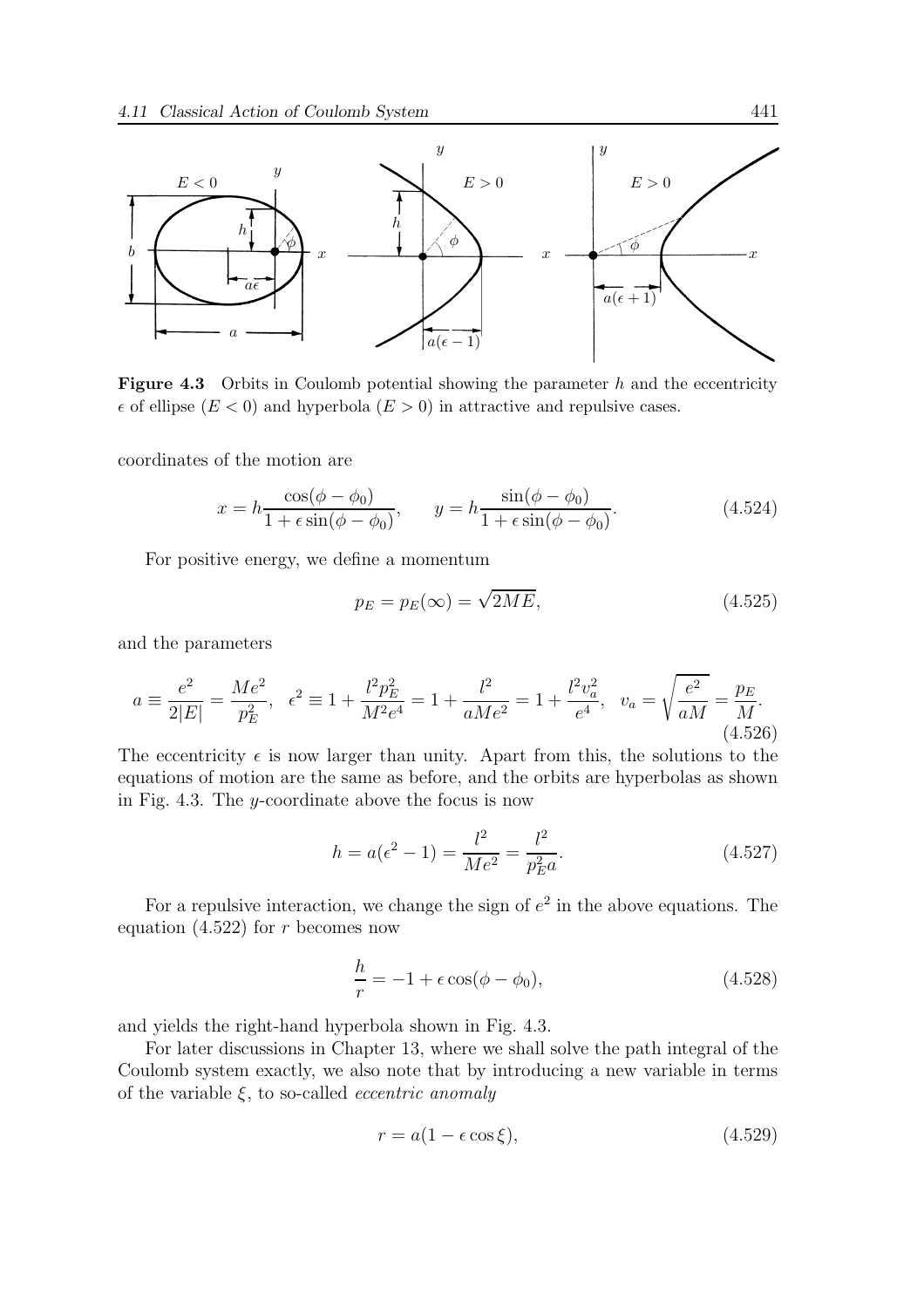we can immediately perform the integral (4.518) to find

$$
t = \frac{a}{v_a} \int d\xi \left( 1 - \epsilon \cos \xi \right) = \frac{1}{\omega} (\xi - \epsilon \sin \xi), \tag{4.530}
$$

where we have chosen the integration constant to zero. Using Eq. (4.528) we see that

$$
x = r \cos \phi = \frac{h - r}{\epsilon} = a(\cos \xi - \epsilon), \qquad (4.531)
$$

$$
y = r \sin \phi = \sqrt{r^2 - x^2} = a\sqrt{1 - \epsilon^2} \sin \xi = b \sin \xi. \tag{4.532}
$$

Equations (4.529) and (4.530) represent a parametric representation of the orbit. From Eqs. (4.530) and (4.529) we see that

$$
\frac{dt}{r} = -\frac{1}{a}d(\xi/\omega),\tag{4.533}
$$

exhibiting  $\xi/\omega$  is a path-dependent *pseudotime*. As a function of this pseudotime, the coordinates  $x$  and  $y$  oscillate harmonically.

The pseudotime facilitates the calculation of the classical action  $A(\mathbf{x}_b, \mathbf{x}_a; t_b-t_a)$ , as done first in the eighteenth century by Lambert.<sup>15</sup> If we denote the derivative with respect to  $\xi$  by a prime, the classical action reads

$$
A = \int_{\xi_a}^{\xi_b} d\xi \left[ \frac{M}{2r} a\omega \left( x'^2 + y'^2 \right) + \frac{e^2}{a\omega} \right]. \tag{4.534}
$$

For an elliptic orbit with principal axes  $a, b$ , this becomes

$$
A = \int_{\xi_a}^{\xi_b} d\xi \left[ \frac{M}{2} \omega \frac{a^2 \sin^2 \xi + b^2 \cos^2 \xi}{1 - \epsilon \cos \xi} \right] + M \omega a^2 (\xi_b - \xi_a).
$$
 (4.535)

After performing the integral using the formula

$$
\int \frac{d\xi}{1 - \epsilon \cos \xi} = \frac{2}{1 - \epsilon^2} \arctan \frac{\sqrt{1 - \epsilon^2} \tan(\xi/2)}{1 - \epsilon},
$$
\n(4.536)

we find

$$
A = \frac{M}{2}a^2\omega\left[3(\xi_b - \xi_a) + \epsilon(\sin\xi_b - \sin\xi_a)\right].\tag{4.537}
$$

Introducing the parameters  $\alpha$ ,  $\beta$ ,  $\gamma$ , and  $\delta$  by the relations

$$
\cos \alpha \equiv \epsilon \cos[(\xi_b + \xi_a)/2], \quad \beta \equiv (\xi_b - \xi_a)/2, \quad \gamma \equiv \alpha + \beta, \quad \delta \equiv \alpha - \beta, \quad (4.538)
$$

<sup>15</sup> Johann Heinrich Lambert (1728–1777) was an ingenious autodidactic taylor's son who with 16 years found Lambert's law for the apparent motion of comets (and planets) on the sky: If the sun lies on the concave (convex) side of the apparent orbit, comet is closer to (farther from) the sun than the earth. In addition, he laid the foundations to photometry.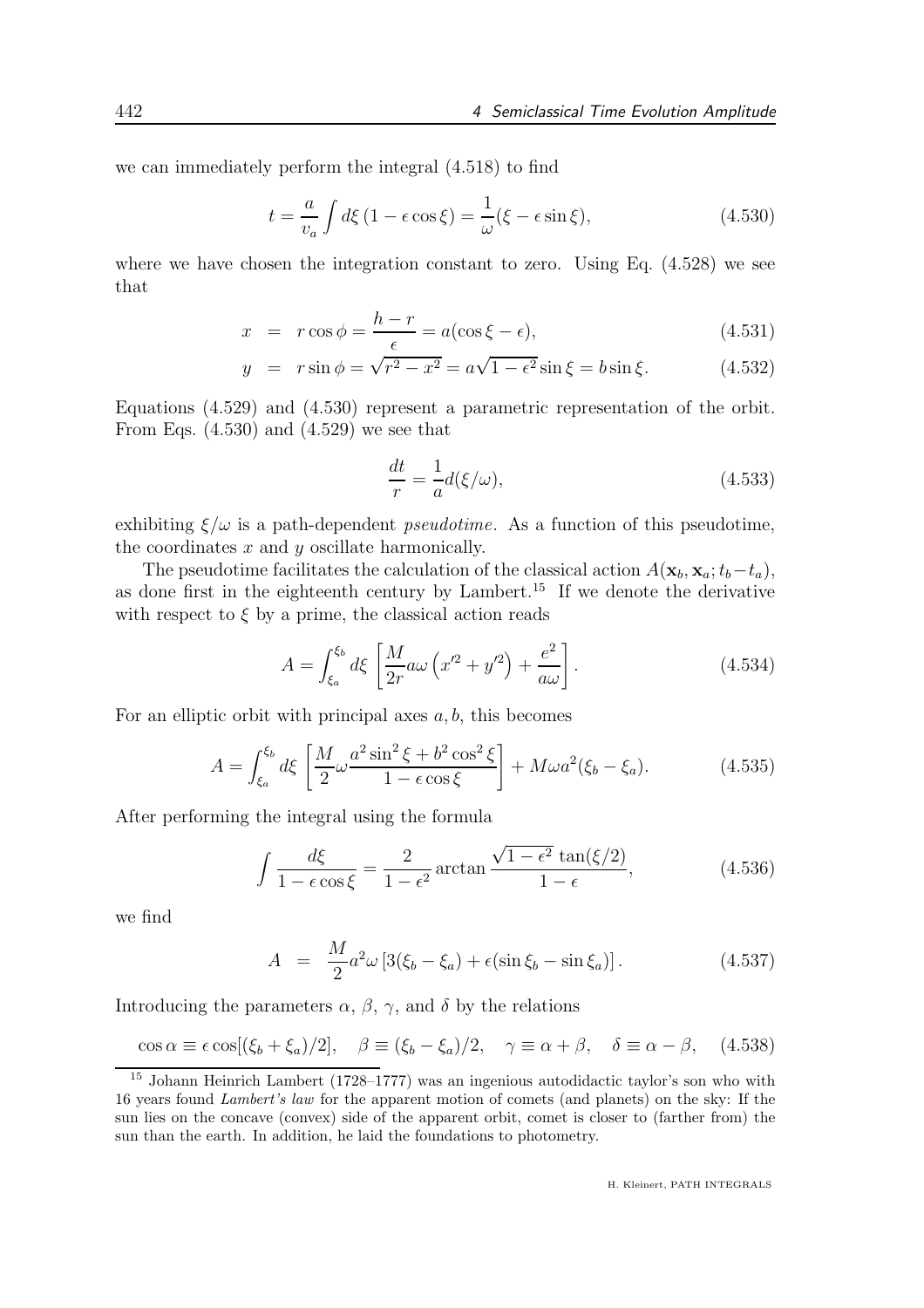the action becomes

$$
A = \frac{M}{2}a^2\omega\left[\left(3\gamma + \sin\gamma\right) - \left(3\delta + \sin\delta\right)\right].\tag{4.539}
$$

Using (4.530), we find for the elapsed time  $t_b - t_a$  the relation

$$
t_b - t_a = \frac{1}{\omega} \left[ (\gamma - \sin \gamma) \mp (\delta - \sin \delta) \right]. \tag{4.540}
$$

The ∓-signs apply to an ellipse whose short or long arc connects the two endpoints, respectively. The parameters  $\gamma$  and  $\delta$  in the action and in the elapsed time are related to the endpoints  $x_b$  and  $x_a$  by

$$
r_b + r_a + R = 4a \sin^2(\gamma/2) \equiv 4a\rho_+, \qquad r_b + r_a - R = 4a \sin^2(\delta/2) \equiv 4a\rho_-, \tag{4.541}
$$

where  $r_b \equiv |\mathbf{x}_b|$ ,  $r_a \equiv |\mathbf{x}_a|$ ,  $R \equiv |\mathbf{x}_b - \mathbf{x}_a|$ , and  $\rho_{\pm} \in [0, 1]$ . Expressing the semimajor axis in (4.539) in terms of  $\omega$  as  $a = (e^2/M\omega^2)^{1/3}$ , and  $\omega$  in terms of  $t_b - t_a$  we obtain the desired classical action  $A(\mathbf{x}_b, \mathbf{x}_a; t_b - t_a)$ .

The elapsed time depends on the endpoints via a transcendental equation which can only be solved by a convergent power series (Lambert's series)

$$
t_b - t_a = \frac{1}{\sqrt{2}\omega} \sum_{j=1}^{\infty} \frac{(2j)!}{2^{2j}j!^2} \frac{1}{j^2 - 1/4} \epsilon^{j-1} \left( \rho_+^{j+1/2} \pm \rho_-^{j+1/2} \right). \tag{4.542}
$$

In the limit of a parabolic orbit the series has only the first term, yielding

$$
t_b - t_a = \frac{\sqrt{2}}{3\omega} (\rho_+^{3/2} \pm \rho_-^{3/2}).
$$
\n(4.543)

We can also express a and  $\omega$  in terms of the energy E as  $e^2/(-2E)$  and  $\sqrt{-2E/Ma^2}$ , respectively, and go over to the eikonal  $S(\mathbf{x}_b, \mathbf{x}_a; E)$  via the Legendre transformation (4.87). Substituting for  $t_b - t_a$  the relation (4.540), we obtain for the short arc of the ellipse

$$
S(\mathbf{x}_b, \mathbf{x}_a; E) = A(\mathbf{x}_b, \mathbf{x}_a; E) + (t_b - t_a) E = \frac{M}{2} a^2 \omega 4(\gamma - \delta).
$$
 (4.544)

For a complete orbit, the expression (4.537) yields a total action

$$
A = \frac{M}{2}a^2\omega 2\pi (1+2) = \frac{M}{2}v_a^2 \frac{2\pi}{\omega}(1+2) = \frac{\bar{p}_E}{2M} \frac{2\pi}{\omega}(1+2), \qquad (4.545)
$$

where the numbers 1 and 2 indicate the source of the contributions from the kinetic and potential parts of the action (4.534), respectively. Since the action is the difference between kinetic and potential energy, the average potential energy is minus twice as big as the kinetic energy, which is the single-particle version of the virial theorem observed in the Thomas-Fermi approximation (4.428).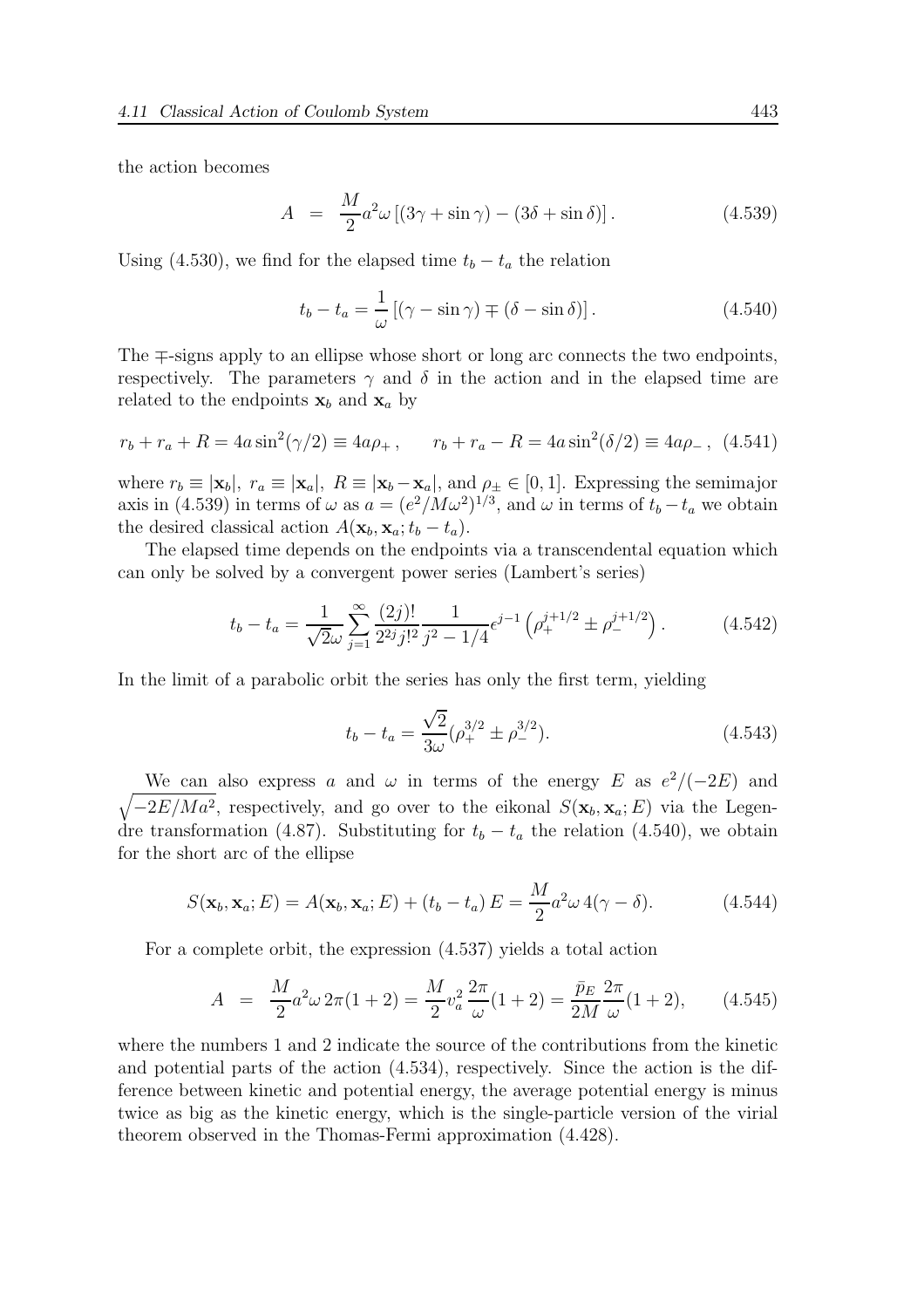For positive energies E, the eccentricity is  $\epsilon > 1$  and the orbit is a hyperbola (see Fig. 4.3). Then equations  $(4.529)$ – $(4.532)$  become

$$
r = a(\epsilon \cosh \xi - 1), \qquad t = \frac{a}{v_a}(\xi - \epsilon \sin \xi), \qquad (4.546)
$$

$$
x = -a\epsilon(\cosh\xi - \epsilon), \qquad y = a\sqrt{\epsilon^2 - 1}\sinh\xi. \tag{4.547}
$$

The orbits take a simple form in momentum space. Using Eq. (4.506), we find from (4.524):

$$
p_x = -\frac{l}{h} \left[ \epsilon + \sin(\phi - \phi_0) \right], \qquad p_y = \frac{l}{h} \cos(\phi - \phi_0). \tag{4.548}
$$

As a function of time, the momenta describe a circle of radius

$$
p_0 = \frac{l}{h} = \frac{Me^2}{l} = \frac{\bar{p}_E}{\sqrt{1 - \epsilon^2}}
$$
(4.549)

around a center on the  $p_y$ -axis with (see Fig. 4.4)

$$
p_x^c = -\frac{l}{h}\epsilon = -\frac{\epsilon}{\sqrt{1 - \epsilon^2}}.\tag{4.550}
$$



**Figure 4.4** Circular orbits in momentum space in units  $\bar{p}_E$  for  $E < 0$  and  $p_E$  for  $E > 0$ .

For positive energies, the above solutions can be used to describe the scattering of electrons or ions on a central atom. For helium nuclei obtained by  $\alpha$ -decay of radioactive atoms, this is the famous Rutherford scattering process. The potential is then repulsive, and  $e^2$  in the potential (4.504) must be replaced by  $-2Ze^2$ , where  $2e$  is the charge of the projectiles and  $Ze$  the charge of the central atom. As we can see on Fig. 4.5, the trajectories in an attractive potential are simply related to those in a repulsive potential. The momentum  $\bar{p}_E$  is the asymptotic momentum of the projectile, and may be called  $p_{\infty}$ . The impact parameter b of the projectile fixes the angular momentum via

$$
l = bp_{\infty} = b\bar{p}_E. \tag{4.551}
$$

Inserting l and  $\bar{p}_E$  we see that b coincides with the previous parameter b.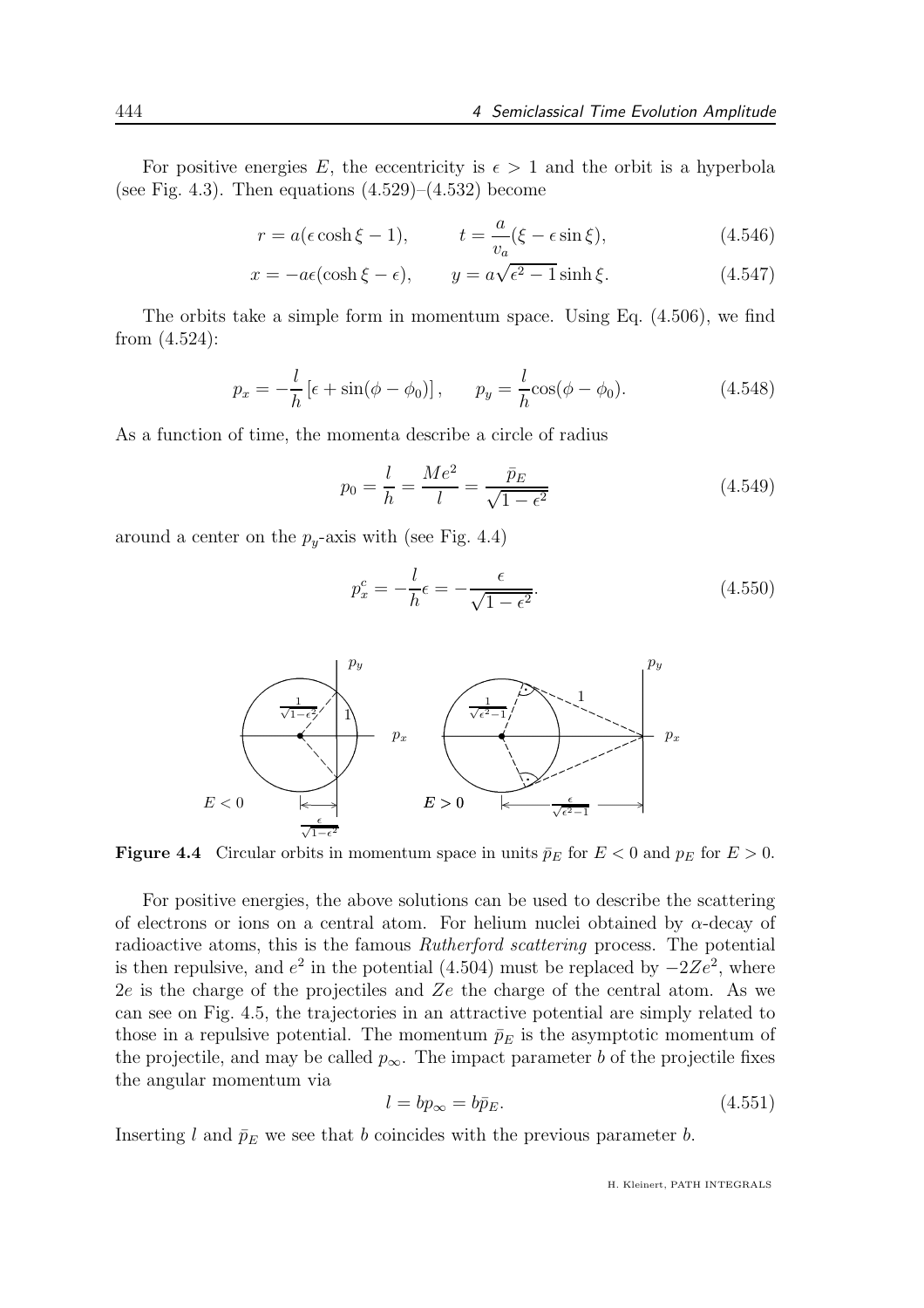The relation of the impact parameter b with the scattering angle  $\theta$  may be taken from Fig. 4.5, which shows that (see also Fig. 4.4)

$$
\tan\frac{\theta}{2} = \frac{p_0}{p_{\infty}} = \frac{1}{\epsilon^2 - 1}.
$$
\n(4.552)

Thus we have

$$
b = a \cot \frac{\theta}{2}.
$$
\n
$$
(4.553)
$$

The particles impinging into a circular annulus of radii b and  $b + db$  come out between the angles  $\theta$  and  $\theta + d\theta$ , with  $db/d\theta = -a/2 \sin^2(\theta/2)$ . The area of the annulus  $d\sigma = 2\pi bdb$  is the differential cross section for this scattering process. The absolute ratio with respect to the associated solid angle  $d\Omega \equiv 2\pi \sin \theta d\theta$  is then

$$
\frac{d\sigma}{d\Omega} = \frac{b}{\sin\theta} \left| \frac{db}{d\theta} \right| = \frac{a^2}{4\sin^4(\theta/2)} = \frac{Z^2\alpha^2 M^2}{4p_\infty^4 \sin^4(\theta/2)}.
$$
\n(4.554)

The right-hand side is the famous Rutherford formula, which arises after expressing a in terms of the incoming momentum  $p_{\infty}$  [recall (4.526)] as  $a = Ze^2/2E =$  $Z\alpha\hbar c M/p_\infty^2$ .



Figure 4.5 Geometry of scattering in momentum space. The solid curves are for attractive Coulomb potential, the dashed curves for repulsive (Rutherford scattering). The right-hand part of the figure shows the circle on which the momentum moves from  $p_a$  to  $\mathbf{p}_b$  as the angle  $\phi$  runs from  $\phi_a$  to  $\phi_b$ . The distance b is the impact parameter, and  $\theta$  is the scattering angle.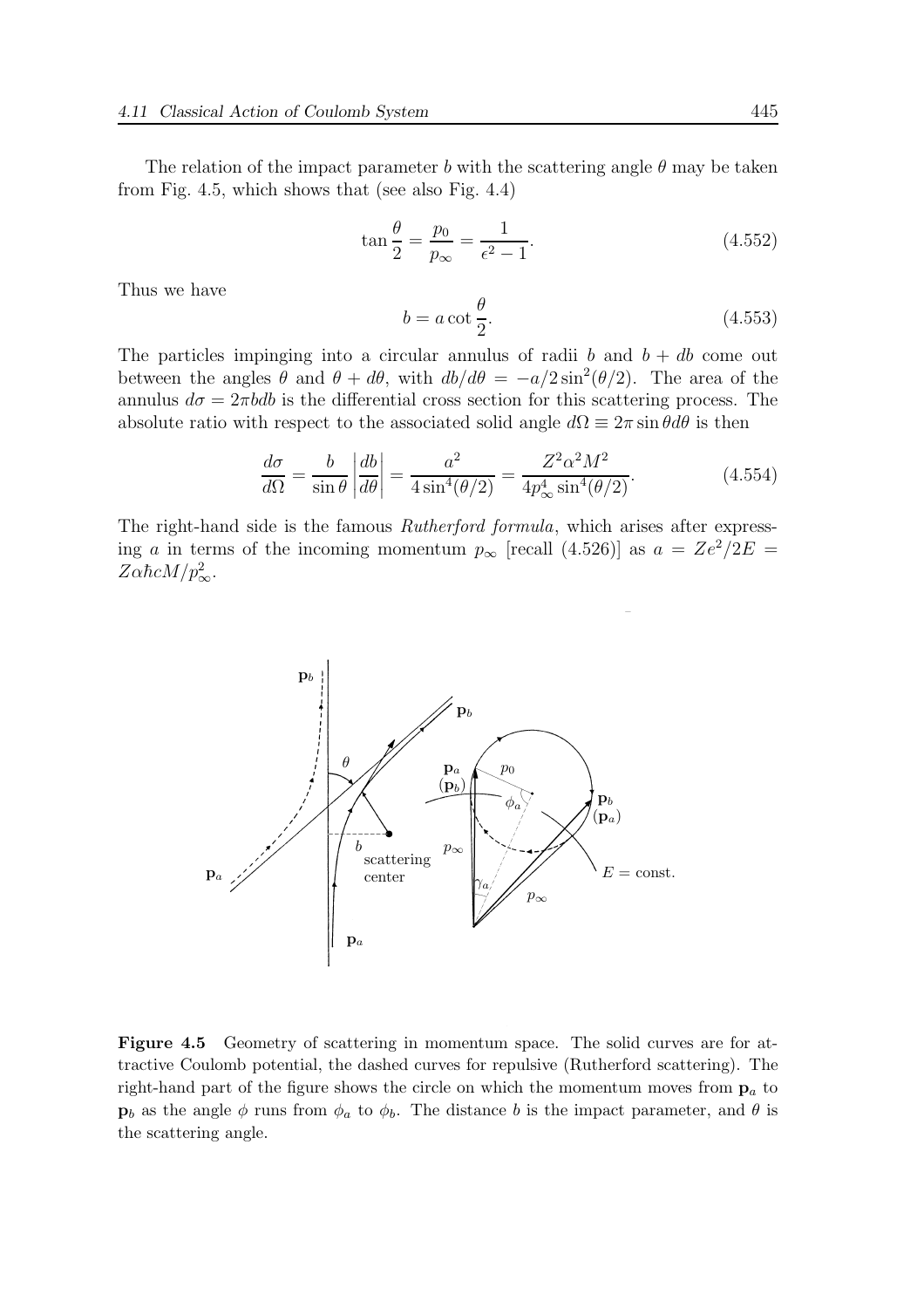Let us also calculate the classical eikonal in momentum space. We shall do this for the attractive interaction at positive energy. Inserting (4.524) and (4.548) we have

$$
S(\mathbf{p}_b, \mathbf{p}_a; E) = -l \int_{\phi_a}^{\phi_b} \frac{d\phi}{1 + \epsilon(\phi - \phi_0)}.
$$
 (4.555)

Using the formula  $16$ 

$$
\int \frac{d\xi}{1 + \epsilon \cos \xi} = \frac{2}{\sqrt{\epsilon^2 - 1}} \log \frac{1 + \epsilon + \sqrt{\epsilon^2 - 1} \tan(\xi/2)}{1 - \epsilon - \sqrt{\epsilon^2 - 1} \tan(\xi/2)}.
$$
(4.556)

Inserting  $l/\sqrt{1-\epsilon^2} = Mv_a a = Me^2/p_\infty$ , we find after some algebra

$$
S(\mathbf{p}_b, \mathbf{p}_a; E) = -\frac{Me^2}{p_\infty} \log \frac{\zeta + 1}{\zeta - 1}, \qquad p_\infty = \sqrt{2ME}, \tag{4.557}
$$

with

$$
\zeta \equiv \sqrt{1 + \frac{(p_b^2 - p_{\infty}^2)(p_b^2 - p_{\infty}^2)}{p_{\infty}^2 |\mathbf{p}_b - \mathbf{p}_a|^2}}.
$$
\n(4.558)

The expression (4.557) has no definite limit if the impinging particle comes in from spatial infinity where  $p_a$  becomes equal to  $p_\infty$ . There is a logarithmic divergence which is due to the infinite range of the Coulomb potential. In nature, the charges are always screened at some finite radius  $R$ , after which the logarithmic divergence disappears. This was discussed before when deriving the eikonal approximation (1.502) to Coulomb scattering.

There is a simple geometric meaning to the quantity  $\zeta$ . Since the force is central, the change in momentum along a classical orbit is always in the direction of the center, so that (4.555) can also be written as

$$
S(\mathbf{p}_b, \mathbf{p}_a; E) = -\int_{\mathbf{p}_a}^{\mathbf{p}_b} r \, dp. \tag{4.559}
$$

Expressing  $r$  in terms of momentum and total energy, this becomes for an attractive (repulsive) potential

$$
S(\mathbf{p}_b, \mathbf{p}_a; E) = \pm 2Me^2 \int_{\mathbf{p}_a}^{\mathbf{p}_b} \frac{dp}{p^2 - 2ME}.
$$
 (4.560)

Now we observe, that for  $E < 0$ , the integrand is the arc length on a sphere of radius  $1/\bar{p}_E$  in a four-dimensional momentum space. Indeed, the three-dimensional momentum space can be mapped onto the surface of a four-dimensional unit sphere by the following transformation

$$
n_4 \equiv \frac{p^2 - \bar{p}_E^2}{p^2 + \bar{p}_E^2}, \qquad \mathbf{n} \equiv \frac{2\bar{p}_E \mathbf{p}}{p^2 + \bar{p}_E^2}.
$$
 (4.561)

<sup>16</sup>See the previous footnote.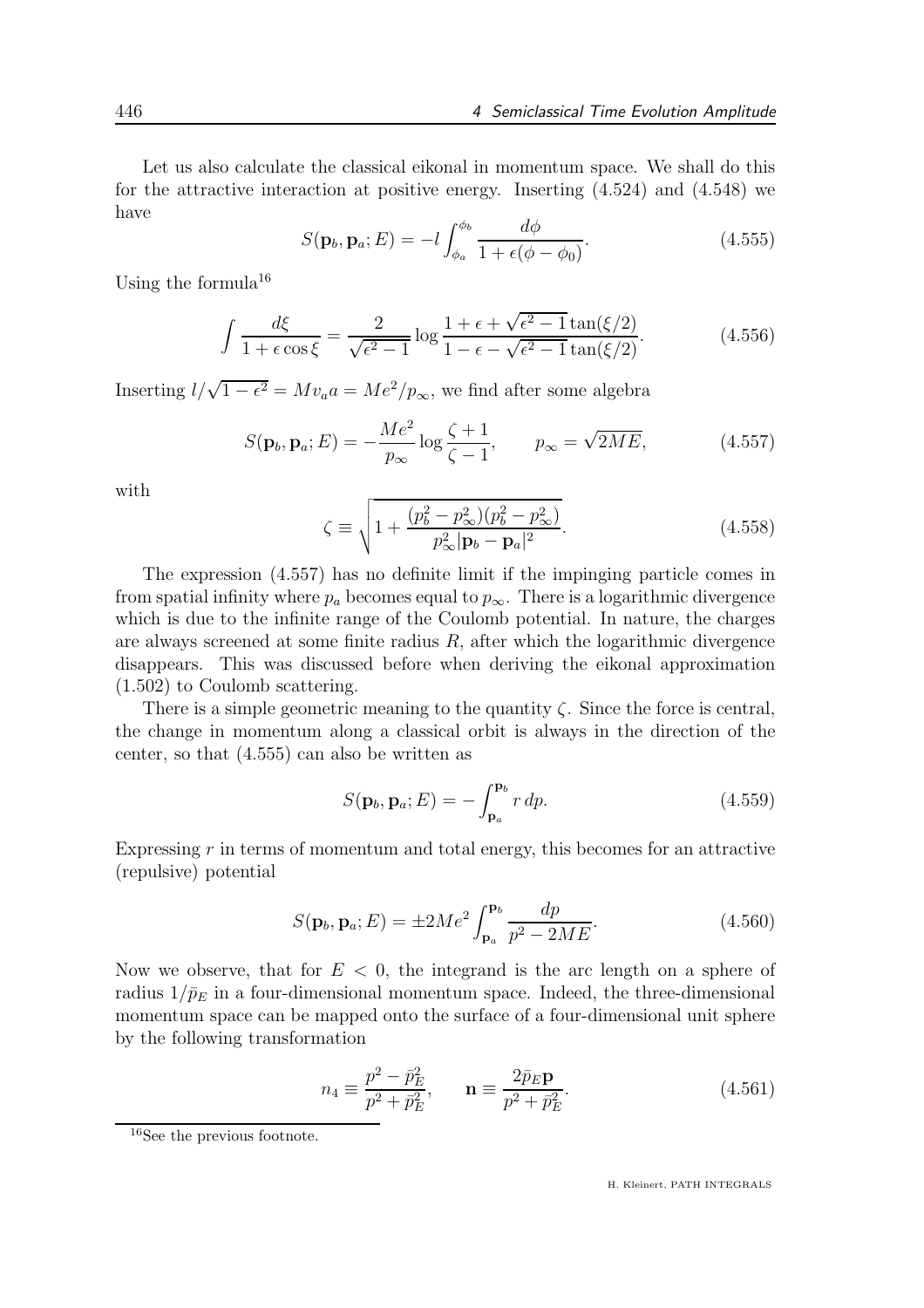Then we find that

$$
\frac{dp}{p^2 + \bar{p}_E^2} = \frac{d\vartheta}{2\bar{p}_E},\tag{4.562}
$$

where  $d\theta$  is the infinitesimal arc length on the unit sphere. But then the eikonal becomes simply

$$
S(\mathbf{p}_b, \mathbf{p}_a; E) = \pm \frac{2Me^2}{\bar{p}_E} \vartheta_{ba}, \qquad (4.563)
$$

where  $\vartheta$  is the angular difference between the images of the momenta  $p_b$  and  $p_a$ . This is easily calculated. From (4.561) we find directly

$$
\cos \vartheta_{ba} = \frac{4\bar{p}_E^2 \mathbf{p}_b \cdot \mathbf{p}_a + (p_b^2 - \bar{p}_E^2)(p_a^2 - \bar{p}_E^2)}{(p_b^2 + \bar{p}_E^2)(p_a^2 + \bar{p}_E^2)} = 1 - 2 \frac{\bar{p}_E^2 (\mathbf{p}_b - \mathbf{p}_a)^2}{(p_b^2 + \bar{p}_E^2)(p_a^2 + \bar{p}_E^2)}.
$$
 (4.564)

Continuing E analytically to positive energies, we may replace  $\bar{p}_E$  by  $ip_\infty = 2ME$ , and obtain

$$
\cos \vartheta_{ba} = 1 + 2 \frac{p_{\infty}^2 (\mathbf{p}_b - \mathbf{p}_a)^2}{(p_b^2 - p_{\infty}^2)(p_a^2 - p_{\infty}^2)}.
$$
\n(4.565)

Hence  $\vartheta$  becomes imaginary,  $\vartheta = i\overline{\vartheta}$ , with

$$
\sin\frac{\bar{\vartheta}}{2} = \frac{p_{\infty}^2 (\mathbf{p}_b - \mathbf{p}_a)^2}{(p_b^2 - p_{\infty}^2)(p_a^2 - p_{\infty}^2)},
$$
\n(4.566)

and the eikonal function (4.567) takes the form

$$
S(\mathbf{p}_b, \mathbf{p}_a; E) = \pm \frac{2Me^2}{p_{\infty}} \bar{\vartheta}_{ba}.
$$
 (4.567)

This is precisely the expression (4.557) with  $\zeta = 1/\tanh(\bar{\vartheta}_{ab}/2)$ .

## 4.12 Semiclassical Scattering

Let us also derive the semiclassical limit for the scattering amplitude.

#### 4.12.1 General Formulation

Consider a particle impinging with a momentum  $\mathbf{p}_a$  and energy  $E = E_a = \mathbf{p}_a^2/2M$ upon a nonzero potential concentrated around the origin. After a long time, it will be found far from the potential with some momentum  $\mathbf{p}_b$  and the same energy  $E = E_b = \mathbf{p}_b^2/2M$ . Let us derive the scattering amplitude for such a process from the heuristic formula (1.510):

$$
f_{\mathbf{p}_b \mathbf{p}_a} = \frac{p_b}{M} \frac{\sqrt{2\pi \hbar M/i}^3}{(2\pi \hbar)^3} \lim_{t_b \to \infty} \frac{1}{t_b^{1/2}} e^{iE_b(t_b - t_a)/\hbar} \left[ (\mathbf{p}_b t_b | \mathbf{p}_a t_a) - \langle \mathbf{p}_b | \mathbf{p}_a \rangle \right]. \tag{4.568}
$$

In the semiclassical approximation we replace the exact propagator in the momentum representation by a sum over all classical trajectories and associated phases,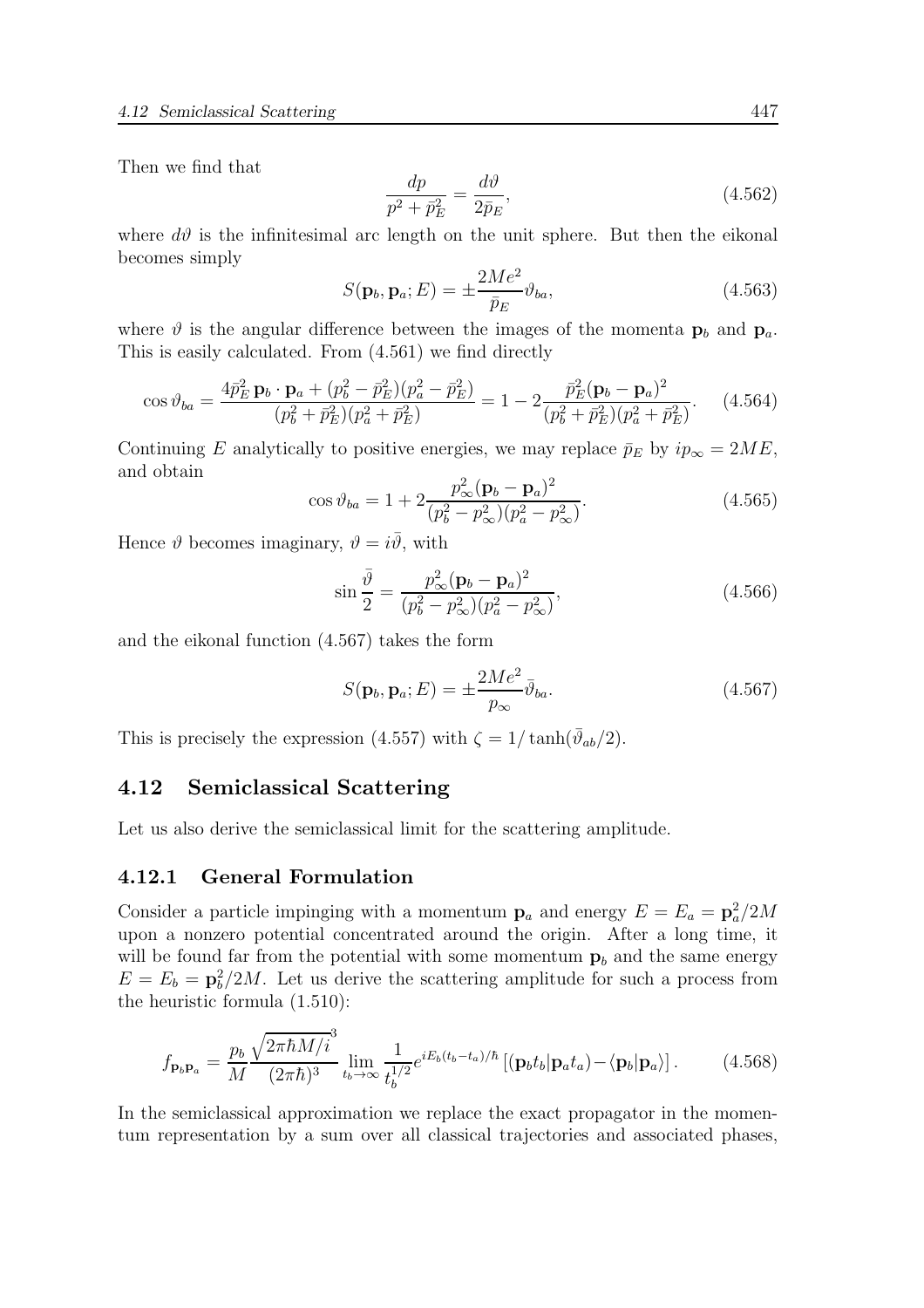connecting  $\mathbf{p}_a$  to  $\mathbf{p}_b$  in the time  $t_b - t_a$ . According to formula (4.172) we have in three dimensions

$$
(\mathbf{p}_b t_b | \mathbf{p}_a t_a) - \langle \mathbf{p}_b | \mathbf{p}_a \rangle = \frac{(2\pi\hbar)^3}{(2\pi\hbar/i)^{3/2}} \sum_{\text{class. traj.}} \left| \det \left( -\frac{\partial \mathbf{x}_a}{\partial \mathbf{p}_b} \right) \right|^{1/2} e^{iA(\mathbf{p}_b, \mathbf{p}_a; t_b - t_a)/\hbar - i\nu\pi\hbar/2}.
$$
\n(4.569)

The sum carries a prime to indicate that unscattered trajectories are omitted. The classical action in momentum space is

$$
A(\mathbf{p}_b, \mathbf{p}_a; t_b - t_a) = \int_{\mathbf{p}_b}^{\mathbf{p}_a} \mathbf{x} \cdot \dot{\mathbf{p}} - \int_{t_a}^{t_b} H dt = S(\mathbf{p}_b, \mathbf{p}_a; E) - E(t_b - t_a), \qquad (4.570)
$$

where  $S(\mathbf{p}_b, \mathbf{p}_a; E)$  is the eikonal function introduced in Eqs. (4.240) and (4.68).

Inserting (4.569) into (1.510) we obtain the semiclassical scattering transition amplitude

$$
f_{\mathbf{p}_b \mathbf{p}_a} = \lim_{t_b \to \infty} \sum_{\text{class. traj.}}' \frac{p_b}{\sqrt{t_b M}} \left| \det \frac{\partial \mathbf{x}_a}{\partial \mathbf{p}_b} \right|^{1/2} e^{i S(\mathbf{p}_b, \mathbf{p}_a; E)/\hbar - i\nu \pi/2}.
$$
 (4.571)

The determinant has a simple physical meaning. To see this we rewrite

$$
\left. \frac{\partial \mathbf{x}_a}{\partial \mathbf{p}_b} \right|_{\mathbf{p}_a} = \left. \frac{\partial \mathbf{p}_b}{\partial \mathbf{x}_a} \right|_{\mathbf{p}_a}^{-1},\tag{4.572}
$$

so that (4.573) becomes

$$
f_{\mathbf{p}_b \mathbf{p}_a} = \lim_{t_b \to \infty} \sum_{\text{class. traj.}}' \frac{p}{\sqrt{t_b M}} \left| \det \frac{\partial \mathbf{p}_b}{\partial \mathbf{x}_a} \right|_{\mathbf{p}_a}^{-1/2} e^{i S(\mathbf{p}_b, \mathbf{p}_a; E)/\hbar - i\nu \pi/2}.
$$
 (4.573)

We now note that for large  $t_b$ 

$$
\mathbf{p}_b = \mathbf{p}(t_b) = M \mathbf{x}_b(t_b) / t_b \tag{4.574}
$$

along any trajectory. Thus we find

$$
f_{\mathbf{p}_b \mathbf{p}_a} = \lim_{t_b \to \infty} \sum_{\text{class. traj.}}' r_b \left| \det \frac{\partial \mathbf{x}_b}{\partial \mathbf{x}_a} \right|_{p_b}^{-1/2} e^{i S(\mathbf{p}_b, \mathbf{p}_a; E)/\hbar - i\nu\pi/2}, \tag{4.575}
$$

where  $r_b = |\mathbf{x}_b|$ .

From the definition of the scattering amplitude (1.497) we expect the prefactor of the exponential to be equal to the square root of the classical differential cross section  $d\sigma_{\rm cl}/d\Omega$ . Let us choose convenient coordinates in which the particle trajectories start out at a point with cartesian coordinates  $x_a = (x_a, y_a, z_a)$  with a large negative  $z_a$  and a momentum  $\mathbf{p}_a \approx p_a \hat{\mathbf{z}}$ , where  $\hat{\mathbf{z}}$  is the direction of the z-axis. The final points  $x_b$  of the trajectories will be described in spherical coordinates. If  $\hat{\mathbf{p}}_b$  =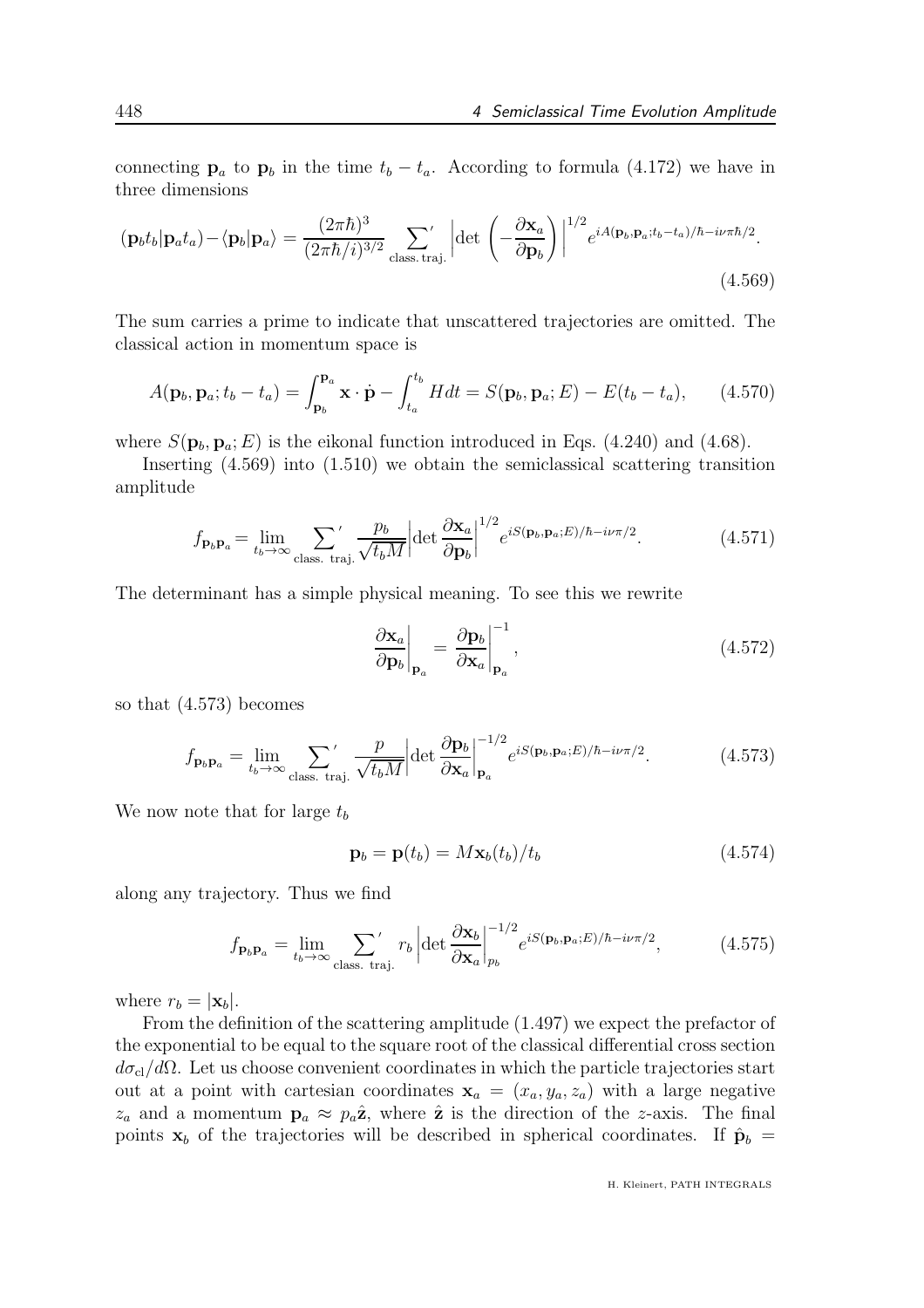$(\sin \theta_b \cos \phi_b, \sin \theta \sin \phi_b, \cos \theta_b)$  denotes the direction of the final momentum  $\mathbf{p}_b =$  $p_b\hat{\mathbf{p}}_b$ , then  $\mathbf{x}_b = r_b\hat{\mathbf{p}}$ . Let us introduce an auxiliary triplet of spherical coordinates  $\mathbf{s}_b \equiv (r_b, \theta_b, \phi_b)$ . Then we factorize the determinant in (4.575) as

$$
\det \frac{\partial \mathbf{x}_b}{\partial \mathbf{x}_a} = \det \frac{\partial \mathbf{x}_b}{\partial \mathbf{s}_a} \times \det \frac{\partial \mathbf{s}_b}{\partial \mathbf{x}_a} = r_b^2 \det \frac{\partial \mathbf{s}_b}{\partial \mathbf{x}_a}.
$$

We further calculate

$$
\det \frac{\partial \mathbf{s}_b}{\partial \mathbf{x}_a} = \begin{pmatrix} \frac{\partial r_b}{\partial x_a} & \frac{\partial r_b}{\partial y_a} & \frac{\partial r_b}{\partial z_a} \\ \frac{\partial \theta_b}{\partial x_a} & \frac{\partial \theta_b}{\partial y_a} & \frac{\partial \theta_b}{\partial z_a} \\ \frac{\partial \phi_b}{\partial x_a} & \frac{\partial \phi_b}{\partial y_a} & \frac{\partial \phi_b}{\partial z_a} \end{pmatrix} .
$$
 (4.576)

Long after the collision, for  $t_b \to \infty$ , a small change of the starting point along the trajectory  $dz_a$  will not affect the scattering angle. Thus we may approximate the matrix elements in the third column by  $\partial z_a \approx \partial \phi / \partial z_a \approx 0$ . After the same amount of time the particle will only wind up at a slightly more distant  $r_b$ , where  $dr_b \approx dz_b$ . Thus we may replace the matrix element in the right upper corner by 1, so that the determinant (4.576) becomes in the limit

$$
\lim_{t_b \to \infty} \det \frac{\partial \mathbf{s_b}}{\partial \mathbf{x}_a} \approx \det \begin{pmatrix} \frac{\partial \theta_b}{\partial x_a} & \frac{\partial \theta_b}{\partial y_a} \\ \frac{\partial \phi_b}{\partial x_a} & \frac{\partial \phi_b}{\partial y_a} \end{pmatrix} = \frac{d\theta_b d\phi_b}{dx_b dy_b} = \frac{d\Omega}{d\sigma},\tag{4.577}
$$

where  $d\Omega = \sin \theta_b d\theta d\phi_b$  is the element of the solid angle of the emerging trajectories, and  $d\sigma$  the area element in the  $x - y$ -plane, for which the trajectories arrive in an element of the final solid angle  $d\Omega$ . Thus we obtain

$$
\left[\det \frac{\partial \mathbf{x}_b}{\partial \mathbf{x}_a}\right]^{-1} \approx \frac{1}{r_b^2} \frac{d\sigma}{d\Omega}.
$$
\n(4.578)

The ratio  $d\sigma/d\Omega$  is precisely the classical differential cross section of the scattering process.

Combining (4.575) and (4.577), we see that the contribution of an individual trajectory to the semiclassical amplitude is of the expected form [7]

$$
f_{\mathbf{p}_b \mathbf{p}_a} = \sqrt{\frac{d\sigma_{\rm cl}}{d\Omega}} \quad \times \sum_{\text{class. traj.}} e^{iS(\mathbf{p}_b, \mathbf{p}_a; E)/\hbar - i\nu\pi/2}.
$$
 (4.579)

Note that this equation is also valid for some potentials which are not restricted to a finite regime around the origin, such as the Coulomb potentials. In the operator theory of quantum-mechanical scattering processes, such potentials always cause considerable problems since the outgoing wave functions remain distorted even at large distances from the scattering center.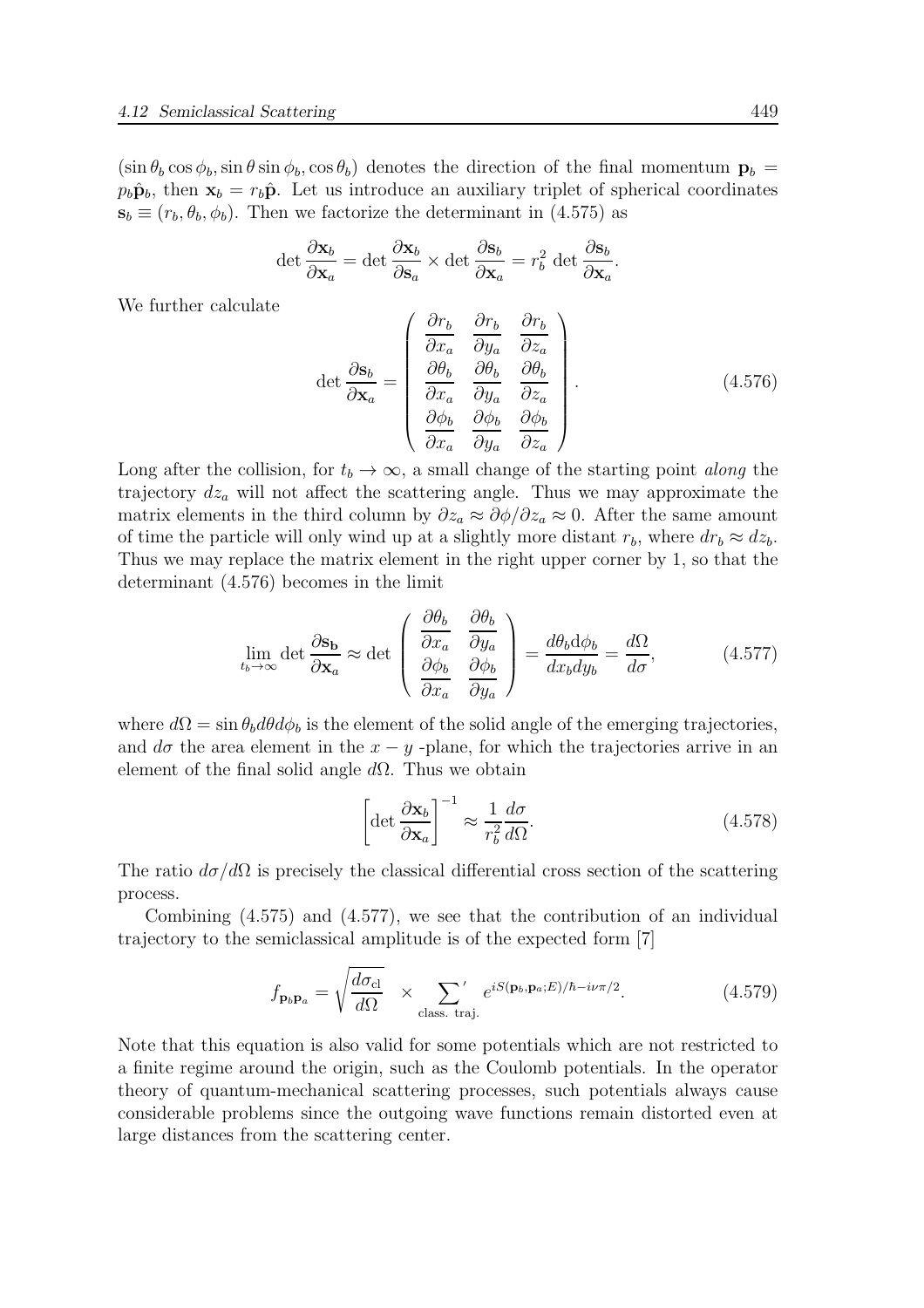Usually, there are only a few trajectories contributing to a process with a given scattering angle. If the actions of these trajectories differ by less than  $\hbar$ , the semiclassical approximation fails since the fluctuation integrals overlap. Examples are the light scattering causing the ordinary rainbow in nature, and glory effects seen at night around the moonlight.

We now turn to a derivation of the amplitude (4.579) from the more reliable formula (1.531) for the interacting wave function

$$
\langle \mathbf{x}_b | \hat{U}_I(0, t_a) | \mathbf{p}_a \rangle = \lim_{t_a \to -\infty} \left( \frac{-2\pi i \hbar t_a}{M} \right)^{3/2} (\mathbf{x}_b t_b | \mathbf{x}_a t_a) e^{i(\mathbf{p}_a \mathbf{x}_a - p_a^2 t_a/2M)/\hbar} \Big|_{\mathbf{x}_a = \mathbf{p}_a t_a/M},
$$

by isolating the factor of  $e^{ip_a r_b}/r_b$  for large  $r_b$ , as discussed at the end of Section 1.16. On the right-hand side we now insert the x-space form  $(4.127)$  of the semiclassical amplitude, and use (4.87) to write

$$
\langle \mathbf{x}_b | \hat{U}_I(0, t_a) | \mathbf{p}_a \rangle = \lim_{t_a \to -\infty} \left( \frac{-t_a}{M} \right)^{3/2} \left[ \det_3 \left( -\frac{\partial \mathbf{p}_a}{\partial \mathbf{x}_b} \right) \right]^{1/2}
$$
  
 
$$
\times e^{i[S(\mathbf{x}_b, \mathbf{x}_a; E_a) + i \mathbf{p}_a \mathbf{x}_a - i\nu \pi/2]/\hbar} \Big|_{\mathbf{x}_a = \mathbf{p}_a t_a/M}.
$$
 (4.580)

Now we observe that

$$
\left(\frac{-t_a}{M}\right)^{3/2} \left[ \det_3 \left( -\frac{\partial \mathbf{p}_a}{\partial \mathbf{x}_b} \right) \right]^{1/2} = \left[ \det_3 \left( \frac{\partial \mathbf{x}_a}{\partial \mathbf{x}_b} \right) \right]^{1/2} . \tag{4.581}
$$

In Eq. (4.578) we have found that this determinant is equal to  $\sqrt{d\sigma/d\Omega}/r_b$ , bringing Eq.  $(4.580)$  to the form

$$
\langle \mathbf{x}_b | \hat{U}_I(0, t_a) | \mathbf{p}_a \rangle = \lim_{t_a \to -\infty} \frac{1}{r_b} \sqrt{\frac{d\sigma_{\rm cl}}{d\Omega}} e^{i[S(\mathbf{x}_b, \mathbf{x}_a; E_a) + i\mathbf{p}_a \mathbf{x}_a - i\nu\pi/2]/\hbar} \Bigg|_{\mathbf{x}_a = \mathbf{p}_a t_a/M}.
$$
 (4.582)

For large  $x_b$  in the direction of the final momentum  $p_b$ , we can rewrite the exponent as [recalling (4.240)]

$$
S(\mathbf{x}_b, \mathbf{x}_a; E_a) + i \mathbf{p}_a \mathbf{x}_a = p_b r_b + S(\mathbf{p}_b, \mathbf{p}_a; E_a)
$$
(4.583)

so that (4.582) consists of an outgoing spherical wave function  $e^{ip_b r_b/\hbar}/r_b$  multiplied by the scattering amplitude

$$
f_{\mathbf{p}_b \mathbf{p}_a} = \sqrt{\frac{d\sigma_{\rm cl}}{d\Omega}} \quad \times \sum_{\rm class. \, traj.} e^{iS(\mathbf{p}_b, \mathbf{p}_a; E)/\hbar - i\nu\pi/2}, \tag{4.584}
$$

the same as in (4.579).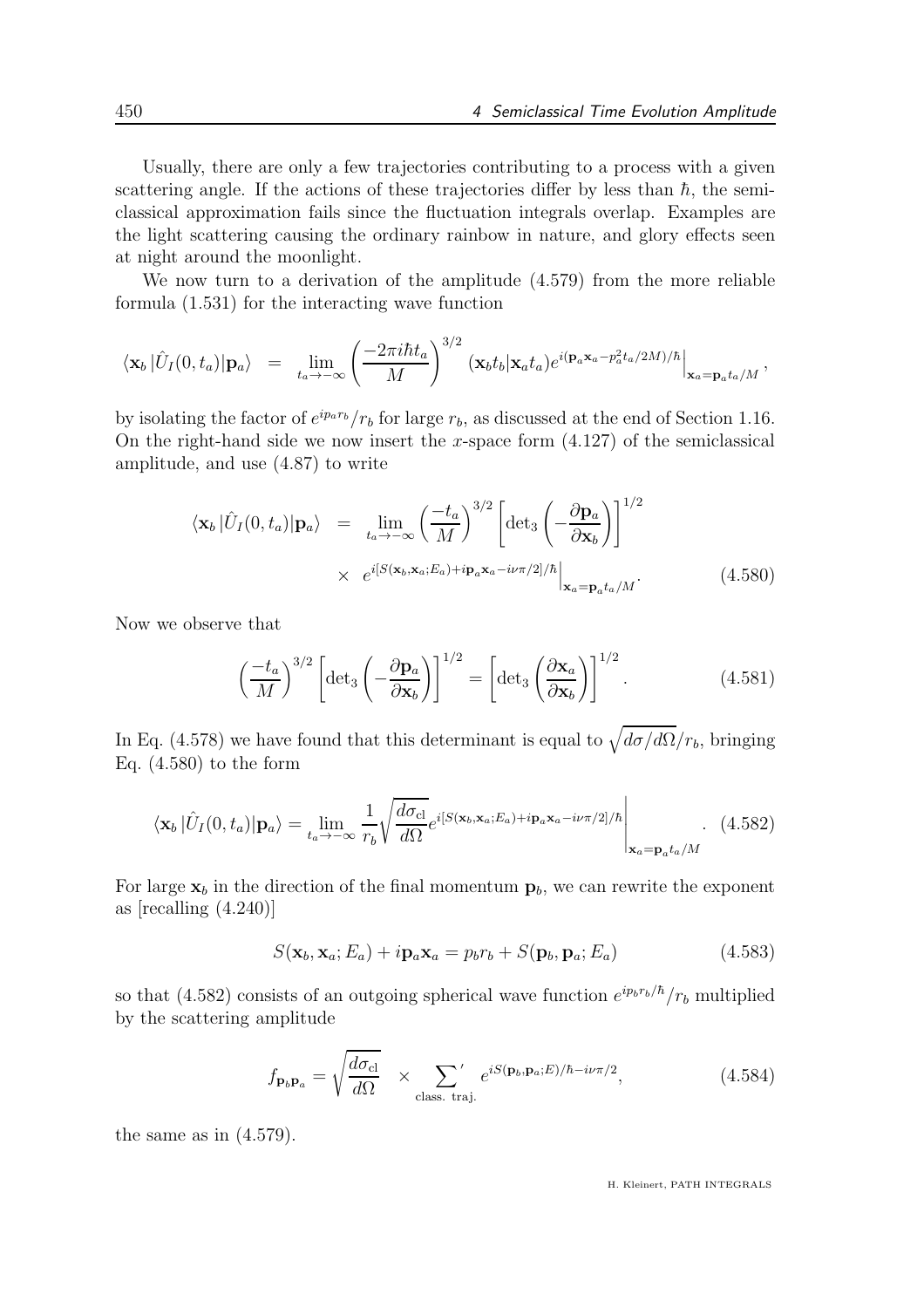### 4.12.2 Semiclassical Cross Section of Mott Scattering

If the scattering particle is distinguishable from the target particles, the extra phase in the semiclassical formula (4.584) does not change the classical result (4.554). A quantum-mechanical effect becomes visible only if we consider electron-electron scattering, also referred to as *Mott scattering*. The potential is repulsive, and the above Coulomb potential holds for the relative motion of the two identical particles in their center-of-mass frame. Moreover, the identity of particles requires us to add the amplitudes for the trajectories going to  $\mathbf{p}_b$  and to  $-\mathbf{p}_b$  [see Fig. 4.6], so that the differential cross section is

$$
\frac{d\sigma_{\rm sc}}{d\Omega} = |f_{\mathbf{p}_b \mathbf{p}_a} - f_{\mathbf{p}_b, -\mathbf{p}_a}|^2.
$$
\n(4.585)

The minus sign accounts for the Fermi statistics of the two electrons. For two identical bosons, we have to use a plus sign instead. Now the eikonal function  $S(\mathbf{p}, \mathbf{p}, E)$  enters into the result. According to Eq. (4.557), this is given by



Figure 4.6 Classical trajectories in Coulomb potential plotted in the center-of-mass frame. For identical particles, trajectories which merge with a scattering angle  $\theta$  and  $\pi - \theta$ are indistinguishable. Their amplitudes must be subtracted from each other, yielding the differential cross section (4.585).

$$
S(\mathbf{p}_b, \mathbf{p}_a; E) = -\frac{M\hbar c\alpha}{p_{\infty}} \log \frac{\sqrt{1+\Delta}+1}{\sqrt{1+\Delta}-1},
$$
\n(4.586)

where  $p_{\infty} = \sqrt{2ME}$  is the impinging momentum at infinite distance, and

$$
\Delta = \frac{(p_b^2 - p_{\infty}^2)(p_a^2 - p_{\infty}^2)}{p_{\infty}^2 |\mathbf{p}_b - \mathbf{p}_a|^2}.
$$
\n(4.587)

The eikonal function is needed only for momenta  $\mathbf{p}_b$ ,  $\mathbf{p}_a$  in the asymptotic regime where  $p_b, p_a \approx p_\infty$ , so that  $\Delta$  is small and

$$
S(\mathbf{p}_b, \mathbf{p}_a; E) \approx \frac{M\hbar c\alpha}{p_{\infty}} \log \Delta, \tag{4.588}
$$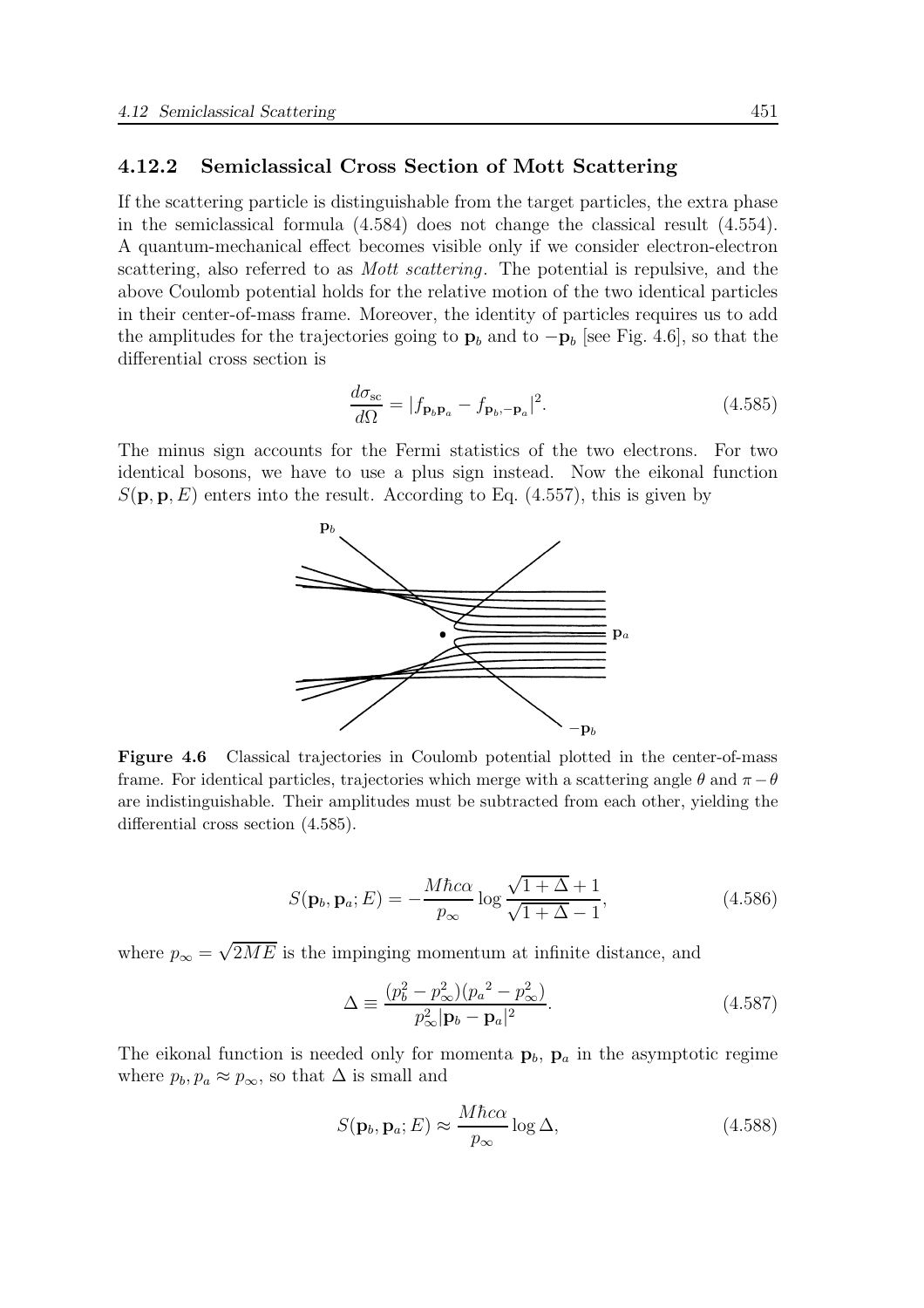which may be rewritten as

$$
S(\mathbf{p}, \mathbf{p}_a E) \approx 2\sigma_0 - \frac{M\hbar c\alpha}{p_\infty} \log(\sin^2 \theta/2), \tag{4.589}
$$

with

$$
\sigma_0 = \frac{M\hbar c\alpha}{2p_\infty} \log \left[ \frac{(p_b^2 - p_\infty^2)(p_a^2 - p_\infty^2)}{p_\infty^4} \right],\tag{4.590}
$$

and the scattering angle determined by  $\cos \theta = [\mathbf{p}_b \cdot \mathbf{p}_a / p_b p_a]$ . The logarithmically diverging constant  $\sigma_0$  for  $p_a = p_b p_\infty$  does, fortunately, not depend on the scattering angle, and is therefore the semiclassical approximation for the phase shift at angular momentum  $l = 0$ . It therefore drops, fortunately, out of the difference of the amplitudes in Eq. (4.585). Inserting (4.589) with (4.590) into (4.584) and (4.585), we obtain the differential cross section for Mott scattering (see Fig. 4.7 for a plot)

$$
\frac{d\sigma}{d\Omega} = \left(\frac{\hbar c\alpha}{4E}\right)^2 \left\{ \frac{1}{\sin^4\theta/2} + \frac{1}{\cos^4\theta/2} \pm \frac{1}{\sin^2\theta/2\cos^2\theta/2} 2\cos\left[\frac{2\alpha Mc}{p_{\infty}}\log(\cot\theta/2)\right] \right\}.
$$
\n(4.591)

This semiclassical result happens to be identical to the exact result. The exactness is caused by two properties of the Coulomb motion: First there is only one trajectory for each scattering angle, second the motion can be mapped onto that of a harmonic oscillator in four dimensions, as we shall see in Chapter 13.



Figure 4.7 Oscillations in differential Mott scattering cross section caused by statistics. For scattering angle  $\theta = 90^0$ , the cross section vanishes due to the Pauli exclusion principle. The right-hand plot shows the situation for identical bosons.

# Appendix 4A Semiclassical Quantization for Pure Power Potentials

Let us calculate the local density of states (4.264) for the general pure power potential  $V(\mathbf{x}) = qx^p/p$ in D dimensions. For  $D = 1$  and  $p = 2$ , we shall recover the exact spectrum of the harmonic oscillator. For  $p = 4$ , we shall find the energies of the purely quartic potential which can be compared with the strong-coupling limit of the anharmonic oscillator with  $V(x) = \omega^2 x^2/2 + gx^4/4$ to be calculated in Section 5.16. The integrals on the right-hand side of Eq. (4.264) can be calculated using the formula

$$
\int d^D x \, r^\mu [E - V(\mathbf{x})]^\nu = S_D \int_0^{r_E} dr \, r^{D-1+\mu} \left( E - \frac{g}{p} r^p \right)^\nu
$$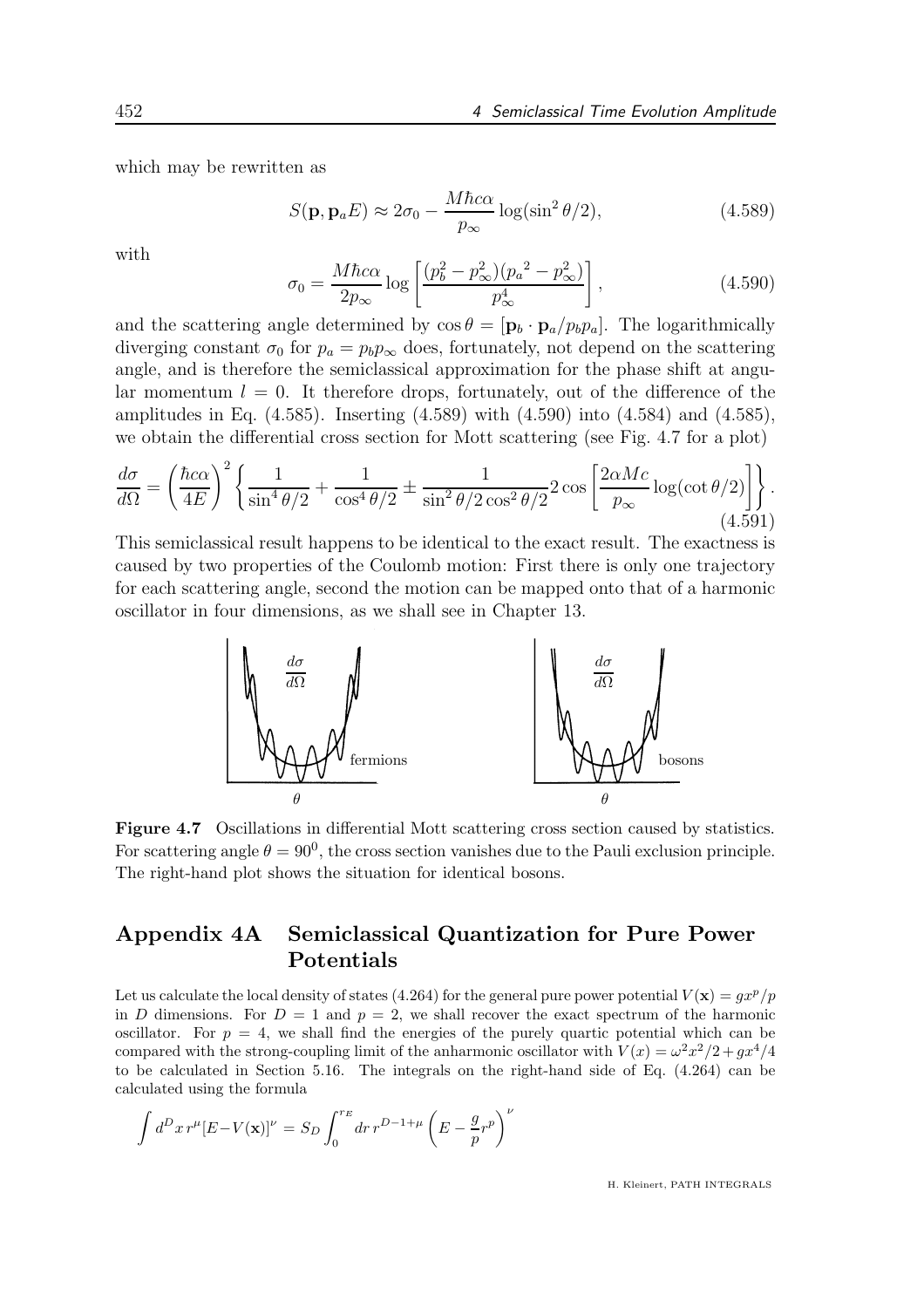$$
= S_D \frac{\Gamma(1+\nu)\Gamma((D+\mu)/p)}{p\Gamma(1+\nu+(D+\mu)/p)} \left(\frac{g}{p}\right)^{-(D+\mu)/p} E^{\nu+(D+\mu)/p}, \quad p > 0, \quad (4A.1)
$$

where  $r_E = (pE/g)^{1/p}$ . For  $p < 0$ , the result is

$$
\int d^D x \, r^\mu [E - V(\mathbf{x})]^\nu = S_D \frac{\Gamma(1+\nu)\Gamma(-\nu - (D+\mu)/p)}{p\,\Gamma(1 - (D+\mu)/p)} \left(-\frac{g}{p}\right)^{-(D+\mu)/p} (-E)^{\nu + (D+\mu)/p}, \ p < 0. \tag{4A.2}
$$

Recalling (4.214), we find the total density of states for  $p > 0$ :

$$
\rho(E) = \frac{2}{\Gamma(\frac{D}{2}) p} \left(\frac{M}{2\hbar^2}\right)^{D/2} \left(\frac{g}{p}\right)^{-D/p} \frac{\Gamma(\frac{D}{p})}{\Gamma(\frac{D}{2} + \frac{D}{p})} \left\{1 - \frac{\hbar^2}{24M} \left(\frac{g}{p}\right)^{2/p} \times \frac{p^2 \Gamma(\frac{D-2}{p} + 2) \Gamma(\frac{D}{2} + \frac{D}{p})}{\Gamma(\frac{D-2}{2}(1 + \frac{2}{p})) \Gamma(\frac{D}{p})} E^{-1 - 2/p} + \dots \right\} E^{(D/2)(1 + 2/p) - 1}, \quad p > 0,
$$
\n(4A.3)

and for  $p < 0$ :

$$
\rho(E) = -\frac{2}{\Gamma(\frac{D}{2})p} \left(\frac{M}{2\hbar^2}\right)^{D/2} \left(-\frac{g}{p}\right)^{-D/p} \frac{\Gamma\left(1 - \frac{D}{2} - \frac{D}{p}\right)}{\Gamma\left(1 - \frac{D}{p}\right)} \left\{1 + \frac{\hbar^2}{24M} \left(-\frac{g}{p}\right)^{2/p} \right\}
$$

$$
\times \frac{p^2 \Gamma\left(1 - \frac{D-2}{2}(1 + \frac{2}{p})\right) \Gamma\left(1 - \frac{D}{p}\right)}{\Gamma\left(-1 - \frac{D-2}{p}\right) \Gamma\left(1 - \frac{D}{2} - \frac{D}{p}\right)} (-E)^{-1 - 2/p} + \dots \left\{(-E)^{(D/2)(1 + 2/p) - 1}, \quad p < 0. \tag{4A.4}
$$

For a harmonic oscillator with  $p = 2$  and  $g = M\omega^2$ , we obtain

$$
\rho(E) = \frac{1}{(\hbar\omega)^D} \left\{ \frac{1}{\Gamma(D)} E^{D-1} - \frac{\hbar^2 \omega^2}{24} \frac{D}{\Gamma(D-2)} E^{D-3} + \dots \right\}.
$$
\n(4A.5)

In one and two dimension, only the first term survives and  $\rho(E) = 1/\hbar\omega$  or  $\rho(E) = E/(\hbar\omega)^2$ . Inserting this into Eq. (1.586), we find the number of states  $N(E) = \int_0^E dE' \rho(E') = E/\hbar \omega$  or  $E^2/2(\hbar\omega)^2$ . According to the exact quantization condition (1.588), we set  $N(E) = n + 1/2$  the exact energies  $E_n = (n + 1/2)\hbar\omega$ . Since the semiclassical expansion (4A.3) contains only the first term, the exact quantization condition (1.588) agrees with the Bohr-Sommerfeld quantization condition (4.190).

In two dimensions we obtain  $\rho(E) = E/(\hbar\omega)^2$  and  $N(E) = E^2/2(\hbar\omega)^2$ . Here the exact quantization condition  $N(E) = n + 1/2$  cannot be used to find the energies  $E_n$ , due to the degeneracies of the energy eigenvalues  $E_n$ . In order to see that it is nevertheless a true equation, let us expand the known partition function (2.407) of the two-dimensional oscillator as

$$
Z = \frac{1}{[2\sinh(\hbar \beta \omega/2)]^2} = e^{-\hbar \beta \omega} \frac{1}{(1 - e^{-\hbar \beta \omega})^2} = \sum_{n=0}^{\infty} (n+1)e^{-(n+1)\hbar \beta \omega}.
$$
 (4A.6)

This shows that the energies are  $E_n = (n+1)\hbar\omega$  withy  $n+1$  -fold degeneracy. The density of states is found from this by the Fourier transform (1.585):

$$
\rho(E) = \sum_{n'=0}^{\infty} (n'+1)\delta(E - \hbar\omega(n'+1)).
$$
\n(4A.7)

Integrating this over  $E$  yields the number of states

$$
N(E) = \int_0^E dE' \,\rho(E') = \sum_{n'=0}^{\infty} (n'+1)\Theta(E - E_n). \tag{4A.8}
$$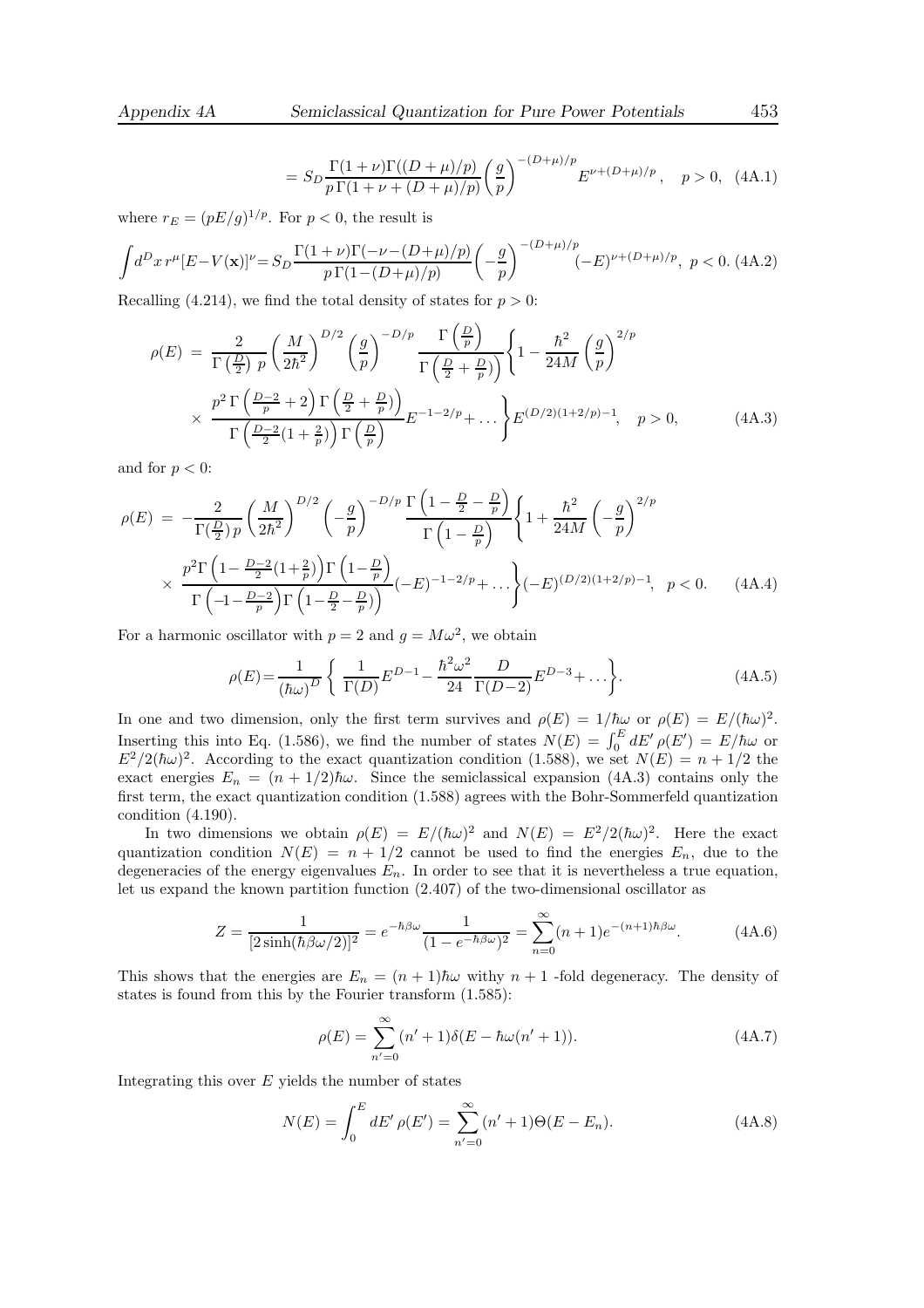For  $E = E_n$  this becomes [recall (1.313)]

$$
N(E_n) = \sum_{n'=0}^{n-1} (n'+1) + (n+1)\frac{1}{2} = \frac{1}{2}(n+1)^2.
$$
 (4A.9)

This shows that the exact energies  $E_n = (n+1)\hbar\omega$  of the two-dimensional oscillator satisfy the quantization condition  $N(E_n) = (n+1)^2/2$  rather than (1.588).

For a quartic potential  $qx^4/4$ , Eq. (4A.3) becomes

$$
\rho(E) = \frac{1}{2\,\Gamma(\frac{D}{2})} \frac{\Gamma(\frac{D}{4})}{\Gamma(\frac{3D}{4})} \left(\frac{g\hbar^4}{M^2}\right)^{-\frac{D}{4}} \left\{ 1 - \left(\frac{g\hbar^4}{M^2}\right)^{\frac{1}{2}} \frac{\Gamma(\frac{3}{2} + \frac{D}{4})\Gamma(\frac{3D}{4})E^{-\frac{3}{2}}}{3\Gamma(\frac{D}{4})\Gamma(\frac{3}{4}(D-2))} + \dots \right\} E^{\frac{3D}{4} - 1}.\tag{4A.10}
$$

Integrating this over E yields  $N(E)$ . Setting  $N(E) = n + 1/2$  in one dimension, we obtain the Bohr-Sommerfeld energies (4.35) plus a first quantum correction. Since we have studied these corrections to high order in Subsection 4.9.6 (see Fig. 4.1), we do not write the result down here.

A physically important case is  $p = -1$ ,  $q = \hbar c \alpha$ , with  $\alpha$  of Eq. (1.505), where  $V(x) = -\hbar c \alpha/r$ becomes the Coulomb potential. Here we obtain from (4A.10):

$$
\rho(E) = \frac{2}{\Gamma(\frac{D}{2})} \left( \frac{Mg^2}{2\pi\hbar^2} \right)^{D/2} \frac{\Gamma(1+\frac{D}{2})}{\Gamma(1+D)} \times \left\{ 1 - \frac{\hbar^2}{24Mg^{-2}} \frac{p^2 \Gamma(\frac{D-2}{2}) \Gamma(1+D)}{\Gamma(D-3) \Gamma(1+\frac{D}{2})} E + \dots \right\} (-E)^{(D/2)(1+2/p)-1}.
$$
\n(4A.11)

For  $D = 1$ , only the leading term survives and

$$
\rho(E) = \sqrt{\frac{Mg^2}{2\hbar^2}} (-E)^{-3/2},\tag{4A.12}
$$

implying that

$$
N(E) = 2\sqrt{\frac{Mg^2}{2\hbar^2}}(-E)^{-1/2}.
$$
\n(4A.13)

In order to find the bound-state energies, we must watch out for a subtlety in one dimension: only the positive half-space is accessible to the particle in a Coulomb potential, due to the strong singularity at the origin. For this reason, the "surface of a sphere"  $S_D$  for  $D = 1$ , which is equal to 2, must be replaced by 1, so that we must equate  $N(E)/2$  to  $n + 1/2$ . This yields the spectrum  $E_n = -\alpha^2 Mc^2/2(n+1/2)^2$ . The exact energies follow the same formula with  $n^2$  instead of  $(n+1/2)^2$  [7]. In contrast to the harmonic oscillator, the Bohr-Sommerfeld approximation yields here the correct energies only for large n. We have seen at the end of Section 4.1 how to correct this defect: we must go to a new variable  $\xi$  by the coordinate transformation  $r = e^{\xi}$ . This moves the singularity at  $r = 0$  to  $\xi = -\infty$  and the semiclassical result becomes exact.

### Appendix 4B Derivation of Semiclassical Time Evolution Amplitude

Here we derive the semiclassical approximation to the time evolution amplitude (4.267). We shall do this for imaginary times  $\tau = it$ . Decomposing the path  $\mathbf{x}(\tau)$  into path average of the ends points  $\bar{\mathbf{x}} = (\mathbf{x}_b + \mathbf{x}_a)/2$  and fluctuations  $\eta(\tau)$ , we calculate the imaginary-time amplitude<sup>17</sup>

$$
(\mathbf{x}_b \tau_b | \mathbf{x}_a \tau_a) = \int_{\eta(\tau_a) = -\Delta \mathbf{x}/2}^{\eta(\tau_b) = \Delta \mathbf{x}/2} \mathcal{D}\eta \exp\left\{-\frac{1}{\hbar} \int_{\tau_a}^{\tau_b} d\tau \left[\frac{M}{2} \dot{\eta}^2(\tau) + V(\bar{\mathbf{x}} + \eta(\tau))\right]\right\},\tag{4B.1}
$$

 $17$ In the mathematical literature this is a heat kernel (see Footnote 16 in Chapter 2). The expansions in (4B.16) and (4B.59) are called a heat kernel expansions, or Hadamard expansions, crediting J. Hadamard, Lectures on Cauchy's Problem, Yale University Press, New Haven, 1932.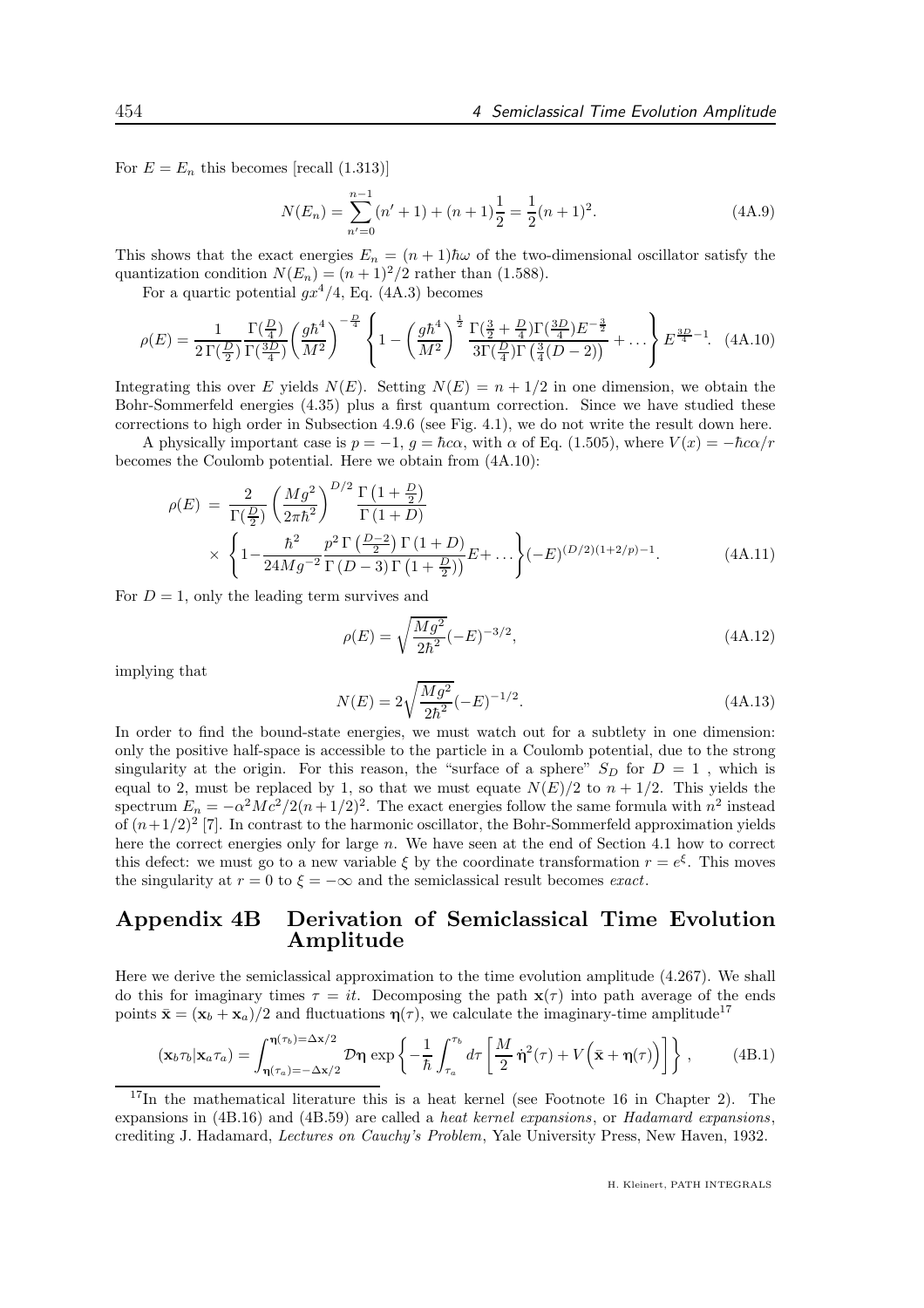where  $\Delta \mathbf{x} \equiv \mathbf{x}_b - \mathbf{x}_a$ . For smooth potentials we expand

$$
V(\bar{\mathbf{x}} + \eta(\tau)) = V(\bar{\mathbf{x}}) + \partial_i V(\bar{\mathbf{x}}) \eta_i(\tau) + \frac{1}{2} \partial_i \partial_j V(\bar{\mathbf{x}}) \eta_i(\tau) \eta_j(\tau) + \dots,
$$
 (4B.2)

where  $V_{ij...}(\bar{\mathbf{x}}) \equiv \partial_i \partial_j \cdots V(\bar{\mathbf{x}})$ , and rewrite the path integral (4B.1) as

$$
(\mathbf{x}_{b}\tau_{b}|\mathbf{x}_{a}\tau_{a}) = e^{-\beta V(\bar{\mathbf{x}})} \int_{\eta(\tau_{a})=-\Delta\mathbf{x}/2}^{\eta(\tau_{b})=\Delta\mathbf{x}/2} \mathcal{D}\eta \exp\left\{-\frac{1}{\hbar} \int_{\tau_{a}}^{\tau_{b}} d\tau \frac{M}{2} \dot{\eta}^{2}(\tau)\right\}
$$

$$
\times \left\{1 - \frac{1}{\hbar} \int_{\tau_{a}}^{\tau_{b}} d\tau \left[V_{i}(\bar{\mathbf{x}}) \eta_{i}(\tau) + \frac{1}{2} V_{ij}(\bar{\mathbf{x}}) \eta_{i}(\tau) \eta_{j}(\tau) + \dots\right] + \frac{1}{2\hbar^{2}} \int_{\tau_{a}}^{\tau_{b}} d\tau \int_{\tau_{a}}^{\tau_{b}} d\tau' \left[V_{i}(\bar{\mathbf{x}}) V_{j}(\bar{\mathbf{x}}) \eta_{i}(\tau) \eta_{j}(\tau') + \dots\right] + \dots \right\}.
$$
(4B.3)

At this point it is useful to introduce an auxiliary harmonic imaginary-time amplitude

$$
\left(\Delta \mathbf{x}/2\,\tau_b \middle| -\Delta \mathbf{x}/2\,\tau_a\right) = \int_{\eta(\tau_a) = -\Delta \mathbf{x}/2}^{\eta(\tau_b) = \Delta \mathbf{x}/2} \mathcal{D}\eta \, \exp\left\{-\frac{1}{\hbar} \int_{\tau_a}^{\tau_b} d\tau \, \frac{M}{2} \, \dot{\eta}^2(\tau)\right\} \tag{4B.4}
$$

and the harmonic expectation values

$$
\langle F[\eta] \rangle \equiv \frac{1}{(\Delta \mathbf{x}/2 \tau_b | -\Delta \mathbf{x}/2 \tau_a)} \int_{\eta(\tau_a) = -\Delta \mathbf{x}/2}^{\eta(\tau_b) = \Delta \mathbf{x}/2} \mathcal{D}\eta \, F[\eta] \exp \left\{ -\frac{1}{\hbar} \int_{\tau_a}^{\tau_b} d\tau \, \frac{M}{2} \dot{\eta}^2(\tau) \right\},\tag{4B.5}
$$

which allows us to rewrite (4B.3) more concisely as

$$
(\mathbf{x}_{b}\tau_{b}|\mathbf{x}_{a}\tau_{a}) = e^{-\beta V(\bar{\mathbf{x}})} (\Delta \mathbf{x}/2 \tau_{b}| - \Delta \mathbf{x}/2 \tau_{a}) \left\{ 1 - \frac{1}{\hbar} \int_{\tau_{a}}^{\tau_{b}} d\tau V_{i}(\bar{\mathbf{x}}) \langle \eta_{i}(\tau) \rangle \right\}
$$
(4B.6)  

$$
- \frac{1}{2\hbar} V_{ij}(\bar{\mathbf{x}}) \int_{\tau_{a}}^{\tau_{b}} d\tau \langle \eta_{i}(\tau) \eta_{j}(\tau) \rangle + \frac{1}{2\hbar^{2}} V_{i}(\bar{\mathbf{x}}) V_{j}(\bar{\mathbf{x}}) \int_{\tau_{a}}^{\tau_{b}} d\tau \int_{\tau_{a}}^{\tau_{b}} d\tau' \langle \eta_{i}(\tau) \eta_{j}(\tau') \rangle + \dots \right\}.
$$

The amplitudes (4B.4) reads explicitly, with  $\Delta\tau\equiv\tau_b-\tau_a;$ 

$$
\left(\Delta \mathbf{x}/2\,\tau_b\right| - \Delta \mathbf{x}/2\,\tau_a) = \left(\frac{M}{2\pi\hbar\Delta\tau}\right)^{D/2} \exp\left\{-\frac{M}{2\hbar\Delta\tau}\left(\Delta \mathbf{x}\right)^2\right\},\tag{4B.7}
$$

and (4B.5) can be calculated from the generating functional

$$
(\Delta \mathbf{x}/2 \tau_b | -\Delta \mathbf{x}/2 \tau_a)[\mathbf{j}] = \int_{\eta(\tau_a) = -\Delta \mathbf{x}/2}^{\eta(\tau_b) = \Delta \mathbf{x}/2} \mathcal{D}\eta \left\{ -\frac{1}{\hbar} \int_{\tau_a}^{\tau_b} d\tau \left[ \frac{M}{2} \dot{\eta}^2(\tau) - \mathbf{j}(\tau) \eta(\tau) \right] \right\},\tag{4B.8}
$$

whose explicit solution is

$$
\begin{split} (\Delta \mathbf{x}/2\,\tau_b | -\Delta \mathbf{x}/2\,\tau_a)[\mathbf{j}] = & \bigg(\frac{M}{2\pi\hbar\Delta\tau}\bigg)^{D/2} \exp\bigg\{-\frac{M}{2\hbar\Delta\tau}(\Delta \mathbf{x})^2 + \frac{1}{\hbar\Delta\tau}\int_{\tau_a}^{\tau_b} d\tau(\tau-\bar{\tau})\,\Delta \mathbf{x}\,\mathbf{j}(\tau) \\ & + \frac{1}{2\hbar}\,\int_{\tau_a}^{\tau_b}\,d\tau\int_{\tau_a}^{\tau_b}\,d\tau'\,\frac{\Theta(\tau-\tau')(\Delta\tau-\tau)\tau' + \Theta(\tau'-\tau)(\Delta\tau-\tau')\tau}{M\Delta\tau}\,\mathbf{j}(\tau)\,\mathbf{j}(\tau')\bigg\}. \end{split}
$$

The expectation values in (4B.6) and (4B.5) are obtained from the functional derivatives

$$
\langle \eta_i(\tau) \rangle = \frac{1}{(\Delta \mathbf{x}/2 \tau_b | -\Delta \mathbf{x}/2 \tau_a)} \frac{\hbar \delta}{\delta j_i(\tau)} (\Delta \mathbf{x}/2 \tau_b | -\Delta \mathbf{x}/2 \tau_a) [\mathbf{j}] \Big|_{\mathbf{j}=\mathbf{0}},
$$
(4B.9)

$$
\langle \eta_i(\tau) \eta_j(\tau') \rangle = \frac{1}{(\Delta \mathbf{x}/2 \tau_b | -\Delta \mathbf{x}/2 \tau_a)} \frac{\hbar \delta}{\delta j_i(\tau)} \frac{\hbar \delta}{\delta j_j(\tau')} (\Delta \mathbf{x}/2 \tau_b | -\Delta \mathbf{x}/2 \tau_a) [\mathbf{j}] \Big|_{\mathbf{j}=\mathbf{0}} . \tag{4B.10}
$$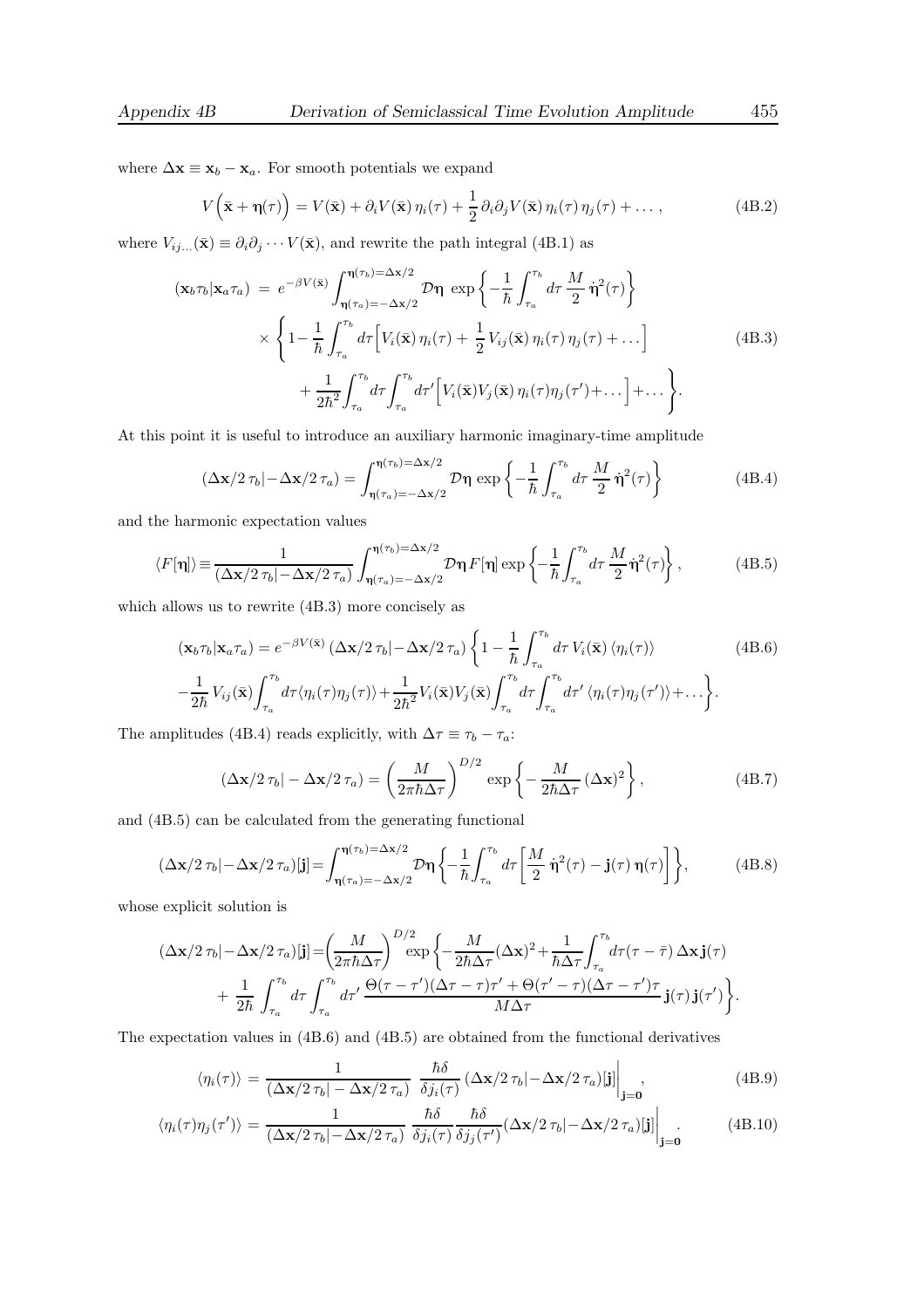This yields the ∆x-dependent expectation value

$$
\langle \eta_i(\tau) \rangle = (\tau - \bar{\tau}) \frac{\Delta x_i}{\Delta \tau}, \qquad (4B.11)
$$

and the ∆x-dependent correlation function

$$
\langle \eta_i(\tau) \eta_j(\tau') \rangle = \frac{\hbar}{M \Delta \tau} \left[ \Theta(\tau - \tau') (\Delta \tau - \tau) \tau' + \Theta(\tau' - \tau) (\Delta \tau - \tau') \tau \right] \delta_{ij}
$$
  
+ 
$$
(\tau - \bar{\tau}) (\tau' - \bar{\tau}) \frac{\Delta x_i}{\Delta \tau} \frac{\Delta x_j}{\Delta \tau}
$$
  

$$
\equiv G(\tau, \tau') \delta_{ij} + H(\tau, \tau') \Delta x_i \Delta x_j \equiv G_{ij}^{\Delta x}(\tau, \tau'). \tag{4B.12}
$$

Note that

$$
\int_{\tau_a}^{\tau_b} d\tau \langle \eta_i(\tau) \rangle = 0, \tag{4B.13}
$$

and

$$
\int_{\tau_a}^{\tau_b} d\tau \int_{\tau_a}^{\tau_b} d\tau' \langle \eta_i(\tau) \eta_j(\tau') \rangle = \int_{\tau_a}^{\tau_b} d\tau \int_{\tau_a}^{\tau_b} d\tau' G_{ij}^{\Delta x}(\tau, \tau') = \frac{\hbar}{12M} \Delta \tau (\Delta \tau^2 - \tau_a^2) \delta_{ij}, \tag{4B.14}
$$

$$
\int_{\tau_a}^{\tau_b} d\tau \langle \eta_i(\tau) \eta_j(\tau) \rangle = \int_{\tau_a}^{\tau_b} d\tau \, G_{ij}^{\Delta x}(\tau, \tau) = \frac{\hbar}{M} \left[ \frac{\Delta \tau^2}{6} - \tau_a^2 \right] \delta_{ij} + \frac{\Delta \tau}{12} \Delta x_i \Delta x_j.
$$
 (4B.15)

Thus we obtain the semiclassical imaginary-time amplitude

$$
(\mathbf{x}_b \tau_b | \mathbf{x}_a \tau_a) = \left(\frac{M}{2\pi\hbar\Delta\tau}\right)^{D/2} \exp\left\{-\frac{M}{2\hbar\Delta\tau}\Delta\mathbf{x}^2 - \frac{\Delta\tau}{\hbar}V(\bar{\mathbf{x}})\right\}
$$

$$
\times \left\{1 - \frac{\Delta\tau^2}{12M}\nabla^2V(\bar{\mathbf{x}}) - \frac{\Delta\tau}{24\hbar}(\Delta\mathbf{x}\nabla)^2V(\bar{\mathbf{x}}) + \frac{\Delta\tau^3}{24M\hbar}[\nabla V(\bar{\mathbf{x}})]^2 + \dots\right\}. \quad (4B.16)
$$

This agrees precisely with the real-time amplitude (4.267).

For the partition function at inverse temperature  $\beta = (\tau_b - \tau_a)/\hbar$ , this implies the semiclassical approximation

$$
Z = \int d^D x (\mathbf{x} \, \hbar \beta | \mathbf{x} \, 0)
$$
  
\n
$$
\approx \left(\frac{M}{2\pi \hbar^2 \beta}\right)^{D/2} \int d^D \bar{x} \left(1 - \frac{\hbar^2 \beta^2}{12M} \nabla^2 V(\mathbf{x}) + \frac{\hbar^2 \beta^3}{24M} [\nabla V(\mathbf{x})]^2\right) e^{-\beta V(\mathbf{x})}.
$$
 (4B.17)

A partial integration simplifies this to

$$
Z \approx \left(\frac{M}{2\pi\hbar^2\beta}\right)^{D/2} \int d^D x \left(1 - \frac{\hbar^2\beta^2}{24M}\nabla^2 V(\mathbf{x})\right) e^{-\beta V(\mathbf{x})}
$$

$$
\approx \left(\frac{M}{2\pi\hbar^2\beta}\right)^{D/2} \int d^D x \exp\left(-\beta V(\mathbf{x}) - \frac{\hbar^2\beta^2}{24M}\nabla^2 V(\mathbf{x})\right). \tag{4B.18}
$$

Let us also sketch how to calculate all terms in (4B.16) proportional to  $V(\bar{\mathbf{x}})$  and its derivatives. Instead of the expansion (4B.6), we evaluate

$$
(\mathbf{x}_b \tau_b | \mathbf{x}_a \tau_a) = e^{-\beta V(\bar{\mathbf{x}})} \left( \Delta \mathbf{x} / 2 \tau_b | -\Delta \mathbf{x} / 2 \tau_a \right) \left\{ 1 - \frac{1}{\hbar} \int_{\tau_a}^{\tau_b} d\tau \left\langle V(\bar{\mathbf{x}} + \eta(\tau)) - V(\bar{\mathbf{x}}) \right\rangle \right\}.
$$
\n(4B.19)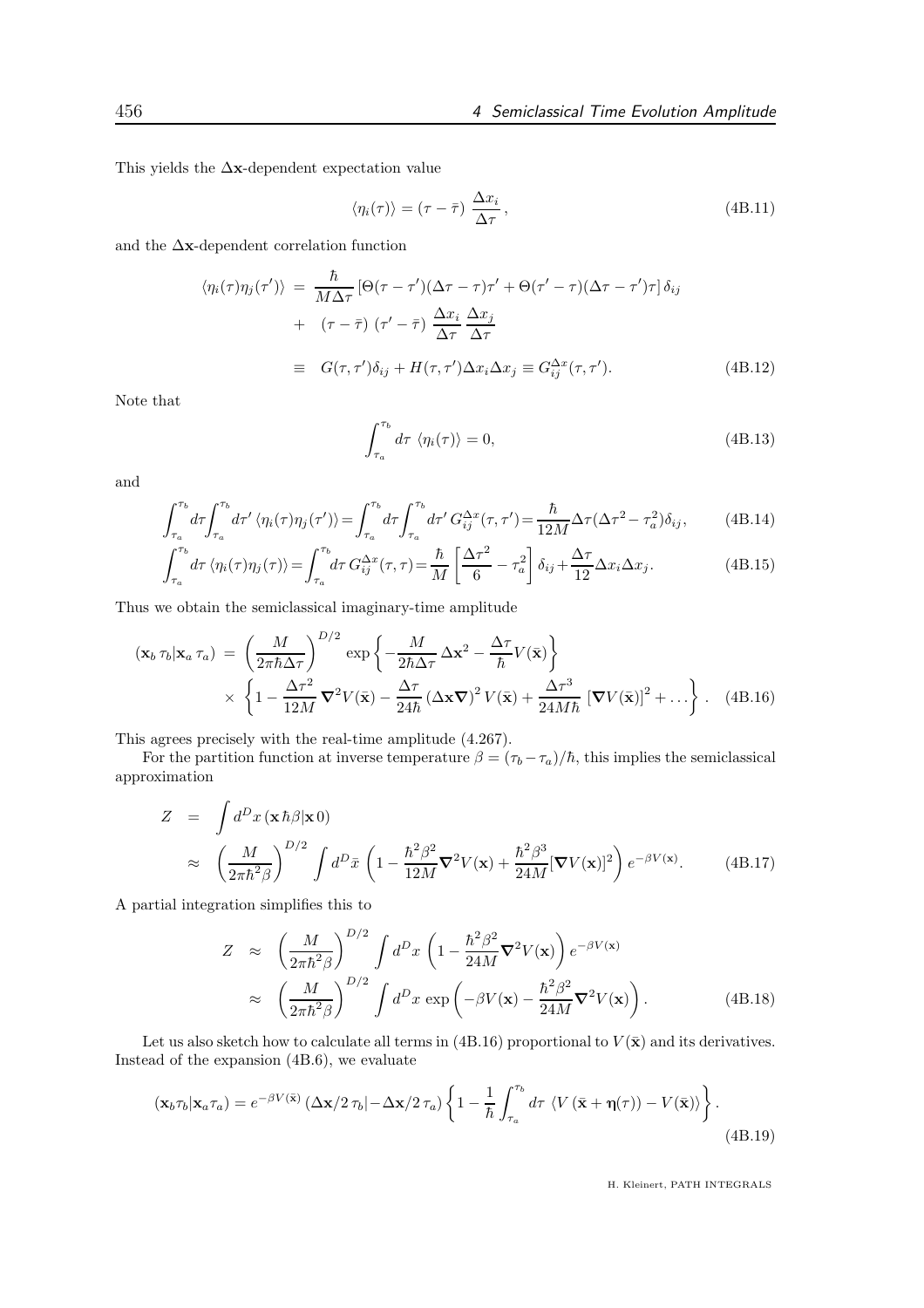By rewriting  $V(\bar{\mathbf{x}} + \eta)$  as a Fourier integral

$$
V(\bar{\mathbf{x}} + \eta) = \int \frac{d^D k}{(2\pi)^D} \tilde{V}(\mathbf{k}) \exp\left[i\mathbf{k}\left(\bar{\mathbf{x}} + \eta\right)\right],\tag{4B.20}
$$

we obtain

$$
(\mathbf{x}_b \tau_b | \mathbf{x}_a \tau_a) = (\Delta \mathbf{x}/2 \tau_b | -\Delta \mathbf{x}/2 \tau_a) \times e^{-\beta V(\bar{\mathbf{x}})} \left\{ 1 - \frac{1}{\hbar} \int_{\tau_a}^{\tau_b} d\tau \int \frac{d^D k}{(2\pi)^D} \tilde{V}(\mathbf{k}) e^{i\mathbf{k}\bar{\mathbf{x}}} \left\langle e^{i\mathbf{k}\eta(\tau)} - 1 \right\rangle \right\}.
$$
 (4B.21)

The expectation value can be calculated using Wick's theorem (3.310) as

$$
\int_{\tau_a}^{\tau_b} d\tau \left\langle e^{i\mathbf{k}\eta(\tau)} \right\rangle = \int_{\tau_a}^{\tau_b} d\tau e^{-k_i k_j \langle \eta_i(\tau) \eta_j(\tau) \rangle/2} = \int_{\tau_a}^{\tau_b} d\tau e^{-k_i k_j [G(\tau,\tau)\delta_{ij} + H(\tau,\tau)\Delta x_i \Delta x_j]/2}.
$$
\n(4B.22)

where the equal-time functions  $G(\tau, \tau)$ ,  $H(\tau, \tau)$  are from (4B.12):

$$
G(\tau,\tau) = \frac{\hbar}{M\Delta\tau}(\Delta\tau - \tau)\tau, \qquad H(\tau,\tau) = \frac{(\tau - \bar{\tau})^2}{\Delta\tau^2}.
$$
 (4B.23)

Inserting the inverse of the Fourier decomposition (4B.20),

$$
\tilde{V}(\mathbf{k}) = \int d^D \eta \, V(\bar{\mathbf{x}} + \eta) \exp\left[-i\mathbf{k} \left(\bar{\mathbf{x}} + \eta\right)\right],\tag{4B.24}
$$

where  $\eta$  is now a time-independent variable of integration, we find

$$
\int_{\tau_a}^{\tau_b} d\tau \left\langle e^{i\mathbf{k}\eta(\tau)} \right\rangle = \int_{\tau_a}^{\tau_b} d\tau \int d^D \eta \, V(\bar{\mathbf{x}} + \eta) \int \frac{d^D k}{(2\pi)^D} e^{-(1/2)k_i G_{ij}^{\Delta x}(\tau, \tau) k_j - ik_i \eta_i(\tau)}.
$$
\n(4B.25)

After a quadratic completion of the exponent, the momentum integral can be performed and yields

$$
\int_{\tau_a}^{\tau_b} d\tau \left\langle e^{i\mathbf{k}\eta(\tau)} \right\rangle = \int d^D \eta \, V(\bar{\mathbf{x}} + \eta) \int_{\tau_a}^{\tau_b} d\tau \, \left[ \det G_{ij}^{\Delta x}(\tau, \tau) \right]^{-1/2} e^{-(1/2)\eta_i \left[ G_{ij}^{\Delta x}(\tau, \tau) \right]^{-1} \eta_j} . \tag{4B.26}
$$

Using the transverse and longitudinal projection matrices

$$
P_{ij}^T = \delta_{ij} - \frac{\Delta x_i \Delta x_j}{(\Delta x)^2}, \qquad P_{ij}^L = \frac{\Delta x_i \Delta x_j}{(\Delta x)^2},
$$
\n(4B.27)

satisfying  $P^{T^2} = P^T$ ,  $P^{L^2} = P^L$ , we can decompose  $G_{ij}(\tau, \tau')$  as

$$
G_{ij}^{\Delta x}(\tau, \tau') \equiv G(\tau, \tau')P_{ij}^T + \left[G(\tau, \tau') + H(\tau, \tau')(\Delta x)^2\right]P_{ij}^L.
$$
 (4B.28)

It is then easy to find the determinant

$$
\det G_{ij}^{\Delta x}(\tau, \tau') = [G(\tau, \tau')]^{D-1} [G(\tau, \tau') + H(\tau, \tau')(\Delta x)^2], \tag{4B.29}
$$

and the inverse matrix

$$
[G_{ij}^{\Delta x}(\tau,\tau')]^{-1} = \frac{1}{G(\tau,\tau')} \left[ \delta_{ij} - \frac{\Delta x_i \Delta x_j}{(\Delta x)^2} \right] + \frac{1}{G(\tau,\tau')} + H(\tau,\tau')(\Delta x)^2 \frac{\Delta x_i \Delta x_j}{(\Delta x)^2}.
$$
 (4B.30)

Inserting (4B.26) back into (4B.21), and taking the correction into the exponent, we arrive at

$$
(\mathbf{x}_b \tau_b | \mathbf{x}_a \tau_a) = (\Delta \mathbf{x}/2 \tau_b | -\Delta \mathbf{x}/2 \tau_a) e^{-\int_{\tau_a}^{\tau_b} d\tau \bar{V}(\bar{\mathbf{x}}, \tau)/\hbar}, \qquad (4B.31)
$$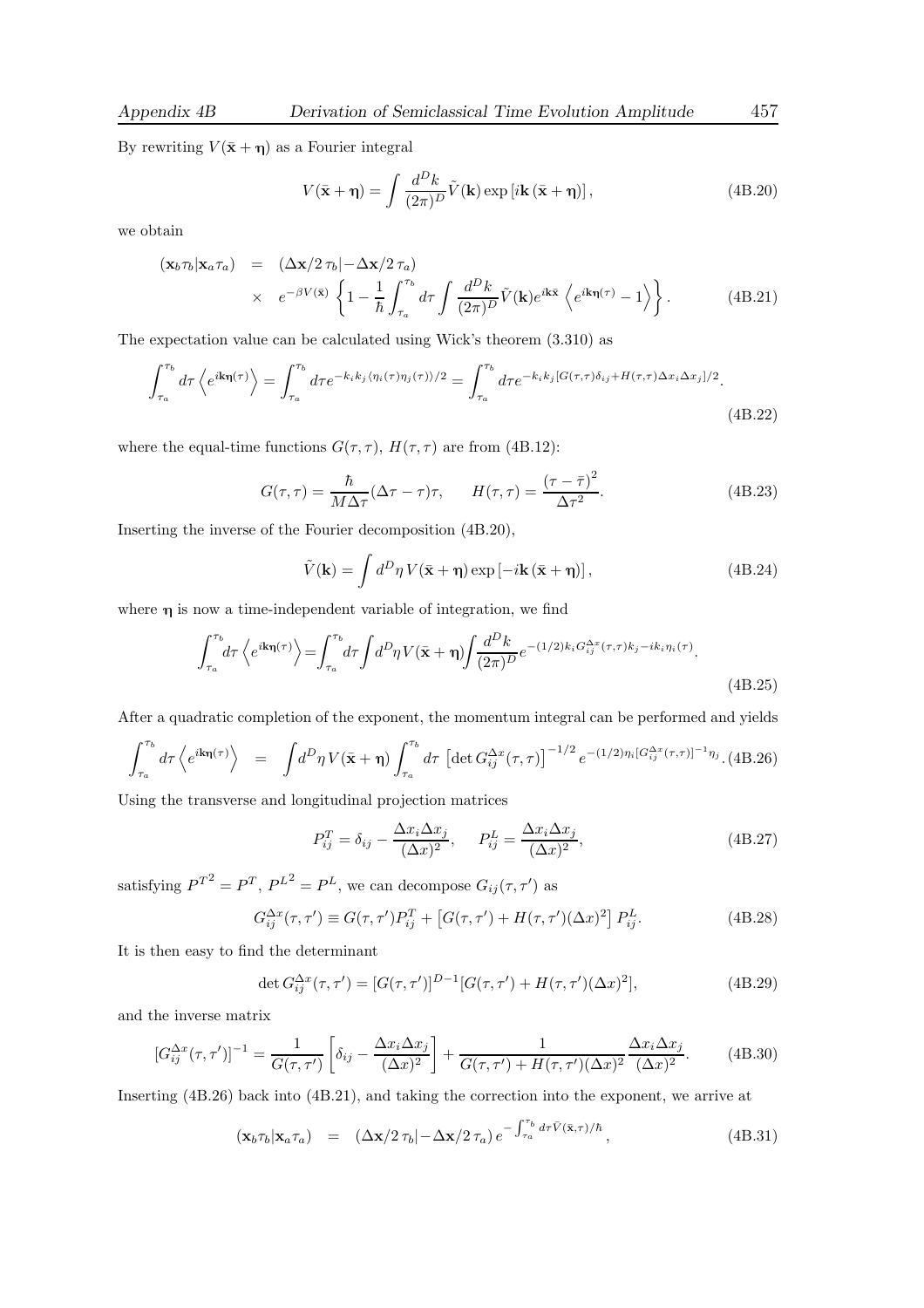where  $\bar{V}(\bar{\mathbf{x}}, \tau)$  is the harmonically smeared potential

$$
\bar{V}(\bar{\mathbf{x}},\tau) \equiv \left[ \det G_{ij}^{\Delta x}(\tau,\tau) \right]^{-1/2} \int d^D \eta \, V(\bar{\mathbf{x}} + \eta) e^{-(1/2)\eta_i \left[ G_{ij}^{\Delta x}(\tau,\tau) \right]^{-1} \eta_j}.
$$
\n(4B.32)

By expanding  $V(\bar{\mathbf{x}} + \mathbf{\eta})$  to second order in  $\eta$ , the exponent in (4B.31) becomes

$$
-\beta V(\bar{\mathbf{x}}) - \frac{1}{2\hbar} V_{ij}(\bar{\mathbf{x}}) \int_{\tau_a}^{\tau_b} d\tau \, G_{ij}^{\Delta x}(\tau, \tau) + \dots \qquad (4B.33)
$$

According to Eq. (4B.15), we have

$$
\int_{\tau_a}^{\tau_b} d\tau \, G_{ij}^{\Delta x}(\tau,\tau) = \frac{\hbar}{M} \frac{\Delta \tau^2}{6} \delta_{ij} + \frac{\Delta \tau}{12} \Delta x_i \, \Delta x_j,\tag{4B.34}
$$

so that we reobtain the first two correction terms in the curly brackets of (4B.16)

The calculation of the higher-order corrections becomes quite tedious. One rewrites the expansion (4B.2) as  $V(\bar{\mathbf{x}} + \eta(\tau)) = e^{\eta_i(\tau)\partial_i}V(\bar{\mathbf{x}})$  and (4B.19) as

$$
(\mathbf{x}_b \tau_b | \mathbf{x}_a \tau_a) = (\Delta \mathbf{x}/2 \tau_b | -\Delta \mathbf{x}/2 \tau_a) \times \sum_{n=0}^{\infty} \frac{(-1)^n}{n!} \left\langle \prod_{n=0}^{\infty} \int_{\tau_a}^{\tau_b} d\tau_n e^{\eta_i(\tau_n) \partial_i} V(\bar{\mathbf{x}}) \right\rangle. \tag{4B.35}
$$

Now we apply Wick's rule (3.310) for harmonically fluctuating variables, to re-express

$$
\left\langle e^{\eta(\tau)\partial_i} \right\rangle = e^{\langle \eta_i(\tau)\eta_j(\tau) \rangle/2} = e^{G_{ij}^{\Delta x}(\tau,\tau)\partial_i \partial_j/2},
$$
\n
$$
\left\langle e^{\eta_i(\tau)\partial_i} e^{\eta_i(\tau')\partial_i} \right\rangle = e^{\left[ \langle \eta_i(\tau)\eta_j(\tau) \rangle \partial_i \partial_j + \langle \eta_i(\tau')\eta_j(\tau') \rangle \partial_i \partial_j + 2 \langle \eta_i(\tau)\eta_j(\tau') \rangle \partial_i \partial_j \right]/2}
$$
\n
$$
= e^{\left[ G_{ij}^{\Delta x}(\tau,\tau)\partial_i \partial_j + G_{ij}^{\Delta x}(\tau',\tau') \partial_i \partial_j + 2G_{ij}^{\Delta x}(\tau,\tau') \partial_i \partial_j \right]/2}
$$
\n
$$
\vdots
$$
\n(4B.36)

Expanding the exponentials and performing the  $\tau$ -integrals in (4B.35) yields all desired higherorder corrections in (4B.16).

For  $\Delta x = 0$ , the expansion has been driven to high orders in Ref. [8] (including a minimal interaction with a vector potential).

There exists an efficient operator method for evaluating (4B.1) and deriving (4B.16) which goes as follows. We rewrite (4B.1) in operator form as

$$
(\mathbf{x}_b \tau_b | \mathbf{x}_a \tau_a) = \langle \mathbf{x}_b | e^{-\Delta \tau H(\hat{p}^2, \hat{\mathbf{x}})/\hbar} | \mathbf{x}_a \rangle = \langle \mathbf{x}_b | e^{-\Delta \tau [\hat{p}^2/2M + V(\hat{\mathbf{x}})]/\hbar} | \mathbf{x}_a \rangle.
$$
 (4B.37)

With the help of formula (1.296), this can be expressed es follows:

$$
(\mathbf{x}_b \tau_b | \mathbf{x}_a \tau_a) = \langle \mathbf{x}_b | e^{-\Delta \tau \hat{p}^2 / 2M\hbar} \hat{T} \exp \left\{-\int_0^{\Delta \tau} d\tau \, e^{\tau \hat{p}^2 / 2M\hbar} V(\mathbf{x}) e^{-\tau \hat{p}^2 / 2M\hbar} \right\} | \mathbf{x}_a \rangle. \tag{4B.38}
$$

Now we use the Heisenberg equation (1.277) and evalaute

$$
e^{\tau \hat{p}^2/2M\hbar} V(\hat{\mathbf{x}}) e^{-\tau \hat{p}'^2/2M\hbar} \equiv V(\hat{\mathbf{x}}_H(\tau)) = V(\hat{\mathbf{x}} - i\hat{\mathbf{p}}\tau/M). \tag{4B.39}
$$

This allows us to recast (4B.38) to the form

$$
(\mathbf{x}_b \tau_b | \mathbf{x}_a \tau_a) = \langle \mathbf{x}_b | e^{-\Delta \tau \hat{p}^2 / 2M\hbar} \hat{T} \exp \left\{-\frac{1}{\hbar} \int_0^{\Delta \tau} d\tau \, \Delta V(\hat{\mathbf{x}}, \hat{\mathbf{p}}, \tau) \right\} | \mathbf{x}_a \rangle e^{-\Delta \tau V(\mathbf{x}_a)/\hbar}, \quad (4B.40)
$$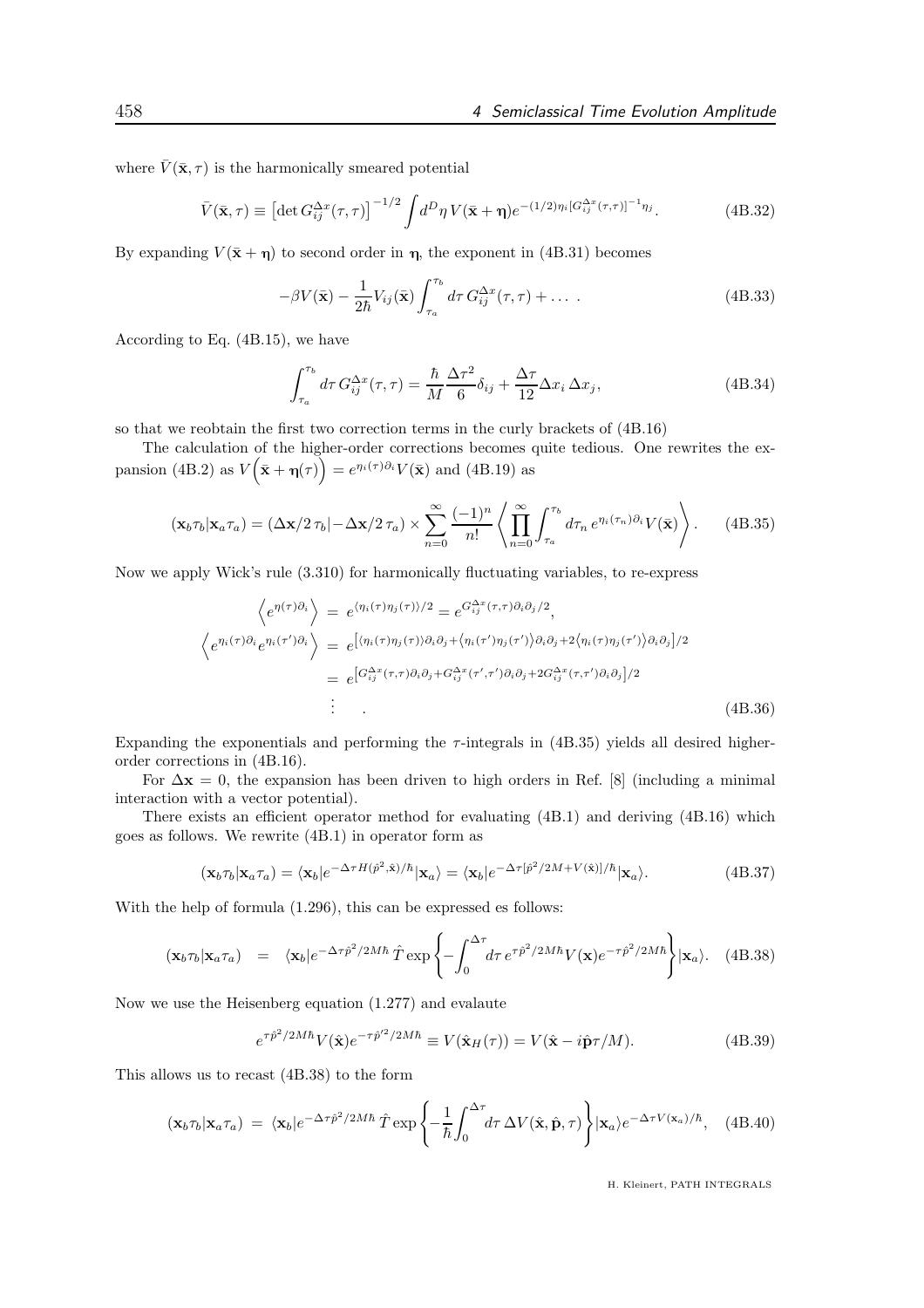where

$$
\Delta V(\hat{\mathbf{x}}, \hat{\mathbf{p}}, \tau) \equiv V(\hat{\mathbf{x}} - i\hat{\mathbf{p}}\tau/M) - V(\hat{\mathbf{x}}). \tag{4B.41}
$$

Expressing  $V(\hat{x})$  by its Fourier representation, this is equal to

$$
\Delta V(\hat{\mathbf{x}}, \hat{\mathbf{p}}, \tau) = \int \frac{d^D k}{(2\pi)^D} \tilde{V}(\mathbf{k}) \left( e^{i\mathbf{k}(\hat{\mathbf{x}} - i\hat{\mathbf{p}}\tau/M)} - e^{i\mathbf{k}\hat{\mathbf{x}}}\right), \tag{4B.42}
$$

which is also equal to

$$
\Delta V(\hat{\mathbf{x}}, \hat{\mathbf{p}}, \tau) = \int d^D x' \, V(\mathbf{x'}) S(\hat{\mathbf{p}} \tau, \hat{\mathbf{x}}, \mathbf{x'}), \tag{4B.43}
$$

where

$$
S(\hat{\mathbf{p}}\tau, \hat{\mathbf{x}}, \mathbf{x}'; \tau) \equiv \int \frac{d^D k}{(2\pi)^D} \left( e^{i\mathbf{k}(\hat{\mathbf{x}} - \mathbf{x}' - i\hat{\mathbf{p}}\tau/M)} - e^{i\mathbf{k}(\hat{\mathbf{x}} - \mathbf{x}')} \right)
$$
(4B.44)

is a smearing operator. Inserting now a completeness relation of the momentum states in front of the time-ordering operator in Eq. (4B.38), we find

$$
(\mathbf{x}_b \tau_b | \mathbf{x}_a \tau_a) \equiv \int \frac{d^D p}{(2\pi \hbar)^D} e^{i \mathbf{p} \cdot \mathbf{x}_b / \hbar} e^{-\Delta \tau H(p, \mathbf{x}_a) \hbar} \langle \mathbf{p} | \hat{T} \exp \left\{ -\frac{1}{\hbar} \int_0^{\Delta \tau} d\tau \, \Delta V(\hat{\mathbf{x}}, \hat{\mathbf{p}}, \tau) \right\} |\mathbf{x}_a \rangle.
$$
\n(4B.45)

This formula can now be evaluated by expanding the time-ordered product in powers of  $\Delta V(\hat{\mathbf{x}}, \hat{\mathbf{p}}, \tau)$ .

To first-order, we use the Baker-Campbell-Hausdorff formula (2.9) to re-order the exponential of the operators  $\hat{\mathbf{x}}$  and  $\hat{\mathbf{p}}$ . This leads to the matrix element

$$
\langle \mathbf{p} | S(\hat{\mathbf{p}}\tau, \hat{\mathbf{x}}, \mathbf{x}') | \mathbf{x}_a \rangle = \int \frac{d^D k}{(2\pi)^D} \langle \mathbf{p} | \left( e^{\mathbf{k}\hat{\mathbf{p}}\tau/M} e^{i\mathbf{k}(\hat{\mathbf{x}} - \mathbf{x}')} e^{-k^2 \tau \hbar/2M} - e^{i\mathbf{k}(\hat{\mathbf{x}} - \mathbf{x}')} \right) | \mathbf{x}_a \rangle
$$
  

$$
= \int \frac{d^D k}{(2\pi)^D} \left( e^{i\mathbf{k}(\mathbf{x}_a - \mathbf{x}' - i\mathbf{p}\tau/M)} e^{-k^2 \tau \hbar/2M} - e^{i\mathbf{k}(\mathbf{x}_a - \mathbf{x}')} \right) e^{-i\mathbf{p}\mathbf{x}_a} . \quad (4B.46)
$$

It is now useful to introduce a softended δ-function of width  $τM/η$ :

$$
\delta_{\tau}(\mathbf{x}) \equiv \int \frac{d^D k}{(2\pi)^D} e^{i\mathbf{k}\mathbf{x}} e^{-k^2 \tau \hbar/2M}.
$$
\n(4B.47)

It has the properties

$$
\int d^D x \,\delta_\tau(\mathbf{x}) = 1, \quad \int d^D x \, x_i x_j \delta_\tau(\mathbf{x}) = \tau \frac{\hbar}{M} \delta_{ij}, \dots \,.
$$
 (4B.48)

With the help of this we define the smeared potential

$$
V_{\tau}(\mathbf{x}) \equiv \int d^D x' \delta_{\tau}(\mathbf{x} - \mathbf{x}') V(\mathbf{x}') = \frac{1}{(2\pi\tau\hbar/M)^{D/2}} \int d^D x' V(\mathbf{x} - \mathbf{x}') e^{-x'^2 M/2\tau\hbar}
$$
(4B.49)

For small  $\tau$ , this has an expansion

$$
V_{\tau}(\mathbf{x}) \equiv V_{\tau}(\mathbf{x}) + \frac{\tau}{2} \frac{\hbar}{M} \nabla^2 V(\mathbf{x}) + \frac{\tau^2}{8} \left(\frac{\hbar}{M}\right)^2 \nabla^4 V(\mathbf{x}) + \dots
$$
 (4B.50)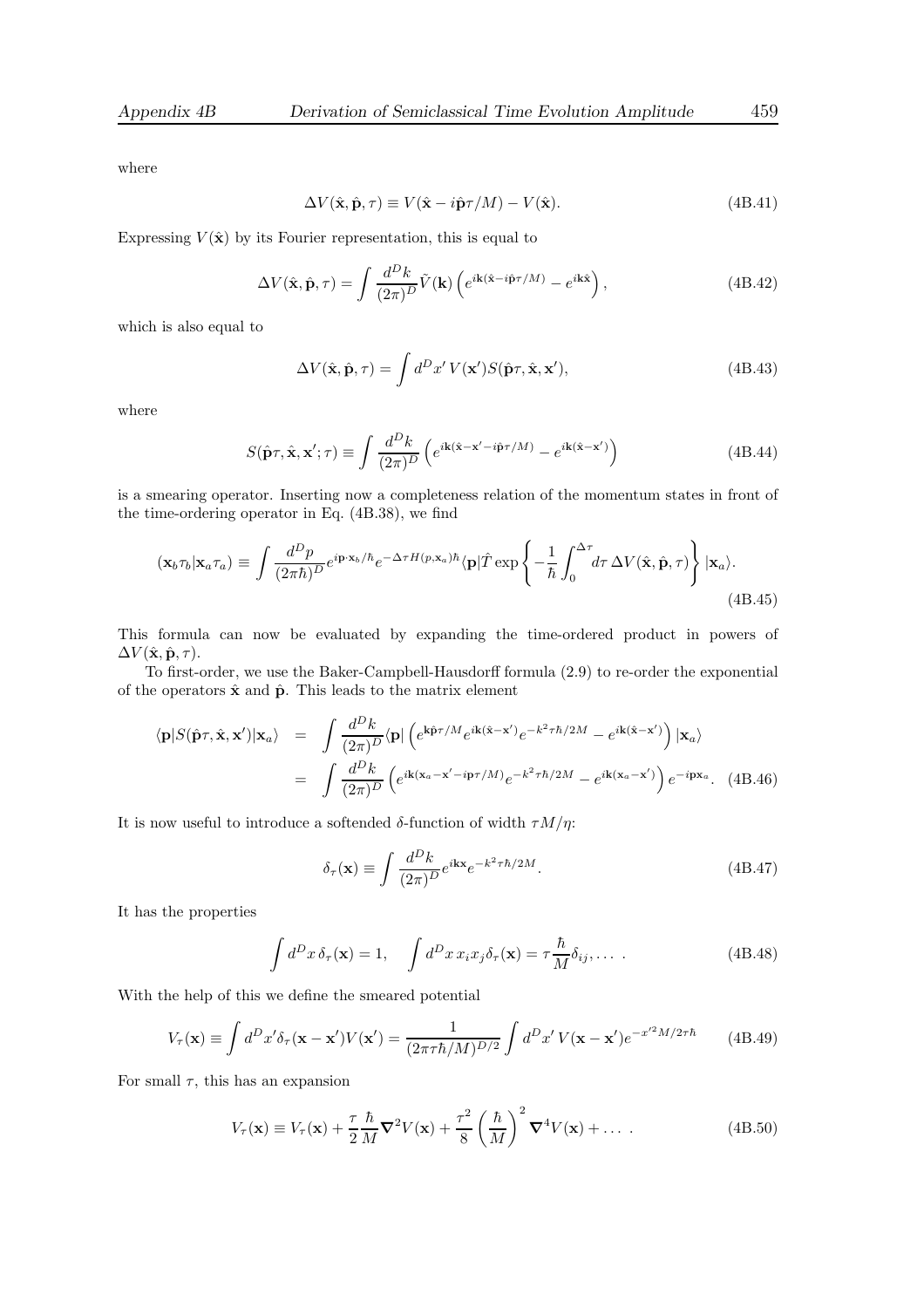Then we arrive at the first-order result

$$
(\mathbf{x}_b \tau_b | \mathbf{x}_a \tau_a) = \int \frac{d^D p}{(2\pi \hbar)^D} e^{i \mathbf{p} \cdot \Delta \mathbf{x}/\hbar} e^{-\Delta \tau H(p, \mathbf{x}_a)/\hbar} \left\{ 1 - \frac{1}{\hbar} \int_0^{\Delta \tau} d\tau W_{\mathbf{p}\tau} + \dots \right\}.
$$
 (4B.51)

where

$$
W_{\mathbf{p}\tau} \equiv \langle \mathbf{p} | V_{\tau}(\hat{\mathbf{x}} - i\hat{\mathbf{p}}\tau/M) - V(\hat{\mathbf{x}}) | \mathbf{x}_a \rangle.
$$
 (4B.52)

We now change the variable of integration from **p** to  $\mathbf{p}' \equiv \mathbf{p} - iM\Delta\mathbf{x}/\tau$ , and find (after omitting the prime)

$$
(\mathbf{x}_b \tau_b | \mathbf{x}_a \tau_a) = e^{-M \Delta \mathbf{x}^2 / 2\Delta \tau \hbar} \int \frac{d^D p}{(2\pi \hbar)^D} e^{-\Delta \tau H(p, \mathbf{x}_a) / \hbar} \left\{ 1 - \frac{1}{\hbar} \int_0^{\Delta \tau} d\tau W_{\mathbf{p}\tau + iM\Delta \mathbf{x}} + \dots \right\}.
$$
 (4B.53)

Performing the momentum integration, we errive at

$$
(\mathbf{x}_b \tau_b | \mathbf{x}_a \tau_a) = \frac{e^{-M\Delta \mathbf{x}^2/2\Delta \tau \hbar}}{(2\pi \Delta \tau \hbar / M)^{D/2}} e^{-\Delta \tau V(\mathbf{x}_a)/\hbar} \left\langle 1 - \frac{1}{\hbar} \int_0^{\Delta \tau} d\tau W_{\mathbf{p}\tau + iM\Delta \mathbf{x}} + \ldots \right\rangle_p, \qquad (4B.54)
$$

where the expectation value of a function  $\langle f(\mathbf{p})\rangle_p$  denotes the Gaussian momentum average:

$$
\langle f(\mathbf{p}) \rangle_p \equiv \int \frac{d^D p}{(2\pi\hbar)^D} f(\mathbf{p}) e^{-\Delta\tau p^2 / 2M\hbar} \Bigg/ \int \frac{d^D p}{(2\pi\hbar)^D} e^{-\Delta\tau p^2 / 2M\hbar}.\tag{4B.55}
$$

Now we expand  $\Delta V_{\tau}(\mathbf{x}_b - i\mathbf{p}\tau/M)$  in powers of **p**:

$$
\Delta V_{\tau}(\mathbf{x}) \approx V(\mathbf{x}_b) - V(\mathbf{x}_a) + \frac{\tau}{2} \frac{\hbar}{M} \nabla^2 V(\mathbf{x}_b) - i \frac{\tau}{M} \mathbf{p} \nabla V(\mathbf{x}_b) - \frac{\tau^2}{2! M^2} (\mathbf{p} \nabla)^2 V(\mathbf{x}_b).
$$
 (4B.56)

The momentum averages in formula (4B.63) are calculated with the help of the integral formula (4.331) which reads here

$$
\int \frac{d^D p}{(2\pi\hbar)^D} e^{-\Delta\tau p^2/2M\hbar} \left\{ 1, p^i p^j, p^{i_1} p^{i_2} p^{i_3} p^4, \dots, p^{i_1} p^{i_2} \cdots p^{i_{2n-1}} p^{i_{2n}}, \dots \right\}
$$
\n
$$
= \frac{1}{(2\pi\Delta\tau\hbar/M)^{D/2}} \left\{ 1, \frac{M\hbar}{\Delta\tau} \delta^{ij}, \left( \frac{M\hbar}{\Delta\tau} \right)^2 \delta^{i_1 i_2 i_3 i_4}, \dots, \left( \frac{M\hbar}{\Delta\tau} \right)^n \delta^{i_1 i_2 \dots i_{2n-1} i_{2n}}, \dots \right\}, (4B.57)
$$

with the contraction tensors (4.333). Applying these to the expression (4B.63) we obtain the low-order contributions to (4B.63)

$$
(\mathbf{x}_b \tau_b | \mathbf{x}_a \tau_a) = \frac{e^{-M\Delta \mathbf{x}^2/2\Delta \tau \hbar}}{(2\pi \Delta \tau \hbar/M)^{D/2}} e^{-\Delta \tau V(\mathbf{x}_a)/\hbar} (1 + A_1 + A_2 + \ldots),
$$
(4B.58)

where

$$
A_1 = -\frac{1}{\hbar} \int_0^{\Delta \tau} d\tau \left[ V(\mathbf{x}_b) - V(\mathbf{x}_a) + \left( \frac{\tau}{2} - \frac{\tau^2}{2\Delta \tau} \right) \frac{\hbar}{M} \nabla^2 V(\mathbf{x}_b) + \ldots \right]. \tag{4B.59}
$$

After integrating over  $\tau$  we recover (4B.16).

To second order, the calculation becomes more complicated since we have to find the matrix element

$$
\langle \mathbf{p} | S(\hat{\mathbf{p}}\tau, \hat{\mathbf{x}}, \mathbf{x'}) S(\hat{\mathbf{p}}\tau', \hat{\mathbf{x}}, \mathbf{x''}) | \mathbf{x}_a \rangle = \int \frac{d^D k}{(2\pi)^D} \int \frac{d^D k'}{(2\pi)^D} \tag{4B.60}
$$
\n
$$
\times \langle \mathbf{p} | \left( e^{\mathbf{k}\hat{\mathbf{p}}\tau/M} e^{i\mathbf{k}(\hat{\mathbf{x}}-\mathbf{x'})} e^{-k^2\tau\hbar/2M} - e^{i\mathbf{k}(\hat{\mathbf{x}}-\mathbf{x'})} \right) \left( e^{\mathbf{k'}\hat{\mathbf{p}}\tau'/M} e^{i\mathbf{k'}(\hat{\mathbf{x}}-\mathbf{x''})} e^{-k'^2\tau\hbar/2M} - e^{i\mathbf{k'}(\hat{\mathbf{x}}-\mathbf{x''})} \right) | \mathbf{x}_a \rangle.
$$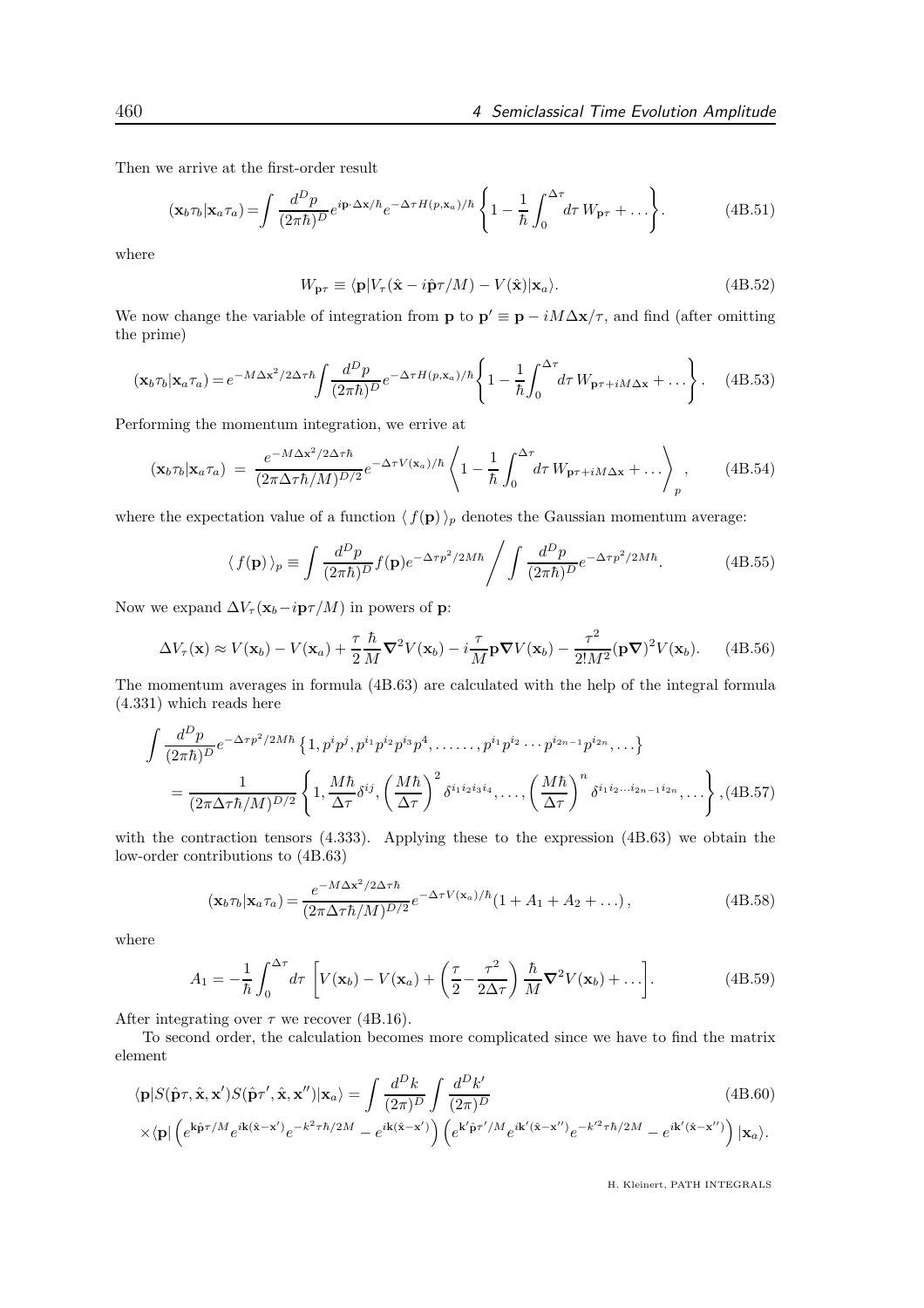The first term in the product need re-ordering according to the Baker-Campbell-Hausdorff formula (2.9) which states that  $e^{\hat{A}}e^{\hat{B}} = e^{\hat{B}}e^{\hat{A}}e^{[\hat{A},\hat{B}]}$ , so that

$$
\langle \mathbf{p} | e^{\mathbf{k}\hat{\mathbf{p}}\tau/M} e^{i\mathbf{k}(\hat{\mathbf{x}}-\mathbf{x}')} e^{-k^2\tau\hbar/2M} e^{\mathbf{k}'\hat{\mathbf{p}}\tau'/M} e^{i\mathbf{k}'(\hat{\mathbf{x}}-\mathbf{x}')} e^{-k'^2\tau\hbar/2M} |\mathbf{x}_a\rangle
$$
  
= 
$$
e^{-\mathbf{k}\mathbf{k}'\tau'\hbar/M} \langle \mathbf{p} | e^{\mathbf{k}\mathbf{p}\tau/M} e^{i\mathbf{k}(\mathbf{x}_a-\mathbf{x}'')} e^{-k^2\tau\hbar/2M} e^{\mathbf{k}'\mathbf{p}\tau'/M} e^{i\mathbf{k}'(\mathbf{x}_a-\mathbf{x}'')} e^{-k'^2\tau\hbar/2M} |\mathbf{x}_a\rangle. (4B.61)
$$

The prefactor can obviously be rewritten as a differential operator:

$$
e^{-\mathbf{k}\mathbf{k}'\tau'\hbar/M} = e^{(\tau'\hbar/M)\nabla'\nabla''}.
$$
\n(4B.62)

Apart from that, the integrand consists of the product of the smeared potentials  $V_\tau(\mathbf{x}' - i\mathbf{p}\tau/M)$ . Thus the second-order correction in (4B.59) becomes

$$
A_2 = \left\langle \frac{1}{\hbar^2} \int_0^{\Delta \tau} d\tau \int_0^{\tau} d\tau' W^{(2)}(\mathbf{p}) \right\rangle_p, \tag{4B.63}
$$

where

$$
W^{(2)}(\mathbf{p}) \equiv \left( e^{(\tau'h/M)\nabla'\nabla''} - 1 \right) V_{\tau}(\mathbf{x}' - i\mathbf{p}\tau/M) V_{\tau'}(\mathbf{x}'' - i\mathbf{p}\tau'/M) \Big|_{\mathbf{x}' = \mathbf{x}_a, \mathbf{x}'' = \mathbf{x}_a} + \left[ V_{\tau}(\mathbf{x}_b - i\mathbf{p}\tau/M) - V(\mathbf{x}_a) \right] \left[ V_{\tau'}(\mathbf{x}_b - i\mathbf{p}\tau'/M) - V(\mathbf{x}_a) \right].
$$
 (4B.64)

By evaluating this expression we can extend the expansion (4B.16) to higher orders in  $\beta = \Delta \tau / \hbar$ .

The expression (4B.63) can be used to derive a compact formula for the gradient expansion of the trace log of the Hamiltonian operator  $\hat{H} = \hat{p}^2/2M + V(\hat{x})$ . We insert (4B.40) into formula and (4.290), and obtain the Euclidean-time formula

Tr 
$$
\log \hat{H} = -\int d^D x \int_0^{\infty} \frac{d\tau}{\tau} \langle \mathbf{x} | e^{-\tau H(\hat{p}, \mathbf{x}_a)/\hbar} \hat{T} \exp \left\{ -\frac{1}{\hbar} \int_0^{\tau} d\tau' \Delta V(\hat{\mathbf{x}}, \hat{\mathbf{p}}, \tau') \right\} |\mathbf{x}\rangle.
$$
 (4B.65)

## Appendix 4C Potential of Thomas Fermi Model

Let us expand  $f(\xi) = 1 + \sum_{n=2}^{\infty} a_n \xi^{n/2}$ , and insert this into the self-consistent Thomas-Fermi equation (4.384) to obtain

$$
\sum_{k=3}^{\infty} a_k \frac{k(k-2)}{4} \xi^{(k-4)/2} = \xi^{-1/2} \exp\left[\frac{3}{2} \log(1 + \sum_{k=2}^{\infty} a_k \xi^{n/2})\right].
$$
 (4C.1)

This leads to a recursive determination of the coeffcients:

$$
a_3 = \frac{4}{3}, \ a_4 = 0, \ a_5 = \frac{2}{5}a_2, \ a_6 = \frac{1}{3}, \ a_7 = \frac{3}{70}a_2^2, \ a_8 = \frac{2}{15}a_2, a_9 = \frac{2}{27} - \frac{1}{252}a_2^3, \ a_{10} = \frac{1}{175}a_2^2, \ a_{11} = \frac{31}{1485}a_2 + \frac{1}{1056}a_2^4, \ \dots \tag{4C.2}
$$

Inserting the slope parameter  $a_2 = -s$  from Eq. (4.386), we obtain a so-called asymptotic expansion of the function  $f(\xi)$ . This can, however, be used to obtain the plot in Fig. 4.2 only for very small  $\xi$ , due its divergence. Only after developing the resummation technique called variational perturbation theory in Chapter 5 will we able to obtain the entire plot from the expansion.

For large  $\xi$ , the behavior of  $f(\xi)$  is  $f(\xi) \to f_{\text{as}}(\xi) \equiv 144/\xi^3$  as verifed by direct insertion into Eq.  $(4.384)$  [recall Eq.  $(4.387)$ ]. The next correction to this is

$$
f(\xi) = f_{\text{as}}(\xi) \left( 1 + b_1 x^{-q} + b_2 x^{-2q} + \dots \right),\tag{4C.3}
$$

where

$$
q = \frac{1}{2} \left( \sqrt{73} - 7 \right), \quad b_2 = -\frac{9b_1^2}{2 \left( 7\sqrt{73} - 67 \right)}.
$$
 (4C.4)

with  $b_1 \approx -13.3$ . Fixing this parameter is equivalent to fixing the slope paramter s in the small- $\xi$ expansion.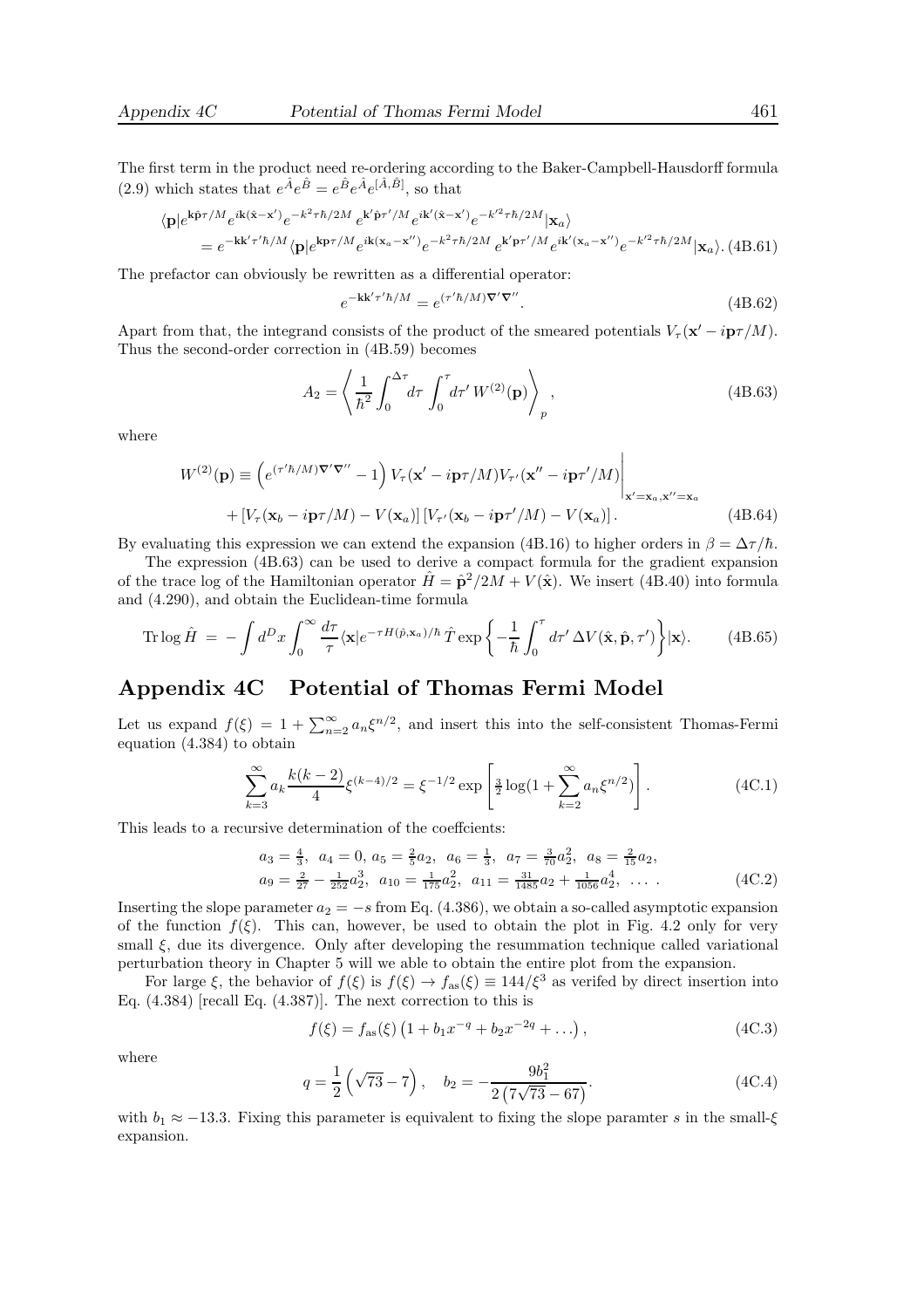### Notes and References

For the eikonal expansion, see the original works by

G. Wentzel, Z. Physik 38, 518 (1926); H.A. Kramers, Z. Physik 39, 828 (1926); L. Brillouin, C. R. Acad. Sci. Paris 183, 24 (1926); V.P. Maslov and M.V. Fedoriuk, Semiclassical Approximation in Quantum Mechanics, Reidel, Dordrecht, 1982; J.B. Delos, Semiclassical Calculation of Quantum Mechanical Wave Functions, Adv. Chem. Phys. 65, 161 (1986); M.V. Berry and K.E. Mount, Semiclassical Wave Mechanics, Rep. Prog. Phys. 35, 315 (1972); and the references quoted in the footnotes. For the semiclassical expansion of path integrals see R. Dashen, B. Hasslacher and A. Neveu, Phys. Rev. D 10, 4114, 4130 (1974), R. Rajaraman, Phys. Rep. 21C, 227 (1975);

S. Coleman, Phys. Rev. D 15, 2929 (1977); and in The Whys of Subnuclear Physics, Erice Lectures 1977, Plenum Press, 1979, ed. by A. Zichichi.

Semiclassical treatments of atomic systems are given in

R.S. Manning and G.S. Ezra, Phys. Rev. 50, 954 (1994); Chaos 2, 19 (1992).

Applications to complex highly excited atomic spectra are described by

H. Friedrich and D. Wintgen, Phys. Rep. 183, 37 (1989);

P. Cvitanović and B. Eckhardt, Phys. Rev. Lett. 63, 823 (1991);

G. Tanner, P. Scherer, E.B. Bogomonly, B. Eckhardt, and D. Wintgen, Phys. Rev. Lett. 67, 2410 (1991);

G.S. Ezra, K. Richter, G. Tanner, and D. Wintgen, J. Phys. B 24, L413 (1991);

B. Eckhardt and D. Wintgen, J. Phys. A 24, 4335 (1991);

D. Wintgen, K. Richter, and G. Tanner, Chaos 2, 19 (1992).

P. Gaspard, D. Alonso, and I. Burghardt, Adv. Chem. Phys. XC 105 (1995);

B. Grémaud, Phys. Rev. E 65, 056207 (2002); E 72, 046208 (2005).

For the semiclassical approach to chaotic systems see the textbook

M.C. Gutzwiller, Chaos in Classical and Quantum Mechanics, Springer, Berlin, 1990,

where the trace formula (4.236) is derived. In Section 12.4 of that book, the action (4.539) and the eikonal (4.557) of the Coulomb system are calculated. Sections 6.3 and 6.4 discuss the properties of the stability matrix in (4.229).

The individual citations refer to the following works:

- [1] The derivative due to E.L. Schwartz is a differential invariant of the conformal transformation  $h = (aq + b)/(cq + d)$  in the complex plane. It is a relation between h and q which does not depend on  $a, b, c, d$ . To derove it one may assume, for a moment, an artificial dependence of h and q on an auxiliary parameter x, and calculate three derivatives with respect to x of  $f(x) = ch(x)q(x)+dh(x)-aq(x)-b$ . Since  $f(x)$  does not really depend on x, the four linear equations  $f, f', f'', f''''$  of a, b, c, d are zero, so that the determinant must vanish, which is equal to  $-2(h'q')^2$  times the Schwartz derivative  $\{h, q\}.$
- [2] A. Karamatskou and H. Kleinert, Quantum Maupertuis Principle (klnrt.de/390).
- [3] C.M. Fraser, Z. Phys. C **28**, 101 (1985); J. Iliopoulos, C. Itzykson, A. Martin, Rev. Mod. Phys. 47, 165 (1975); K. Kikkawa, Prog. Theor. Phys. 56, 947 (1976); H. Kleinert, Fortschr. Phys. 26, 565 (1978); R. MacKenzie, F. Wilczek, and A. Zee, Phys. Rev. Lett. 53, 2203 (1984); I.J.R. Aitchison and C.M. Fraser, Phys. Lett. B 146, 63 (1984).